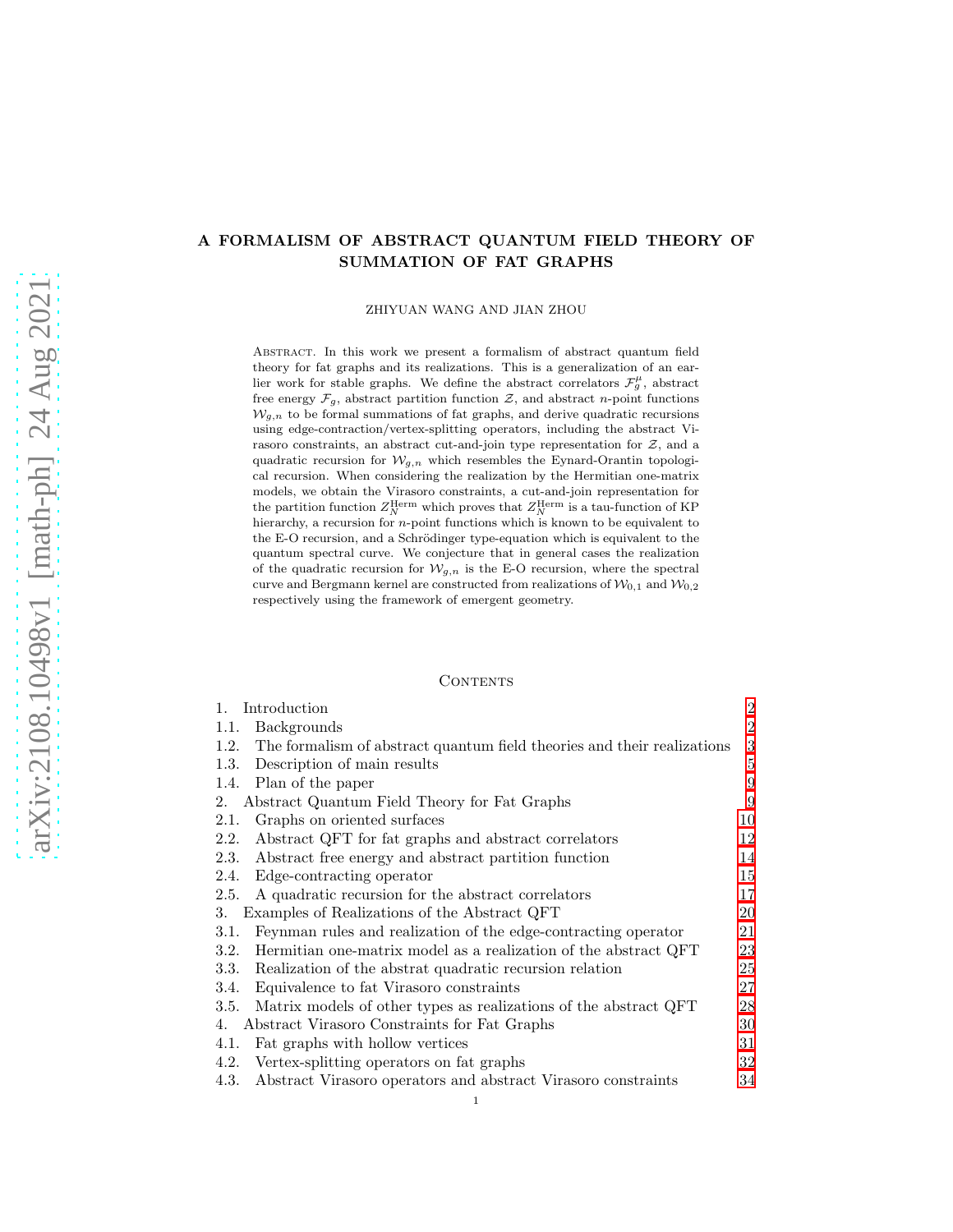| Abstract cut-and-join type representation for $Z$<br>4.4.                                            | 39 |
|------------------------------------------------------------------------------------------------------|----|
| Realization by Hermitian One-Matrix Models at Finite $N$<br>5.                                       | 41 |
| Realization by the fat Virasoro constraints at finite $N$<br>5.1.                                    | 41 |
| 5.2.<br>Realization on the bosonic Fock space                                                        | 42 |
| 5.3.<br>Realization of the abstract cut-and-join type representation                                 | 44 |
| The element in $\mathfrak{gl}(\infty)$ corresponding to the KP tau-function $Z_N^{\rm Herm}$<br>5.4. | 44 |
| 6.<br>Quantum Deformation Theory of the Spectral Curve for the Abstract                              |    |
| QFT for Fat Graphs                                                                                   | 45 |
| 6.1.<br>A reformulation of the abstract Virasoro constraints of genus zero                           | 45 |
| 6.2.<br>Emergence of the spectral curve and its special deformation                                  | 48 |
| 6.3.<br>Heisenberg algebra of operators on fat graphs                                                | 49 |
| Quantization of the special deformation<br>6.4.                                                      | 50 |
| 6.5.<br>Application: Realization by the quantum deformation theory for                               |    |
| Hermitian one-matrix models                                                                          | 52 |
| Abstract N-Point Functions and Quadratic Recursions<br>7.                                            | 53 |
| Preliminaries of the Eynard-Orantin topological recursion and<br>7.1.                                |    |
| quantum spectral curves                                                                              | 53 |
| 7.2.<br>Abstract <i>n</i> -point functions $W_{g,n}$ and abstract Bergmann kernel                    | 55 |
| 7.3.<br>Vertex-splitting operators with labels and a quadratic recursion                             | 58 |
| 7.4.<br>A quadratic recursion for abstract $n$ -point functions                                      | 61 |
| 7.5.<br>Forgetting the labels on the abstract $n$ -point functions                                   | 63 |
| Realization by N-Point Functions of Hermitian One-Matrix Models<br>8.                                | 64 |
| 8.1.<br>Realization of the abstract $n$ -point functions                                             | 65 |
| 8.2.<br>Realization of the quadratic recursion                                                       | 65 |
| 8.3.<br>Realization of $\mathcal{F}_{g,n}$ and $\mathcal{F}_{(m)}$                                   | 67 |
| 8.4.<br>A special case: Enumeration of fat graphs                                                    | 69 |
| Conjectures Towards Eynard-Orantin Topological Recursion and<br>9.                                   |    |
| Quantum Spectral Curves                                                                              | 71 |
| 9.1.<br>The main conjectures                                                                         | 71 |
| 9.2.<br>Example: The Hermitian one-matrix models                                                     | 71 |
| 9.3.<br>Example: Enumeration of fat graphs                                                           | 72 |
| References                                                                                           | 73 |
| Bibliography                                                                                         | 73 |

## 1. INTRODUCTION

<span id="page-1-1"></span><span id="page-1-0"></span>1.1. Backgrounds. Various types of quadratic recursion relations have played an important role in Gromov-Witten theory and mirror symmetry, for example, the Virasoro constraints [\[18,](#page-72-1)[19,](#page-72-2)[22](#page-72-3)[,27\]](#page-73-0), the BCOV holomorphic anomaly equations [\[4,](#page-72-4)[5\]](#page-72-5), and the Eynard-Orantin topological recursion [\[25\]](#page-72-6), etc. The Virasoro constraints are a sequence of quadratic recursions for the free energies on the big phase space, while the BCOV holomorphic anomaly equations and Eynard-Orantin topological recursions are quadratic recursions on the small phase space. Finding relations between different types of quadratic recursion relations is an interesting and important problem.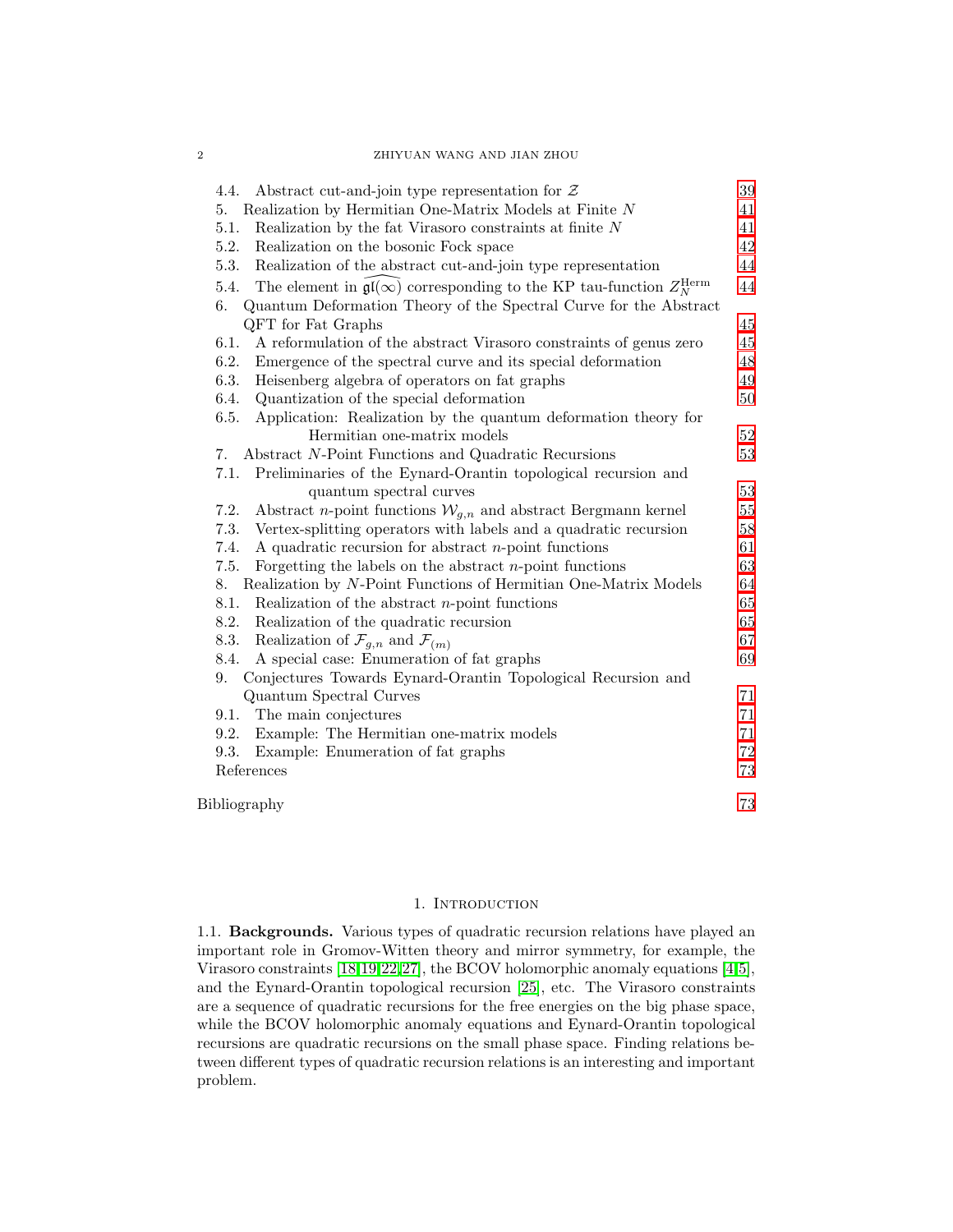Techniques in quantum field theory such like summation over graphs have now proven to be very powerful in the study of various mathematical and physical problems. In literatures, there are many results about relating quadratic relations to various types of Feynman graphs. For example, Bershadsky et al. have solved the holomorphic anomaly equation in [\[5\]](#page-72-5) and found that the solutions can be represented as a summation over stable graphs. In [\[25\]](#page-72-6), a graph sum formulation of the E-O topological recursion has been introduced by Eynard and Orantin, where the graphs are certain trivalent graphs; and then this graph sum was reformulated as a summation over stable graphs by Eynard [\[24\]](#page-72-7) and Dunin-Barkowski et al. [\[21\]](#page-72-8). Inspired by such results, a general formalism called the 'abstract quantum field theory and its realizations' was introduced by the authors in a previous work [\[60\]](#page-74-0) to deal with all problems concerning summations over stable graphs. The purpose of this work is to develop a similar theory for fat graphs and present some of its applications.

Fat graphs, also known as 'ribbon graphs', are another type of Feynman graphs. They are actually graphs on surfaces, called maps by some authors. See eg. [\[40\]](#page-73-1) for an introduction. The study of the combinatorics of such graphs was initiated by Tutte [\[53–](#page-73-2)[56\]](#page-73-3). In physics literatures, fat graphs play an important role in the study of gauge theory and matrix models, beginning with a fascinating connection proposed in the work of 't Hooft [\[52\]](#page-73-4). For introductions to matrix models and some related works, see eg. [\[6,](#page-72-9) [8,](#page-72-10) [17,](#page-72-11) [33,](#page-73-5) [41\]](#page-73-6).

Fat graphs have also entered the study of mathematics, especially modern geometry, in the last few decades. Stable fat graphs (i.e., fat graphs whose vertices are all of valences  $\geq$  3) with metrics on edges lead to the construction of a combinatorial model of the moduli space  $\mathcal{M}_{g,n}^{\text{comb}}(2g-2+n>0)$  of curves [\[30,](#page-73-7) [45,](#page-73-8) [47,](#page-73-9) [48\]](#page-73-10). Such a construction of combinatorial moduli spaces inspires powerful techniques in some geometric problems, for example, the computation of orbifold Euler characteristics of the moduli space  $\mathcal{M}_{q,n}$  (i.e., the Harer-Zagier formula), see Harer-Zagier [\[31\]](#page-73-11) and Penner [\[46\]](#page-73-12); and the first proof of the famous Witten Conjecture [\[62\]](#page-74-1) by Kontsevich [\[38\]](#page-73-13). These authors all introduced new techniques inspired by QFT such as summations over fat graphs and matrix integrals into mathematics. See also [\[6\]](#page-72-9).

It is also well-known that fat graphs have entered the study of number theory. In fact, fat graphs are special cases (the 'clean dessins') of Grothendieck's dessins d'enfants [\[28\]](#page-73-14), see [\[3,](#page-72-12) [50\]](#page-73-15) for some arithmetic aspects of the dessins d'enfants, and see also [\[40\]](#page-73-1) for an introduction to these problems.

While computing the partition functions of some Hermitian matrix models, one may take the Virasoro constraints as a powerful tool. See  $[2, 15, 32, 42]$  $[2, 15, 32, 42]$  $[2, 15, 32, 42]$  $[2, 15, 32, 42]$  for the derivation of the Virasoro constraints of the Hermitian matrix model, and [\[18,](#page-72-1) [26\]](#page-72-15) for the Virasoro constraints of the Kontsevich model. Eynard and Orantin [\[25\]](#page-72-6) introduce a formalism of topological recursions inspired by examples in matrix model theory. In the present work, our main goal is to develop the formalism of abstract quantum field theory for fat graphs and derive two types of recursion relations in this formalism. In concrete examples that are given by realizations of such abstract theory, these recursion relations are realized by the Virasoro constraints and the Eynard-Orantin topological recursion respectively.

<span id="page-2-0"></span>1.2. The formalism of abstract quantum field theories and their realizations. Now let us briefly recall the formalism of the abstract QFT and its realizations for stable graphs developed in [\[60\]](#page-74-0). This formalism is inspired by the physical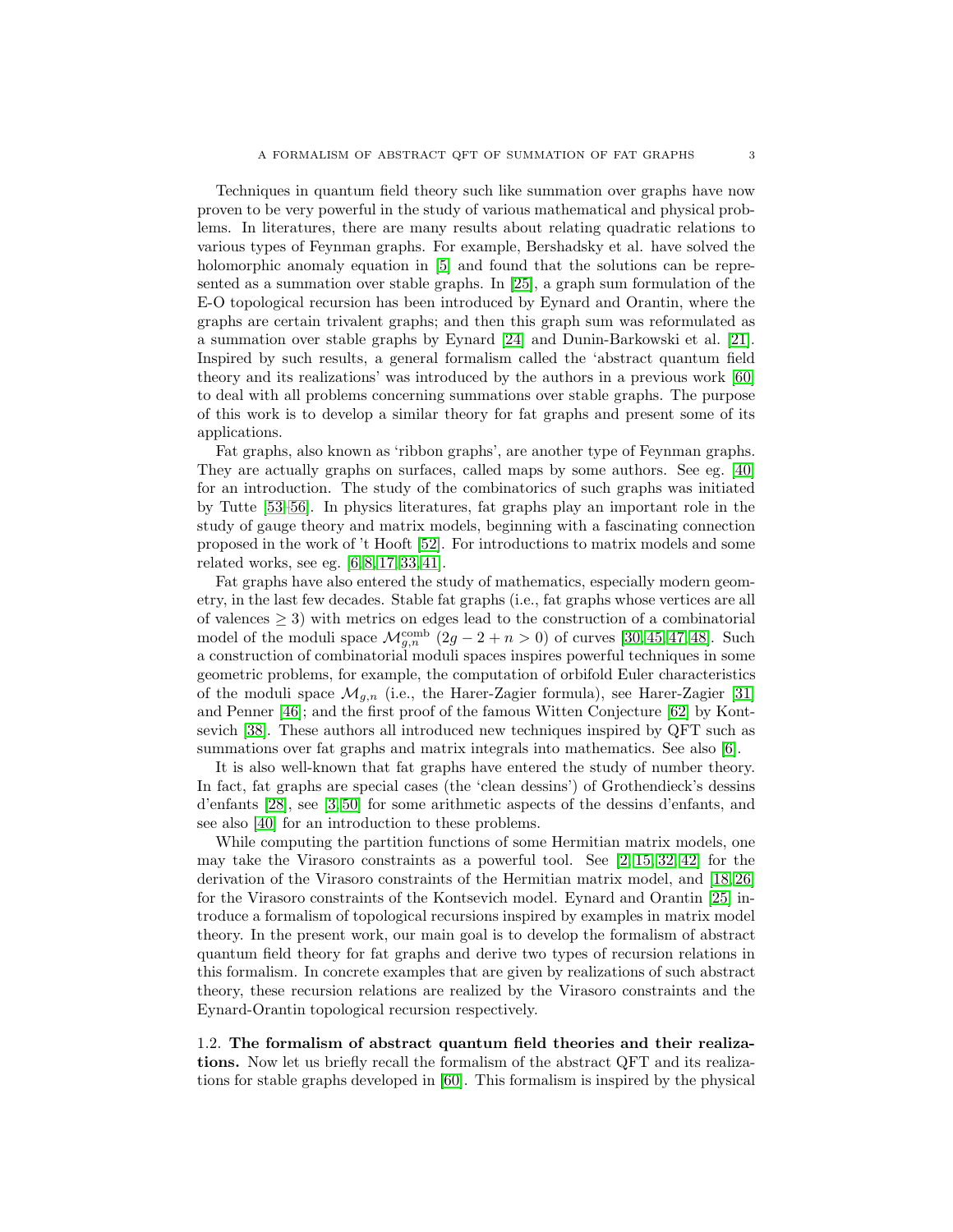literatures on the BCOV holomorphic anomaly equations [\[4,](#page-72-4) [5\]](#page-72-5) and quantum spectral curves [\[29\]](#page-73-18). The idea is as follows:

- 1) Define 'abstract free energy' of genus  $g$  to be a linear combination of stable graphs of genus g, such that the coefficient of a stable graph  $\Gamma$  is  $\frac{1}{|\mathrm{Aut}(\Gamma)|}$ where  $Aut(\Gamma)$  is the group of automorphisms of  $\Gamma$ .
- 2) We construct the edge-cutting operators and edge-adding operators on stable graphs, and derive quadratic recursion relations for the abstract free energies using these operators.
- 3) A realization of the abstract QFT is achieved by specifying suitable Feynman rules to stable graphs. This turns the abstract free energies into some functions (or formal power series, etc.), and the quadratic recursion relations are realized by recursions for these functions. By choosing different Feynman rules we can obtain different specific theories in literatures and various types of recursions.
- 4) The realizations can be represented as formal Gaussian integrals.

In [\[60\]](#page-74-0) and this work we use the word 'abstract' to describe the formalism that we work with. It means that we work at the level of Fenman graphs without worrying about how they come from a concrete theory. By a 'realization' we mean a specific set of Feynman rules from a concrete quantum field theory is assigned. The goal of our formalism is to show that quadratic recursion relations for concrete theories in the physics literature are often the consequence of some operations on the Feynman graphs that they involve, or in our terminology, 'at the abstract level'.

It is worthwhile pointing out that the constructions of the edge-cutting and edgeadding operators on stable graphs are inspired by the geometric structures of the moduli spaces of curves. In fact, in mathematical literatures the stable graphs can be used to describe the stratification of the Deligne-Mumford moduli spaces  $\mathcal{M}_{q,n}$ of stable curves [\[16,](#page-72-16)[36\]](#page-73-19), and the edge-cutting and edge-adding operators are defined as 'inverses' of the gluing maps and forgetful maps on these moduli spaces. As an application of this formalism, in [\[61\]](#page-74-2) we started with the formulas in [\[7,](#page-72-17) [31\]](#page-73-11) and solved the problem of computations of the orbifold Euler characteristics of  $\overline{\mathcal{M}}_{q,n}$ . This is another typical example that ideas inspired by QFT provide new tools in the study of algebraic geometry.

Now in the present work, we we will adopt the idea of [\[60\]](#page-74-0) and construct the formalsim of the 'abstract QFT and its realizations' for fat graphs (not necessarily stable). We will construct the abstract correlators, abstract partition function, abstract free energies, and abstract  $n$ -point functions as certain summations of fat graphs, and derive quadratic recursion relations for them using the 'edgecontraction operator'. Similar to the case of stable graphs discussed in [\[60\]](#page-74-0), here the construction of the edge-contraction operator is also inspired by the geometry of moduli spaces. In fact, it comes from the 'Whitehead collapse' on fat graphs, which plays an important role in the construction of the combinatorial moduli space  $\mathcal{M}_{g,n}^{\text{comb}}$  (see eg. [\[40\]](#page-73-1)). We will also 'inverse' the edge-contraction procedures to construct a family of 'vertex-splitting operators', which gives another equivalent description of the recursions.

We first derive a quadratic recursion relation for the abstract correlators. Then we reformulate this recursion as quadratic recursions for two different types of 'generating series' of the abstract correlators–the abstract partition function and abstract n-point functions. For the abstract partition function  $\mathcal{Z}$ , we obtain a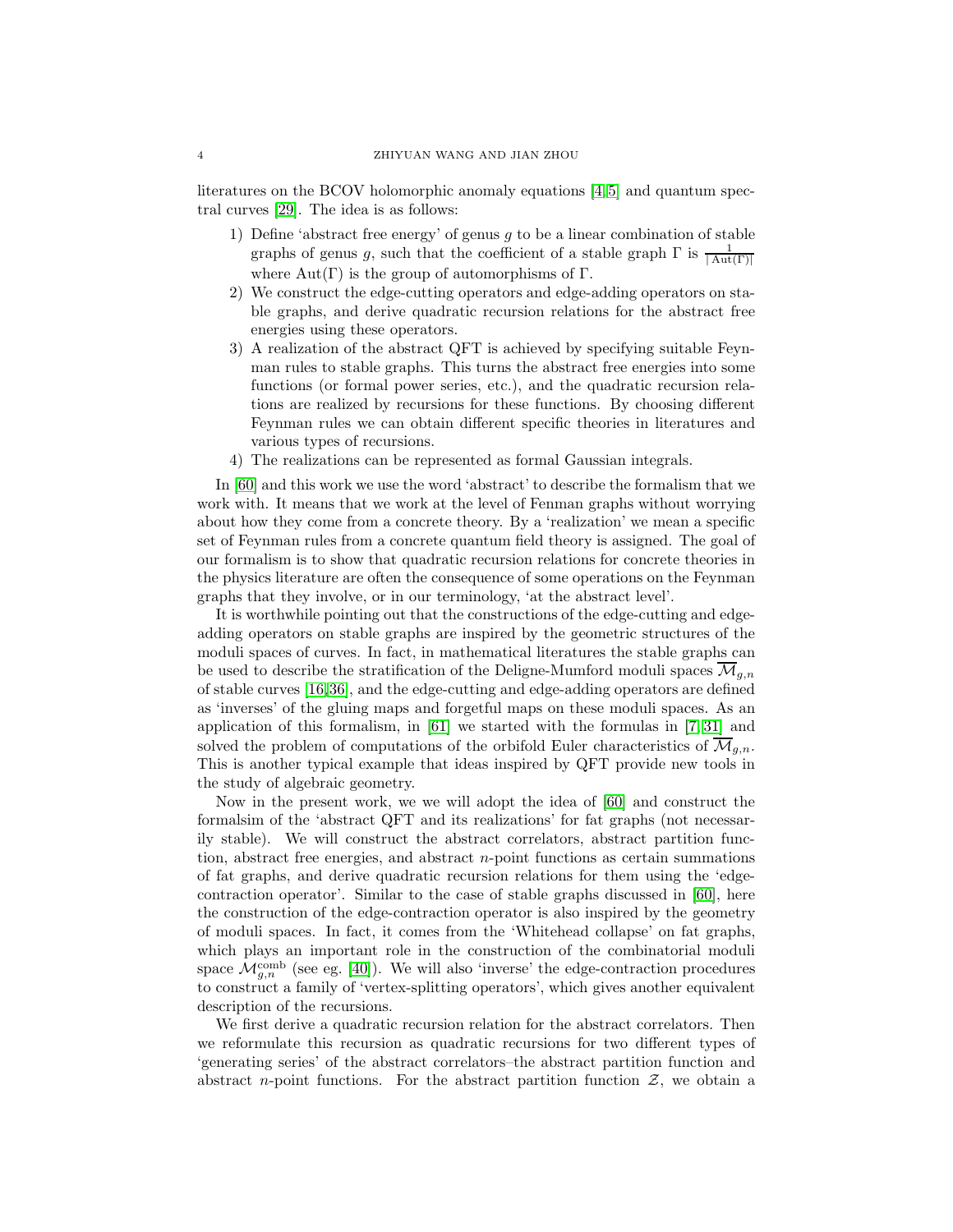family of 'abstract Virasoro constraints', i.e., we can construct a family of operators  ${\{\mathcal{L}_n\}}_{n>−1}$  called the abstract Virasoro operators, such that they annihilate  $\mathcal Z$  and form a basis of a Virasoro algebra (without central extension). And for the abstract n-point functions, we obtain a quadratic recursion which resembles the Eynard-Orantin topological recursion.

We will also consider the realizations of the abstract QFT for fat graphs. A typical example is the Hermitian one-matrix models. In this example, one may obtain the Virasoro constraints for the partition function, and the Eynard-Orantin topological recursion for the n-point functions, as the realizations of the above two abstract recursions.

In summary, we have developed the formalisms of abstract QFTs and their realizations for stable graphs in [\[60\]](#page-74-0) and for fat graphs in the present work. As applications we give unified derivations of the holomorphic anomaly equations (HAE), the Virasoro constraints, and the Eynard-Orantin topological recursions in such formalism. These different quadratic recursions are different realizations of some abstract recursion relations derived using different types of operators on Feynman graphs: for the HAE, the operators are the edge-cutting/edge-adding operators on stable graphs; and for the Virasoro constraints and E-O topological recursions, the operators are the edge-contraction/vertex-splitting operators on fat graphs. All these operators are geometrically interpreted by natural geometric structures of moduli spaces of curves.

<span id="page-4-0"></span>1.3. Description of main results. Now let us describe some results of this work. First we construct the abstract QFT for fat graphs. Given  $g \in \mathbb{Z}_{\geq 0}$  and  $\mu =$  $(\mu_1, \dots, \mu_n) \in \mathbb{Z}_{\geq 0}^n$ , define the abstract correlator of genus g and type  $\mu$  to be the following linear combination of fat graphs:

$$
\mathcal{F}^\mu_g:=\sum_{\Gamma\in\mathfrak{F}\mathfrak{at}^{\mu,c}_g}\frac{1}{|\operatorname{Aut}(\Gamma)|}\Gamma,
$$

where  $\mathfrak{Fat}^{\mu,c}_{g}$  is the set of all connected fat graphs whose vertices are labelled by  $v_1, \dots, v_n$  respectively, and the valence of  $v_j$  is  $\mu_j$  for every j. We construct an 'edge-contraction operator'  $K_1$  on fat graphs, and show that the abstract correlators  $\mathcal{F}_{g}^{\mu}$  satisfies the following quadratic recursion (Theorem [2.1\)](#page-17-0):

<span id="page-4-1"></span>
$$
K_{1}\mathcal{F}_{g}^{\mu} = \delta_{g,0}\delta_{n,1}\delta_{\mu_{1},2}\mathcal{F}_{0,\{1\}}^{(0)}\mathcal{F}_{0,\{2\}}^{(0)} + \sum_{j=2}^{n}(\mu_{1} + \mu_{j} - 2)\mathcal{F}_{g}^{(\mu_{1} + \mu_{j} - 2,\mu_{[n]\backslash\{1,j\}})}
$$
\n
$$
(1) \qquad + \sum_{\substack{\alpha+\beta=\mu_{1}-2 \\ \alpha \geq 1, \beta \geq 1}} \alpha\beta \bigg(\mathcal{F}_{g-1}^{(\alpha,\beta,\mu_{[n]\backslash\{1\}})} + \sum_{\substack{g_{1}+g_{2}=g \\ I\sqcup J=[n]\backslash\{1\}}} \mathcal{F}_{g_{1},\{1\}\sqcup(I+1)}^{(\alpha,\mu_{I})}\mathcal{F}_{g_{2},\{2\}\sqcup(J+1)}^{(\beta,\mu_{J})}\bigg)
$$
\n
$$
+ (\mu_{1}-2) \cdot \mathcal{F}_{0,\{1\}}^{(0)}\mathcal{F}_{g,[n+1]\backslash\{1\}}^{(\mu_{1}-2,\mu_{[n]\backslash\{1\}})} + (\mu_{1}-2) \cdot \mathcal{F}_{0,\{2\}}^{(0)}\mathcal{F}_{g,[n+1]\backslash\{2\}}^{(\mu_{1}-2,\mu_{[n]\backslash\{1\}})},
$$

where  $[n] := \{1, 2, \dots, n\}$ , and given a finite set of indices  $I = \{i_1, \dots, i_n\} \subset \mathbb{Z}_{>0}$ with  $i_1 < i_2 < \cdots < i_n$  we denote by  $\mathcal{F}_{g,I}^{\mu}$  the summation of graphs obtained from  $\mathcal{F}_g^{\mu}$  by replacing the labels  $v_1, \dots, v_n$  by  $v_{i_1}, \dots, v_{i_n}$  respectively, and  $I + 1 :=$  $\{i_1 + 1, \dots, i_n + 1\}$  (see §[2](#page-8-1) for details). Here the 'multiplication' of two graphs stands for the disjoint union.

The above quadratic recursion for the abstract correlators can be reformulated in two different ways. The first way is to reformulate it as a recursion for the following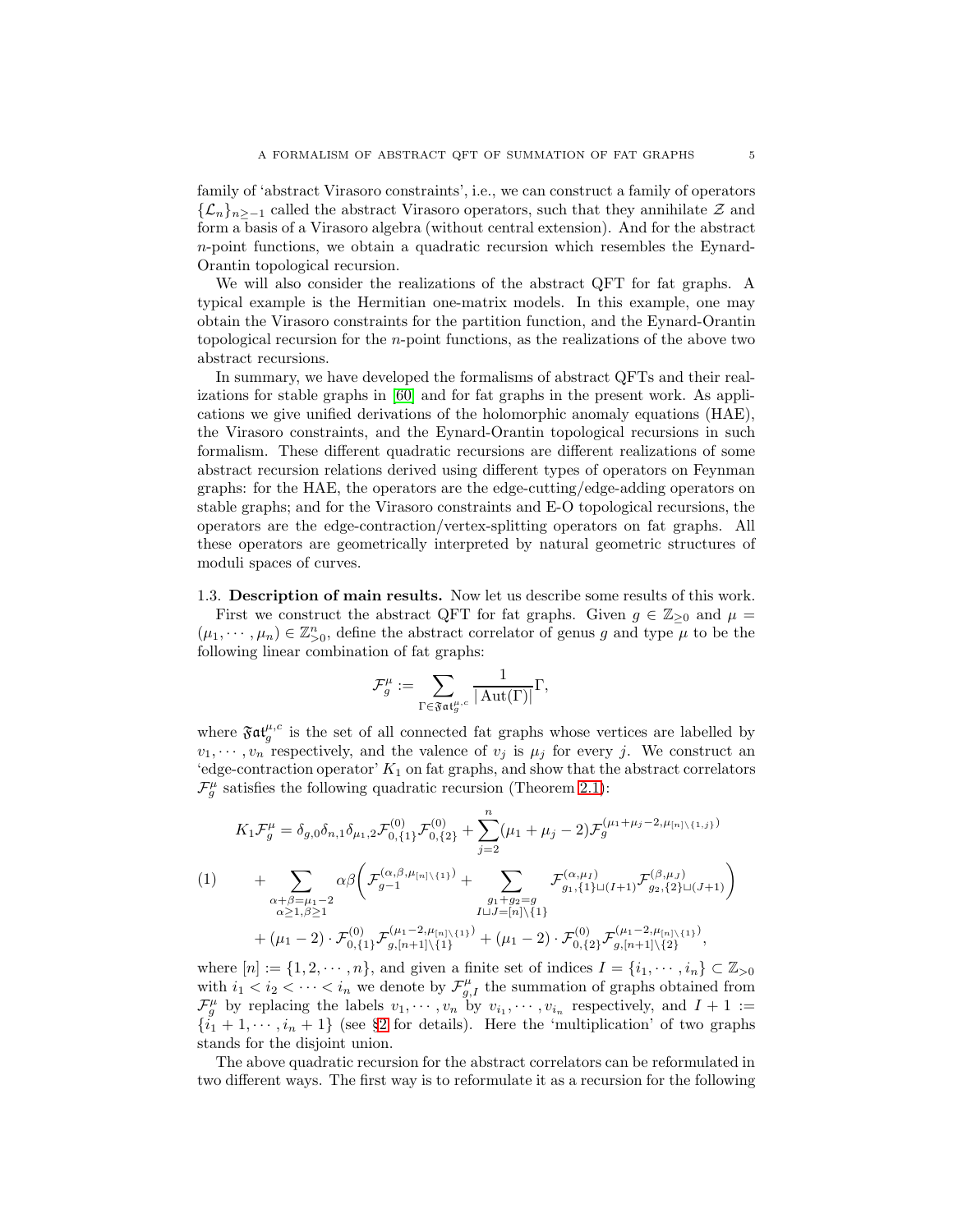abstract partition function:

$$
\mathcal{Z}:=1+\sum_{g\geq 0}g_s^{2g-2}\sum_{n\geq 1}\frac{1}{n!}\sum_{\mu\in\mathbb{Z}_{>0}^n}\sum_{\Gamma\in\mathfrak{Fat}^{\mu}_g}\frac{1}{|\operatorname{Aut}(\Gamma)|}\Gamma,
$$

where  $g_s$  is a formal variable,  $\mathfrak{F}at_g^{\mu}$  is the set of all fat graphs (not necessarily connected) of genus g and type  $\mu \in \mathbb{Z}_{>0}^n$ , and the term '1' is the empty graph in the sense that  $1 \cdot \Gamma = 1 \sqcup \Gamma := \Gamma$  for every graph  $\Gamma$ . The above quadratic recursion can be reformulated as the following abstract Virasoro constraints (Theorem [4.1\)](#page-34-0):

(2) 
$$
\mathcal{L}_n(\mathcal{Z}) = 0, \qquad \forall n \ge -1,
$$

where the abstract Virasoro operators  $\{\mathcal{L}_n\}_{n\geq -1}$  are of the following form:

<span id="page-5-0"></span>
$$
\mathcal{L}_{-1} := -\partial_1 + \sum_{n \ge 1} S_{n,n} + g_s^{-2} \cdot \gamma_{-1},
$$
  
\n
$$
\mathcal{L}_0 := -2\partial_2 + \sum_{n \ge 1} S_{n,n-1} + g_s^{-2} \cdot \gamma_0,
$$
  
\n
$$
\mathcal{L}_1 := -3\partial_3 + \sum_{n \ge 1} S_{n+1,n-1} + 2\mathcal{J}_{1,0}(- \sqcup \Gamma_{dot}),
$$

and for  $m \geq 2$ ,

$$
\mathcal{L}_m := -(m+2)\partial_{m+2} + \sum_{n\geq 1} S_{n+m,n-1} + g_s^2 \cdot \sum_{n=1}^{m-1} \mathcal{J}_{n,m-n} + 2\mathcal{J}_{m,0}(-\sqcup \Gamma_{dot}),
$$

see §[4](#page-29-0) for the details of this construction. Roughly speaking, the operators  $\mathcal{S}_{k,l}$ ,  $\mathcal{J}_{k,l}$  are defined to be the 'inverses' of the edge-contraction. Moreover, one can construct a Lie bracket  $[-,-]$  on the linear space spanned by  $\{\mathcal{L}_n\}_{n\geq -1}$  which is a composition of the commutator and an additional edge-contraction (see §[4.3](#page-33-0) for details), such that we have (Theorem [4.2\)](#page-36-0):

<span id="page-5-1"></span>(3) 
$$
[\mathcal{L}_m, \mathcal{L}_n] = (m-n)\mathcal{L}_{m+n}, \qquad \forall m, n \ge -1.
$$

As a consequence of the abstract Virasoro constraints, we obtain a formula of the following form for the abstract partition function  $\mathcal{Z}$ :

$$
(4) \t\t\t\t\t\mathcal{Z}=e^{\mathcal{M}}(1),
$$

see §[4.4](#page-38-0) for details.

Another way to reformulate the quadratic recursion [\(1\)](#page-4-1) is to represent it as a quadratic recursion for the abstract  $n$ -point functions. The abstract  $n$ -point function  $W_{q,n}$  of genus g is defined to be the following formal summation of all connected fat graphs of genus  $g$  with  $n$  vertices:

<span id="page-5-2"></span>
$$
\mathcal{W}_{g,n} := \delta_{g,0}\delta_{n,1}\mathcal{F}_0^{(0)} + \sum_{\mu \in \mathbb{Z}_{>0}^n} \mu_1\mu_2\cdots\mu_n\mathcal{F}_g^{\mu},
$$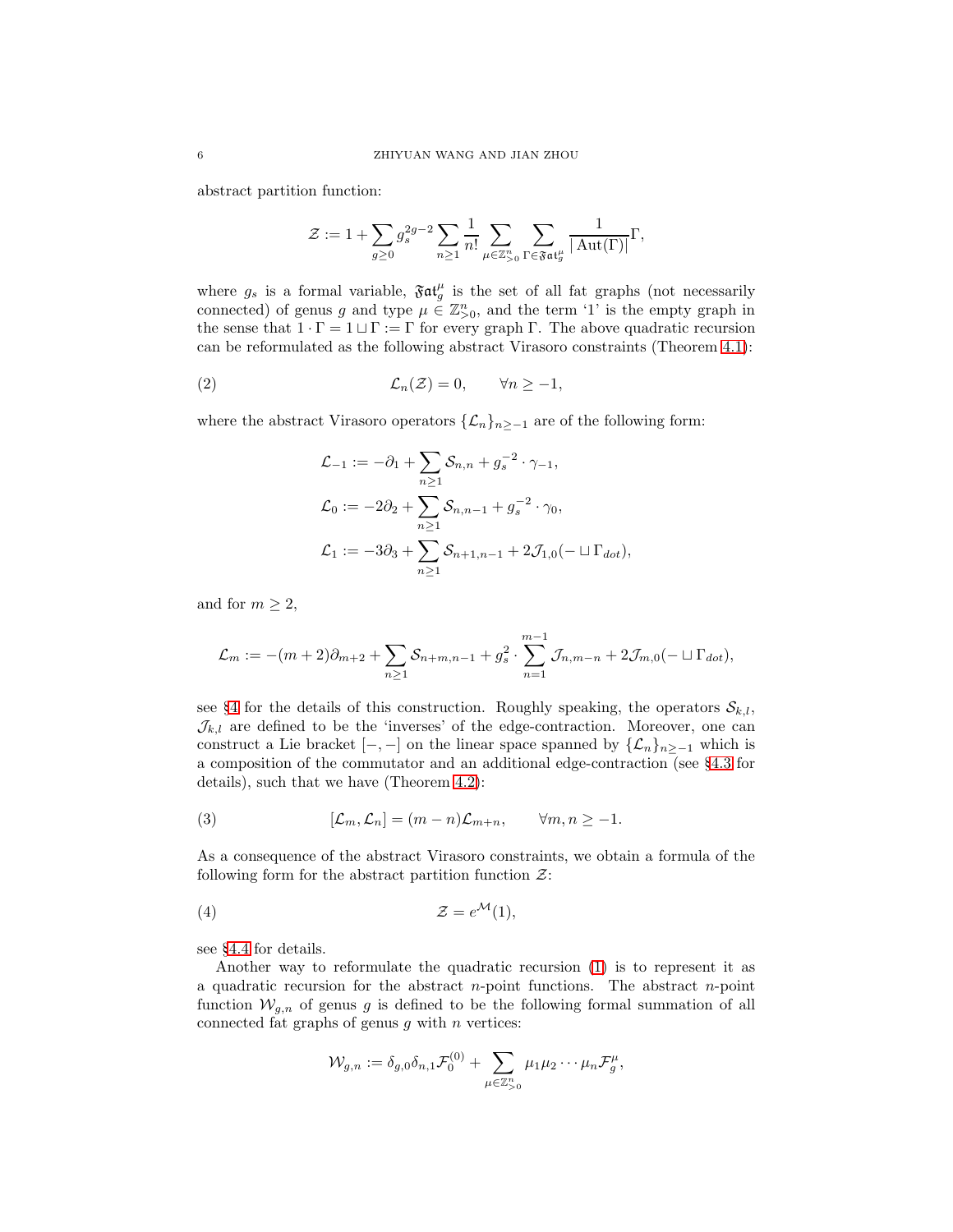where  $\mathcal{F}_0^{(0)}$  is the graph consisting of a single vertex of valence zero. These abstract n-point functions satisfy the following quadratic recursion (Theorem [7.3\)](#page-61-0):

<span id="page-6-0"></span>
$$
(1 - 2\mathcal{T} \circ \sigma_1^{-1})\mathcal{W}_{g,n} = \sum_{j=2}^n \sigma_j \circ \mathcal{S}_{\{1;j\}} \circ \sigma_1^{-1} \mathcal{W}_{g,n-1}
$$
  
(5)  

$$
+ \mathcal{J}_{\{1,2\}} \circ \sigma_1^{-1} \sigma_2^{-1} \left( \mathcal{W}_{g-1,n+1} + \sum_{\substack{g_1+g_2=g\\I \cup J=[n+1]\setminus\{1,2\}}}^s \mathcal{W}_{g_1,\{1\} \cup I} \cdot \mathcal{W}_{g_2,\{2\} \cup J} \right),
$$

where  $\sum_{n=1}^{s}$  means that we exclude all the terms with  $(g_1, I) = (0, \emptyset)$  or  $(g_2, J) = (0, \emptyset)$ . Taking averaging of this recursion by forgetting the labels on vertices, one obtains (Theorem [7.4\)](#page-63-1):

<span id="page-6-1"></span>(6) 
$$
\sigma(\mathcal{F}_m) = \mathcal{S}(\mathcal{F}_{m-1}) + \mathcal{J}(\mathcal{F}_{m-1}) + \sum_{i+j=m} \mathcal{J}(\mathcal{F}_i, \mathcal{F}_j), \qquad m \ge 1.
$$

See §[7](#page-52-0) for the detailed constructions of the operators in these formulas.

It is worthwhile noticing that the recursion [\(5\)](#page-6-0) looks similar to the Eynard-Orantin topological recursion recursion. For the models considered in [\[65,](#page-74-3) [67,](#page-74-4) [69\]](#page-74-5), the spectral curve and Eynard-Orantin topological recursion both emerge from the Virasoro constraints. In the case of Witten-Kontsevich tau-function, it is shown in [\[63\]](#page-74-6) that the Virasoro constraints are equivalent to the E-O topological recursion on the Airy curve. Here again we see a similar phenomenon: The abstract Virasoro constraints for the abstract partition function and the quadratic recursion [\(5\)](#page-6-0) for the abstract  $n$ -point function for fat graphs are equivalent to each other because they both are equivalent to [\(1\)](#page-4-1).

Next we consider the realizations of the above abstract QFT. Our main example is the Hermitian one-matrix models, whose partition function is:

$$
Z_N^{\text{Herm}} := \frac{\int_{\mathcal{H}_N} dM \exp\left(tr \sum_{n=1}^{\infty} \frac{g_n - \delta_{n,2}}{ng_s} M^n\right)}{\int_{\mathcal{H}_N} dM \exp\left(-\frac{1}{2g_s} tr(M^2)\right)}.
$$

There are three types of Feynman rules that we will discuss. The first Feynman rule is:

$$
\Gamma \quad \mapsto \quad w_{\Gamma} := t^{|F(\Gamma)|},
$$

for every fat graph Γ, where  $F(\Gamma)$  is the set of faces of Γ and  $t := Ng_s$  is the 't Hooft coupling constant. Under this Feynman rule, the abstract correlator  $\mathcal{F}_g^{\mu}$  is realized by the correlator  $\langle \frac{p_{\mu_1}}{\mu_1} \cdots \frac{p_{\mu_n}}{\mu_n} \rangle_g^c$  of the Hermitian one-matrix models, and the recursion [\(1\)](#page-4-1) is realized by the fat Virasoro constraints for the correlators (see  $(49)$  and  $(50)$ ).

The second Feynman rule is:

$$
\Gamma \quad \mapsto \quad w_{\Gamma} := t^{|F(\Gamma)|} \cdot \prod_{v \in V(\Gamma)} g_{\text{val}(v)},
$$

where  $V(\Gamma)$  is the set of vertices of  $\Gamma$ , and val $(v)$  is the valence of  $v \in V(\Gamma)$ . Under this Feynman rule, the abstract partition function  $\mathcal Z$  is realized by the partition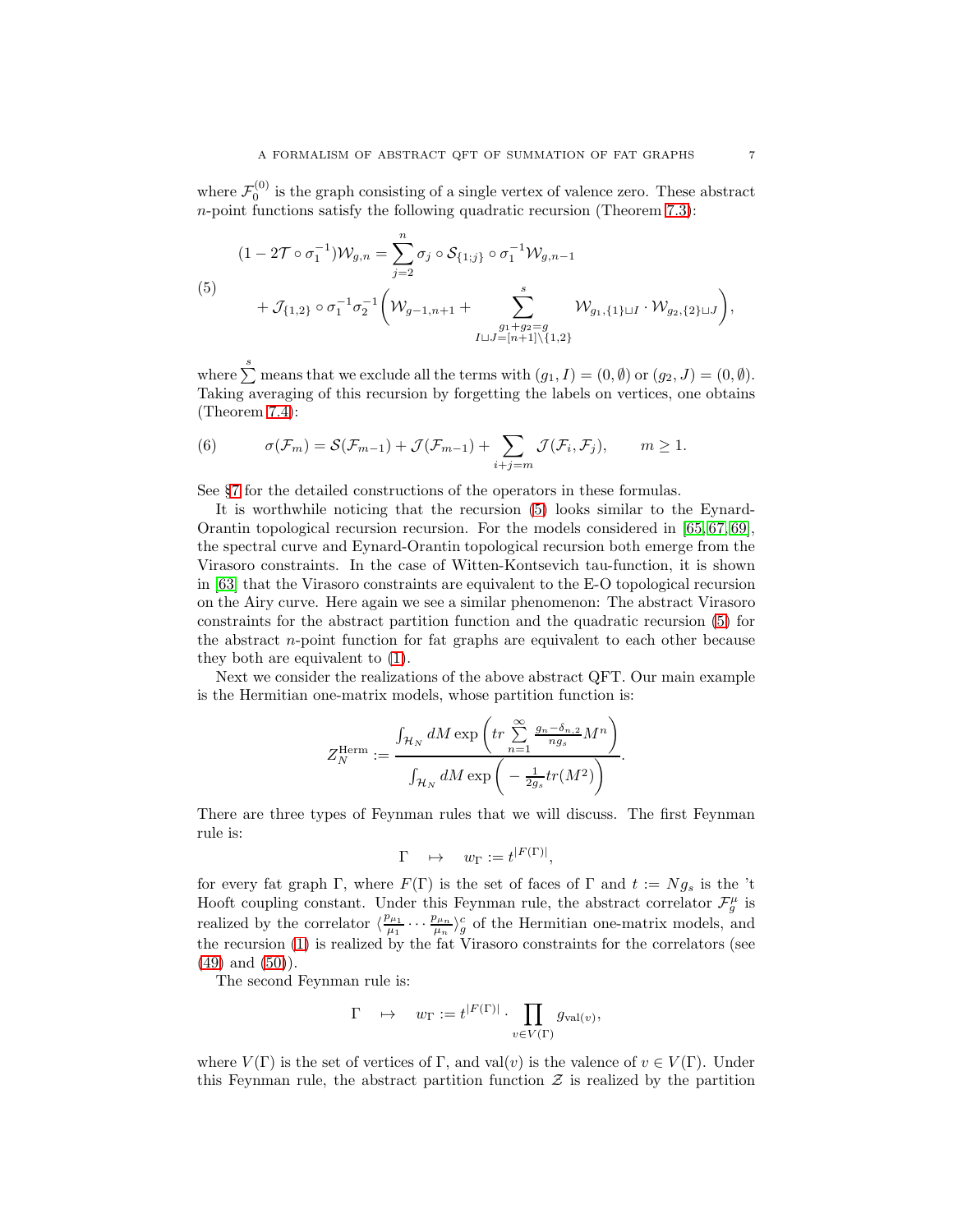function  $Z_N^{\text{Herm}}$ , and the abstract Virasoro constraints [\(2\)](#page-5-0) are realized by the fat Virasoro constraints of the Hermitian one-matrix models:

$$
L_{n,t}^{\text{Herm}}(Z_N^{\text{Herm}}) = 0, \qquad \forall n \ge -1,
$$

where  ${L}_{n,t}^{\text{Herm}}\}_{n\ge-1}$  are the fat Virasoro operators for the Hermitian one-matrix models, see [\(46\)](#page-26-1) and [\(47\)](#page-26-2). These operators are the realizations of the abstract Virasoro operators  $\{\mathcal{L}_n\}_{n\geq -1}$ . Moreover, the relations [\(3\)](#page-5-1) are realized by the Virasoro commutation relations for  ${L}_{n,t}^{\text{Herm}}\}_{n\ge-1}$ :

$$
[L_{m,t}^{\text{Herm}}, L_{m,t}^{\text{Herm}}] = (m-n)L_{m+n,t}^{\text{Herm}}, \qquad \forall m,n\geq -1.
$$

Furthermore, the realization of [\(4\)](#page-5-2) gives us:

(7) 
$$
Z_N^{\text{Herm}}|_{g_s=1} = e^M(1),
$$

where M is the following element in  $\widehat{\mathfrak{gl}(\infty)}$ :

$$
M = \frac{1}{2} \sum_{i+j+k=-2} : \alpha_i \alpha_j \alpha_k : + \frac{t}{2} \sum_{i+j=-2} : \alpha_i \alpha_j : + \frac{t^2}{2} \alpha_{-2}.
$$

This tells that  $Z_N^{\text{Herm}}|_{g_s=1}$  is a tau-function of the KP hierarchy.

The third Feynman rule we consider is:

$$
\Gamma \quad \mapsto \quad w_{\Gamma} := x_1^{-(\text{val}(v_1)+1)} x_2^{-(\text{val}(v_2)+1)} \cdots x_n^{-(\text{val}(v_n)+1)} \cdot t^{|F(\Gamma)|},
$$

where  $\Gamma$  is a fat graph with *n* vertices, and  $x = (x_1, x_2, \dots)$  is a family of formal variables. Then the abstract *n*-point functions  $W_{g,n}$  are realized by the *n*-point functions of the Hermitian one-matrix models:

$$
W_{g,n}^{\text{Herm}}(x_1, \cdots, x_n) := \delta_{g,0} \delta_{n,1} \cdot tx_1^{-1} + \sum_{\mu \in \mathbb{Z}_{>0}^n} \langle p_{\mu_1} \cdots p_{\mu_n} \rangle_g^c \cdot x_1^{-(\mu_1+1)} \cdots x_n^{-(\mu_n+1)},
$$

and the recursion [\(5\)](#page-6-0) is realized by the following quadratic recursion (Theorem [8.1\)](#page-66-1):

$$
W_{g,n}^{\text{Herm}}(x_1, x_2, \cdots, x_n)
$$
  
= 
$$
\sum_{j=2}^n \widetilde{D}^{\text{Herm}}_{x_1, x_j} W_{g,n-1}^{\text{Herm}}(x_1, \cdots, \hat{x}_j, \cdots, x_n) + \widetilde{E}^{\text{Herm}}_{x_1, u, v} W_{g-1, n+1}^{\text{Herm}}(u, v, x_2, \cdots, x_n)
$$
  
+ 
$$
\sum_{\substack{g_1+g_2=g\\I\sqcup J=[n]\setminus\{1\}}}^s \widetilde{E}^{\text{Herm}}_{x_1, u, v} \left( W_{g_1, |I|+1}^{\text{Herm}}(u, x_I) \cdot W_{g_2, |J|+1}^{\text{Herm}}(v, x_J) \right),
$$

see §[8.2](#page-64-1) for notations. This recursion has already been derived in a previous work [\[69\]](#page-74-5) of the second author using a different method. In that work it is proved that this recursion is actually equivalent to Eynard-Orantin topological recursion on the fat spectral curve

$$
(8) \qquad \qquad x^2 - 4y^2 = 4t
$$

of Hermitian one-matrix models, where the Bergmann kernel is chosen to be the 2-point function of genus zero. Using this result in [\[69\]](#page-74-5), we see that the realization of the equation  $(6)$ , which gives the following Schrödinger type equation:

<span id="page-7-0"></span>
$$
\left(\hbar^2\frac{d^2}{dx^2}-\frac{1}{4}x^2+t\right)\exp\bigg(\sum_{m\geq 0}\hbar^{m-1}\widetilde{S}_m^{\text{Herm}}(x)\bigg)=0,
$$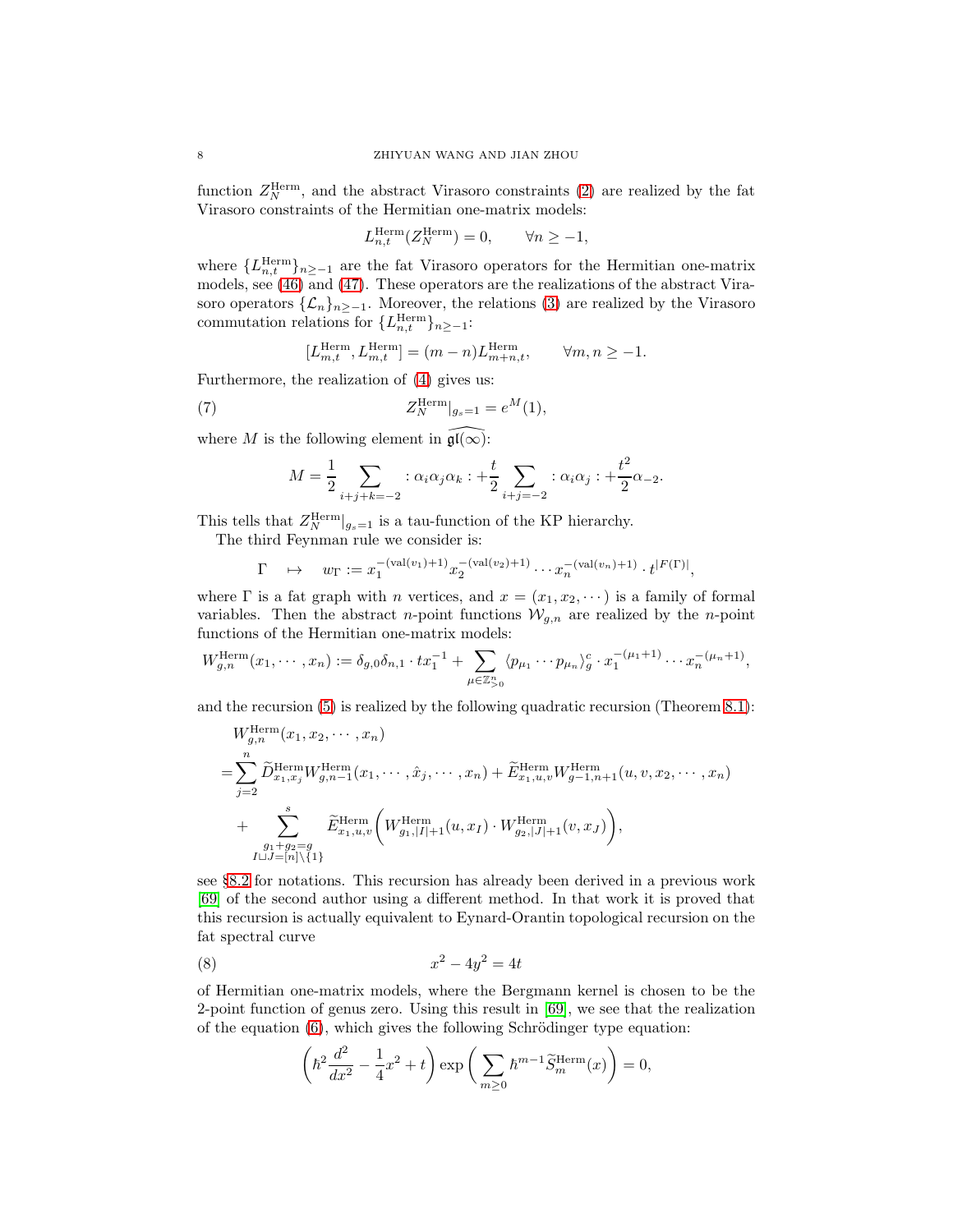is equivalent to the quantum spectral curve of  $(8)$  (see §[8.3](#page-66-0) for details). Similar results are also known for the special case  $t = 1$ , due to [\[20,](#page-72-18)44].

We also consider the emergent geometry of the abstract QFT. In the formalism of emergent geometry developed by the second author [\[65\]](#page-74-3), the spectral curve of a Gromov-Witten type theory is supposed to emerge from the one-point functions of genus zero. In this work we show that the following spectral curve

<span id="page-8-2"></span>(9) 
$$
y = -\frac{z}{\sqrt{2}} + \sqrt{2}\partial_0(\Gamma_{dot})z^{-1} + \sqrt{2}\cdot \sum_{k\geq 1} \left(\sum_{\Gamma \in \mathfrak{Hom}_k} \frac{2k}{|\mathrm{Aut}(\Gamma)|} \Gamma\right) z^{-2k-1}
$$

emerges naturally from the abstract Virasoro constraints [\(2\)](#page-5-0). This is a curve on the  $(y, z)$ -plane, with coefficients some vectors in the linear space spanned by some fat graphs, see §[6](#page-44-0) for notations and details. We construct a special deformation of the spectral curve [\(9\)](#page-8-2), and explain how this special deformation and its quantization encodes the abstract Virasoro constraints (see Theorem [6.1](#page-48-1) and Theorem [6.2\)](#page-50-0).

As a realization of these results, we recover the quantum deformation theory for the fat spectral curve of the Hermitian one matrix models developed in [\[67\]](#page-74-4). In particular, the fat spectral curve [\(8\)](#page-7-0) of the Hermitian one-matrix models is a realization of the spectral curve [\(9\)](#page-8-2) under the Feynman rule  $w_{\Gamma} := t^{|F(\Gamma)|}$ .

Now it is natural to expect that in more general cases the realization of the recursion [\(5\)](#page-6-0) is also equivalent to the Eynard-Orantin topological recursion, where the spectral curve is equivalent to the realization of [\(9\)](#page-8-2), and the Bergmann kernel is the realization of the abstract 2-point function of genus zero. We formulate this as a conjecture in §[9.](#page-70-0) Moreover, we conjecture that the realization of  $(6)$  is equivalent to the quantum spectral curve of this spectral curve. See §[9.1](#page-70-1) for details.

<span id="page-8-0"></span>1.4. **Plan of the paper.** The rest of this paper is arranged as follows. In  $\S$ [2,](#page-8-1) we introduce the abstract quantum field theory for fat graphs, and derive the quadratic recursion relation [\(1\)](#page-4-1) for abstract correlators using the edge-contraction operator. In §[3,](#page-19-0) we discuss the realizations of this abstract QFT by Hermitian matrix models, and show that for the Hermitian one-matrix models the realization of the quadratic recursion is equivalent to the fat Virasoro constraints. Inspired by the results in §[3,](#page-19-0) we reformulate the quadratic recursion relation [\(1\)](#page-4-1) in terms of the abstract Virasoro operators  $\{\mathcal{L}_n\}_{n>1}$  in §[4,](#page-29-0) and develop the abstract Virasoro constraints for the abstract partition function. In §[5](#page-40-0) we consider the realization of the abstract Virasoro constraints. In §[6,](#page-44-0) we discuss the quantum deformation theory of this abstract QFT, and as an application we show that the quantum deformation theory for Hermitian one-matrix models is a realization. In particular, we can obtain the spectral curves  $(8)$  and  $(9)$ . We derive the quadratic recursions  $(5)$  and  $(6)$  for the abstract  $n$ -point functions in §[7,](#page-52-0) and consider its realization by the Hermitian one-matrix models in §[8.](#page-63-0) Finally in §[9,](#page-70-0) we present our conjectures towards the E-O topological recursion and quantum spectral curves.

## 2. Abstract Quantum Field Theory for Fat Graphs

<span id="page-8-1"></span>In this section we formulate the 'abstract quantum field theory' for fat graphs. We define the correlators of this field theory to be certain linear combinations of fat graphs (not necessarily stable), called the 'abstract correlators', and derive a quadratic recursion relation for the abstract correlators using edge-contracting operators. We also define the abstract free energy and the abstract partition function for this abstract QFT as certain infinite summations of fat graphs.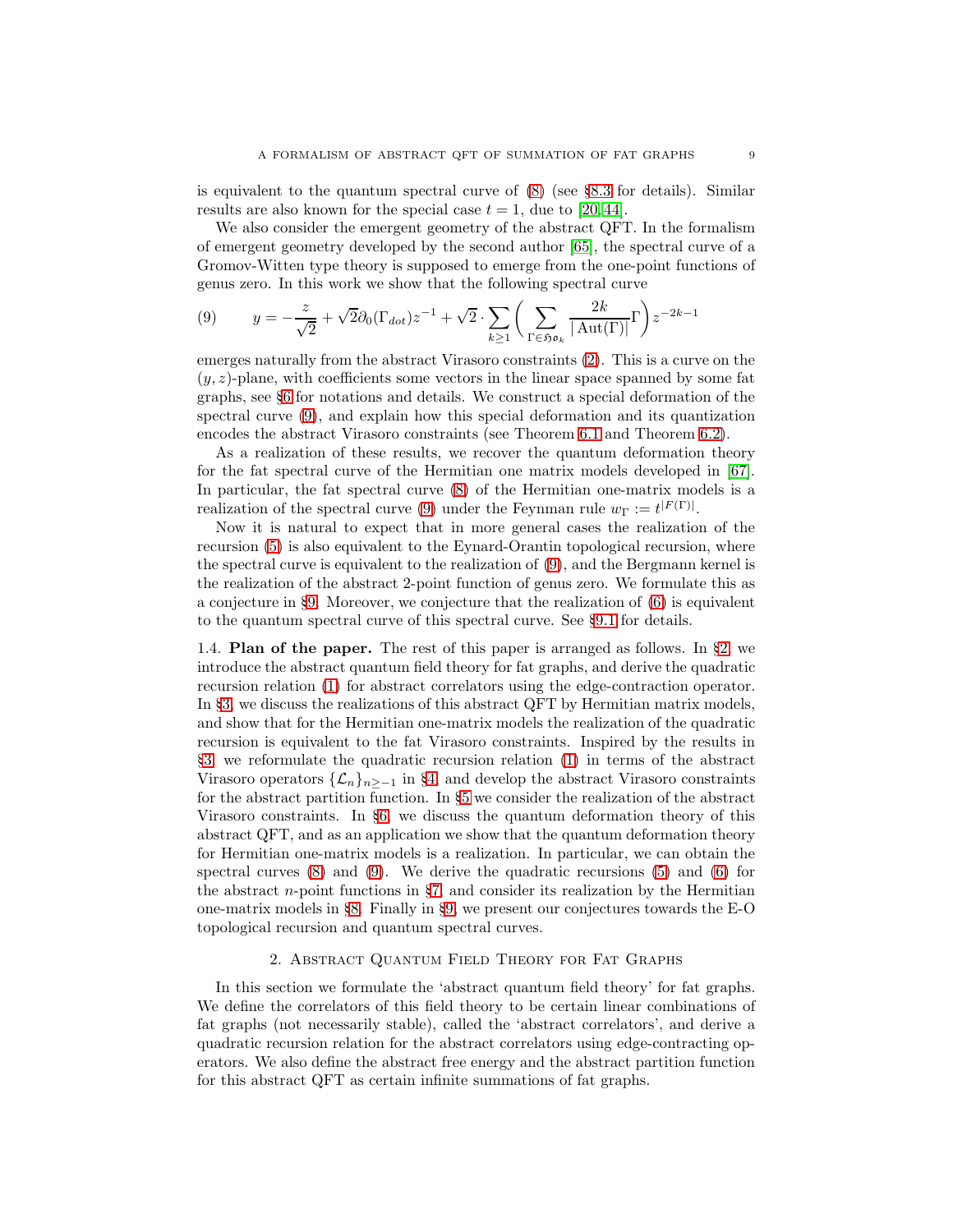<span id="page-9-0"></span>2.1. Graphs on oriented surfaces. In this subsection we recall the definition of fat graphs. We will understand them as 'graphs on oriented surfaces' (see eg. [\[40\]](#page-73-1)). Notice that here we do not impose the stability condition on these graphs (see Remark [2.1\)](#page-10-0).

Let  $\Sigma_g$  be a connected closed oriented surface of genus g. A graph on the surface  $\Sigma_g$  is the 1-skeleton of a cell decomposition of  $\Sigma_g$ , such that the 0-cells (called 'vertices') are labelled by  $\{v_1, v_2, \dots, v_n\}$ , where *n* is the number of 0-cells in this cell decomposition.

Two graphs on  $\Sigma_q$  are equivalent if there is an orientation-preserving homeomorphism of this surface  $\Sigma_g$  to itself, such that one of these graphs is mapped to the other, and the labels  $\{v_1, v_2, \dots, v_n\}$  on vertices are all preserved.

In what follows, we will always consider equivalent classes of such graphs, and call them 'fat graphs'. Fat graphs are drawn as some vertices (labelled by  $v_1, \dots, v_n$ ) and some internal edges connecting them, together with a cyclic order of the halfedges incident at each vertex, induced by the the orientation of the surface  $\Sigma_g$ . In what follows, by abuse of notations we will simply call these vertices  $v_1, \dots, v_n$ respectively. The genus  $g(\Gamma)$  of a fat graph  $\Gamma$  is defined to be the genus of the corresponding surface  $\Sigma_a$ .

**Example 2.1.** The following two graphs are actually the same one of genus zero:



#### This can be seen by placing them on a 2-sphere.

Given a fat graph  $\Gamma$ , denote by  $V(\Gamma)$ ,  $E(\Gamma)$ ,  $H(\Gamma)$  the set of vertices, edges, and half-edges of  $\Gamma$  respectively. An automorphism of the fat graph  $\Gamma$  is specified by a bijection  $\phi$  from  $H(\Gamma)$  to itself which preserve all the incidence relations and cyclic orders, i.e.,

- 1) If  $h_1$  and  $h_2$  are two half-edges of the same edge, then so are the half-edges  $\phi(h_1)$  and  $\phi(h_2)$ ;
- 2) If  $h \in H(\Gamma)$  is incident at the vertex  $v_j$ , then  $\phi(h)$  is also incident at  $v_j$ ;
- 3) If  $(h_{i_1}, h_{i_2}, \dots, h_{i_l})$  are the half-edges incident at the vertex  $v_j$  arranged according to the cyclic order at  $v_j$ , then so do  $(\phi(h_{i_1}), \phi(h_{i_2}), \cdots, \phi(h_{i_l}))$ .

Clearly such an automorphism of a fat graph  $\Gamma$  is induced by an orientationpreserving homeomorphism of the corresponding surface  $\Sigma_q$  to itself which preserves each vertex of the graph. We will denote by  $Aut(\Gamma)$  the automorphism group of Γ. Assume the valences (i.e., number of half-edges incident at a vertex) of vertices  $v_1, \dots, v_n$  are  $\mu_1, \dots, \mu_n$  respectively, then it is clear that  $Aut(\Gamma)$  is a subgroup of  $\prod_{i=1}^n \mathbb{Z}/\mu_i \mathbb{Z}$ , where  $\mathbb{Z}/\mu_i \mathbb{Z}$  acts by rotating the half edges incident at the vertex  $v_i$ (preserving the cyclic order).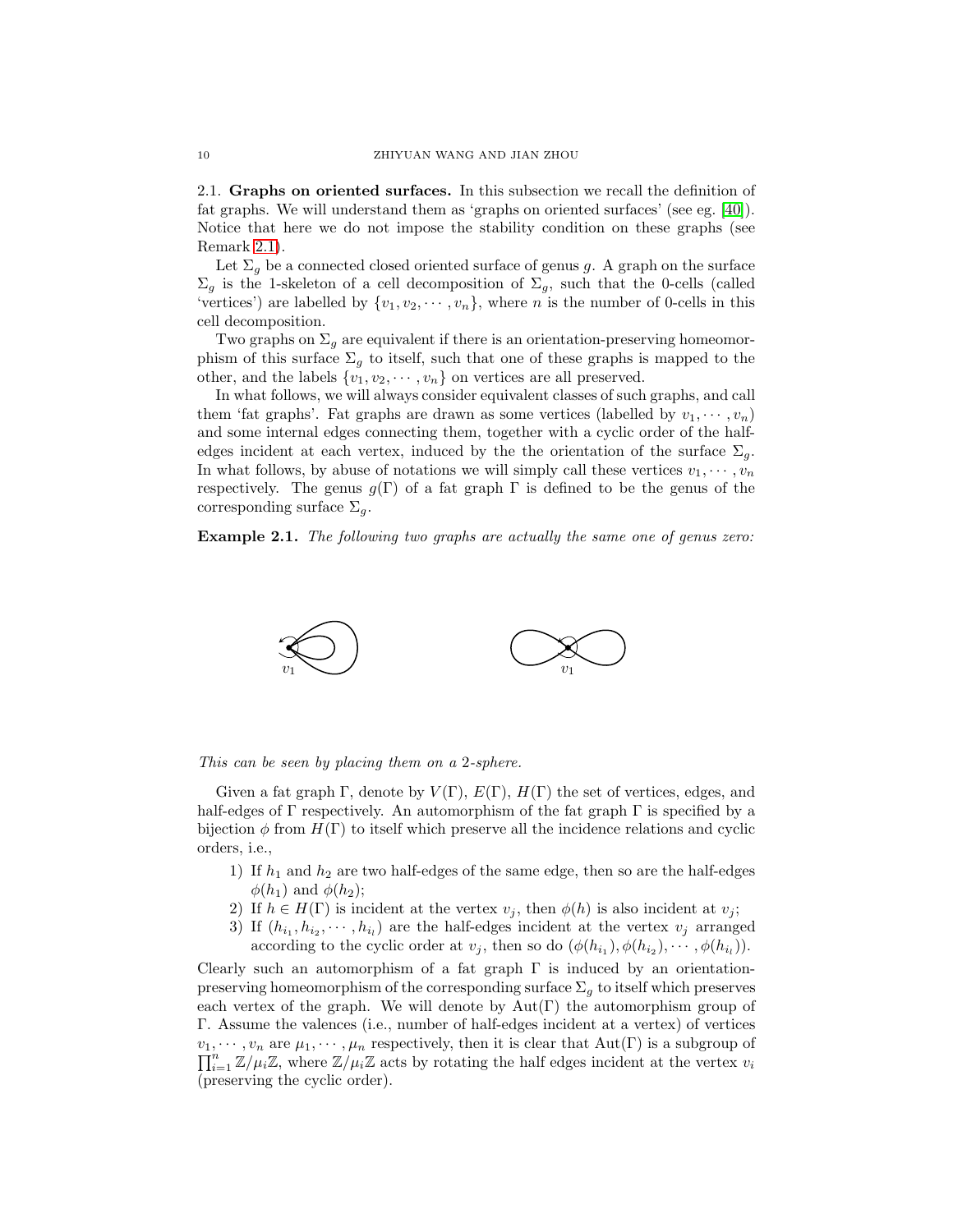<span id="page-10-0"></span>Remark 2.1. A fat graph  $\Gamma$  is called stable if the valences of vertices of  $\Gamma$  are all greater than two. In this paper we do not need this stability condition.

Given a fat graph  $\Gamma$  of genus  $g,$  we can recover the topology of the surface  $\Sigma_g$  in the following way. First, we 'fatten' Γ to get a surface with boundaries. There are natural orientations on these boundary components, induced by the cyclic order of the half-edges on each vertex of Γ. Then we attach an oriented 2-dimensional disc to each boundary component, and the resulting surface is homeomorphic to  $\Sigma_q$ .

These 2-dimensional discs above are called 'faces' of Γ, since they are 2-cells in the cell-decomposition of  $\Sigma_g$ . Denote by  $F(\Gamma)$  the set of all faces of Γ, then Euler's formula tells us:

(10) 
$$
2 - 2g(\Gamma) = |V(\Gamma)| - |E(\Gamma)| + |F(\Gamma)|.
$$

Example 2.2. The following is a fat graph of genus 0:

<span id="page-10-1"></span>

To see this, we first fatten this graph according to the cyclic order and obtain:



Now one can see that this graph has one vertex, two edges, and three faces. Thus by Euler's formula we have  $g = 0$ . Or more explicitly, one may directly glue three 2discs along the boundary components, and in this way we will obtain a 2-dimensional sphere with a fixed orientation. It is easy to see that the automorphism of this fat graph is  $\mathbb{Z}/2\mathbb{Z}$ .

Example 2.3. The following is a fat graph of genus 0:



To see this, we fatten this graph according to the cyclic orders and obtain:



After gluing three 2-discs to the boundaries, we obtain a 2-dimensional sphere with a fixed orientation. The automorphism of this graph is  $\mathbb{Z}/3\mathbb{Z}$ .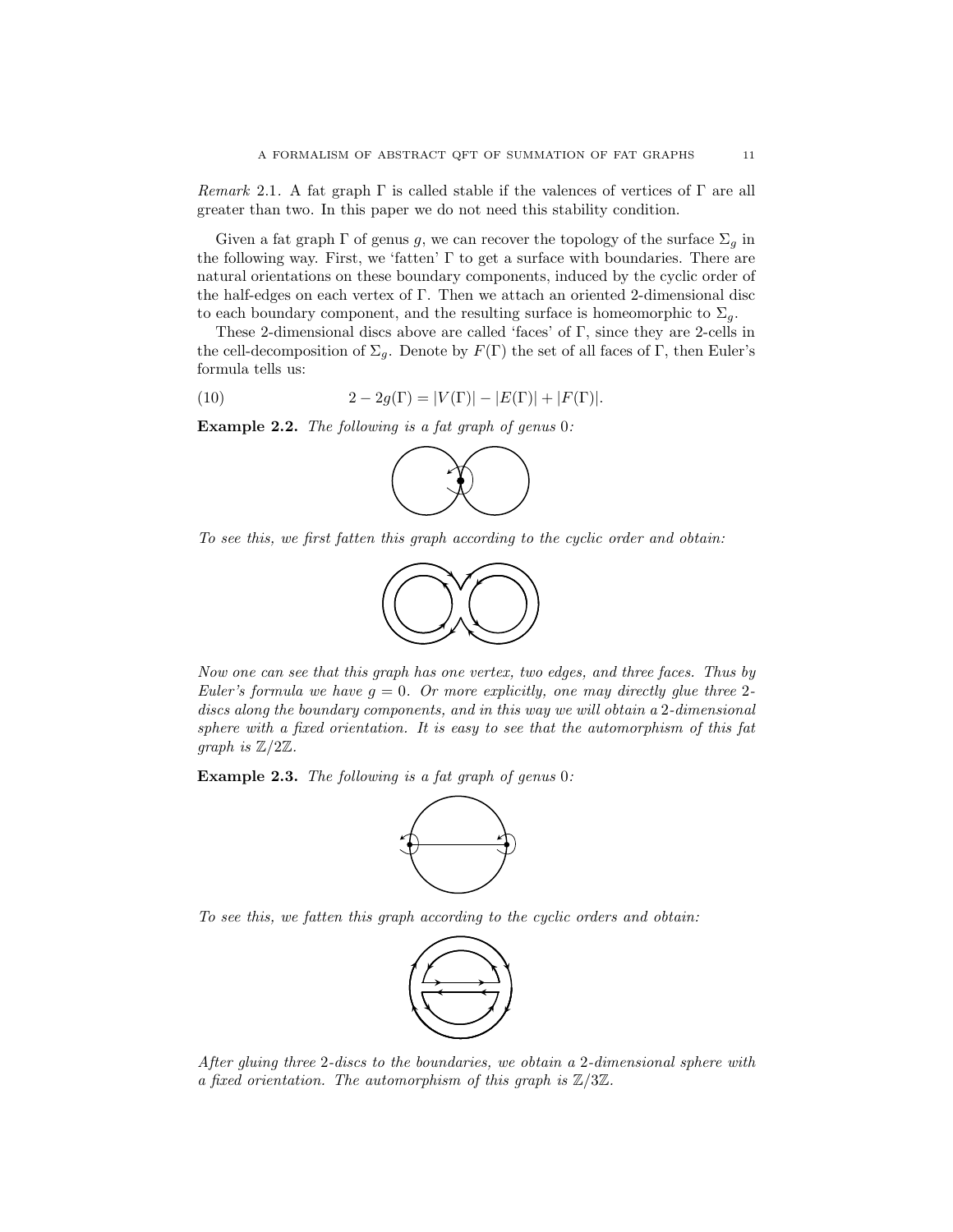<span id="page-11-0"></span>2.2. Abstract QFT for fat graphs and abstract correlators. In this subsection we formulate an abstract quantum field theory by defining the correlators of this theory using diagrammatics of fat graphs. This is inspired by the previous work [\[60\]](#page-74-0) on stable graphs.

Given a sequence of positive integers  $\mu = (\mu_1, \mu_2, \cdots, \mu_n)$ , we say that a fat graph  $\Gamma$  is of type  $\mu$  if  $|V(\Gamma)| = n$  and the valence of vertex the  $v_i$  is  $\mu_i$  for  $i = 1, \dots, n$ . Denote by  $\mathfrak{Fat}^{\mu,c}_{g}$  the set of all connected fat graphs of genus g and type  $\mu$ , then we define the abstract correlators for this abstract QFT to be the following formal summations of fat graphs:

<span id="page-11-2"></span>**Definition 2.1.** Let  $g \in \mathbb{Z}_{\geq 0}$  and  $\mu \in \mathbb{Z}_{\geq 0}^n$ . Define the abstract correlator of genus g and type  $\mu = (\mu_1, \mu_2, \cdots, \mu_n)$  to be the following linear combination of fat graphs:

(11) 
$$
\mathcal{F}_{g}^{\mu} := \sum_{\Gamma \in \mathfrak{F} \mathfrak{at}_{g}^{\mu, c}} \frac{1}{|\operatorname{Aut}(\Gamma)|} \Gamma.
$$

It is an element in the vector space

(12) 
$$
\mathcal{V}_g^{\mu,c} := \bigoplus_{\Gamma \in \mathfrak{Fat}_g^{\mu,c}} \mathbb{Q}\Gamma.
$$

We also formally denote:

$$
\mathcal{F}_0^{(0)} := \quad \bullet \; v_1
$$

.

If  $\mathfrak{Fat}^{\mu,c}_{g}$  is empty for a pair  $(g,\mu)$ , then we require  $\mathcal{F}^{\mu}_{g} := 0$ . Remark 2.2. It is clear that  $\mathcal{F}_{g}^{\mu} = 0$  whenever  $|\mu| := \mu_1 + \cdots + \mu_n$  is odd, since we have  $|\mu| = 2|E(\Gamma)|$  for every  $\Gamma \in \mathfrak{Fat}^{\mu,c}_{g}$ .

<span id="page-11-1"></span>**Example 2.4.** Let us give some examples of  $\mathcal{F}_g^{\mu}$ :

$$
\mathcal{F}_0^{(2)} = \frac{1}{2} \sum_{v_1} \bigotimes ,
$$

$$
\mathcal{F}_0^{(4)} = \frac{1}{2} \sum_{v_1} \bigotimes_{v_2} \dots,
$$

$$
\mathcal{F}_0^{(6)} = \frac{1}{2} \quad \text{and} \quad \frac{1}{3} \quad \text{and} \quad \frac{1}{3} \quad \text{and} \quad \frac{1}{3} \quad \text{and} \quad \frac{1}{3} \quad \text{and} \quad \frac{1}{3} \quad \text{and} \quad \frac{1}{3} \quad \text{and} \quad \frac{1}{3} \quad \text{and} \quad \frac{1}{3} \quad \text{and} \quad \frac{1}{3} \quad \text{and} \quad \frac{1}{3} \quad \text{and} \quad \frac{1}{3} \quad \text{and} \quad \frac{1}{3} \quad \text{and} \quad \frac{1}{3} \quad \text{and} \quad \frac{1}{3} \quad \text{and} \quad \frac{1}{3} \quad \text{and} \quad \frac{1}{3} \quad \text{and} \quad \frac{1}{3} \quad \text{and} \quad \frac{1}{3} \quad \text{and} \quad \frac{1}{3} \quad \text{and} \quad \frac{1}{3} \quad \text{and} \quad \frac{1}{3} \quad \text{and} \quad \frac{1}{3} \quad \text{and} \quad \frac{1}{3} \quad \text{and} \quad \frac{1}{3} \quad \text{and} \quad \frac{1}{3} \quad \text{and} \quad \frac{1}{3} \quad \text{and} \quad \frac{1}{3} \quad \text{and} \quad \frac{1}{3} \quad \text{and} \quad \frac{1}{3} \quad \text{and} \quad \frac{1}{3} \quad \text{and} \quad \frac{1}{3} \quad \text{and} \quad \frac{1}{3} \quad \text{and} \quad \frac{1}{3} \quad \text{and} \quad \frac{1}{3} \quad \text{and} \quad \frac{1}{3} \quad \text{and} \quad \frac{1}{3} \quad \text{and} \quad \frac{1}{3} \quad \text{and} \quad \frac{1}{3} \quad \text{and} \quad \frac{1}{3} \quad \text{and} \quad \frac{1}{3} \quad \text{and} \quad \frac{1}{3} \quad \text{and} \quad \frac{1}{3} \quad \text{and} \quad \frac{1}{3} \quad \text{and} \quad \frac{1}{3} \quad \text{and} \quad \frac{1}{3} \quad \text{and} \quad \frac{1}{3} \quad \text{
$$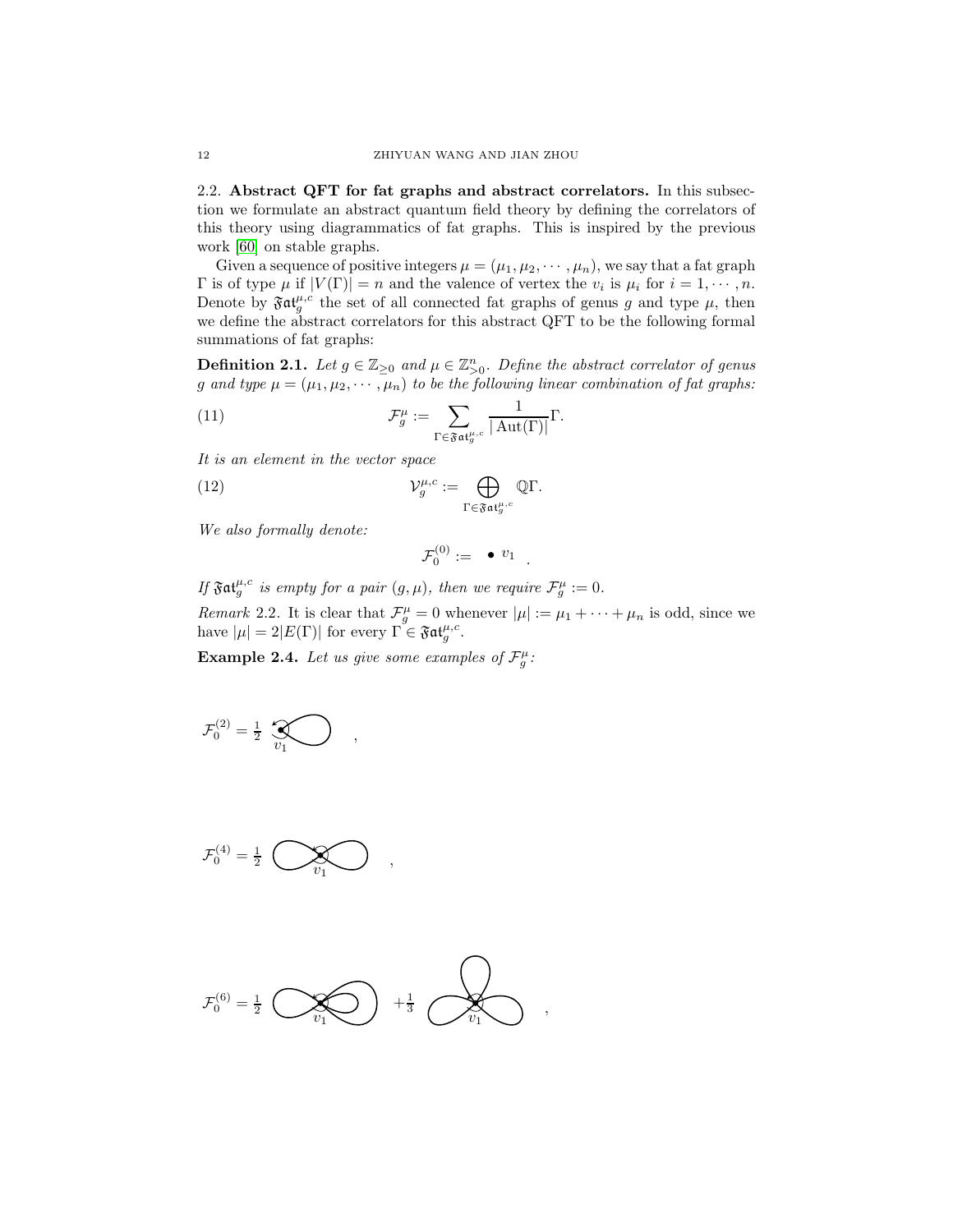

v<sup>1</sup> v<sup>2</sup> F (1,1) <sup>0</sup> = ,

 $\mathcal{F}_0^{(3,1)} =$ 

 $\mathcal{F}^{(2,2)}_0 = \frac{1}{2} \quad \textcolor{red}{\text{N}} \quad \textcolor{blue}{\text{N}} \quad \textcolor{blue}{\text{N}} \quad \textcolor{blue}{\text{N}} \quad ,$ 

 $\overrightarrow{\mathcal{X}}_{v_2}$ +

 $\mathcal{F}_0^{(3,3)}=\frac{1}{3}$ 

 $\mathcal{F}_1^{(2)}=0,$ 





,

 $\bigcirc \hspace{-3.5mm}\bigcirc \hspace{-3.5mm} \bigcirc \hspace{-3.5mm}\bigcirc \hspace{-3.5mm} \bigcirc \hspace{-3.5mm} \bigcirc \hspace{-3.5mm} \bigcirc$ 

,

A FORMALISM OF ABSTRACT QFT OF SUMMATION OF FAT GRAPHS  $13$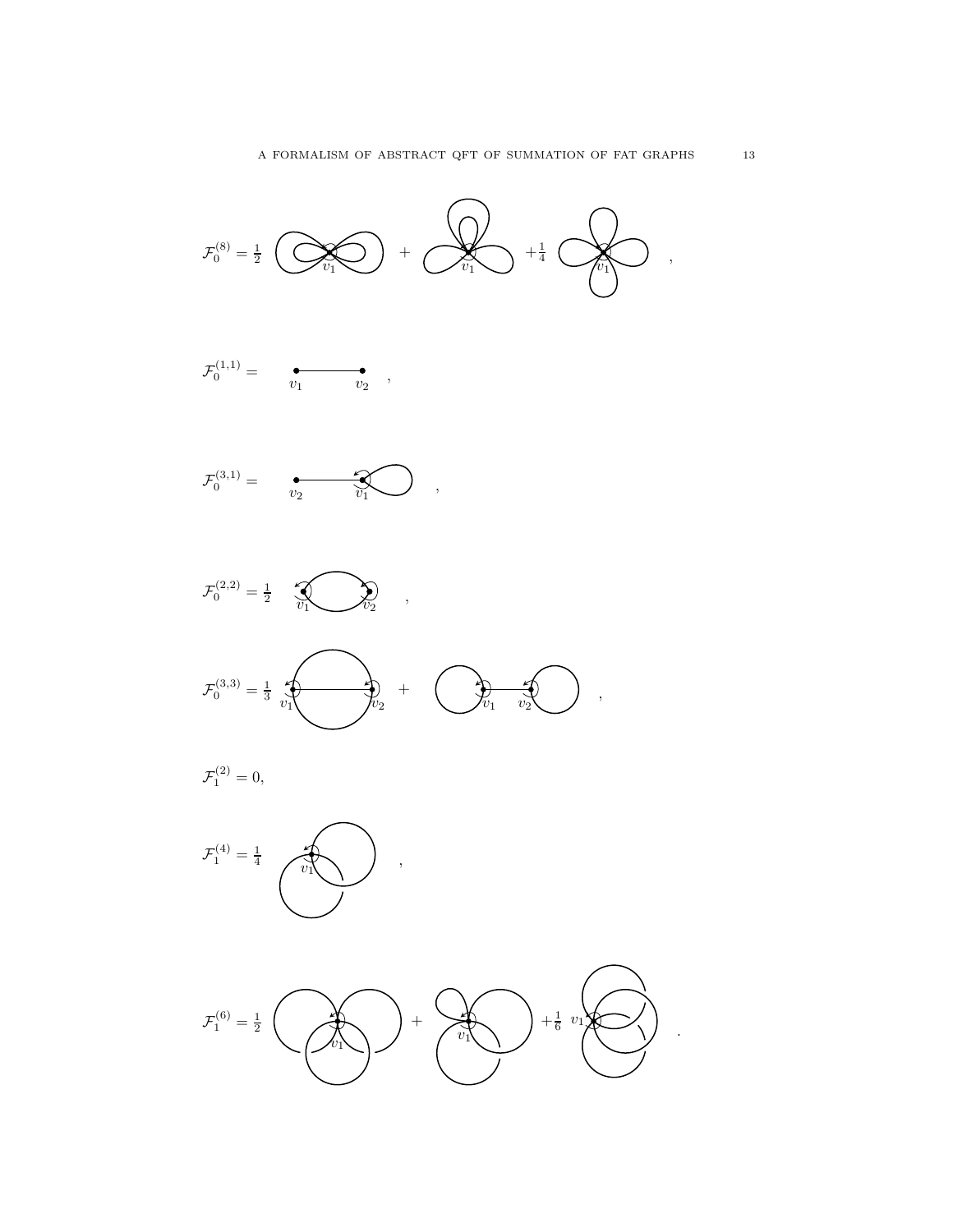<span id="page-13-0"></span>2.3. Abstract free energy and abstract partition function. In the study of field theories, sometimes it is more convenient to work with the generating series of correlators. Now let us define the abstract free energy and abstract partition function of the abstract QFT for fat graphs.

When considering the abstract free energy and abstract partition function for fat graphs, we need to make a slight adjustment on some notations on graphs first. In this subsection we will abandon the labels  $v_1, v_2, \dots, v_n$  on vertices of fat graphs (although we still need each vertex to be fixed under automorphisms of graphs). In other words, if two graphs differs only by a permutation of the labels on vertices, then we regard them as the same one whenever we are dealing with the abstract free energy and abstract partition function.

<span id="page-13-1"></span>Definition 2.2. Define the abstract free energy of genus g to be the following formal infinite summation of fat graphs:

(13) 
$$
\mathcal{F}_g := \sum_{n \geq 1} \frac{1}{n!} \sum_{\mu \in \mathbb{Z}_{>0}^n} \mathcal{F}_g^{\mu} = \sum_{(m) \in \mathcal{P}} \frac{1}{\prod_{j \geq 1} m_j!} \mathcal{F}_g^{\lambda_{(m)}}
$$

(after forgetting the labels on vertices on the right-hand side), where  $\mathcal P$  is the set of all sequences of non-negative integers  $(m) = (m_1, m_2, \cdots)$  such that  $m_j = 0$ for all but a finite number of  $j \in \mathbb{Z}_{>0}$ , and  $\lambda_{(m)} = (\lambda_1 \geq \lambda_2 \geq \cdots \geq \lambda_l)$  is the partition corresponding to  $(m)$ , i.e.,  $m_j$  is the number of j appearing in the sequence  $(\lambda_1, \lambda_2, \cdots, \lambda_l)$ . The infinite sum  $\mathcal{F}_g$  is an element in

(14) 
$$
\mathcal{V}_g^c := \prod_{\Gamma \in \mathfrak{Fat}_g^c} \mathbb{Q}\Gamma,
$$

where  $\mathfrak{Fat}^c_g$  is the set of all connected fat graphs of genus g. Define the abstract free energy  $\mathcal F$  to be:

(15) 
$$
\mathcal{F} := \sum_{g \geq 0} g_s^{2g-2} \mathcal{F}_g,
$$

where  $g_s$  is a formal variable.

**Example 2.5.** Consider the following fat graph  $\Gamma$  (without labels on vertices) of genus zero (here we omit the cyclic orders on the vertices since the valences≤ 2 and hence there is no confusion):

$$
\Gamma = \bullet \bullet \bullet \bullet \bullet
$$

Let us find the coefficient of  $\Gamma$  in  $\mathcal{F}_0$ . Notice that  $\Gamma$  can be obtained from three different fat graphs  $\Gamma_1 \in \mathfrak{Fat}_0^{(2,1,1),c}$ ,  $\Gamma_2 \in \mathfrak{Fat}_0^{(1,2,1),c}$ ,  $\Gamma_3 \in \mathfrak{Fat}_0^{(1,1,2),c}$  with labels on vertices by forgetting the labels:

$$
\Gamma_1 = \underbrace{\bullet \bullet \bullet \bullet}_{v_2 \quad v_1 \quad v_3}, \qquad \Gamma_2 = \underbrace{\bullet \bullet \bullet \bullet}_{v_1 \quad v_2 \quad v_3}, \qquad \Gamma_3 = \underbrace{\bullet \bullet \bullet \bullet}_{v_1 \quad v_3 \quad v_2}.
$$

Since these three graphs all have trivial automorphism groups, thus the coefficient of  $\Gamma$  in the abstract free energy  $\mathcal{F}_0$  equals:

$$
\frac{1}{3!}(1+1+1) = \frac{1}{2}.
$$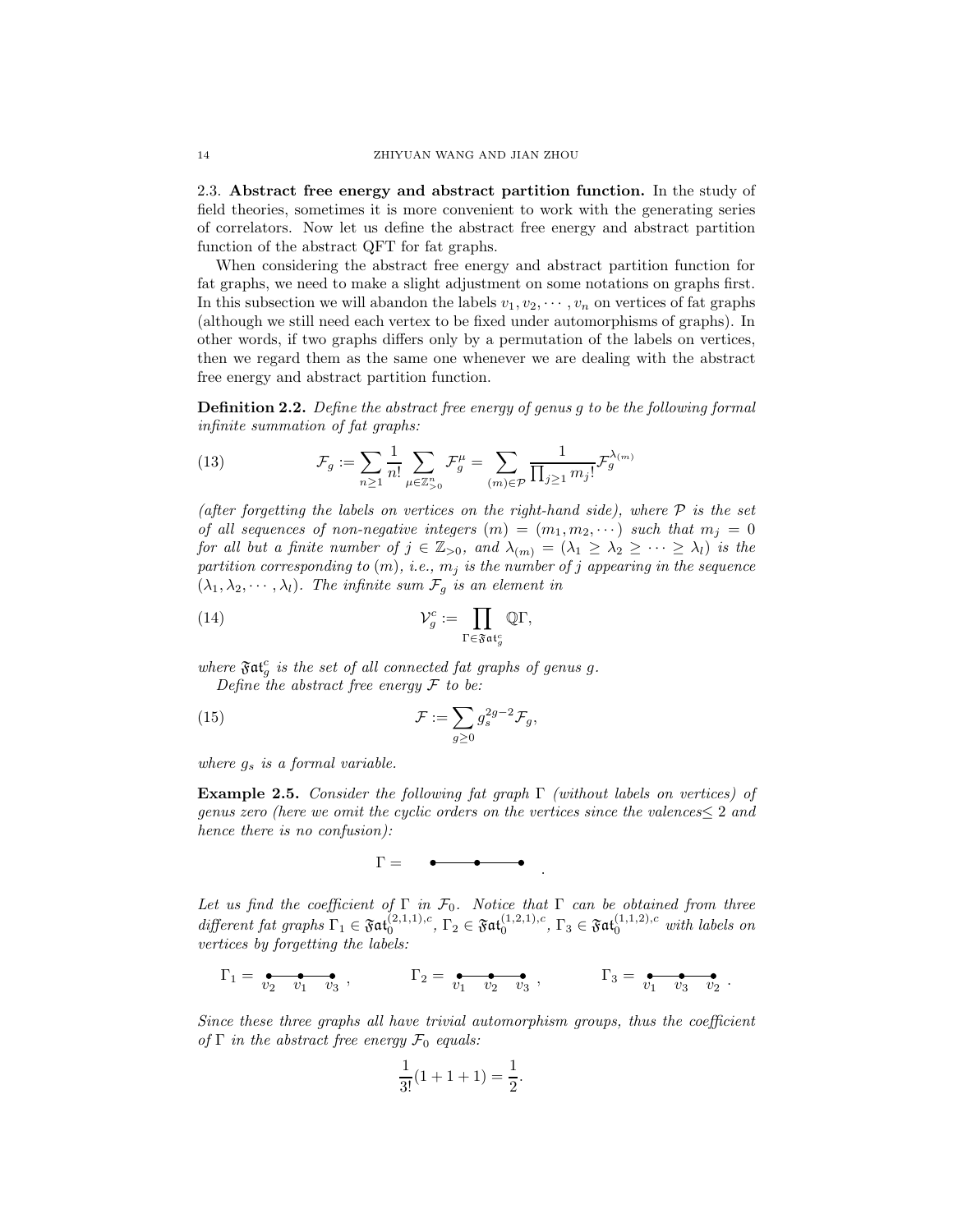Now let us define the abstract partition function. In order to do that, we need to take disconnected graphs into consideration. Denote by  $\mathfrak{Fat}_g^{\mu}$  is the set of fat graphs (not necessarily connected) of genus g and type  $\mu$ . Here if  $\Gamma = \Gamma_1 \sqcup \cdots \sqcup \Gamma_k$ is a disconnected fat graph where  $\Gamma_1, \cdots, \Gamma_k$  are the connected components, then the automorphism group of  $\Gamma$  is defined to be:

$$
Aut(\Gamma) := Aut(\Gamma_1) \times \cdots \times Aut(\Gamma_k),
$$

and the genus of  $\Gamma$  is defined to be:

$$
g(\Gamma) := g(\Gamma_1) + \cdots + g(\Gamma_k) - k + 1.
$$

We define the abstract partition function to be  $\mathcal{Z} := \exp(\mathcal{F})$  in the following sense:

<span id="page-14-1"></span>**Definition 2.3.** Define the abstract partition function  $\mathcal{Z}$  for fat graphs to be:

(16)  
\n
$$
\mathcal{Z} := \sum_{k=0}^{\infty} \frac{1}{k!} \left( \sum_{g \ge 0} g_s^{2g-2} \mathcal{F}_g \right)^k
$$
\n
$$
= 1 + \sum_{g \in \mathbb{Z}} g_s^{2g-2} \sum_{n \ge 1} \frac{1}{n!} \sum_{\mu \in \mathbb{Z}_{>0}^n} \sum_{\Gamma \in \mathfrak{Fat}_g^{\mu}} \frac{1}{|\operatorname{Aut}(\Gamma)|} \Gamma,
$$

where the additional term  $1'$  can be understood as an 'empty graph' (i.e., we formally require  $1 \sqcup \Gamma := \Gamma$  for every graph  $\Gamma$ . The abstract partition function Z is an element in the following space:

$$
\mathbb{Q}\cdot 1 \times \prod_{g\in \mathbb{Z}}{\left(g_s^{2g-2}\cdot \prod_{\Gamma\in\mathfrak{Fat}_g}\mathbb{Q}\Gamma\right)},
$$

where  $\mathfrak{Fat}_q$  is the set of all fat graphs (not necessarily connected) of genus g.

*Remark* 2.3. Throughout this paper, by the 'product' of two fat graphs  $\Gamma_1$  and  $\Gamma_2$ we always mean the disconnected graph  $\Gamma_1 \sqcup \Gamma_2$  represented by the disjoint union of  $\Gamma_1$  and  $\Gamma_2$ .

<span id="page-14-0"></span>2.4. Edge-contracting operator. In [\[20,](#page-72-18) [56,](#page-73-3) [57\]](#page-74-7), those authors dealed with the enumeration problem of fat graphs using the technique of 'contracting an edge'. Inspired by these works, in this subsection let us formulate a linear operator (called the 'edge-contracting operator'), acting on the following linear space:

(17) 
$$
\mathcal{V} := \bigoplus_{g,\mu} \mathcal{V}_g^{\mu},
$$

where  $\mathcal{V}_g^{\mu}$  is defined to be

(18) 
$$
\mathcal{V}_g^{\mu} := \bigoplus_{\Gamma \in \mathfrak{F} \mathfrak{at}_g^{\mu}} \mathbb{Q} \Gamma.
$$

<span id="page-14-3"></span>**Definition 2.4.** Define the edge-contracting operator  $K_1$  to be the following linear map on  $\mathcal{V}$ :

<span id="page-14-2"></span>(19) 
$$
K_1: \quad \mathcal{V} \to \mathcal{V}, \quad \Gamma \mapsto \sum_{h \in H(v_1)} \Gamma^h,
$$

where  $H(v_1)$  is the set of all half-edges incident at the vertex  $v_1$ , and the graph  $\Gamma^h$ is defined as follows: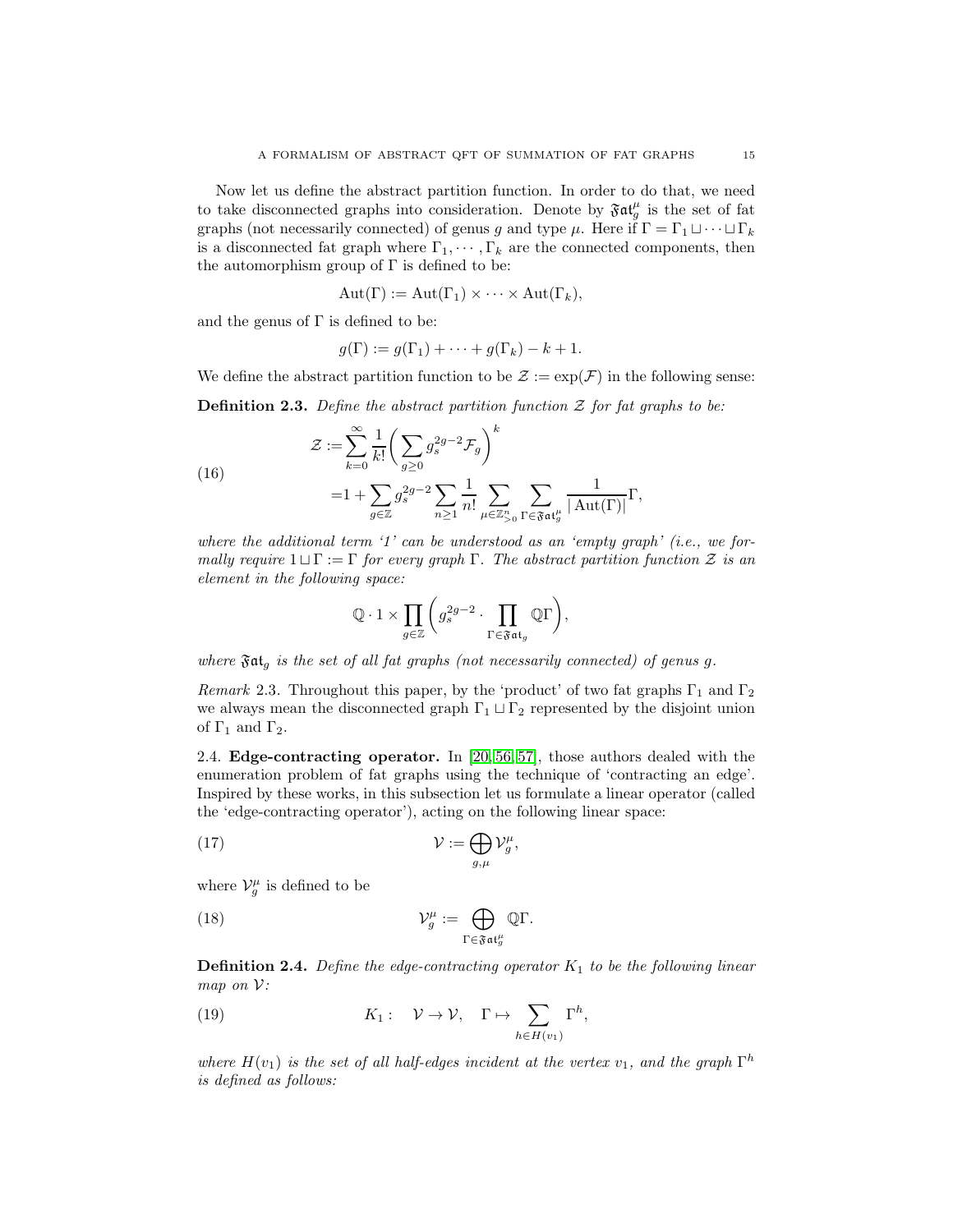1) If the edge e containing h is not a loop, then  $\Gamma^h$  is obtained from  $\Gamma$  by simply contracting e such that the two endpoints of e merges into one new vertex. The cyclic order at this new vertex is induced by the cyclic orders at the two endpoints of e in an obvious way, for example:



(Such an operation is called the 'Whitehead collapse', see  $(40, 84.4)$ .) We label  $v_1$  on this new vertex, and relabel  $v_2, v_3, \cdots, v_{n-1}$  on the original vertices  $v_2, \dots, \hat{v}_j, \dots, v_n$ , where the notation  $\hat{v}_j$  means deleting the term  $v_j$ .

2) If the edge  $e$  containing  $h$  is a loop at the vertex  $v_1,$  then  $\Gamma^h$  is obtained from  $\Gamma$  by removing the edge e, splitting  $v_1$  into two new vertices, and partitioning the remaining half-edges incident at  $v_1$  into two subsets according to the cyclic order, for example:



In this case, we label  $v_1$  on one of the two new vertices, such that the half-edges on  $v_1$  are those right after the half-edge h according to the original cyclic order; and label  $v_2$  on the other new vertex. Finally, we relabel  $v_3, v_4, \cdots, v_{n+1}$  on the original vertices  $v_2, v_3, \cdots, v_n$ .

Remark 2.4. From the point of view of cellular graphs on surface  $\Sigma_g$ , the procedure 2) means contracting the 1-cycle  $e$  on  $\Sigma_g$  and separating the resulting nodal point. Notice that in the special case that e bounds a 2-dimensional disc on  $\Sigma_g$ , the new fat graph has two connected components, and one of them consists of one single vertex, for example:



**Example 2.6.** We give some examples of the operator  $K_1$ :

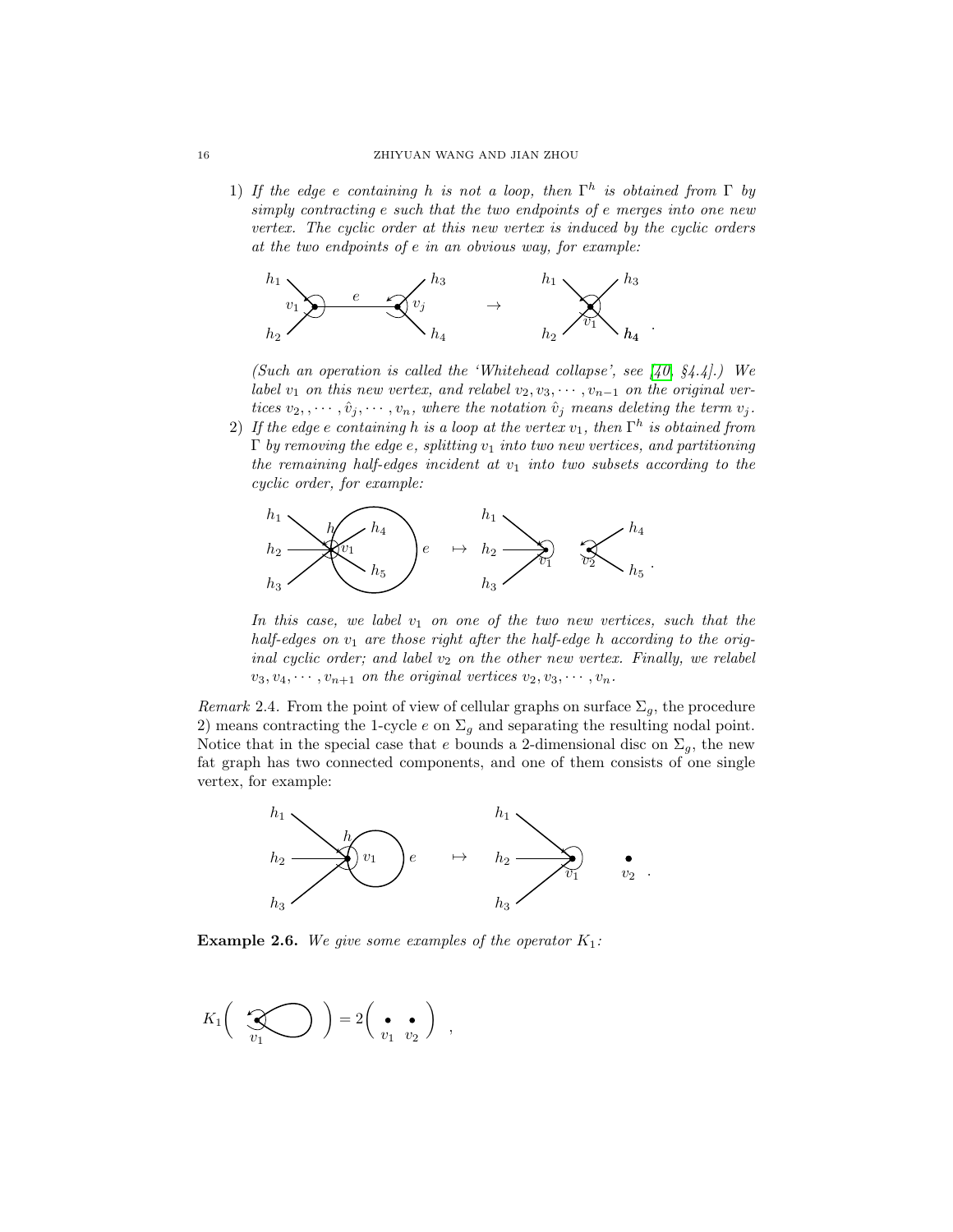

<span id="page-16-0"></span>2.5. A quadratic recursion for the abstract correlators. In this subsection, we derive a quadratic recursion relation for the abstract correlators  $\mathcal{F}^\mu_g$  using the edge-contracting operator  $K_1$ .

Example 2.7. First let us check some examples of the action of the edge-contraction operator on abstract correlators. Using the expressions presented in Example [2.4,](#page-11-1) we can easily make the following observations:

$$
K_1 \mathcal{F}_0^{(2)} \stackrel{(-)}{=} (\mathcal{F}_0^{(0)})^2,
$$
  
\n
$$
K_1 \mathcal{F}_0^{(4)} \stackrel{(-)}{=} 4 \mathcal{F}_0^{(0)} \mathcal{F}_0^{(2)},
$$
  
\n
$$
K_1 \mathcal{F}_0^{(6)} \stackrel{(-)}{=} 8 \mathcal{F}_0^{(0)} \mathcal{F}_0^{(4)} + 4(\mathcal{F}_0^{(2)})^2,
$$
  
\n
$$
K_1 \mathcal{F}_0^{(8)} \stackrel{(-)}{=} 12 \mathcal{F}_0^{(0)} \mathcal{F}_0^{(6)} + 16 \mathcal{F}_0^{(2)} \mathcal{F}_0^{(4)}
$$
  
\n
$$
K_1 \mathcal{F}_0^{(1,1)} \stackrel{(-)}{=} 2 \mathcal{F}_0^{(0)} \mathcal{F}_0^{(1,1)} + 2 \mathcal{F}_0^{(2)},
$$
  
\n
$$
K_1 \mathcal{F}_1^{(4)} \stackrel{(-)}{=} 7 \mathcal{F}_0^{(1,1)}.
$$

,

Here we use  $\epsilon$  '=' because the above equalities do not strictly hold– they hold only up to a relabelling of the vertices on the right-hand side.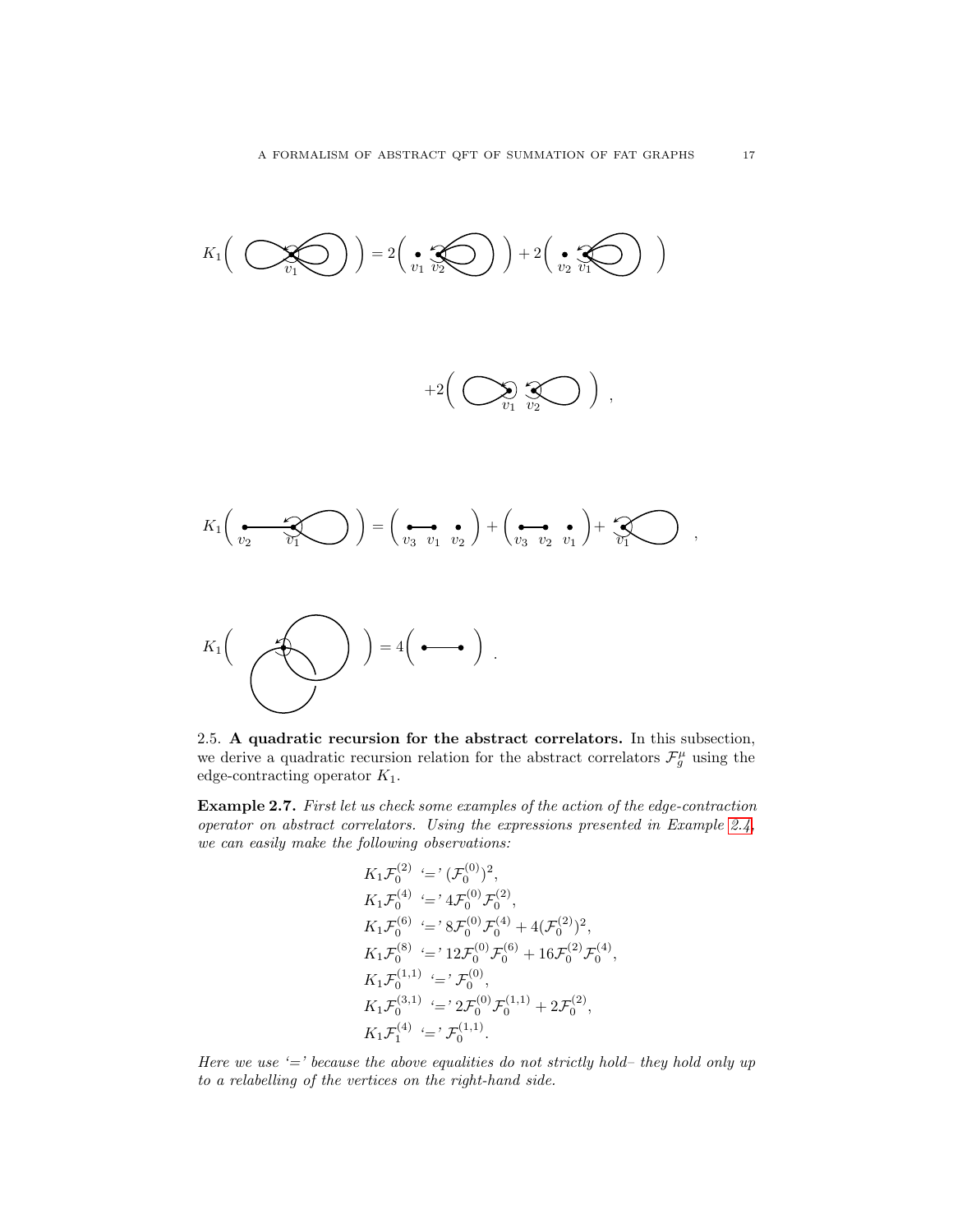The relations in the above example can be modified so that they hold strictly. In fact, in what follows we will describe a method to relabel the vertices on fat graphs, and in this way we are able to reformulate the right-hand sides such that the labels match up to the left-hand sides.

Let  $I = \{i_1, i_2, \dots, i_n\} \subset \mathbb{Z}_{>0}$  be a finite set of indices with  $i_1 < i_2 < \dots < i_n$ , and  $\mu = (\mu_1, \mu_2 \cdots, \mu_n) \in \mathbb{Z}_{>0}$ . Denote by  $\mathfrak{Fat}_{g,I}^{\mu,c}$  the set of connected fat graphs obtained from graphs in  $\mathfrak{Fat}^{\mu,c}_{g}$  by replacing the labels  $v_1, v_2, \dots, v_n$  by new labels  $v_{i_1}, v_{i_2}, \cdots, v_{i_n}$ . Now we denote by  $\mathcal{F}_{g,I}^{\mu}$  the abstract correlators with new labels  $v_{i_1}, \cdots, v_{i_n}$ :

(20) 
$$
\mathcal{F}_{g,I}^{\mu} := \sum_{\Gamma \in \mathfrak{Fat}_{g,I}^{\mu,c}} \frac{1}{|\operatorname{Aut}(\Gamma)|} \Gamma.
$$

Also, we formally denote:

$$
\mathcal{F}^{(0)}_{0,\{k\}}:=-\underset{\mathcal{V}_k}{\bullet}
$$

.

Given a positive integer n, denote  $[n] := \{1, 2, \dots, n\}$ . Then our main theorem in this subsection is:

<span id="page-17-0"></span>Theorem 2.1. The following quadratic recursion relation holds:

<span id="page-17-1"></span>
$$
K_{1}\mathcal{F}_{g}^{\mu} = \delta_{g,0}\delta_{n,1}\delta_{\mu_{1},2}\mathcal{F}_{0,\{1\}}^{(0)}\mathcal{F}_{0,\{2\}}^{(0)} + \sum_{j=2}^{n}(\mu_{1} + \mu_{j} - 2)\mathcal{F}_{g}^{(\mu_{1}+\mu_{j}-2,\mu_{[n]\backslash\{1,j\}})}
$$
\n
$$
(21)
$$
\n
$$
+ \sum_{\substack{\alpha+\beta=\mu_{1}-2 \\ \alpha \geq 1, \beta \geq 1}} \alpha\beta \left( \mathcal{F}_{g-1}^{(\alpha,\beta,\mu_{[n]\backslash\{1\}})} + \sum_{\substack{g_{1}+g_{2}=g \\ I\sqcup J=[n]\backslash\{1\}}} \mathcal{F}_{g_{1},\{1\}\sqcup(I+1)}^{(\alpha,\mu_{I})}\mathcal{F}_{g_{2},\{2\}\sqcup(J+1)}^{(\beta,\mu_{J})} \right)
$$
\n
$$
+ (\mu_{1}-2) \cdot \mathcal{F}_{0,\{1\}}^{(0)}\mathcal{F}_{g,[n+1]\backslash\{1\}}^{(\mu_{1}-2,\mu_{[n]\backslash\{1\}})} + (\mu_{1}-2) \cdot \mathcal{F}_{0,\{2\}}^{(0)}\mathcal{F}_{g,[n+1]\backslash\{2\}}^{(\mu_{1}-2,\mu_{[n]\backslash\{1\}})},
$$

where we use the convention  $\mathcal{F}_{g}^{(\mu_1 - 2, \mu_{[n] \setminus \{1\}})} := 0$  for  $\mu_1 < 2$ ; and for a set of indices  $I = \{i_1, \dots, i_k\}$  with  $i_1 < i_2 < \dots < i_n$ , we denote:

$$
I + 1 := \{i_1 + 1, \cdots, i_k + 1\}.
$$

Proof. The proof is similar to the proof of the counting problem [\[20,](#page-72-18) Theorem 3.3], see also [\[54,](#page-73-21) [57\]](#page-74-7). The authors of those literatures have considered the enumeration problem of fat graphs, and obtained a similar recursion formula for the weighted number of graphs of a given type. The case we are dealing with here can be proved using the same method. Since the labels on vertices can be automatically fixed by analysing the valences, thus in what follows we will only consider the edge-contraction procedure without relabelling of vertices, i.e., we will construct the correspondence of the graphs (without labels) appearing in two sides of the above recursion and compare their coefficients, then the conclusion follows easily by analyzing the relabelling procedure.

Define  $f_g^{\mu}$  to be the following linear combination:

$$
f_g^\mu:=\sum_{\vec{\Gamma}\in \vec{\Gamma}_g^{\mu,c}}\vec{\Gamma}
$$

for every  $\mu \neq (0)$ , where  $\vec{\Gamma}_g^{\mu,c}$  is the set of fat graphs of genus g and type  $\mu =$  $(\mu_1, \dots, \mu_n)$ , with an arrow placed on one of the half edge incident at  $v_i$  for every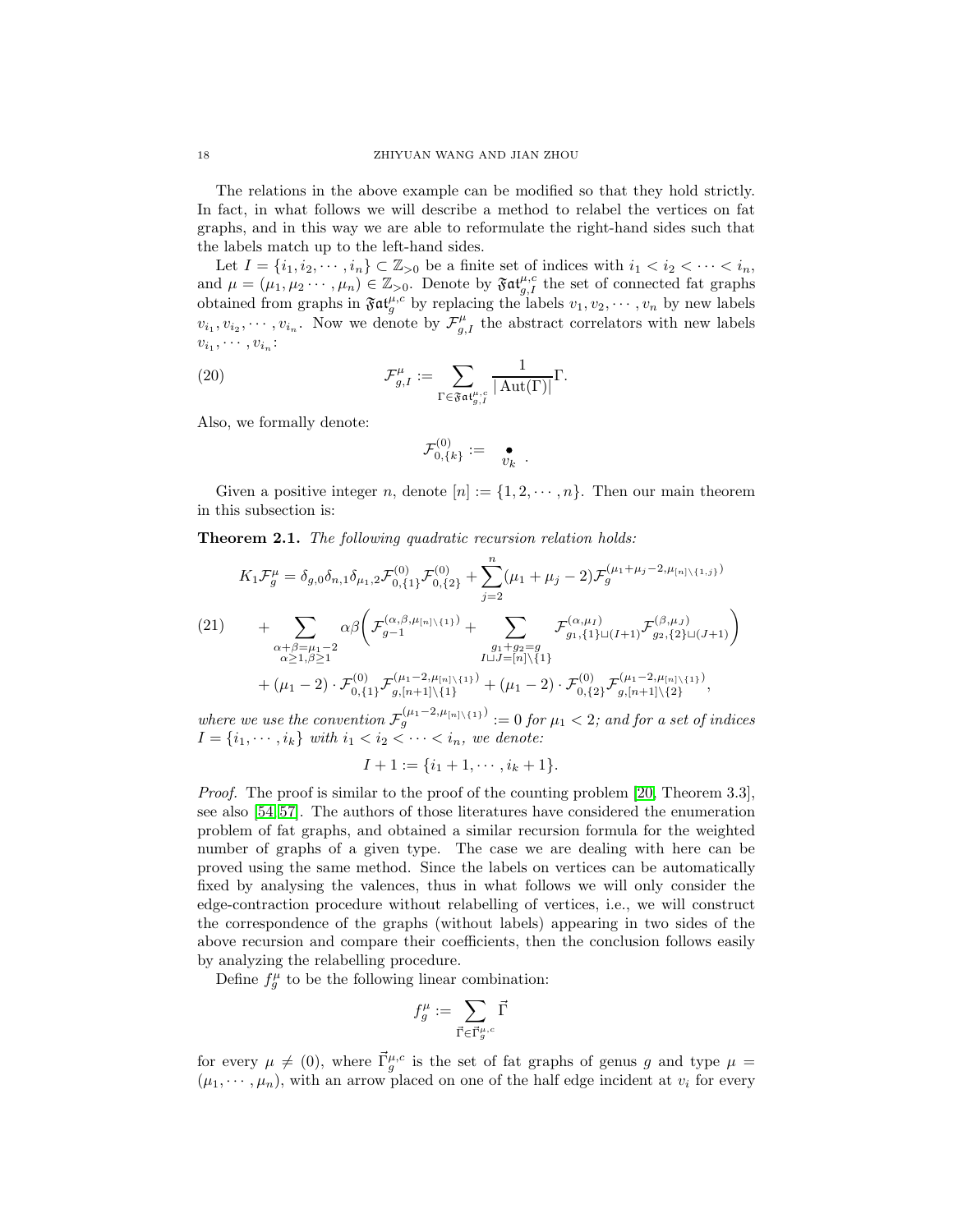

Let  $\pi$  be the operation of 'forgetting the arrows on half-edges', then for every  $\mu \neq (0)$  we have:

<span id="page-18-0"></span>(22) 
$$
\pi(f_g^{\mu}) = \mu_1 \cdots \mu_n \cdot \mathcal{F}_g^{\mu}.
$$

In the special case  $\mu = (0)$ , we define  $\pi f_g^{(0)} = f_g^{(0)} := \delta_{g,0} \cdot \mathcal{F}_0^{(0)}$ .

Now consider the process of shrinking the edge  $e$  which contains the arrowed half-edge incident at  $v_1$ . There are two cases:

- 1) If this edge e connects  $v_1$  and  $v_j$  with  $j \neq 1$ , then we obtain a new vertex of valence  $\mu_1 + \mu_j - 2$ . Next we place the arrow of this new vertex on the half-edge next to  $e$  around  $p_1$  with respect to the counterclockwise cyclic order, and delete the original arrow on  $v_j$ .
- 2) If this edge  $e$  is a loop incident at  $v_1$ , then we separate the vertex  $v_1$  into two new vertices with total valence  $\mu_1 - 2$ . The two new arrows on these two new vertices are placed on the two half-edges next to the loop  $e$  around  $p_1$  with respect to the counterclockwise cyclic order.

Similar to the case of [\[20,](#page-72-18) Theorem 3.3], the above procedure gives us a one-toone correspondence from  $\vec{\Gamma}_g^{(\mu_1,\cdots,\mu_n),c}$  to the set:

$$
\begin{aligned}&\bigg(\bigcup_{j=2}^n\vec{\Gamma}_g^{(\mu_1+\mu_j-2,\mu_{[n]\backslash\{1,j\}}),c}\bigg)\cup\\&\bigg[\bigcup_{\alpha+\beta=\mu_1-2}\vec{\Gamma}_{g-1}^{(\alpha,\beta,\mu_{[n]\backslash\{1\}}),c}\cup\bigg(\bigcup_{\substack{g_1+g_2=g\\I\sqcup J=[n]\backslash\{1\}}}\vec{\Gamma}^{(\alpha,\mu_I),c}\oplus\vec{\Gamma}^{(\beta,\mu_J),c}\bigg)\bigg].\end{aligned}
$$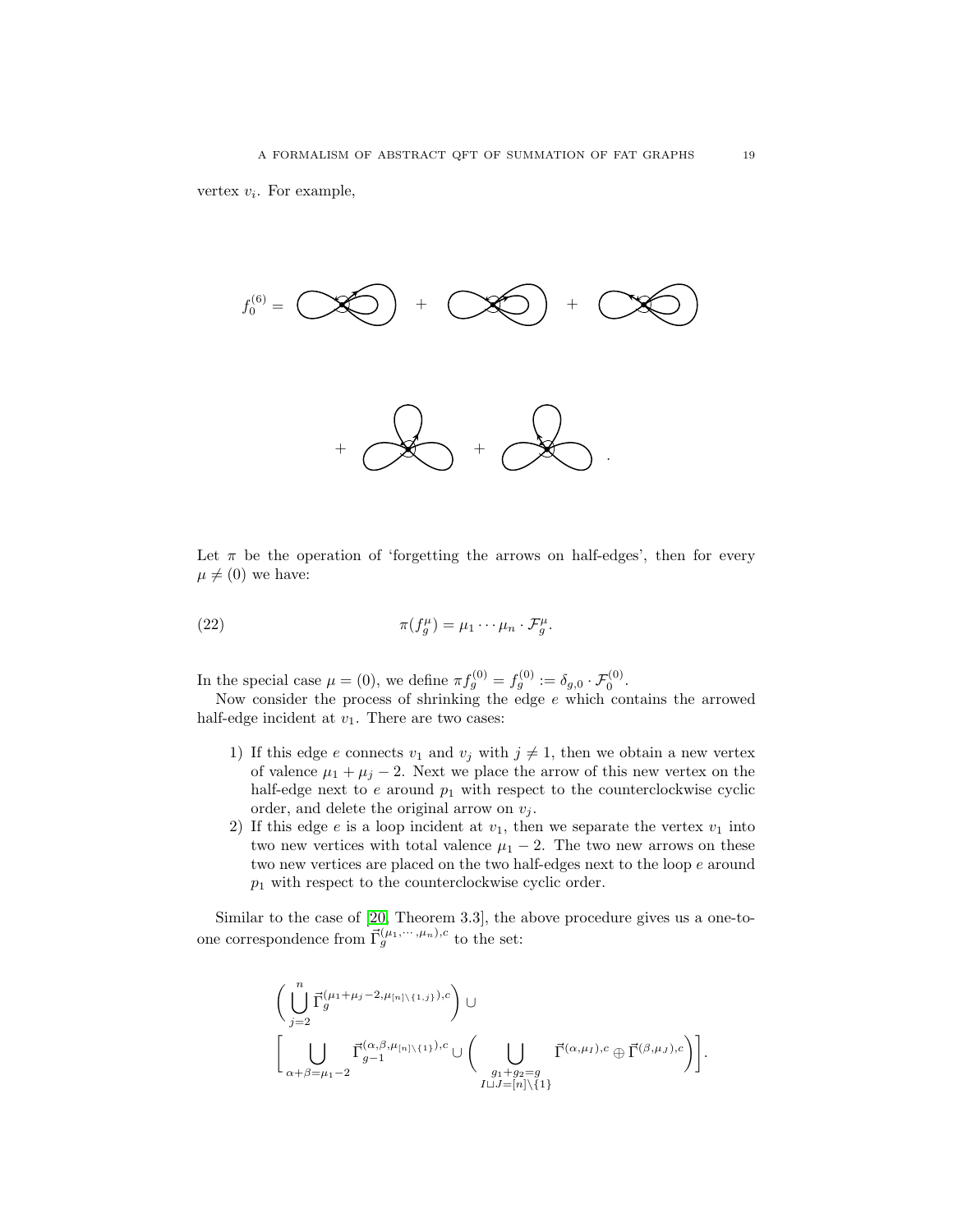Now we understand the above procedure of 'shrinking the arrowed edge' using the operator  $K_1$  and compare the coefficients, we may obtain:

<span id="page-19-1"></span>(23)  
\n
$$
K_{1}\pi f_{g}^{\mu} = \sum_{j=2}^{n} \mu_{j}\pi f_{g}^{(\mu_{1}+\mu_{j}-2,\mu_{[n]\backslash\{1,j\}})}
$$
\n
$$
+ \sum_{\alpha+\beta=\mu_{1}-2} \left( \pi f_{g-1}^{(\alpha,\beta,\mu_{[n]\backslash\{1\}})} + \sum_{\substack{g_{1}+g_{2}=g\\I\sqcup J=[n]\backslash\{1\}}} \pi f_{g_{1}}^{(\alpha,\mu_{I})} \pi f_{g_{2}}^{(\beta,\mu_{J})} \right).
$$

Recall that we have [\(22\)](#page-18-0) for  $\mu \neq (0)$ , and  $f_0^{(0)} = \mathcal{F}_0^{(0)}$  in the unstable case  $\mu = (0)$ , thus [\(23\)](#page-19-1) implies the recursion relation [\(21\)](#page-17-1) once we perform the relabelling of the vertices.

 $\Box$ 

Example 2.8. Let us present an example to show how the quadratic recursion relation [\(21\)](#page-17-1) works. The explicit expression for  $\mathcal{F}_0^{(4,1,1)}$  is:



Then direct computation gives us:

$$
K_1 \mathcal{F}_0^{(4,1,1)} = 6 \underbrace{\bullet}_{v_2} \underbrace{\bullet}_{v_1} \underbrace{\bullet}_{v_1} + 2 \left( \underbrace{\bullet}_{v_3} \underbrace{\bullet}_{v_1} \underbrace{\bullet}_{v_2} \right) + 2 \left( \underbrace{\bullet}_{v_3} \underbrace{\bullet}_{v_2} \underbrace{\bullet}_{v_4} \underbrace{\bullet}_{v_1} \right)
$$

$$
+\left(\begin{array}{cc}\n\bullet & \bullet & \bullet \\
v_3 & v_1 & v_2 & v_4\n\end{array}\right)+\left(\begin{array}{cc}\n\bullet & \bullet & \bullet \\
v_4 & v_1 & v_2 & v_3\n\end{array}\right).
$$

Or equivalently,

$$
K_1 \mathcal{F}_0^{(4,1,1)} = 6 \mathcal{F}_0^{(3,1)} + 2 \mathcal{F}_{0,\{2\}}^{(0)} \mathcal{F}_{0,\{1,3,4\}}^{(2,1,1)} + 2 \mathcal{F}_{0,\{1\}}^{(0)} \mathcal{F}_{0,\{2,3,4\}}^{(2,1,1)} + \mathcal{F}_{0,\{1,3\}}^{(1,1)} \mathcal{F}_{0,\{2,4\}}^{(1,1)} + \mathcal{F}_{0,\{1,4\}}^{(1,1)} \mathcal{F}_{0,\{2,3\}}^{(1,1)}.
$$

# 3. Examples of Realizations of the Abstract QFT

<span id="page-19-0"></span>In this section we construct realizations of the abstract QFT by assigning Feynman rules to fat graphs. We will see that matrix models will provide some natural examples of the realizations. In particular, when we consider the realization of the abstract QFT by the Hermitian one-matrix models, the realization of the quadratic recursion for the abstract correlators is equivalent to the fat Virasoro constraints for the Hermitian one-matrix models.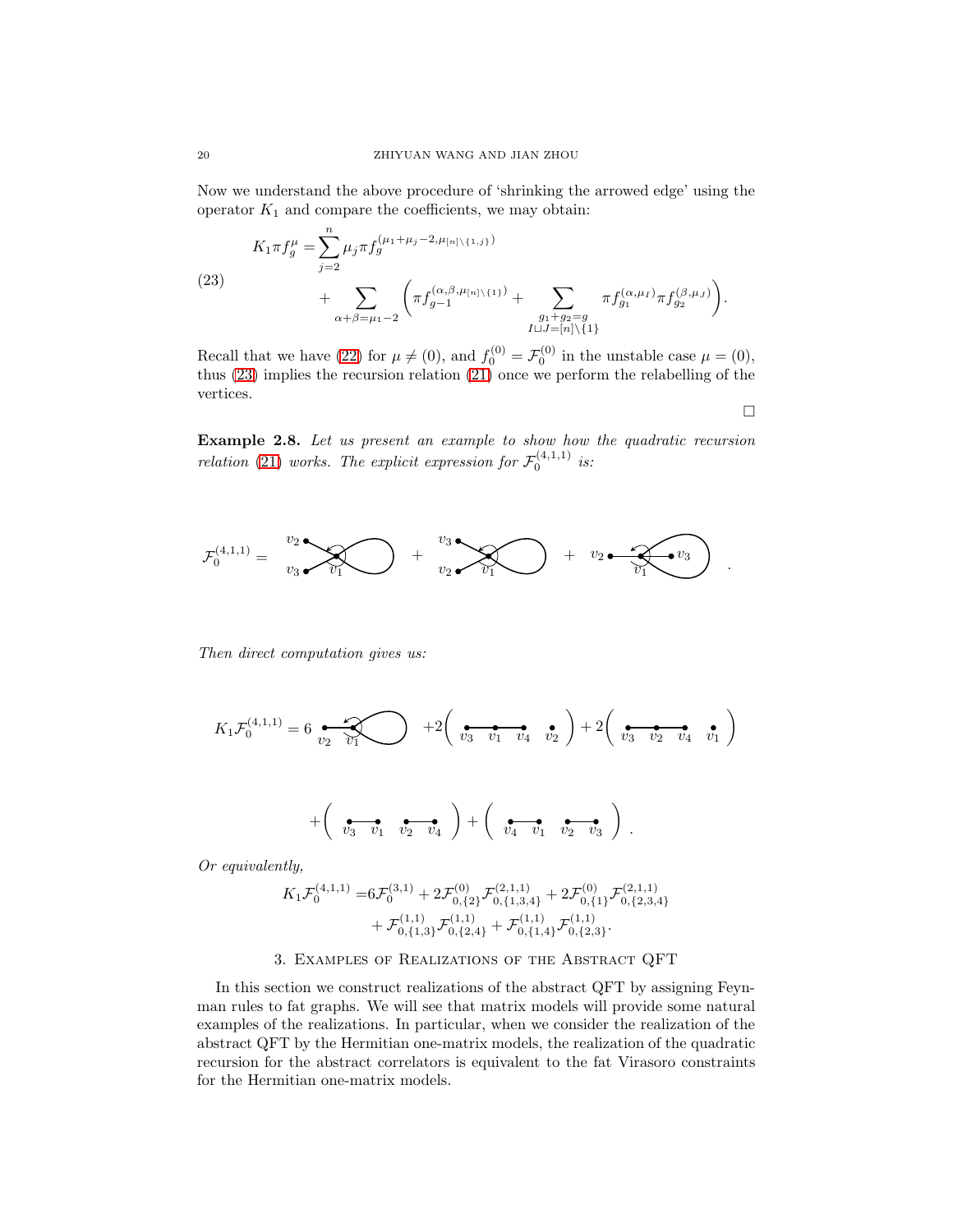<span id="page-20-0"></span>3.1. Feynman rules and realization of the edge-contracting operator. In this subsection we consider the realizations of the abstract quantum field theory for fat graphs and realization of the recursion relations.

A 'Feynman rule' is an assignment of a 'weight'  $w_{\Gamma}$  (which can be a formal variable, a function, or a formal power series, etc.) to each fat graph  $\Gamma$ . In this way, we associate weights

(24)  

$$
F_g' := \sum_{\Gamma \in \mathfrak{Fat}_g^{u,c}} \frac{1}{|\operatorname{Aut}(\Gamma)|} w_{\Gamma},
$$

$$
F_g := \sum_{n \ge 1} \frac{1}{n!} \sum_{\mu \in \mathbb{Z}_{>0}^n} F_g^{\mu},
$$

$$
Z := \exp\left(\sum_{g \ge 0} g_s^{2g-2} F_g\right),
$$

to the abstract correlators  $\mathcal{F}^\mu_g$ , abstract free energy  $\mathcal{F}$ , and abstract partition function  $Z$  respectively (see Definition [2.1,](#page-11-2) [2.2,](#page-13-1) and [2.3\)](#page-14-1). We call  $F_g^{\mu}$ ,  $F_g$ ,  $Z$  the 'realizations' of  $\mathcal{F}_{g}^{\mu}$ ,  $\mathcal{F}_{g}$ ,  $\mathcal{Z}$  respectively.

For example, a large class of Feynman rule can be taken in the following form: one assigns weights  $w_v$ ,  $w_e$ ,  $w_f$  to each vertex v, edge e, face f in a fat graph Γ respectively:

$$
v \mapsto w_v, \qquad \forall v \in V(\Gamma);
$$
  
\n
$$
e \mapsto w_e, \qquad \forall e \in E(\Gamma);
$$
  
\n
$$
f \mapsto w_f, \qquad \forall f \in F(\Gamma),
$$

where  $w_v$ ,  $w_e$ ,  $w_f$  are some formal variables (functions, formal power series, etc.) Then for every fat graph  $\Gamma$ , the weight of  $\Gamma$  is defined to be:

(25) 
$$
w_{\Gamma} := \prod_{v \in V(\Gamma)} w_v \cdot \prod_{e \in E(\Gamma)} w_e \cdot \prod_{f \in F(\Gamma)} w_f.
$$

Remark 3.1. If we assign  $w_v, w_e, w_f$  to be of degree one, then Euler's formula [\(10\)](#page-10-1) tells us that  $w_{\Gamma}$  is of degree  $2 - 2g$  for every fat graph  $\Gamma$  of genus g.

Given a realization  $\{w_{\Gamma}\}\$  of the abstract QFT, let us consider the realization of the edge-contracting operator  $K_1$ .

**Definition 3.1.** By a 'realization' of the edge-contracting operator  $K_1$ , we mean an operator  $\tilde{K}_1$  satisfying:

$$
(26) \t\t\t w_{K_1(\Gamma)} = \tilde{K}_1(w_{\Gamma})
$$

for every fat graph  $\Gamma$ .

Using such an operator  $\tilde{K}_1$ , the recursion relation in Theorem [2.1](#page-17-0) can be realized as a quadratic recursion for  $F_g^{\mu}$ . In the rest of this subsection, we will consider some special examples. In these examples we are able to write down the realization of  $K_1$  explicitly, thus the quadratic recursion relations for the realized fat correlators  $F_g^{\mu}$  can be derived easily.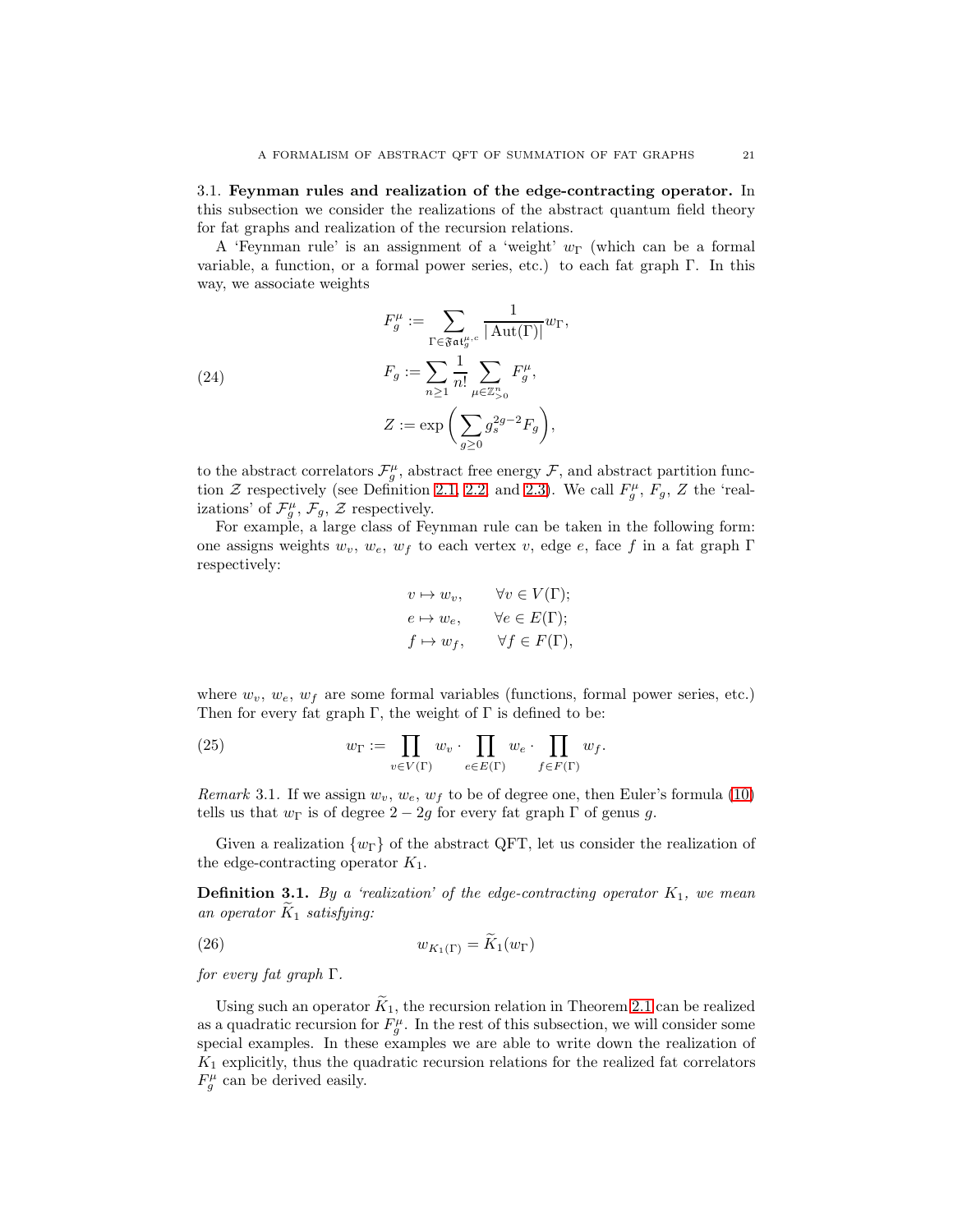<span id="page-21-2"></span>Example 3.1 (Enumeration of fat graphs). Consider the simplest Feynman rule:

(27) 
$$
w_v = 1, \quad \forall v \in V(\Gamma);
$$

$$
w_e = 1, \quad \forall e \in E(\Gamma);
$$

$$
w_f = 1, \quad \forall f \in F(\Gamma),
$$

then clearly we have  $w_{\Gamma} = 1$  for every fat graph  $\Gamma$ , and the problem becomes the enumeration problem of connected fat graphs  $\Gamma$  of a fixed genus and a fixed type, with coefficient  $\frac{1}{|\text{Aut}(\Gamma)|}$ :

(28) 
$$
F_g^{\mu} = \sum_{\Gamma \in \mathfrak{Fat}_g^{\mu,c}} \frac{1}{|\operatorname{Aut}(\Gamma)|},
$$

see [\[57](#page-74-7)[–59\]](#page-74-8) and [\[20\]](#page-72-18) for this enumeration problem.

Since for every fat graph  $\Gamma \in \mathfrak{Fat}^{\mu,c}_{g}$ , the valence of the vertex  $v_1$  is  $\mu_1 \in \mathbb{Z}$ , thus by the definition [\(19\)](#page-14-2) we know that the operator  $K_1$  in this case can be realized by multiplying by  $\mu_1$  in this case, since:

$$
w_{K_1(\Gamma)} = \sum_{h \in H(v_1)} w_{\Gamma^h} = \sum_{h \in H(v_1)} 1 = \mu_1
$$

for every  $\Gamma \in \mathfrak{Fat}^{\mu,c}_{g}$ . Notice that in this case the weight of a vertex is independent of the labels, thus  $\mathcal{F}_{g,I}^{\mu}$  is realized by  $F_g^{\mu}$  for every I. Then Theorem [2.1](#page-17-0) give us the following recursion relation for  $F_g^{\mu}$  (see eg. [\[20,](#page-72-18) Theorem 3.3]):

(29)  
\n
$$
\mu_1 \cdot F_g^{\mu} = \sum_{j=2}^n (\mu_1 + \mu_j - 2) F_g^{(\mu_1 + \mu_j - 2, \mu_{[n] \setminus \{1, j\}})}
$$
\n
$$
+ \sum_{\substack{\alpha + \beta = \mu_1 - 2 \\ \alpha \ge 1, \beta \ge 1}} \alpha \beta \left( F_{g-1}^{(\alpha, \beta, \mu_{[n] \setminus \{1\}})} + \sum_{\substack{g_1 + g_2 = g \\ I \sqcup J = [n] \setminus \{1\}}} F_{g_1}^{(\alpha, \mu_I)} \cdot F_{g_2}^{(\beta, \mu_J)} \right)
$$
\n
$$
+ 2(\mu_1 - 2) \cdot F_g^{(\mu_1 - 2, \mu_{[n] \setminus \{1\}})} + \delta_{n,1} \delta_{g,0} \delta_{\mu_1,2},
$$

where we use the convention  $F_g^{(\mu_1-2,\mu_{[n]}\setminus\{1\})} := 0$  for  $\mu_1 < 2$ .

<span id="page-21-3"></span>Example 3.2. Now let us consider the following Feynman rule:

<span id="page-21-0"></span>(30) 
$$
w_v = 1, \quad \forall v \in V(\Gamma);
$$

$$
w_e = x, \quad \forall e \in E(\Gamma);
$$

$$
w_f = y, \quad \forall f \in F(\Gamma),
$$

where x and y are two a formal variables. Then the realized abstract correlator  $F_g^{\mu}$ of genus g and type  $\mu = (\mu_1, \dots, \mu_n)$  is:

.

<span id="page-21-1"></span>(31)  

$$
F_g^{\mu} = \sum_{\Gamma \in \mathfrak{F} \mathfrak{at}_g^{\mu,c}} \frac{1}{|\operatorname{Aut}(\Gamma)|} x^{|E(\Gamma)|} y^{|F(\Gamma)|}
$$

$$
= \sum_{\Gamma \in \mathfrak{F} \mathfrak{at}_g^{\mu,c}} \frac{1}{|\operatorname{Aut}(\Gamma)|} x^{\frac{1}{2}|\mu|} y^{2-2g-n+\frac{1}{2}|\mu|}
$$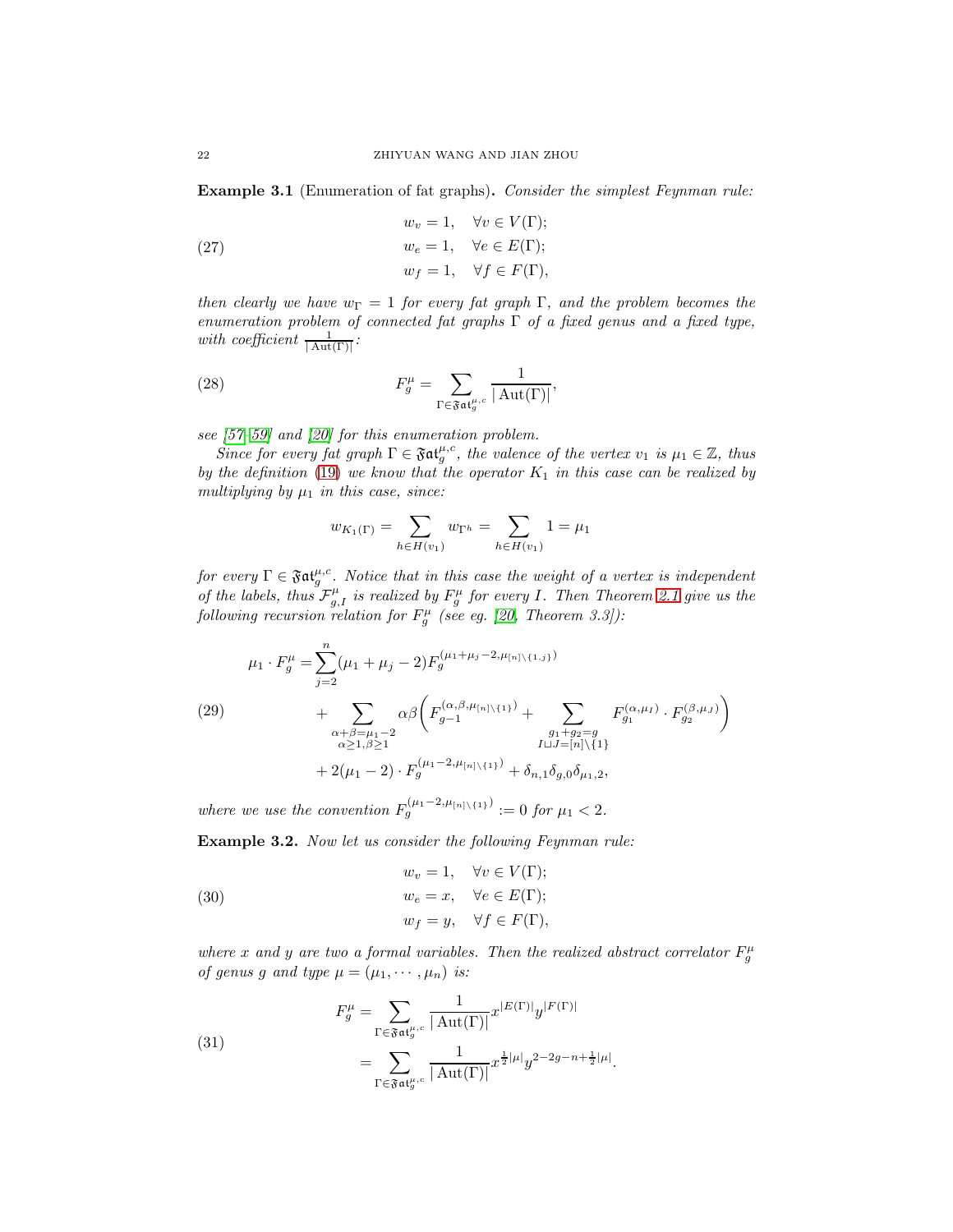An easy observation is that: for every fat graph  $\Gamma$  and every half-edge  $h \in H(v_1)$ , we have the following relations:

$$
|E(\Gamma^h)| = |E(\Gamma)| - 1,
$$
  

$$
|F(\Gamma^h)| = |F(\Gamma)|.
$$

(Recall that  $\Gamma^h$  is obtained from  $\Gamma$  by contracting the edge containing h, see Defi-nition [2.4\)](#page-14-3). Let  $e$  be the edge containing  $h$ , then we have:

$$
|V(\Gamma^h)| = |V(\Gamma)| - 1, \quad \text{if } e \text{ is not a loop};
$$
  

$$
|V(\Gamma^h)| = |V(\Gamma)| + 1, \quad \text{if } e \text{ is a loop}.
$$

From the above relations we know that:

$$
w_{\Gamma^h} = x^{-1} \cdot w_{\Gamma},
$$

therefore in this case the operator  $\tilde{K}_1$  acting on  $F_g^{\mu}(x, y)$  can be taken to be multiplying by  $\mu_1 \cdot x^{-1}$ . In this case it is also clear that  $\mathcal{F}_{g,I}^{\mu}$  is realized by  $F_g^{\mu}$  for every I, thus Theorem [2.1](#page-17-0) give us the following:

<span id="page-22-1"></span>Proposition 3.1. For the Feynman rule [\(30\)](#page-21-0) and [\(31\)](#page-21-1), we have the following quadratic recursion relation:

$$
\frac{\mu_1}{x} \cdot F_g^{\mu} = \sum_{j=2}^n (\mu_1 + \mu_j - 2) F_g^{(\mu_1 + \mu_j - 2, \mu_{[n] \setminus \{1,j\}})} \n+ \sum_{\substack{\alpha + \beta = \mu_1 - 2 \\ \alpha \ge 1, \beta \ge 1}} \alpha \beta \left( F_{g-1}^{(\alpha, \beta, \mu_{[n] \setminus \{1\}})} + \sum_{\substack{g_1 + g_2 = g \\ I \sqcup J = [n] \setminus \{1\} }} F_{g_1}^{(\alpha, \mu_I)} \cdot F_{g_2}^{(\beta, \mu_J)} \right) \n+ 2(\mu_1 - 2) \cdot y \cdot F_g^{(\mu_1 - 2, \mu_{[n] \setminus \{1\}})} + \delta_{n,1} \delta_{g,0} \delta_{\mu_1,2} \cdot y^2,
$$

<span id="page-22-0"></span>where we use the convention  $F_g^{(\mu_1-2,\mu_{[n]}\setminus\{1\})} := 0$  for  $\mu_1 < 2$ .

3.2. Hermitian one-matrix model as a realization of the abstract QFT. In this subsection we interpret the Hermitian one-matrix models as a realization of the abstract QFT for fat graphs.

First let us recall the definition of Hermitian one-matrix models and the genus expansion of the free energy using fat graphs (at finite  $N$ ), see [\[66\]](#page-74-9). See [\[41\]](#page-73-6) for an introduction for the history and various developments of matrix models.

Denote by  $\mathcal{H}_N$  the space of Hermitian matrices of size  $N \times N$ . In what follows, we use a superscript 'Herm' to indicate the case of Hermitian one-matrix models. The partition function  $Z_N^{\text{Herm}}$  of the Hermitian one-matrix model is defined to be:

(33) 
$$
Z_N^{\text{Herm}} = \frac{\int_{\mathcal{H}_N} dM \exp\left(\text{tr}\sum_{n=1}^{\infty} \frac{g_n - \delta_{n,2}}{ng_s} M^n\right)}{\int_{\mathcal{H}_N} dM \exp\left(-\frac{1}{2g_s} \text{tr}(M^2)\right)},
$$

where  $dM$  is the Haar measure:

$$
dM = 2^{N(N-1)/2} \prod_{i=1}^{N} dM_{ii} \prod_{1 \leq i < j \leq N} dRe(M_{ij}) dIm(M_{ij}).
$$

The free energy  $F_N^{\text{Herm}}$  is defined to be

(34) 
$$
F_N^{\text{Herm}} := \log Z_N^{\text{Herm}}.
$$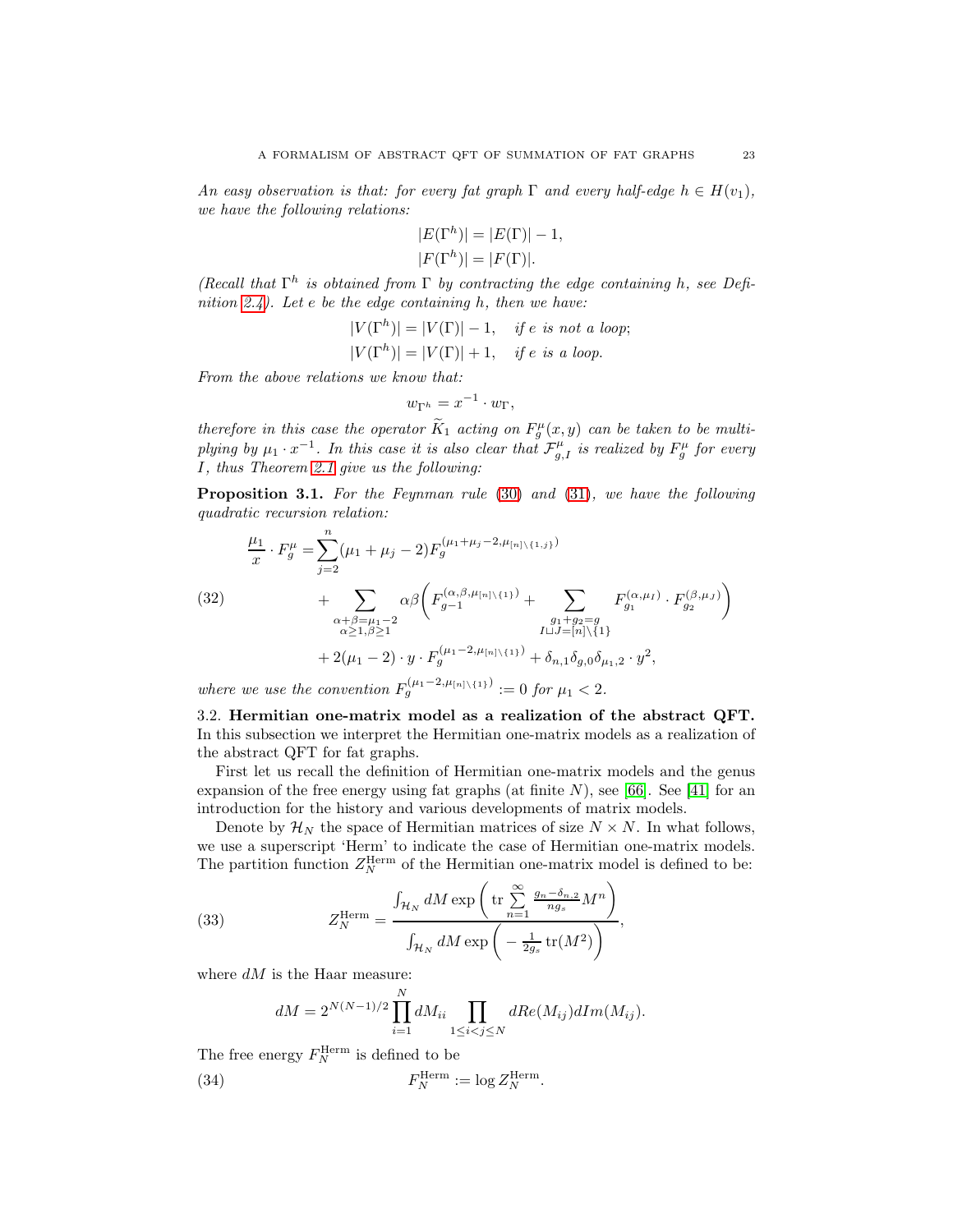One way to define a genus expansion of the free energy  $F_N^{\text{Herm}}$  is to introduce the 't Hooft coupling constant

$$
(35) \t t := Ng_s.
$$

Using the 't Hooft coupling constant,  $F_N^{\text{Herm}}$  can be expressed as:

(36) 
$$
F_N^{\text{Herm}} = \sum_{g \ge 0} g_s^{2g-2} F_g^{\text{Herm}}(t),
$$

where  $F_g^{\text{Herm}}(t) = \sum$  $m \geq 1$  $F_{g,m}^{\text{Herm}}t^m$  is a formal power series in t.

Remark 3.2. This genus expansion is called the 'fat genus expansion' in an earlier work [\[66\]](#page-74-9) of the second author. In that work another genus expansion (the 'thin genus expansion') is introduced by regarding the fat graphs as thin graphs.

Now let  $\lambda = (\lambda_1 \geq \cdots \geq \lambda_l)$  be a partition. Then the fat correlators  $\langle p_{\lambda} \rangle_N$  is defined to be:

$$
\langle p_{\lambda} \rangle_{N} = g_{s}^{-l} \langle (\text{tr}(M^{\lambda_{1}})) \cdots (\text{tr}(M^{\lambda_{l}})) \rangle_{N}
$$
  
= 
$$
\frac{\int_{\mathcal{H}_{N}} dM(\text{tr}(M^{\lambda_{1}})) \cdots (\text{tr}(M^{\lambda_{l}})) \exp\left(-\frac{1}{2g_{s}} \text{tr}(M^{2})\right)}{\int_{\mathcal{H}_{N}} dM \exp\left(-\frac{1}{2g_{s}} \text{tr}(M^{2})\right)}.
$$

The connected fat correlators of genus g

<span id="page-23-1"></span>(37) 
$$
\langle \frac{1}{z_{\lambda}} p_{\lambda} \rangle_{g}^{c}(t) := \frac{\partial^{l} F_{g}^{\text{Herm}}(t)}{\partial g_{\lambda_{1}} \cdots \partial g_{\lambda_{l}}} \bigg|_{g_{i}=0, i \ge 1, 2, \cdots}
$$

can be expressed as the following summation over all connected fat graphs of genus g and type  $\lambda$ :

(38) 
$$
\langle \frac{1}{z_{\lambda}} p_{\lambda} \rangle_{g}^{c}(t) = \sum_{\Gamma \in \widetilde{\mathfrak{F}at}_{g}^{\lambda,c}} \frac{1}{|\operatorname{Aut}(\Gamma)|} t^{|F(\Gamma)|},
$$

where  $z_{\lambda} := \prod_{i=1}^{m} (i^{m_i} \cdot m_i!)$  for a partition  $\lambda = (1^{m_1} 2^{m_2} \cdots)$ , and  $\widetilde{\mathfrak{Fat}}_g^{\lambda, c}$ fat graphs with vertices of valences  $\lambda_1, \dots, \lambda_n$  while we ignore the orders of vertices:  $g$  is the set of

<span id="page-23-0"></span>
$$
\widetilde{\mathfrak{Fat}}_g^{\lambda,c}=\bigcup_{\sigma\in S_n}\mathfrak{Fat}_g^{(\lambda_{\sigma(1)},\cdots,\lambda_{\sigma(n)}),c}.
$$

The relation [\(10\)](#page-10-1) gives us the following fat selection rule:  $\langle \frac{1}{z_{\lambda}} p_{\lambda} \rangle_{g}^{c}(t) = 0$ , unless

$$
2g - 2 = \frac{1}{2}|\lambda| - l(\lambda) - m
$$

for some  $m\geq 1.$ 

Now let us understand the Hermitian one-matrix models as a realization of the abstract QFT for fat graphs. The summation [\(38\)](#page-23-0) suggests us to consider the following Feynman rule:

<span id="page-23-2"></span>(39) 
$$
w_v := 1, \qquad \forall v \in V(\Gamma);
$$

$$
w_e := 1, \qquad \forall e \in E(\Gamma);
$$

$$
w_f := t, \qquad \forall f \in F(\Gamma).
$$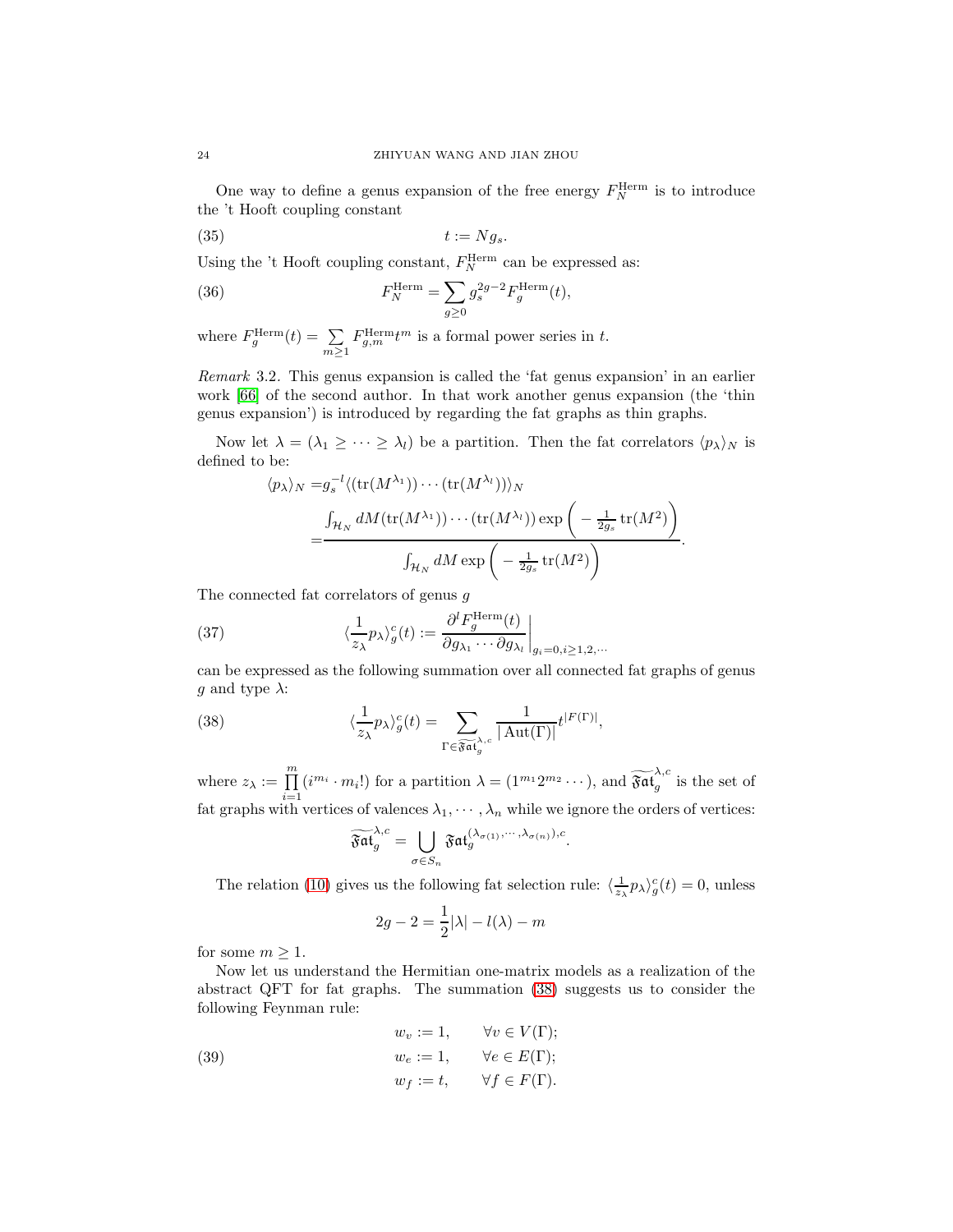Then the abstract correlator  $\mathcal{F}^\mu_g$  is realized by:

<span id="page-24-1"></span>(40) 
$$
F_g^{\mu}(t) = \sum_{\Gamma \in \mathfrak{Fat}_g^{\mu,c}} \frac{1}{|\operatorname{Aut}(\Gamma)|} t^{|F(\Gamma)|} = \langle \frac{p_{\mu_1}}{\mu_1} \cdots \frac{p_{\mu_n}}{\mu_n} \rangle_g^c.
$$

Then [\(37\)](#page-23-1) gives us:

(41) 
$$
F_g^{\text{Herm}}(t) = \sum_{n \ge 1} \sum_{\mu \in \mathbb{Z}_{>0}^n} \frac{1}{n!} \cdot F_g^{\mu}(t) \cdot g_{\mu_1} \cdots g_{\mu_n},
$$

or equivalently,

(42) 
$$
F_N^{\text{Herm}} = \sum_{g \ge 0} g_s^{2g-2} \sum_{(m) \in \mathcal{P}} \left( F_g^{\lambda_{(m)}}(t) \cdot \frac{\prod_{j \ge 1} g_j^{m_j}}{\prod_{j \ge 1} m_j!} \right),
$$

where the notations  $P$  and  $\lambda_{(m)}$  are the same as in §[2.3.](#page-13-0) This simply tells us that the abstract correlators  $\mathcal{F}^{\mu}_{g}$  are realized by the correlators of the Hermitian onematrix models if we assign Feynman rule [\(39\)](#page-23-2). Therefore, the Hermitian one-matrix model is a refinement of the enumeration of fat graphs (see Example [3.1\)](#page-21-2) where the degree of t encoded the number of faces in each graph.

There is another point of view of the above realization. Instead of considering the realization of the abstract correlators by the Feynman rule [\(39\)](#page-23-2), we may consider the realization of the abstract free energy and abstract partition function by the following Feynman rule:

(43) 
$$
w_v := g_{val(v)}, \qquad \forall v \in V(\Gamma);
$$

$$
w_e := 1, \qquad \forall e \in E(\Gamma);
$$

$$
w_f := t, \qquad \forall f \in F(\Gamma),
$$

where val $(v)$  is the valence of vertex  $v \in V(\Gamma)$ . In this way, the abstract free energy  $\mathcal{F}_g$ ,  $\mathcal{F}$  and abstract partition function  $\mathcal{Z}$  are realized by  $F_g^{\text{Herm}}$ ,  $F_N^{\text{Herm}}$  and  $Z_N^{\text{Herm}}$  respectively. (Here the realization of the empty graph '1' in Definition [2.3](#page-14-1) is simply 1.)

In the next subsection, we will discuss the realization of the quadratic reursion relation [\(21\)](#page-17-1) in this example in detail, and such a consideration inspires the formalisms developed in §[4](#page-29-0) and §[7.](#page-52-0)

<span id="page-24-0"></span>3.3. Realization of the abstrat quadratic recursion relation. In this subsection let us construct the realization of the recursion relation [\(21\)](#page-17-1) in the example of the Hermitian one-matrix models. This provides a quadratic recursion relation for the fat correlators [\(37\)](#page-23-1) or [\(40\)](#page-24-1). We will follow the notations in  $\S 3.2$ .

Notice that the Feynman rule [\(39\)](#page-23-2) is a special case of Example [3.2](#page-21-3) if we take  $x = 1$  and  $y = t$ . Therefore, Proposition [3.1](#page-22-1) gives us the following: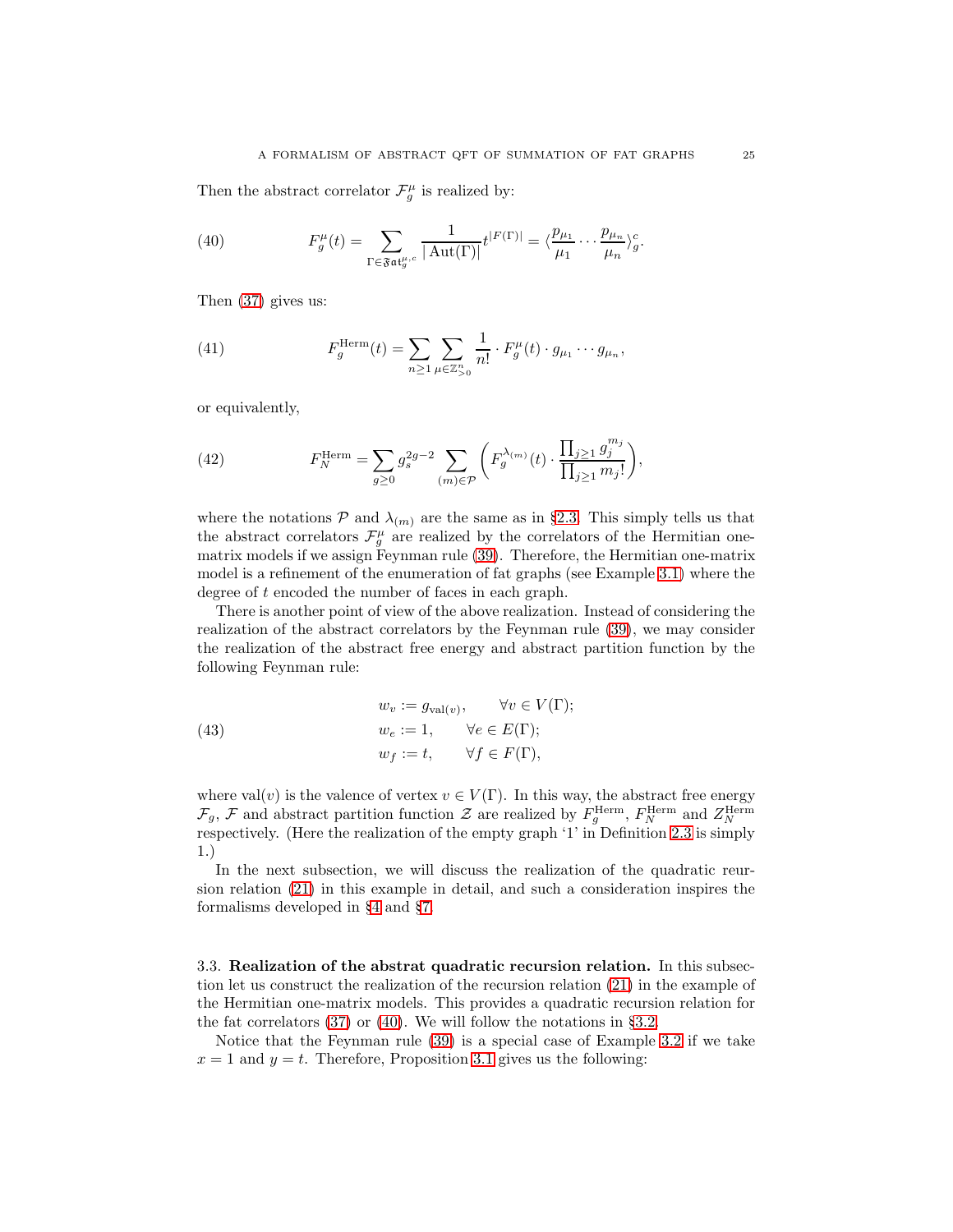**Theorem 3.1.** The fat correlators  $F_g^{\mu}(t)$  of the Hermitian one-matrix models can be determined by the quadratic recursion:

<span id="page-25-0"></span>
$$
\mu_1 \cdot F_g^{\mu}(t) = \sum_{j=2}^n (\mu_1 + \mu_j - 2) F_g^{(\mu_1 + \mu_j - 2, \mu_{[n] \setminus \{1,j\}})}(t)
$$
\n
$$
(44) \qquad + \sum_{\substack{\alpha + \beta = \mu_1 - 2 \\ \alpha \ge 1, \beta \ge 1}} \alpha \beta \left( F_{g-1}^{(\alpha, \beta, \mu_{[n] \setminus \{1\}})}(t) + \sum_{\substack{g_1 + g_2 = g \\ I \sqcup J = [n] \setminus \{1\}}} F_{g_1}^{(\alpha, \mu_I)}(t) \cdot F_{g_2}^{(\beta, \mu_J)}(t) \right)
$$
\n
$$
+ 2(\mu_1 - 2) \cdot t \cdot F_g^{(\mu_1 - 2, \mu_{[n] \setminus \{1\}})}(t) + \delta_{n,1} \delta_{g,0} \delta_{\mu_1,2} \cdot t^2
$$

together with the initial value  $F_0^{(0)}(t) := t$ , where we use the convention:

$$
F_g^{(\mu_1 - 2, \mu_{[n] \setminus \{1\}})}(t) := 0, \quad if \quad \mu_1 < 2.
$$

**Example 3.3.** First consider the case  $(g, n) = (0, 1)$ . The recursion [\(44\)](#page-25-0) gives us:

$$
2m \cdot F_g^{(2m)}(t) = \sum_{\substack{\alpha+\beta=2m-2\\ \alpha \ge 0, \beta \ge 0}} F_0^{(\alpha)}(t) \cdot F_0^{(\beta)}(t).
$$

Thus we have:

$$
F_0^{(4)}(t) = \frac{1}{2}t^3, \quad F_0^{(6)}(t) = \frac{5}{6}t^4, \quad F_0^{(8)}(t) = \frac{7}{4}t^5, \quad F_0^{(10)}(t) = \frac{21}{5}t^6, \quad \cdots
$$

It is known that  $F_0^{(2m)}(t) = \frac{1}{2m}C_mt^{m+1}$  where  $C_m = \frac{1}{m+1} {2m \choose m}$  is the Catalan numbers (see eg. [\[20\]](#page-72-18)), and  $C_0 := 0$ .

Now let us consider the case  $(g, n) = (0, 2)$ . This case has been calculated in [\[37\]](#page-73-22). Using the quadratic recursion relation [\(44\)](#page-25-0), we have:

$$
\mu_1 \cdot F_0^{(\mu_1, \mu_2)} = (\mu_1 + \mu_2 - 2) F_0^{(\mu_1 + \mu_2 - 2)} + 2 \sum_{\substack{\alpha + \beta = \mu_1 - 2 \\ \alpha \ge 1, \beta \ge 1}} \alpha \beta F_0^{(\alpha, \mu_2)} \cdot F_0^{(\beta)}
$$

$$
+ 2(\mu_1 - 2) \cdot t \cdot F_g^{(\mu_1 - 2, \mu_2)}.
$$

In particular, for  $\mu_1 = 1$ , we have:

$$
F_0^{(1,2m+1)} = 2m \cdot F_0^{(2m)} = C_m t^{m+1}, \qquad \forall m \ge 0;
$$

for  $\mu_1 = 2$ , we have:

$$
F_0^{(2,2m)} = \frac{2m}{2}\cdot F_0^{(2m)} = \frac{1}{2}C_m t^{m+1}, \qquad \forall m\geq 1;
$$

for  $\mu_1 = 3$ , we have:

$$
F_0^{(3,2m-1)} = \frac{2m}{3} \cdot F_0^{(2m)} + \frac{2t}{3} \cdot F_0^{(1,2m-1)}
$$
  
=  $(\frac{1}{3}C_m + \frac{2}{3}C_{m-1})t^{m+1}$ ,  $\forall m \ge 1$ .

Example 3.4. Using the quadratic recursion relation [\(44\)](#page-25-0) for the fat correlators together with the initial value  $F_g^{(0)} := t$ , we can compute first few terms of the free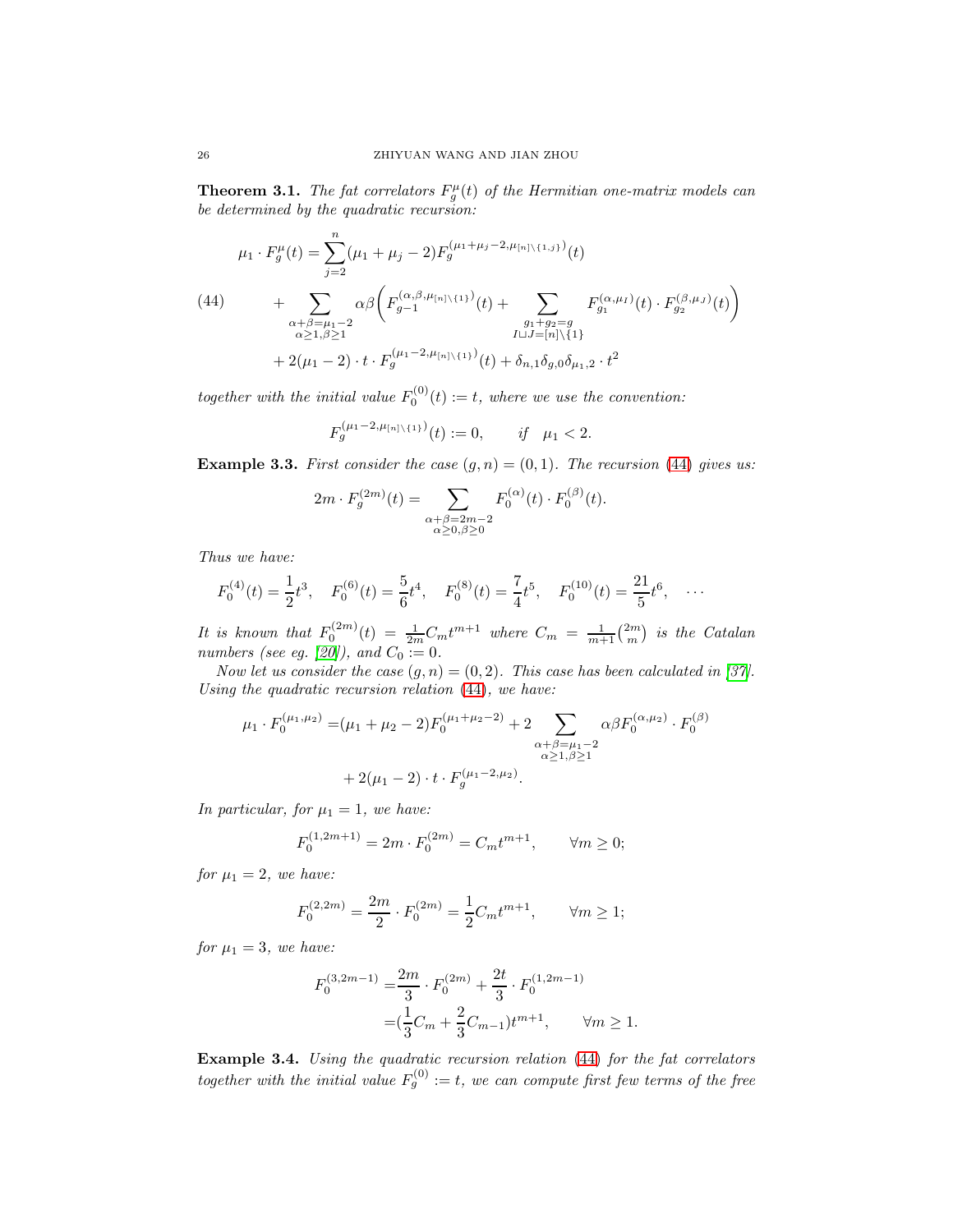energy of the Hermitian one-matrix models:

$$
F_0^{Herm} = t\left(\frac{1}{2}g_1^2 + \frac{1}{2}g_1^2g_2 + \frac{1}{2}g_1^2g_2^2 + \frac{1}{3}g_1^3g_3 + \cdots\right) + t^2\left(\frac{1}{2}g_2 + \frac{1}{4}g_2^2 + g_1g_3 + \frac{1}{6}g_2^3 + \cdots\right) + t^3\left(\frac{1}{2}g_4 + \frac{2}{3}g_3^2 + \cdots\right) + t^4\left(\frac{5}{6}g_6 + \cdots\right) + t^5\left(\frac{7}{4}g_8 + \cdots\right) + \cdots ,
$$
  

$$
F_1^{Herm} = t\left(\frac{1}{4}g_4 + g_1g_5 + \frac{1}{2}g_2g_4 + \cdots\right) + t^2\left(\frac{5}{3}g_6 + \cdots\right) + \cdots .
$$

<span id="page-26-0"></span>3.4. Equivalence to fat Virasoro constraints. In this subsection, we first recall the fat Virasoro constraints for the partition function of Hermitian one-matrix models, and then prove that it is equivalent to the quadratic recursion relation derived in last subsection.

The partition function  $Z_N^{\text{Herm}}$  of the Hermitian one-matrix models satisfies the following fat Virasoro constraints:

<span id="page-26-3"></span>(45) 
$$
L_{m,t}^{\text{Herm}} Z_N^{\text{Herm}} = 0, \qquad \forall m \ge -1,
$$

where the fat Virasoro operators  $L_{m,t}$  are defined by:

<span id="page-26-1"></span>(46)  
\n
$$
L_{-1,t}^{\text{Herm}} = -\frac{\partial}{\partial g_1} + \sum_{n\geq 1} n g_{n+1} \frac{\partial}{\partial g_n} + t g_1 g_s^{-2},
$$
\n
$$
L_{0,t}^{\text{Herm}} = -2 \frac{\partial}{\partial g_2} + \sum_{n\geq 1} n g_n \frac{\partial}{\partial g_n} + t^2 g_s^{-2},
$$
\n
$$
L_{1,t}^{\text{Herm}} = -3 \frac{\partial}{\partial g_3} + \sum_{n\geq 1} (n+1) g_n \frac{\partial}{\partial g_{n+1}} + 2t \frac{\partial}{\partial g_1},
$$

and for  $m \geq 2$ ,

<span id="page-26-2"></span>(47) 
$$
L_{m,t}^{\text{Herm}} = \sum_{k\geq 1} (k+m)(g_k - \delta_{k,2}) \frac{\partial}{\partial g_{k+m}} + g_s^2 \sum_{k=1}^{m-1} k(m-k) \frac{\partial}{\partial g_k} \frac{\partial}{\partial g_{m-k}} + 2tm \frac{\partial}{\partial g_m},
$$

where  $t = Ng_s$  is the 't Hooft coupling constant. Moreover, these operators  $\{L_{m,t}^{\text{Herm}}\}$ satisfies the Virasoro commutation relations:

(48) 
$$
[L_{m,t}^{\text{Herm}}, L_{m,t}^{\text{Herm}}] = (m-n)L_{m+n,t}^{\text{Herm}}, \qquad \forall m, n \ge -1.
$$

The fat Virasoro constraints [\(45\)](#page-26-3) is a family of quadratic recursion relations, and the free energies  $F_g^{\text{Herm}}(t)$  can be uniquely determined from them.

Our main result in this subsection is the following:

Theorem 3.2. The fat Virasoro constraints [\(45\)](#page-26-3) is equivalent to the quadratic recursion relation [\(44\)](#page-25-0).

Proof. Let us rewrite the Virasoro constraints [\(45\)](#page-26-3) for the free energy

$$
F_N^{\text{Herm}} = \sum_{g \ge 0} g_s^{2g-2} \sum_{n \ge 1} \sum_{\mu_1, \cdots, \mu_n > 0} \frac{1}{n!} \langle \frac{p_{\mu_1}}{\mu_1} \cdots \frac{p_{\mu_n}}{\mu_n} \rangle_g^c \cdot g_{\mu_1} \cdots g_{\mu_n}
$$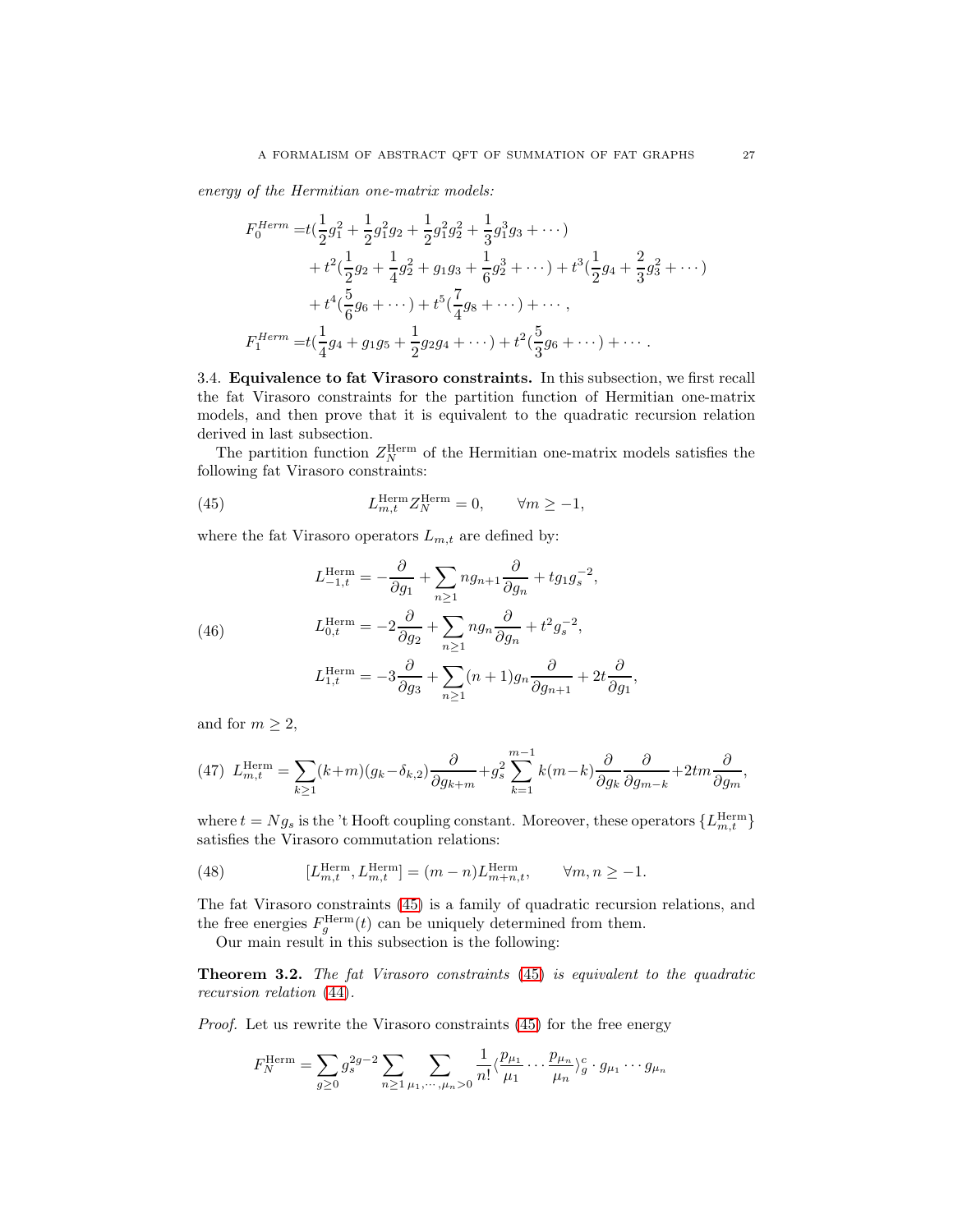as constraints for the connected fat correlators  $\langle \frac{p_\mu}{\mu}$  $\frac{\partial \mu}{\mu}$ <sub>/2</sub> $\frac{\partial}{\mu}$  =  $\langle \frac{p_{\mu_1}}{\mu_1} \cdots \frac{p_{\mu_n}}{\mu_n} \rangle_g^c$ :

<span id="page-27-1"></span>(49)  

$$
\langle p_1 \frac{p_{\mu_1}}{\mu_1} \cdots \frac{p_{\mu_n}}{\mu_n} \rangle_g^c = \sum_{j=1}^n (\mu_j - 1) \cdot \langle \frac{p_{\mu_1}}{\mu_1} \cdots \frac{p_{\mu_j - 1}}{\mu_j - 1} \cdots \frac{p_{\mu_n}}{\mu_n} \rangle_g^c,
$$
  

$$
\langle p_2 \frac{p_{\mu_1}}{\mu_1} \cdots \frac{p_{\mu_n}}{\mu_n} \rangle_g^c = \sum_{j=1}^n \mu_j \cdot \langle \frac{p_{\mu_1}}{\mu_1} \cdots \frac{p_{\mu_n}}{\mu_n} \rangle_g^c,
$$
  

$$
\langle p_3 \frac{p_{\mu_1}}{\mu_1} \cdots \frac{p_{\mu_n}}{\mu_n} \rangle_g^c = \sum_{j=1}^n (\mu_j + 1) \cdot \langle \frac{p_{\mu_1}}{\mu_1} \cdots \frac{p_{\mu_j + 1}}{\mu_j + 1} \cdots \frac{p_{\mu_n}}{\mu_n} \rangle_g^c,
$$
  

$$
+ 2t \cdot \langle p_1 \frac{p_{\mu_1}}{\mu_1} \cdots \frac{p_{\mu_n}}{\mu_n} \rangle_g^c,
$$

and for  $m \geq 4$ ,

<span id="page-27-2"></span>
$$
\langle p_m \frac{p_{\mu_1}}{\mu_1} \cdots \frac{p_{\mu_n}}{\mu_n} \rangle_g^c = \sum_{j=1}^n (\mu_j + m - 2) \cdot \langle \frac{p_{\mu_1}}{\mu_1} \cdots \frac{p_{\mu_j + m - 2}}{\mu_j + m - 2} \cdots \frac{p_{\mu_n}}{\mu_n} \rangle_g^c
$$
  
(50)  

$$
+ 2t \cdot \langle p_{m-2} \frac{p_{\mu_1}}{\mu_1} \cdots \frac{p_{\mu_n}}{\mu_n} \rangle_g^c + \sum_{k=1}^{m-3} \langle p_k p_{m-2-k} \frac{p_{\mu_1}}{\mu_1} \cdots \frac{p_{\mu_n}}{\mu_n} \rangle_{g-1}^c
$$
  

$$
+ \sum_{k=1}^{m-3} \sum_{\substack{g_1 + g_2 = g \\ I \sqcup J = [n]}} \langle p_k \frac{p_{\mu_1}}{\mu_I} \rangle_{g_1}^c \cdot \langle p_{m-2-k} \frac{p_{\mu_J}}{\mu_J} \rangle_{g_2}^c.
$$

Notice that  $F_g^{\mu}(t) = \langle \frac{p_{\mu_1}}{\mu_1} \cdots \frac{p_{\mu_n}}{\mu_n} \rangle_g^c$  is symmetric with respect to  $\mu_1, \mu_2, \cdots, \mu_n$ , therefore the above recursion is equivalent to the quadratic recursion [\(44\)](#page-25-0).  $\Box$ 

<span id="page-27-0"></span>3.5. Matrix models of other types as realizations of the abstract QFT. In this subsection, we discuss some matrix models of other types. We regard them as different realizations of the abstract QFT for fat graphs.

**Example 3.5** (Penner model). The Penner matrix model  $\begin{bmatrix} 46 \end{bmatrix}$  was introduced to give a proof to the Harer-Zagier formula [\[31\]](#page-73-11), which computes the orbifold Euler characteristics of the moduli space of stable curves  $\mathcal{M}_{g,n}$  for  $2g - 2 + n > 0$ . See also [\[43\]](#page-73-23).

The partition function of the Penner model is:

(51) 
$$
Z_N^{Pe} = \frac{\int_{\mathcal{H}_N} dM \exp\left(-\frac{1}{2}\operatorname{tr}(M^2)\right) \exp\left(-\sum_{n=3}^{\infty} \frac{(\sqrt{z})^{n-2}}{n} \operatorname{tr}(M^n)\right)}{\int_{\mathcal{H}_N} dM \exp\left(-\frac{1}{2}\operatorname{tr}(M^2)\right)},
$$

where z is a formal variable. One can easily see that this is a special case of the Hermitian one-matrix model, after taking the particular choice  $g_1 = g_2 = 0$  and  $g_n = -(\sqrt{z})^{n-2}$  for  $n \geq 3$ . In other words, if one assign the Feynman rule:

 $w_v := 0,$  val $(v) = 1, 2;$  $w_v := -(\sqrt{z})^{\text{val}(v)-2}, \quad \text{val}(v) \geq 3;$  $w_e := 1, \qquad \qquad \forall e \in E(\Gamma);$  $w_f := N, \qquad \forall f \in F(\Gamma),$ (52)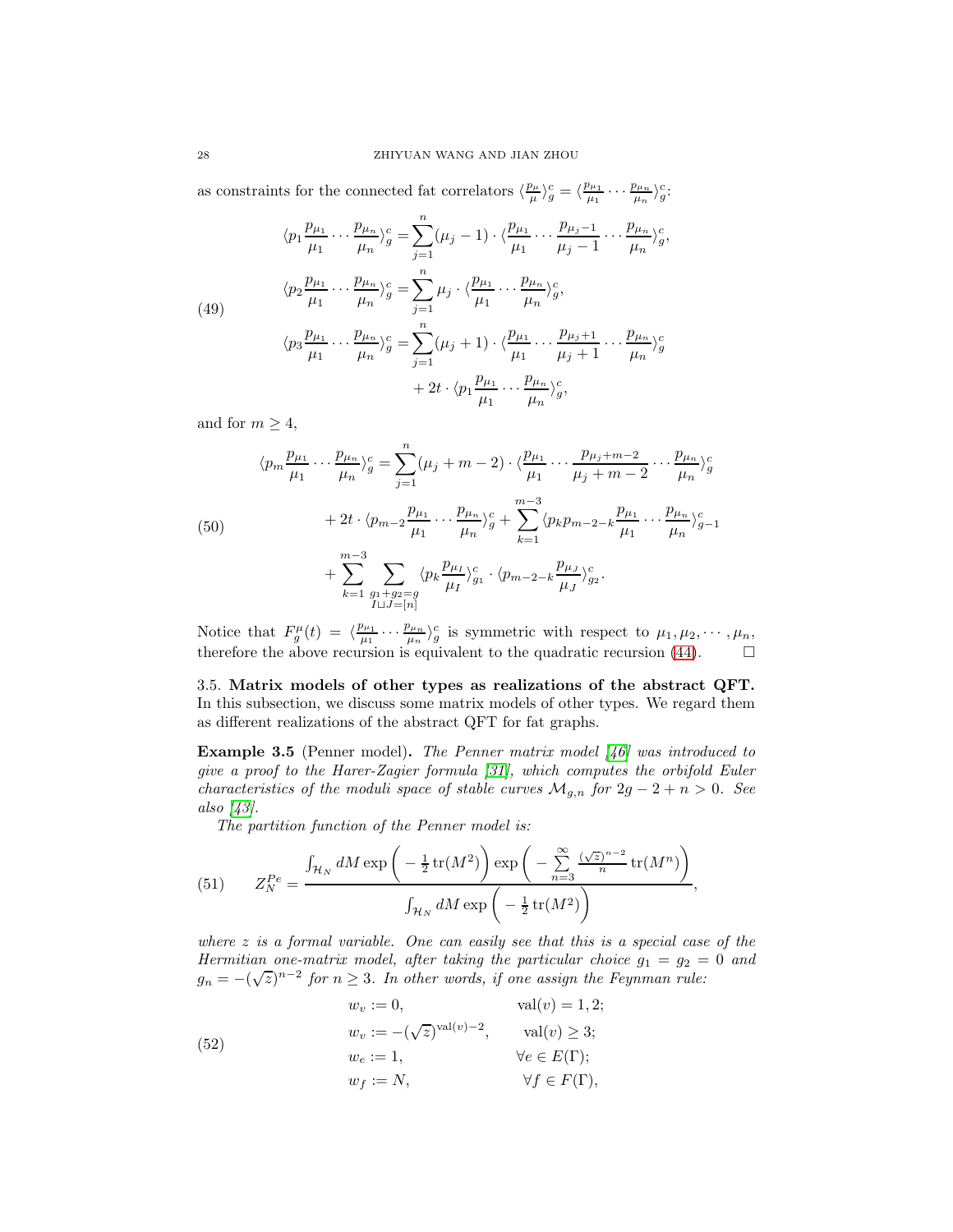then the abstract partition function  $\mathcal Z$  is realized by  $Z_N^{Pe}$ , and the abstract free energy F is realized by  $log(Z_N^{Pe})$  (here we take  $g_s = 1$ ). In this case  $log(Z_N^{Pe})$  is a summation over stable fat graphs:

$$
\log(Z_N^{Pe}) = \sum_{g \ge 0} \sum_{n \ge 1} \sum_{\mu \in \mathbb{Z}_{\ge 3}^n} \frac{1}{n!} \sum_{\Gamma \in \mathfrak{Fat}_g^{\mu, st,c}} \frac{(-1)^{|V(\Gamma)|} |z^{|E(\Gamma)| - |V(\Gamma)|} N^{|F(\Gamma)|}}{|\operatorname{Aut}(\Gamma)|}
$$
  
= 
$$
\sum_{g \ge 0} \sum_{n \ge 1} \sum_{\mu \in \mathbb{Z}_{\ge 3}^n} \frac{1}{n!} \sum_{\Gamma \in \mathfrak{Fat}_g^{\mu, st,c}} \frac{(-1)^n z^{\frac{1}{2}|\mu| - n} N^{2 - 2g - n + \frac{1}{2}|\mu|}}{|\operatorname{Aut}(\Gamma)|},
$$

where  $\mathfrak{Fat}_g^{\mu,st,c}$  is the set of all connected stable fat graphs of genus g and type  $\mu$ .

Example 3.6 (Kontsevich model). The Kontsevich model was introduced by Kontsevich [\[38\]](#page-73-13) in his proof of Witten Conjecture [\[62\]](#page-74-1). In that work, Kontsevich related the correlators of such a matrix integration to the intersection numbers of  $\psi$ -classes on the Deligne-Mumford moduli spaces  $\overline{\mathcal{M}}_{q,n}$  of stable curves (see [\[38,](#page-73-13) §3, the Main Identity]).

The partition function of this matrix model is:

(53) 
$$
Z_N^{Ko} = \frac{\int_{\mathcal{H}_N} dX \exp\left(-\frac{1}{2} \text{tr}(\Lambda X^2)\right) \exp\left(\frac{\sqrt{-1}}{6} \text{tr}(X^3)\right)}{\int_{\mathcal{H}_N} dX \exp\left(-\frac{1}{2} \text{tr}(\Lambda X^2)\right)},
$$

where  $\Lambda = \text{diag}(\lambda_1, \dots, \lambda_N)$  is a diagonal matrix. Kontsevich showed that the free energy  $\log(Z^{Ko})$  can be represented as a summation over trivalent fat graphs. The Feynman rule is as follows. Given a fat graph Γ whose vertices are all of valence three, denote by  $f := |F(\Gamma)|$  the number of faces of  $\Gamma$ . We symbolically label  $\lambda_{i_1}, \lambda_{i_2}, \cdots, \lambda_{i_f}$  to these n faces in an arbitrary way, and require the weight of an edge e to be:

(54) 
$$
w_e := \frac{2}{\lambda_i + \lambda_j}
$$

if the two sides of e are incident at the two faces labelled by  $\lambda_i$  and  $\lambda_j$  respectively (there might be the case  $i = j$ ). Then the weight of the graph  $\Gamma$  is given by:

<span id="page-28-0"></span>(55) 
$$
w_{\Gamma}^{Ko} := 2^{-2|V(\Gamma)|} \cdot \sum_{i_1, \cdots, i_f=1}^{N} \frac{1}{f!} \bigg( \prod_{e \in E(\Gamma)} w_e + \text{perm.} \bigg),
$$

where perm . is the summation of all such terms obtained by permutations of the labels  $\lambda_{i_1}, \cdots, \lambda_{i_f}$  on the fat graph  $\Gamma$ . Then the free energy of the Kontsevich model can be represented as:

(56) 
$$
F^{Ko} := \log(Z_N^{Ko}) = \sum_{\Gamma \in \mathfrak{Fat}^{tri,c}} \frac{1}{|V(\Gamma)|!} \cdot \frac{w_{\Gamma}^{Ko}}{|\operatorname{Aut}(\Gamma)|},
$$

where  $\mathfrak{Fat}^{tri,c}$  is the set of all connected trivalent fat graphs.

Now let us set  $w_{\Gamma} = 0$  if a fat graph  $\Gamma$  is not trivalent, and assign [\(55\)](#page-28-0) for a trivalent fat graph  $\Gamma$ , then it is clear that the free energy  $F^{K\circ}$  is a realization of the abstract free energy  $\mathcal F$  (see Definition [2.2,](#page-13-1) here we take  $g_s = 1$ ).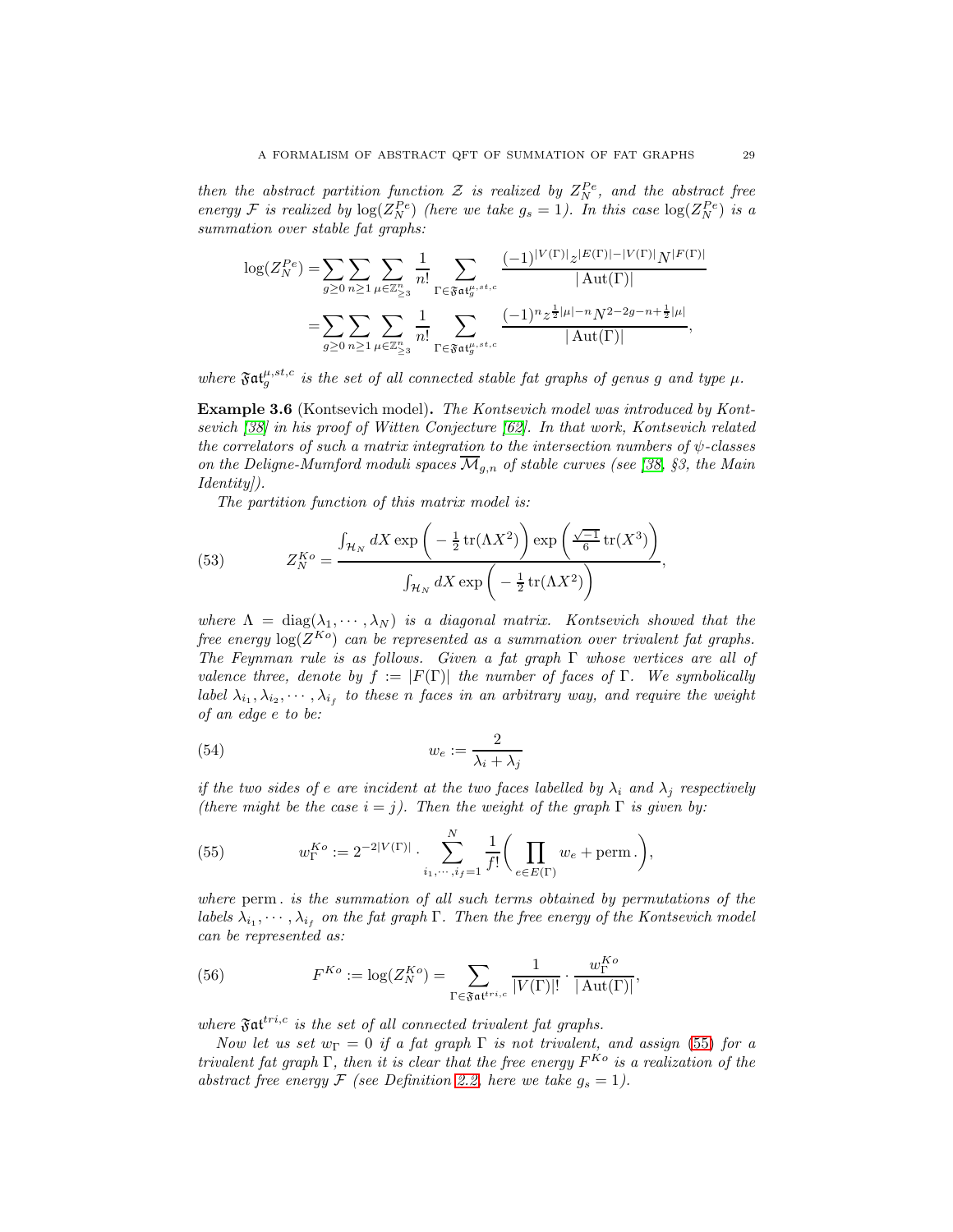Example 3.7 (Kontsevich-Penner model). The Kontsevich-Penner model was introduced by Chekhov and Makeenko in [\[12\]](#page-72-19). This model describes the intersection theory on the discretized moduli space due to Chekhov [\[9,](#page-72-20) [10\]](#page-72-21).

The partition function of the Kontsevich-Penner model is:

(57) 
$$
Z_N^{K-P} = \int_{\mathcal{H}_N} dX \exp\left[N \cdot \text{tr}\left(-\frac{1}{2}\Lambda X \Lambda X + \alpha\left(\log(1+X) - X\right)\right)\right],
$$

where  $\Lambda = \text{diag}(\mu_1, \mu_2, \cdots, \mu_N)$ . The Feynman rules for the Kontsevich-Penner model has been discussed in  $[9]$ . In this case, the free energy is represented by the following summation:

(58) 
$$
F_N^{K-P} = \sum_{\Gamma \in \mathfrak{Fat}^{st,c}} \frac{1}{|V(\Gamma)|!} \cdot \frac{w_{\Gamma}^{K-P}}{|\mathrm{Aut}(\Gamma)|},
$$

where  $\mathfrak{Fat}^{st,c}$  is the set of connected stable fat graphs, and the weight  $w_{\Gamma}^{K-P}$  of a stable fat graph  $\Gamma$  (not necessarily trivalent) is given by the same formula [\(55\)](#page-28-0) for the Kontsevich model, where the weight of an edge e is replace by:

$$
(59) \t\t w_e := \frac{2}{\mu_i \mu_j - 1}
$$

if the two sides of e are incident at the two faces labelled by  $\mu_i$  and  $\mu_j$  respectively. Similar to the Kontsevich model, the Kontsevich-Penner model also provides us a natural realization of the abstract QFT for fat graphs.

Not like the case of the Hermitian one-matrix models where the edge-contraction operators on graphs can be simply realized by some multiplications and partial derivatives, the realization of the edge-contraction operators in the above three examples are much more complicated. It is a natural question to realize the quadratic recursion for these models and relate the resulting recursions to some known recursions such as Virasoro constraints and Eynard-Orantin topological recursions. We hope to address such a problem in future works.

#### 4. Abstract Virasoro Constraints for Fat Graphs

<span id="page-29-0"></span>We have already shown that when we regard the Hermitian one-matrix models as a realization of the abstract QFT for fat graphs, the realization of the quadratic recursion [\(21\)](#page-17-1) is equivalent to the fat Virasoro constraints. This inspires us to consider the following question – Can we reformulate this quadratic recursion in terms of a family of abstract operators which annihilate the abstract partition function  $Z$ , such that these abstract operators satisfy the Virasoro commutation relations? We will answer this question affirmatively in this section.

First, we construct some operators (called 'vertex-splitting') acting on fat graphs which 'inverse' the edge-contraction procedures. Then we use them to formulate a family of abstract Virasoro operators which annihilate the abstract partition function Z. We show that these abstract Virasoro operators satisfies the Virasoro 'commutation' relations in a special sense. Furthermore, we derive a formula of the form  $\mathcal{Z} = e^{\mathcal{M}}(1)$  for the abstract partition function  $\mathcal{Z}$  using the abstract Virasoro constraints.

Since in this section we are dealing with the abstract free energies and abstract partition function, we will abandon the labels  $v_1, \dots, v_n$  on vertices of fat graphs during the whole section (see §[2.3\)](#page-13-0).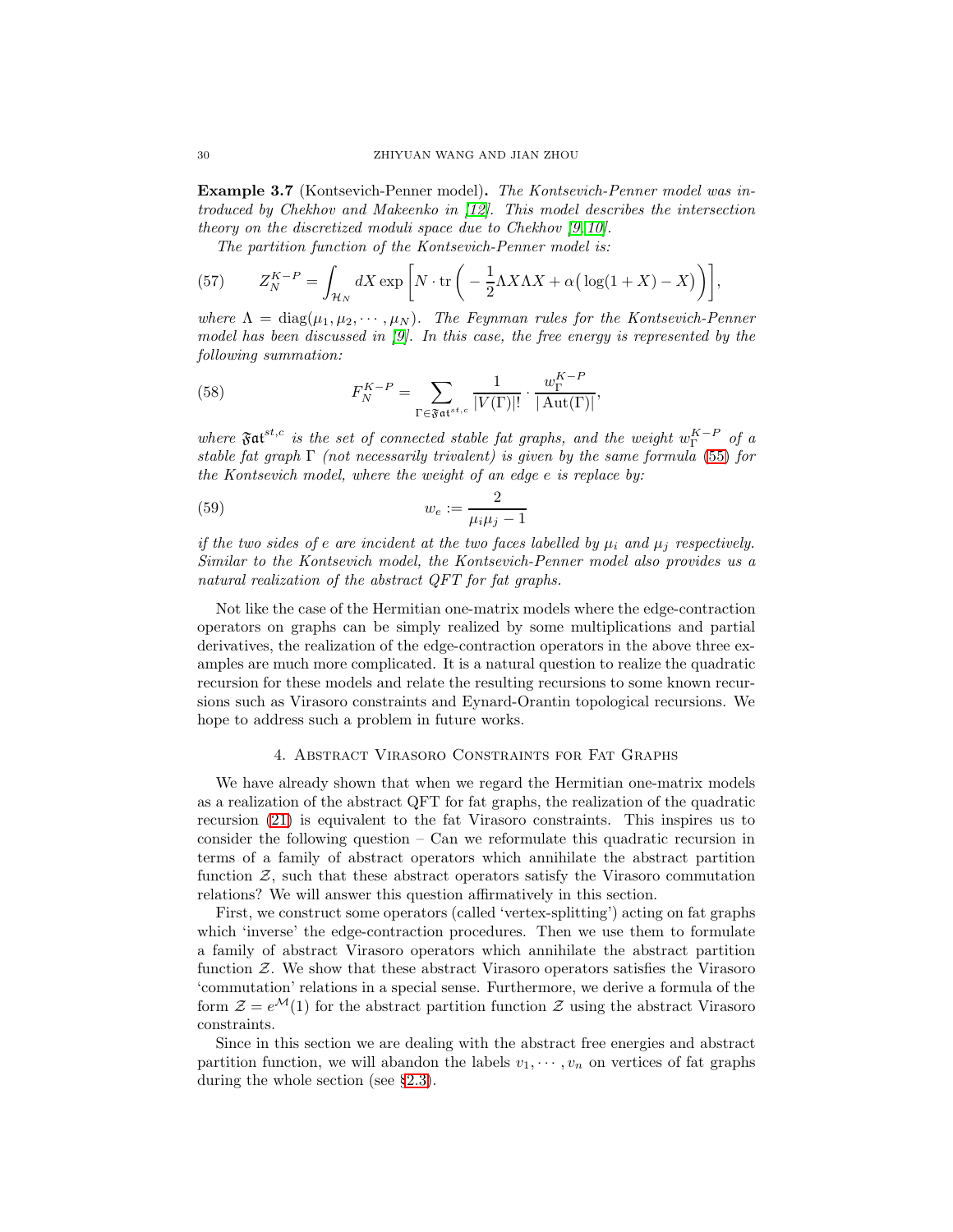<span id="page-30-0"></span>4.1. Fat graphs with hollow vertices. In this subsection, let us introduce a new type of fat graphs (called 'fat graphs with hollow vertices'), and some abstract operators relating the two types of fat graphs.

In previous sections, we draw vertices of fat graphs as some solid dots (see §[2\)](#page-8-1). From now on, we will introduce a new type of vertices, which is drawn as hollow dots in a fat graph. We call these vertices 'hollow vertices'. A 'fat graphs with hollow vertices' is a fat graph consisting of some solid vertices, some hollow vertices, and internal edges connecting these vertices. The notions of 'genus', 'valence', etc. for fat graphs with hollow vertices are defined as usual. Notice that in the definition of the automorphism group  $Aut(\Gamma)$ , we only consider the automorphism which preserves each vertex of  $\Gamma$  (see §[2.1\)](#page-9-0), therefore it is clear that

$$
Aut(\Gamma) \cong Aut(\Gamma')
$$

where  $\Gamma'$  is a fat graph obtained from  $\Gamma$  by changing some solid (resp. hollow) vertices into hollow (resp. solid) ones.

Define

$$
\mathcal{V}^{ho} := \prod_{\Gamma \in \mathfrak{F} \mathfrak{at}^{ho}} \mathbb{Q}[g_s, g_s^{-1}] \cdot \Gamma,
$$

where  $\mathfrak{F}at^{ho}$  is the set of all fat graphs with hollow vertices (not necessarily connected). Now let us define some operators on this space which produce new hollow vertices in fat graphs.

**Definition 4.1.** Given a positive integer n, define the linear operator  $\partial_n$  on  $\mathcal{V}^{ho}$ by:

(60) 
$$
\partial_n(\Gamma) := \sum_{v \in V_n(\Gamma)} \partial(\Gamma, v),
$$

where  $V_n(\Gamma)$  is the set of solid vertices of valence n in  $\Gamma$ , and  $\partial(\Gamma, v)$  is the graph obtained from  $\Gamma$  by changing this solid vertex v into a hollow one.

It is not hard to see that:

**Lemma 4.1.** For every  $m, n \geq 1$ , we have  $\partial_m \partial_n = \partial_n \partial_m$ .

Example 4.1. We give some examples of  $\partial_n$ :



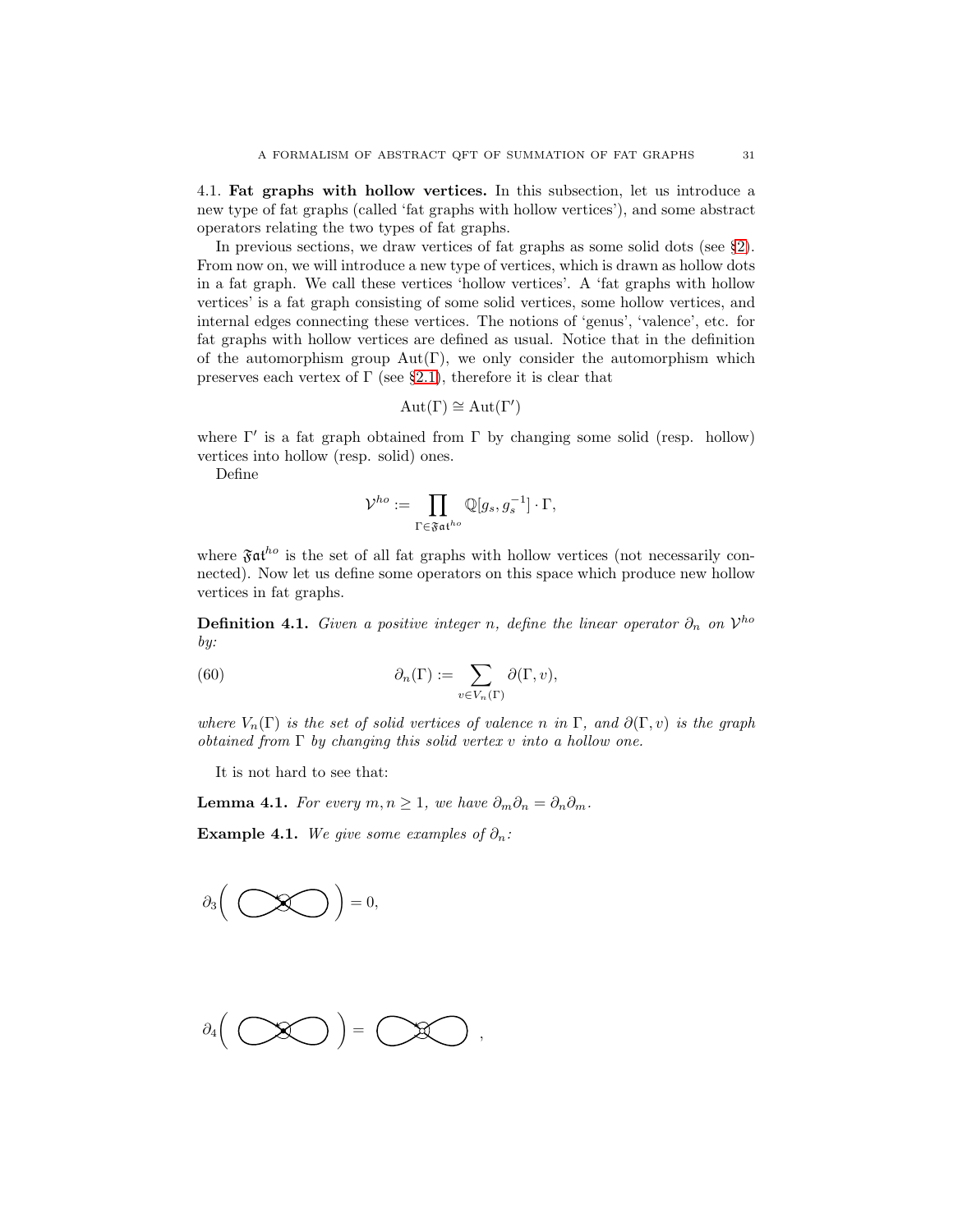

<span id="page-31-0"></span>4.2. Vertex-splitting operators on fat graphs. In this subsection, we define two families of operators  $\{\mathcal{S}_{k,l}\}\$  and  $\{\mathcal{J}_{k,l}\}\$  on fat graphs as 'inverses' of edgecontraction procedures.

The 'vertex-splitting operators'  $S_{n,k}$  are defined as follows:

**Definition 4.2.** Let  $n \geq k \geq 0$  be two positive integers. Define vertex-splitting operators  $S_{n,k}$  to be the linear operator on  $\mathcal{V}^{ho}$  defined by:

(61) 
$$
\mathcal{S}_{n,k}(\Gamma) := \sum_{v \in V_n(\Gamma)} \sum_{h \in H(v)} \mathcal{S}(\Gamma, h),
$$

where  $V_n(\Gamma)$  is the set of solid vertices of valence n in  $\Gamma$ ,  $H(v)$  is the set of halfedges attached to v; and  $\mathcal{S}(\Gamma, h)$  is the graph obtained from  $\Gamma$  by splitting the vertex  $v \text{ into two vertices } v' \text{ and } v'', \text{ such that:}$ 

- $1)$  v' and  $v''$  are connected by a new internal edge;
- 2) v' is a solid vertex of valence  $k + 1$ . The k adjacent half-edges in  $H(v)$ starting from h (w.r.t. the cyclic order) are attached to v' in  $\mathcal{S}(\Gamma,h)$ , and in the new cyclic order the new half-edge is placed right before h;
- 3) v'' is a hollow vertex of valence  $n k + 1$ . The  $n k$  remaining half-edges (say,  $h_1, \dots, h_{n-k}$  according to the cyclic order, such that  $h_{n-k}$  is right before h in  $\Gamma$ ) in  $H(v)$  are attached to v'', such that in the new cyclic order the new half-edge is between  $h_{n-k}$  and  $h_1$ .

Remark 4.1. Notice that in the above definition, we allow two special cases  $k = n$ and  $k = 0$ . The case  $k = n$  simply means attaching a new internal edge on a solid vertex of valence  $n$  such that the other side of this new internal edge is a new hollow vertex of valence one, and then taking summation over all possible locations (w.r.t. the cyclic order) to attach this edge; and the case  $k = 0$  means attaching a new internal edge on a solid vertex of valence  $n$  and changing this vertex into a hollow one such that the other side of this new internal edge is a new solid vertex of valence one, and then taking summation over all possible locations.

<span id="page-31-1"></span>Example 4.2. We give some examples to make the above definition clear. Instead of drawing graphs, we just show how these operators act on a single vertex together with half-edges attached to it:

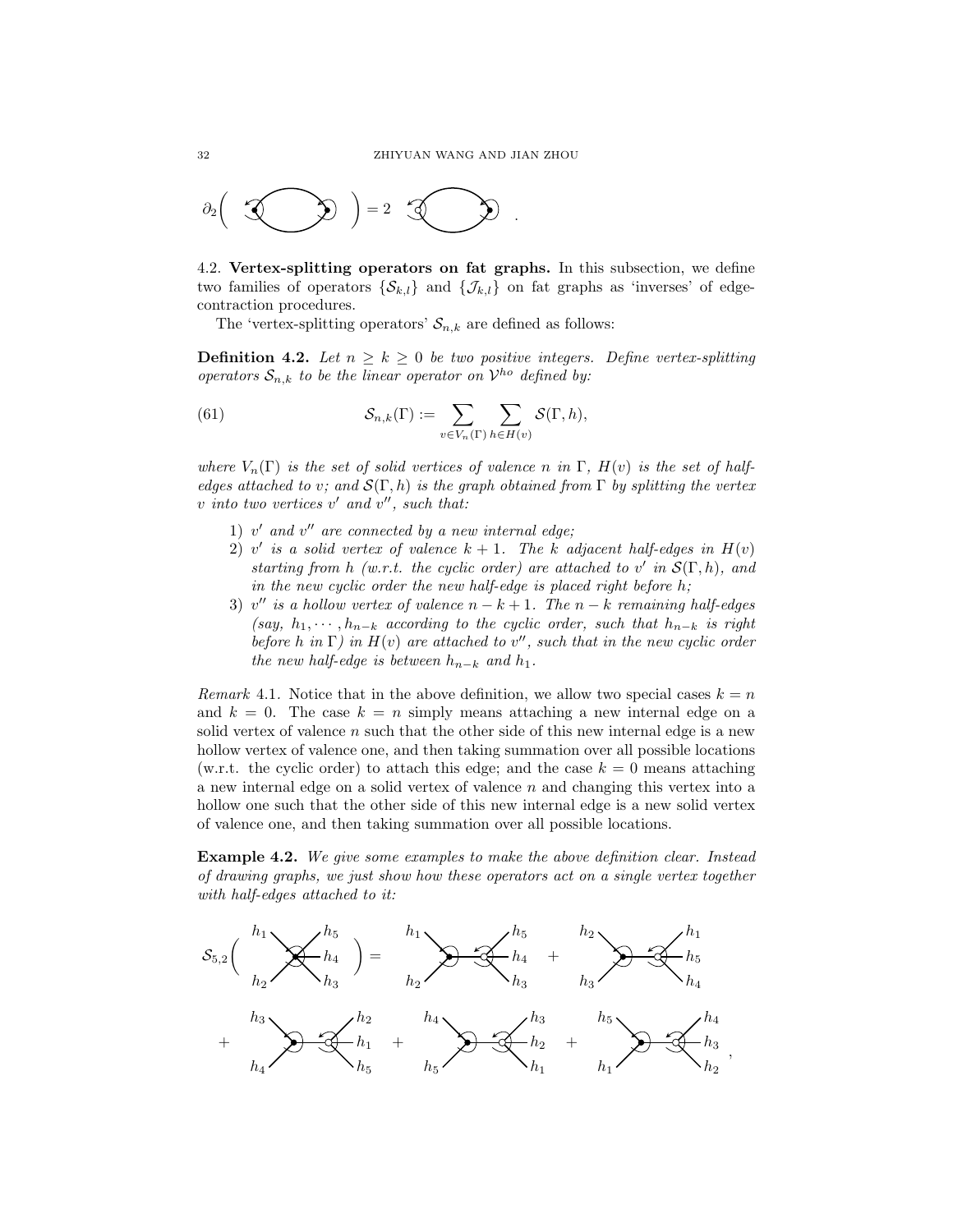

Remark 4.2. The vertex-splitting operators are 'inverses' of the edge-contraction procedures in the following sense. For every graph (with a new hollow vertex) appearing on the right-hand side of the above equalities, one can regard the new hollow vertex as the special vertex  $v_1$  discussed in §[2.4,](#page-14-0) then the original graph can be obtained from this new graph by contracting along a half-edge attached to this new hollow vertex.

Finally, let us define a family of operators  $\mathcal{J}_{m,n}$ , where  $m, n \in \mathbb{Z}_{>0}$  are a pair of positive integers. Similar to the vertex-splitting operators  $S_{n,k}$  defined above, the operators  $\mathcal{J}_{m,n}$  are also 'inverses' of edge-contraction operators. The operators  $\mathcal{S}_{n,k}$  inverse the contraction of an internal edge which is not a loop, while  $\mathcal{J}_{m,n}$ inverse the contraction of a loop (see Definition [2.4\)](#page-14-3).

**Definition 4.3.** Given  $m, n \in \mathbb{Z}_{\geq 0}$ , the operator  $\mathcal{J}_{m,n}$  is defined to be the linear operator on  $\mathcal{V}^{ho}$  such that

(62) 
$$
\mathcal{J}_{m,n}(\Gamma) = \sum_{\substack{v_1 \in V_m(\Gamma) \\ v_2 \in V_n(\Gamma) \\ v_1 \neq v_2}} \sum_{\substack{h_1 \in H(v_1) \\ h_2 \in H(v_2)}} \mathcal{J}(\Gamma, h_1, h_2)
$$

for every graph  $\Gamma$ , where the graph  $\mathcal{J}(\Gamma, h_1, h_2)$  is defined to be the following graph:

- 1) First, we attach a new half-edge  $h'$  at  $v_1$  such that  $h'$  is right before  $h_1$ w.r.t. the cyclic order; and attach a new half-edge  $h''$  at  $v_2$  such that  $h''$  is right before  $h_2$  w.r.t. the cyclic order.
- 2) Then we merge  $v_1$  and  $v_2$  together to obtain a new hollow vertex of valence  $m + n + 2$ , such that the cyclic orders are defined as follows:
	- $h' \rightarrow half-edges \text{ on } v_1 \rightarrow h'' \rightarrow half-edges \text{ on } v_2.$
- 3) Finally, we glue the half-edges  $h'$  and  $h''$  together to obtain a loop.

**Example 4.3.** Let us give some examples of the operator  $\mathcal{J}_{m,n}$ . Similar to Example [4.2,](#page-31-1) we only draw two vertices together with half-edges attached to them instead of drawing the entire graphs:

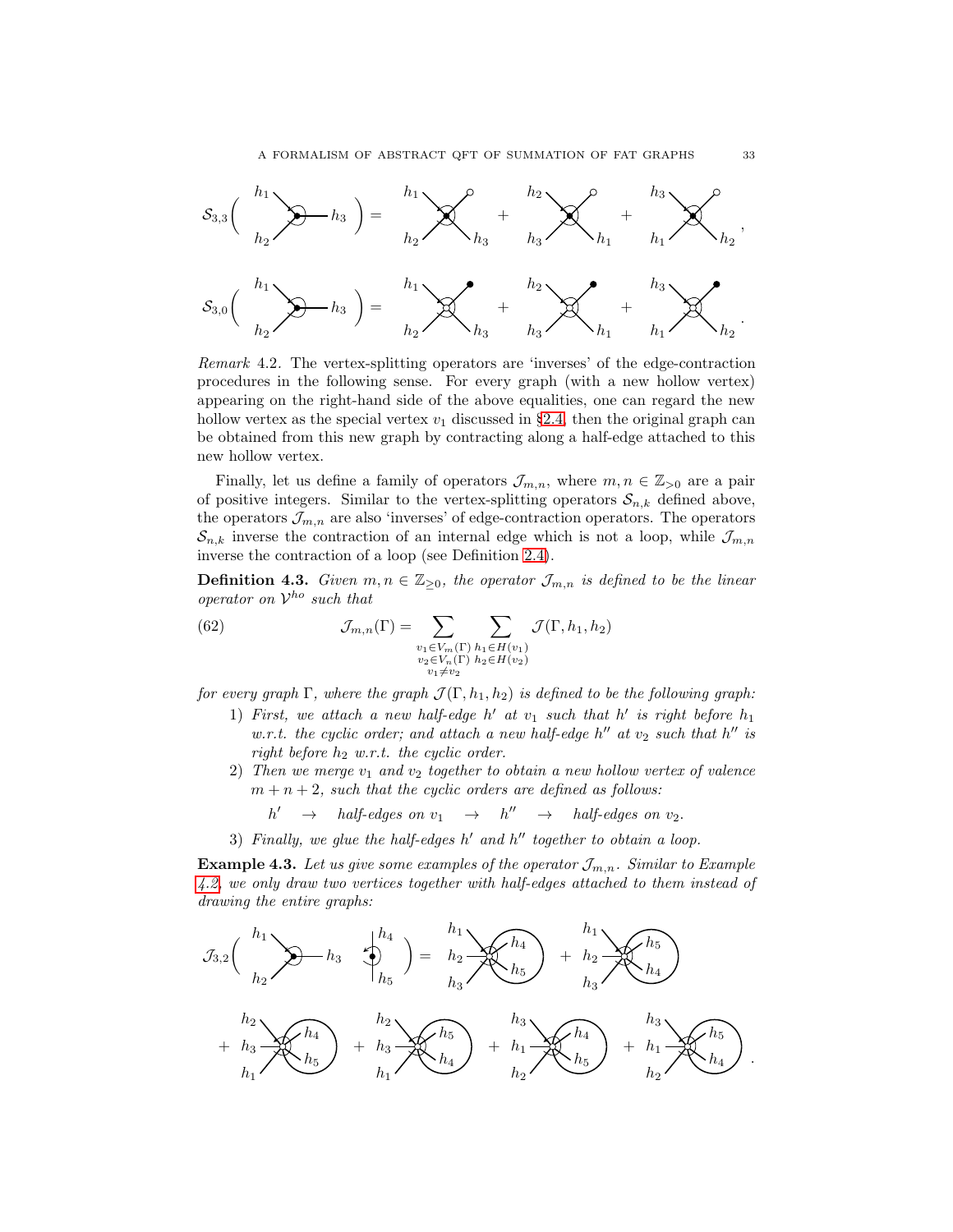Notice that in the above definition we also allow the two special cases  $m = 0$  or  $n = 0$ . For example:



Remark 4.3. In the above equalities, the original graph can be obtained from a graph on the right-hand side by contracting a loop attached to the new hollow vertex.

<span id="page-33-0"></span>4.3. Abstract Virasoro operators and abstract Virasoro constraints. In this subsection, we define a sequence of operators  $\{\mathcal{L}_m\}_{m\geq -1}$  on fat graphs which annihilates the abstract partition function  $\mathcal{Z}$ . Moreover, we show that these operators satisfy  $[\mathcal{L}_m,\mathcal{L}_n] = (m-n)\mathcal{L}_{m+n}$  with respect to a Lie bracket  $[-,-]$ . In other words, we construct the 'abstract Virasoro constraints' for the abstract QFT for fat graphs.

<span id="page-33-1"></span>**Definition 4.4.** We define a sequence of operators  $\{\mathcal{L}_m\}_{m>−1}$  as follows:

1) The operator  $\mathcal{L}_{-1}$  is defined to be:

$$
\mathcal{L}_{-1} := -\partial_1 + \sum_{n \geq 1} S_{n,n} + g_s^{-2} \cdot \gamma_{-1},
$$

where  $g_s$  is a formal variable (see §[2.3\)](#page-13-0), and the operator  $\gamma_{-1}$  is multiplying by (i.e., taking disjoint union with)  $\Gamma_{-1}$ , where  $\Gamma_{-1}$  is the following graph:

$$
\Gamma_{-1} := \quad \circ \hspace{-4pt} \longrightarrow \hspace{-4pt} \bullet \enspace .
$$

2) The operator  $\mathcal{L}_0$  is defined to be:

$$
\mathcal{L}_0 := -2\partial_2 + \sum_{n\geq 1} S_{n,n-1} + g_s^{-2} \cdot \gamma_0,
$$

where the operator  $\gamma_0$  is multiplying by the graph  $\Gamma_0$ :

$$
\Gamma_0:=\bigotimes\hspace{-7.5ex}\bigotimes
$$

3) The operator  $\mathcal{L}_1$  is defined to be:

$$
\mathcal{L}_1 := -3\partial_3 + \sum_{n\geq 1} S_{n+1,n-1} + 2\mathcal{J}_{1,0}(-\sqcup \Gamma_{dot}),
$$

where  $\Gamma_{dot}$  is the graph consisting of one single solid vertex of valence zero.

.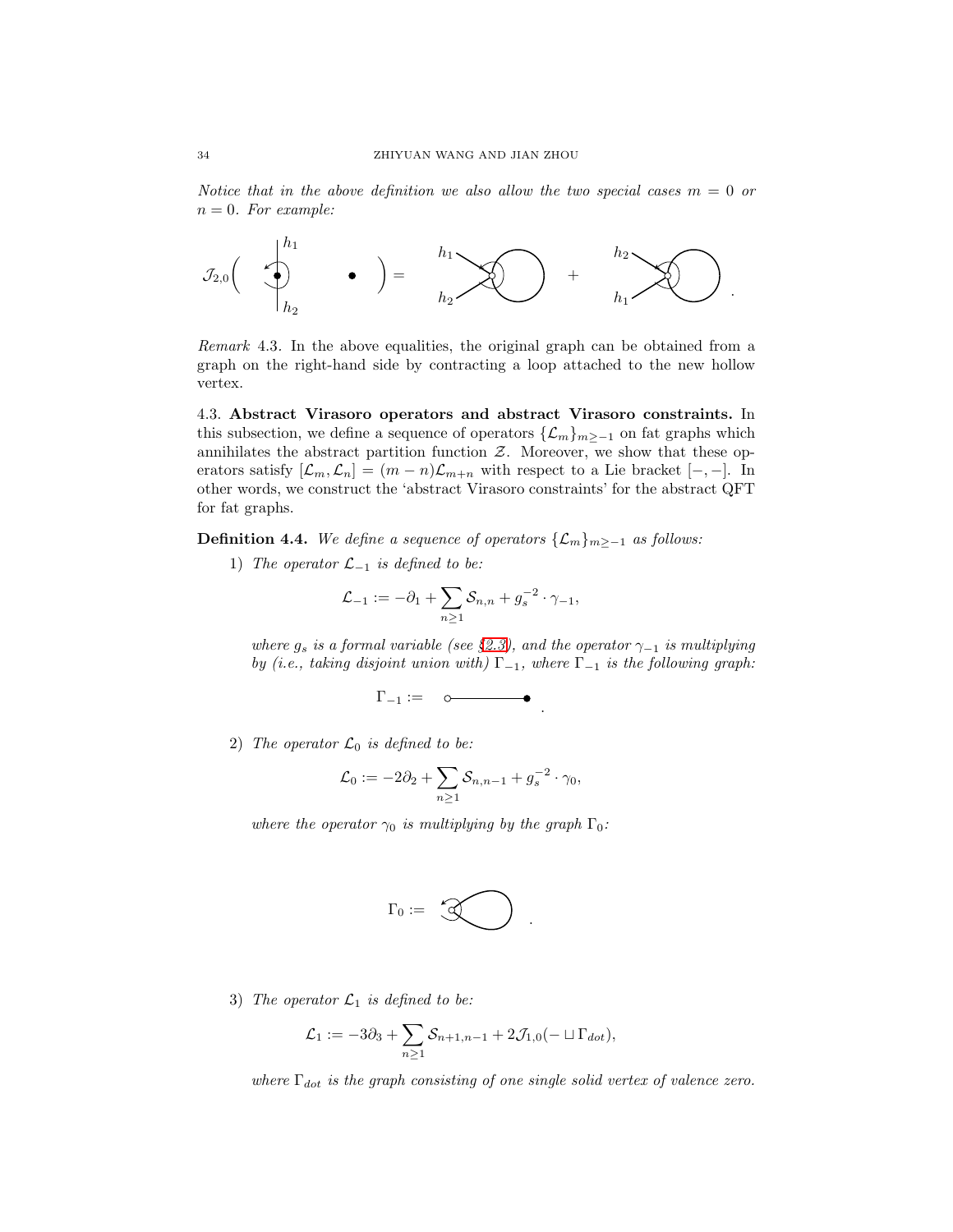4) The operator  $\mathcal{L}_m$  (m  $\geq$  2) is defined to be:

$$
\mathcal{L}_m := -(m+2)\partial_{m+2} + \sum_{n\geq 1} S_{n+m,n-1} + g_s^2 \cdot \sum_{n=1}^{m-1} \mathcal{J}_{n,m-n} + 2\mathcal{J}_{m,0}(-\sqcup \Gamma_{dot}).
$$

We will call  $\{\mathcal{L}_m\}_{m>-1}$  the 'abstract Virasoro operators' for fat graphs.

It is clear that the operator  $\mathcal{L}_m$  ( $m \ge -1$ ) will produce a new hollow vertex of valence  $m+2$  when applied to a fat graph. Our first main theorem in this subsection is the following 'abstract Virasoro constraints':

<span id="page-34-0"></span>Theorem 4.1. We have:

(63) 
$$
\mathcal{L}_m(\mathcal{Z}) = 0, \qquad \forall m \ge -1,
$$

where  $\mathcal Z$  is the abstract partition function (see Definition [2.3\)](#page-14-1).

Remark 4.4. Notice that the actions of operators  $\mathcal{L}_n$  on  $\mathcal Z$  are well-defined even though  $\mathcal Z$  is a formal infinite summation, since it is easy to see that each graph can be obtained only in a finite number of ways by applying operations in  $\mathcal{L}_n$  to graphs appearing in the expression of Z.

*Proof.* We only prove the first equation  $\mathcal{L}_{-1}\mathcal{Z}=0$  here, since one can prove other equations using exactly the same method.

The equation  $\mathcal{L}_{-1}\mathcal{Z}=0$  is equivalent to the following:

(64) 
$$
\partial_1 \mathcal{F} = \sum_{n \ge 1} \mathcal{S}_{n,n} \mathcal{F} + g_s^{-2} \cdot \Gamma_{-1},
$$

where  $\mathcal{F} = \log(\mathcal{Z})$  is the abstract free energy (see Definition [2.2\)](#page-13-1) and the graph  $\Gamma_{-1}$  is defined in Definition [4.4.](#page-33-1) Comparing the coefficients of  $g_s$  in both sides of the above equation, we know that it suffices to show the following sequence of equations:

<span id="page-34-1"></span>(65) 
$$
\partial_1 \mathcal{F}_g = \sum_{n \ge 1} \mathcal{S}_{n,n} \mathcal{F}_g + \delta_{g,0} \cdot \Gamma_{-1}, \qquad \forall g \ge 0.
$$

Now let us recall the abstract quadratic recursion relations in Theorem [2.1.](#page-17-0) Take  $\mu_1 = 1$  in this theorem, i.e., we contract a vertex of valence one in a connected fat graph of type  $\mu = (1, \mu_2, \cdots, \mu_n)$ , then this theorem tells us the resulting graphs must be connected and of type  $(\mu_j - 1, \mu_{[n] \setminus \{1,j\}})$  for some j. Moreover, we can decompose the edge-contraction procedure into two steps: first we change this vertex of valence one into a hollow one, then we contract the internal edge and merge this hollow vertex with an adjacent solid vertex into a new solid vertex. Then the one-to-one correspondence constructed in the proof of Theorem [2.1](#page-17-0) simply gives us the one-to-one correspondence we need in proving [\(65\)](#page-34-1), except for the special graph  $\Gamma_{-1}$  of genus 0 which needs to be added additionally.

All equations  $\mathcal{L}_m \mathcal{Z} = 0$  ( $m \ge -1$ ) are proved in the same way. In other words, this theorem is just a reformulation of the quadratic recursion relation [\(21\)](#page-17-1) in terms of 'generating series'  $\mathcal{F}_{g}, \mathcal{F}, \mathcal{Z}$  of the abstract correlators  $\mathcal{F}_{g}^{\mu}$ .

Now we have already known that the abstract Virasoro operators  $\{\mathcal{L}_m\}_{m\geq -1}$ annihilate the abstract partition function  $\mathcal{Z}$ . In order to justify the name 'abstract Virasoro constraints', we are now supposed to construct the Virasoro commutation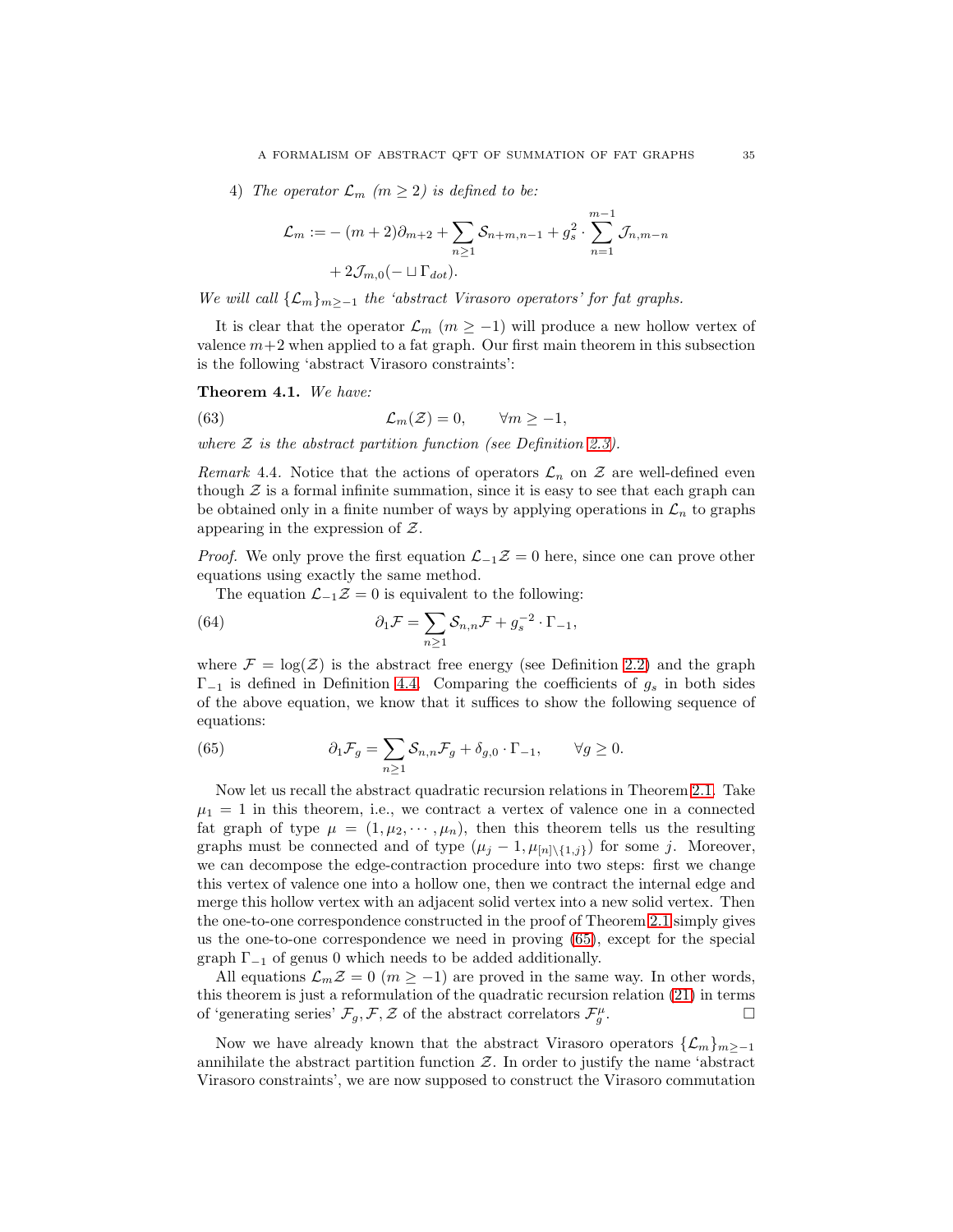relations among these operators. In what follows, we will construct a Lie bracket  $[-,-]$ , and show that the operators  $\{\mathcal{L}_m\}_{m>-1}$  satisfy  $[\mathcal{L}_m,\mathcal{L}_n] = (m-n)\mathcal{L}_{m+n}$  for every  $m, n \ge -1$ . We will see that the Lie bracket we need is 'almost' a commutatorit is the composition of the commutator and an additional edge-contraction. Before giving the specific definition of this bracket, we need the following lemma:

**Lemma 4.2.** Let  $\Gamma$  be a fat graph, and  $m, n \geq -1$  be two integers. Then for every graph  $\Gamma'$  appearing in the expression of  $(\mathcal{L}_m \circ \mathcal{L}_n - \mathcal{L}_n \circ \mathcal{L}_m)(\Gamma)$  with nonzero coefficient, the two new hollow vertices (of valences  $m + 2$  and  $n + 2$  respectively) are adjacent, i.e., there is an internal edge (which is not a loop) connecting them.

*Proof.* The operator  $\mathcal{L}_k$  produces a new hollow vertex of valence  $k + 2$ , and this hollow vertex must 'come from' some solid vertices of the original graph or an additional connected component in the following sense:

- 1) It may come from a solid vertex by simply changing this vertex into a hollow one with the same valence (i.e., come from the operator  $\partial_{k+2}$ );
- 2) It may come from a solid vertex by slitting this vertex into a hollow one and a solid one (i.e., come from the operator  $S_{n,n-k-1}$  for some n);
- 3) It may come from two solid vertices by merging them together and adding a loop, or from one solid vertex by adding a loop (i.e., come from the operators  $\mathcal{J}_{n,k-n}$  for some n);
- 4) It may come from an additional connected component (i.e., come from the operator  $\gamma_{-1}$  or  $\gamma_0$ ).

The inverses of above procedures are clear: in the first case, the inverse procedure is to simply change the hollow vertex into a solid one; and in the other cases, the inverse procedures are just the edge-contraction procedures discussed in §[2.](#page-8-1)

Now let  $\Gamma'$  be a fat graph with hollow vertices and assume that  $\Gamma'$  appears in the expression of  $\mathcal{L}_m\mathcal{L}_n(\Gamma)$  or  $\mathcal{L}_n\mathcal{L}_m(\Gamma)$ . Then there are two hollow vertices of valences  $m + 2$  and  $n + 2$  respectively in Γ', created by the two operators  $\mathcal{L}_m$  and  $\mathcal{L}_n$  respectively. Now let us compare the coefficients of Γ' in the expressions of  $\mathcal{L}_m \mathcal{L}_n(\Gamma)$  and  $\mathcal{L}_n \mathcal{L}_m(\Gamma)$ .

If these two hollow vertices in  $\Gamma'$  are not adjacent, then we can recover the graph  $Γ$  by applying two successive vertex-changing or edge-contraction procedures to  $Γ'$ that inverse two above procedures in the definition of  $\mathcal{L}_m$  and  $\mathcal{L}_n$ . It is easy to see that in these cases two such vertex-changing or edge-contraction procedures commute, and their inverses also commute. In other words, the actions of  $\mathcal{L}_m$ and  $\mathcal{L}_n$  commute 'locally': their actions commute on these specific solid vertices or components. Therefore the coefficients of  $\Gamma'$  in  $(\mathcal{L}_m \circ \mathcal{L}_n)(\Gamma)$  and in  $(\mathcal{L}_n \circ \mathcal{L}_m)(\Gamma)$ must be equal.

Therefore, the only possibility for a graph  $\Gamma'$  to have a nonzero coefficient in  $(\mathcal{L}_m\mathcal{L}_n - \mathcal{L}_n\mathcal{L}_m)(\Gamma)$  is the case that the two vertex-changing or edge-contraction procedures 'interplay' with each other, and so do their inverses. For example, one can first apply a vertex splitting operator to produce a new hollow vertex together with a solid vertex, and then apply another operator to this new solid vertex to create another new hollow vertex adjacent to the first one. Only in such cases can two operators have non-trivial commutator, thus the two new hollow vertices in Γ′ must be adjacent (notice that we cannot contract the internal edge that connects these two hollow vertices).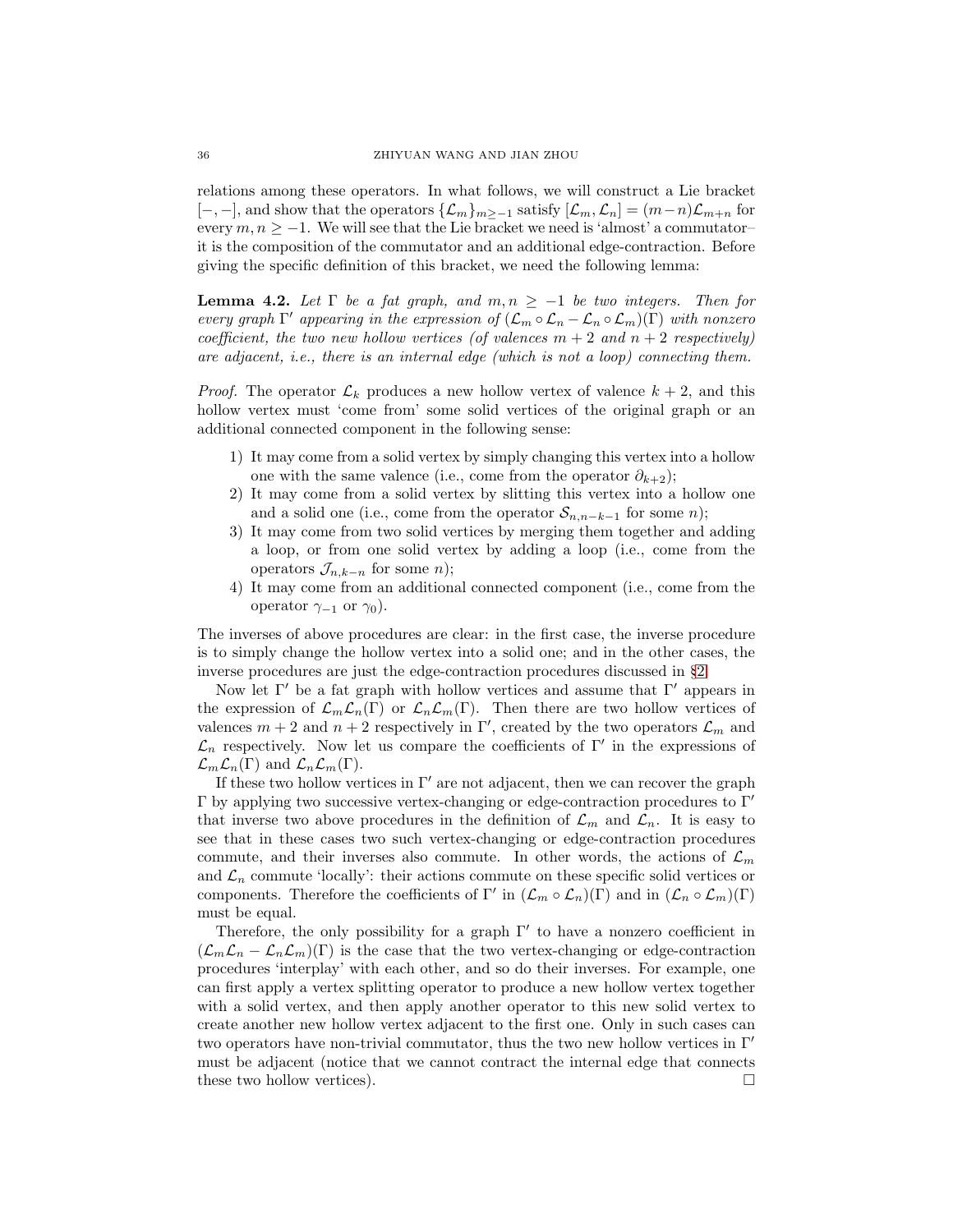Now let us consider a special case of edge-contraction. The above lemma tells us that the two new hollow vertices (of valences  $m + 2$  and  $n + 2$  respectively) created by  $\mathcal{L}_m \circ \mathcal{L}_n - \mathcal{L}_n \circ \mathcal{L}_m$  are adjacent in every resulting graph. Therefore, we can contract the internal edge connecting them in each graph, and denote by  $K^{ho}$  (here 'ho' for 'hollow') such an edge-contraction operator (the cyclic order on the resulting vertex is given similarly as in Definition [2.4\)](#page-14-0). Notice that  $K^{ho}$  may not make sense when it appears alone, since there might not be a pair of adjacent hollow vertices in general. In what follows, we will always consider compositions of operators in the following form:

(66) 
$$
K^{ho} \circ (\mathcal{L}_m \circ \mathcal{L}_n - \mathcal{L}_n \circ \mathcal{L}_m).
$$

Now we can describe the structure of Lie algebra on the space spanned by the operators  $\{\mathcal{L}_m\}_{m>-1}$ . The Lie bracket we need is just the composition of edgecontraction  $K^{ho}$  with the common commutators of these abstract Virasoro operators, i.e., we define the Lie bracket by:

<span id="page-36-0"></span>(67) 
$$
[\mathcal{L}_m,\mathcal{L}_n] := K^{ho} \circ (\mathcal{L}_m \circ \mathcal{L}_n - \mathcal{L}_n \circ \mathcal{L}_m).
$$

Then we have the following:

<span id="page-36-1"></span>Theorem 4.2. We have:

(68) 
$$
[\mathcal{L}_m, \mathcal{L}_n] = (m-n)\mathcal{L}_{m+n}, \qquad \forall m, n \geq -1,
$$

where  $[-,-]$  is defined by [\(67\)](#page-36-0). This gives a structure of Lie algebra on the space spanned by the abstract Virasoro operators  $\{\mathcal{L}_m\}_{m>-1}$ .

*Proof.* Assume  $\Gamma$  is a fat graph. Let us check the following relation:

(69) 
$$
\left(K^{ho} \circ (\mathcal{L}_m \circ \mathcal{L}_n - \mathcal{L}_n \circ \mathcal{L}_m)\right)(\Gamma) = (m-n)\mathcal{L}_{m+n}(\Gamma).
$$

By Lemma [4.2,](#page-35-0) we only need to consider some special graphs where the two new hollow vertices are adjacent. As pointed out in the proof of Lemma [4.2,](#page-35-0) there are four types of operators that produce new hollow vertices:  $\partial_k$ ,  $\mathcal{S}_{k,l}$ ,  $\mathcal{J}_{k,l}$ , and  $\gamma_k$ . We can simply analyse all the possible cases of composition of two of these operators and compute their commutators, then compare the results with  $(m - n)\mathcal{L}_{m+n}(\Gamma)$ . Here let us work out the details only for some special cases, and omit other cases since they are all in the same fashion.

First, let us consider the composition of two operators of the form  $\partial_k$  (acting on two adjacent solid vertices). It is clear that the actions of  $\partial_{m+2}$  and  $\partial_{n+2}$  commute (see Lemma [4.1\)](#page-30-0), thus this case is trivial.

Now let us consider the composition of an operator  $\partial_k$  and an vertex-splitting operator  $S_{k,l}$ . It is not hard to find out that only the operators  $-(m+2)\partial_{m+2} \circ$  $\mathcal{S}_{m+n+2,m+1}$  and  $-(n+2)\partial_{n+2}\circ \mathcal{S}_{m+n+2,n+1}$  can provide us nontrivial commutators (i.e., graphs with adjacent hollow vertices) in  $(\mathcal{L}_m\mathcal{L}_n - \mathcal{L}_n\mathcal{L}_m)(\Gamma)$ : the only case we need to consider is that we first split a solid vertex of valence  $m + n + 2$  into a hollow one and a solid one, and then change the solid one into a hollow one using  $\partial_{m+2}$  or  $\partial_{n+2}$ . For example,  $\partial_{m+2} \circ S_{m+n+2,m+1}$  gives the following:

$$
\sum_{m+n+2, m+1} S_{m+n+2, m+1} \sum_{m+n+2} S_{m+n} \leftarrow \sum_{m+n+2, m+1} S_{m+n} \leftarrow \sum_{m+n+2, m+1} S_{m+n} \leftarrow \sum_{m+n+2, m+1} S_{m+n} \leftarrow \sum_{m+n+2, m+1} S_{m+n} \leftarrow \sum_{m+n+2, m+1} S_{m+n} \leftarrow \sum_{m+n+2, m+1} S_{m+n} \leftarrow \sum_{m+n+2, m+1} S_{m+n} \leftarrow \sum_{m+n+2, m+1} S_{m+n} \leftarrow \sum_{m+n+1} S_{m+n} \leftarrow \sum_{m+n+1} S_{m+n} \leftarrow \sum_{m+n+1} S_{m+n} \leftarrow \sum_{m+n+1} S_{m+n} \leftarrow \sum_{m+n+1} S_{m+n} \leftarrow \sum_{m+n+1} S_{m+n} \leftarrow \sum_{m+n+1} S_{m+n} \leftarrow \sum_{m+n+1} S_{m+n} \leftarrow \sum_{m+n+1} S_{m+n} \leftarrow \sum_{m+n+1} S_{m+n} \leftarrow \sum_{m+n+1} S_{m+n} \leftarrow \sum_{m+n+1} S_{m+n} \leftarrow \sum_{m+n+1} S_{m+n} \leftarrow \sum_{m+n+1} S_{m+n} \leftarrow \sum_{m+n+1} S_{m+n} \leftarrow \sum_{m+n+1} S_{m+n} \leftarrow \sum_{m+n+1} S_{m+n} \leftarrow \sum_{m+n+1} S_{m+n} \leftarrow \sum_{m+n+1} S_{m+n} \leftarrow \sum_{m+n+1} S_{m+n} \leftarrow \sum_{m+n+1} S_{m+n} \leftarrow \sum_{m+n+1} S_{m+n} \leftarrow \sum_{m+n+1} S_{m+n} \leftarrow \sum_{m+n+1} S_{m+n} \leftarrow \sum_{m+n+1} S_{m+n} \leftarrow \sum_{m+n+1} S_{m+n} \leftarrow \sum_{m+n+1} S_{m+n} \leftarrow \sum_{m+n+1} S_{m+n} \leftarrow \sum_{m+n+1} S_{m+n} \leftarrow \sum_{m+n+1} S_{m+n} \leftarrow \sum_{m+n+1} S_{m+n} \leftarrow \sum_{m+n+1} S_{m+n} \leftarrow \sum_{m+n+1} S_{m+n} \leftarrow \sum_{m+n+1} S_{m+n} \leftarrow \sum_{m+n+1} S_{m+n} \leftarrow \
$$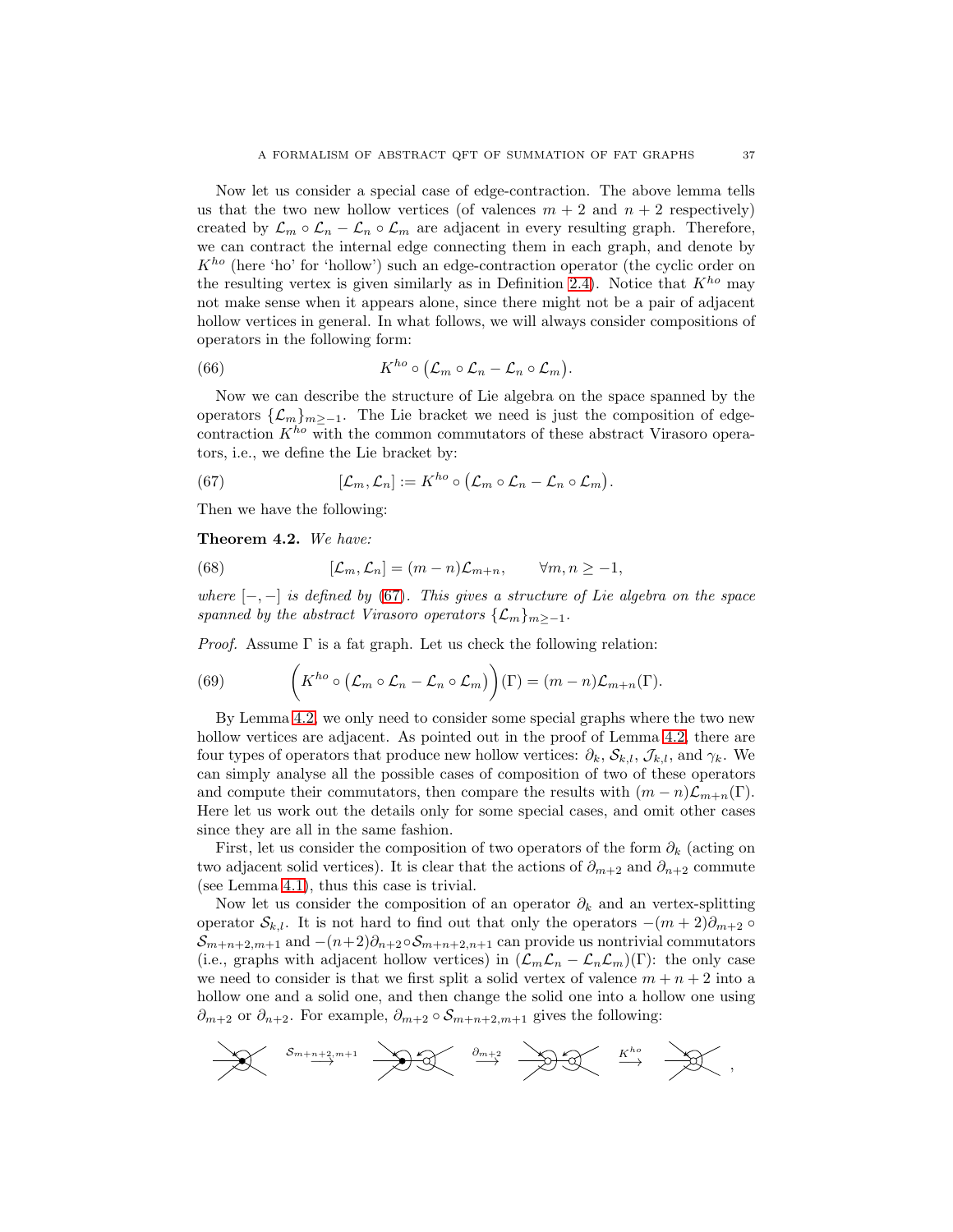and  $\partial_{n+2} \circ S_{m+n+2,n+1}$  gives the following:



Thus if we apply  $K^{ho}$  to the difference of  $-(m+2)\partial_{m+2}\circ \mathcal{S}_{m+n+2,m+1}(\Gamma)$  and  $-(n+2)\partial_{n+2}\circ S_{m+n+2,n+1}(\Gamma)$ , we may simply obtain:

$$
((-m-2) - (-n-2))(m+n+2)\partial_{m+n+2}(\Gamma)
$$
  
= $(n-m)(m+n+2)\partial_{m+n+2}(\Gamma),$ 

where the coefficient  $(m+n+2)$  is the number of ways to choose m (or n) adjacent half-edges when applying  $S_{m+n+2,n+1}$  or  $S_{m+n+2,m+1}$ . This term is exactly the first term in  $(m - n)\mathcal{L}_{m+n}(\Gamma)$ .

Similarly, one can analyse all possible commutators of the four operators  $\partial_k$ ,  $\mathcal{S}_{k,l}, \mathcal{J}_{k,l},$  and  $\gamma_k$  using the same method, and here we omit the details. Then the conclusion of this theorem will follow from these results. In particular, the term  $(m-n)\mathcal{S}_{k+m+n,k-1}$  in the expression of  $(m-n)\mathcal{L}_{m+n}$  comes from the commutator of the two vertex-splitting operators  $\mathcal{S}_{k,l}$  in  $\mathcal{L}_m$  and  $\mathcal{L}_n$ . of the two vertex-splitting operators  $\mathcal{S}_{k,l}$  in  $\mathcal{L}_m$  and  $\mathcal{L}_n$ .

**Example 4.4.** Let us give an example of the above theorem. Let  $\Gamma$  be a fat graph consisting of two solid vertices and an internal edge connecting them, and let us check the following relation:

$$
[\mathcal{L}_{-1}, \mathcal{L}_0](\Gamma) = -\mathcal{L}_{-1}(\Gamma).
$$

In this example we omit the cyclic orders at the vertices, since all the vertices are of valence  $\leq 2$  and hence there is no confusion. It is easy to compute:

$$
\mathcal{L}_0\bigg(\bullet\hspace{-2pt}\bullet\hspace{-2pt}\bullet\bigg)=2\hspace{-2pt}\bullet\hspace{-2pt}\bullet\hspace{-2pt}\bullet\hspace{-2pt}+g_s^{-2}\bigg(\bullet\hspace{-2pt}\bullet\hspace{-2pt}\bullet\hspace{-2pt}\bigcirc\bigg),
$$

$$
\mathcal{L}_{-1}\left(\bullet\hspace{-2.5pt}\bullet\hspace{-2.5pt}\bullet\right)=-2\bullet\hspace{-2.5pt}-\hspace{-2.5pt}-\hspace{-2.5pt}-2\bullet\hspace{-2.5pt}-\hspace{-2.5pt}-\hspace{-2.5pt}-2\bullet\hspace{-2.5pt}-\hspace{-2.5pt}-2\left(\bullet\hspace{-2.5pt}-\hspace{-2.5pt}-\hspace{-2.5pt}-\hspace{-2.5pt}-2\right).
$$

And then:

$$
\mathcal{L}_{-1} \circ \mathcal{L}_0 \left( \bullet \bullet \bullet \right) = -4 \bullet \circ \circ \circ \circ -2g_s^{-2} \left( \bullet \circ \circ \circ \circ \right) + 4 \bullet \circ \circ \bullet \circ \circ
$$

$$
+2g_s^{-2} \left( \bullet \bullet \circ \circ \circ \circ \circ \right) + 2g_s^{-2} \left( \bullet \circ \circ \bullet \bullet \circ \circ \circ \right) + g_s^{-4} \left( \bullet \bullet \bullet \circ \circ \circ \circ \circ \right),
$$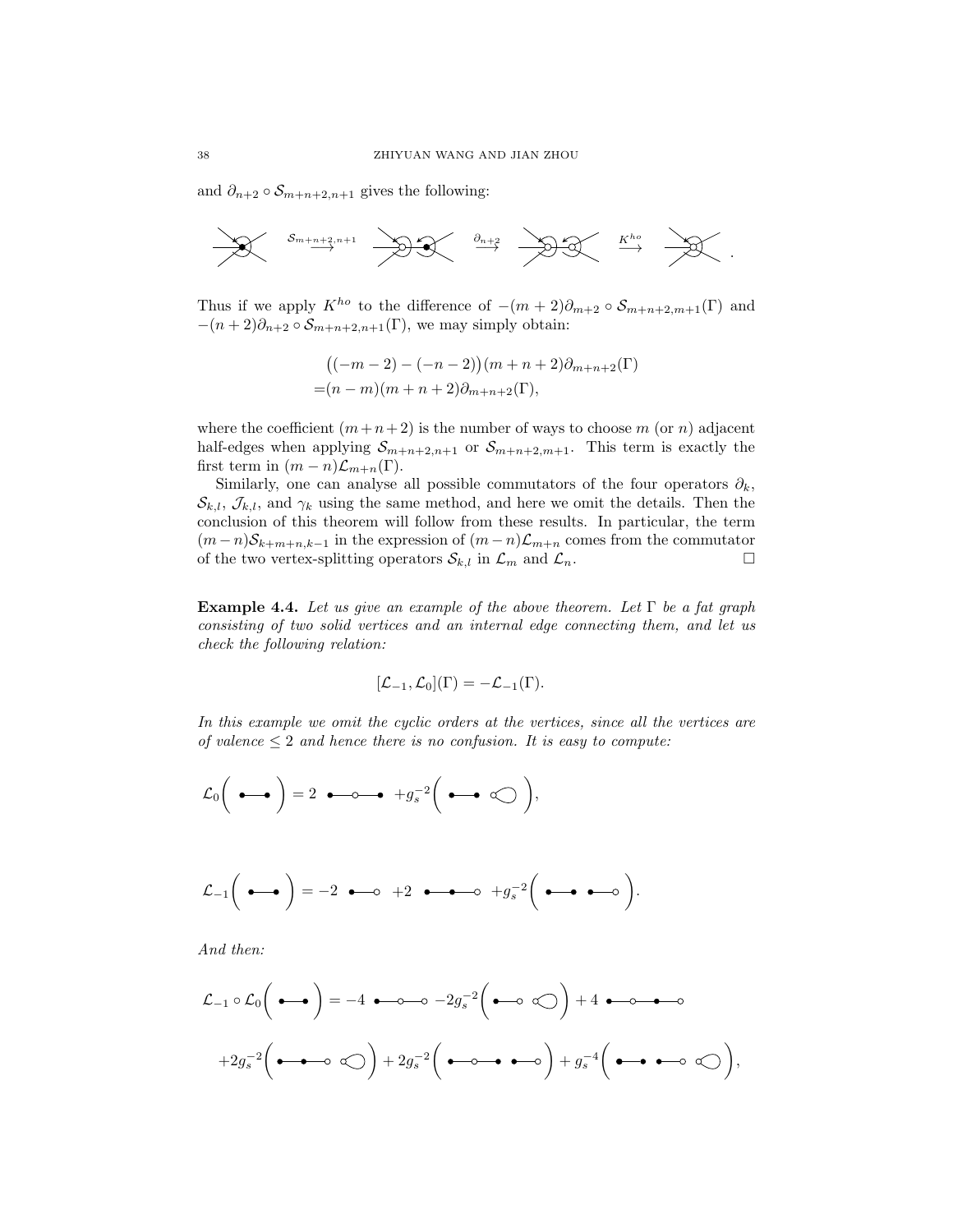$$
\mathcal{L}_0 \circ \mathcal{L}_{-1} \left( \bullet \bullet \bullet \right) = -6 \bullet \bullet \bullet \bullet + 4 \bullet \bullet \bullet \bullet \bullet + 2 \bullet \bullet \bullet \bullet \bullet
$$
\n
$$
+2g_s^{-2} \left( \bullet \bullet \bullet \bullet \bigcirc \right) + 2g_s^{-2} \left( \bullet \bullet \bullet \bullet \bullet \right) + g_s^{-2} \left( \bullet \bullet \bullet \bullet \bullet \right)
$$
\n
$$
-2g_s^{-2} \left( \bullet \bullet \bigcirc \bigcirc \right) + g_s^{-4} \left( \bullet \bullet \bullet \bullet \bigcirc \bigcirc \right),
$$

Therefore we have:

$$
(\mathcal{L}_{-1}\mathcal{L}_0-\mathcal{L}_0\mathcal{L}_{-1})\bigg(\bullet\hspace{-2.5pt}\bullet\hspace{-2.5pt}\bigg)=2\ \bullet\hspace{-2.5pt}\bullet\hspace{-2.5pt}\bullet\hspace{-2.5pt}-\hspace{-2.5pt}0\hspace{-2.5pt}-\hspace{-2.5pt}2\ \bullet\hspace{-2.5pt}\bullet\hspace{-2.5pt}-\hspace{-2.5pt}0\hspace{-2.5pt}-\hspace{-2.5pt}g_s^{-2}\bigg(\bullet\hspace{-2.5pt}-\hspace{-2.5pt}0\hspace{-2.5pt}-\hspace{-2.5pt}\bullet\hspace{-2.5pt}\bullet\hspace{-2.5pt}\bullet\hspace{-2.5pt}\bullet\hspace{-2.5pt}\bullet\hspace{-2.5pt}\bullet\hspace{-2.5pt}\bullet\hspace{-2.5pt}\bullet\hspace{-2.5pt}\bullet\hspace{-2.5pt}\bullet\hspace{-2.5pt}\bullet\hspace{-2.5pt}\bullet\hspace{-2.5pt}\bullet\hspace{-2.5pt}\bullet\hspace{-2.5pt}\bullet\hspace{-2.5pt}\bullet\hspace{-2.5pt}\bullet\hspace{-2.5pt}\bullet\hspace{-2.5pt}\bullet\hspace{-2.5pt}\bullet\hspace{-2.5pt}\bullet\hspace{-2.5pt}\bullet\hspace{-2.5pt}\bullet\hspace{-2.5pt}\bullet\hspace{-2.5pt}\bullet\hspace{-2.5pt}\bullet\hspace{-2.5pt}\bullet\hspace{-2.5pt}\bullet\hspace{-2.5pt}\bullet\hspace{-2.5pt}\bullet\hspace{-2.5pt}\bullet\hspace{-2.5pt}\bullet\hspace{-2.5pt}\bullet\hspace{-2.5pt}\bullet\hspace{-2.5pt}\bullet\hspace{-2.5pt}\bullet\hspace{-2.5pt}\bullet\hspace{-2.5pt}\bullet\hspace{-2.5pt}\bullet\hspace{-2.5pt}\bullet\hspace{-2.5pt}\bullet\hspace{-2.5pt}\bullet\hspace{-2.5pt}\bullet\hspace{-2.5pt}\bullet\hspace{-2.5pt}\bullet\hspace{-2.5pt}\bullet\hspace{-2.5pt}\bullet\hspace{-2.5pt}\bullet\hspace{-2.5pt}\bullet\hspace{-2.5pt}\bullet\hspace{-2.5pt}\bullet\hspace{-2.5pt}\bullet\hspace{-2.5pt}\bullet\hspace{-2.5pt}\bullet\hspace{-2.5pt}\bullet\hs
$$

Now it is clear that:

$$
K^{ho} \circ (\mathcal{L}_{-1} \circ \mathcal{L}_0 - \mathcal{L}_0 \circ \mathcal{L}_{-1}) \bigg( \bullet \bullet \bigg) = - \mathcal{L}_{-1} \bigg( \bullet \bullet \bigg).
$$

4.4. Abstract cut-and-join type representation for  $Z$ . Notice that in the above subsections, we have formulated the abstract Virasoro constraints in terms of fat graphs with one hollow vertex. In this subsection we show that one can recover the graphs without hollow vertices using the graphs with one hollow vertex. By doing this, we will obtain a cut-and-join type representation for  $Z$ .

First recall that  $\mathcal Z$  is an element in the following space of formal infinite summations of (not necessarily connected) fat graphs without hollow vertices:

(70) 
$$
\mathcal{V}^0 := \mathbb{Q} \cdot 1 \times \prod_{g \in \mathbb{Z}} \left( g_s^{2g-2} \cdot \prod_{\Gamma \in \mathfrak{Fat}_g} \mathbb{Q} \Gamma \right).
$$

Denote:

(71) 
$$
\mathcal{V}^1 := \mathbb{Q} \cdot 1 \times \prod_{g \in \mathbb{Z}} \left( g_s^{2g-2} \cdot \prod_{\Gamma \in \mathfrak{F} \mathfrak{at}_g^1} \mathbb{Q} \Gamma \right),
$$

where  $\mathfrak{Fat}_g^1$  is the set of all (not necessarily connected) fat graphs with one hollow vertex (and an arbitrary number of solid vertices). Then the operators  $\{\partial_n\}_{n\geq 1}$ and the abstract Virasoro operators  $\{\mathcal{L}_m\}_{m\geq -1}$  are linear maps from  $\mathcal{V}^0$  to  $\mathcal{V}^1$ .

Now let  $\mathcal{I}: \mathcal{V}^1 \to \mathcal{V}^0$  be the linear map which takes a graph (with a hollow vertex) to the graph obtained by simply changing this hollow vertex to a solid one. Then we have:

<span id="page-38-0"></span>**Lemma 4.3.** The compositions  $\mathcal{I} \circ (\sum_{n\geq 1} \partial_n)$  and  $\mathcal{I} \circ (\sum_{n\geq 1} n \partial_n)$  are given by the following rescalings:

(72)  
\n
$$
\mathcal{I} \circ \left(\sum_{n\geq 1} \partial_n\right)(\Gamma) = |V(\Gamma)| \cdot \Gamma,
$$
\n
$$
\mathcal{I} \circ \left(\sum_{n\geq 1} n \partial_n\right)(\Gamma) = 2|E(\Gamma)| \cdot \Gamma,
$$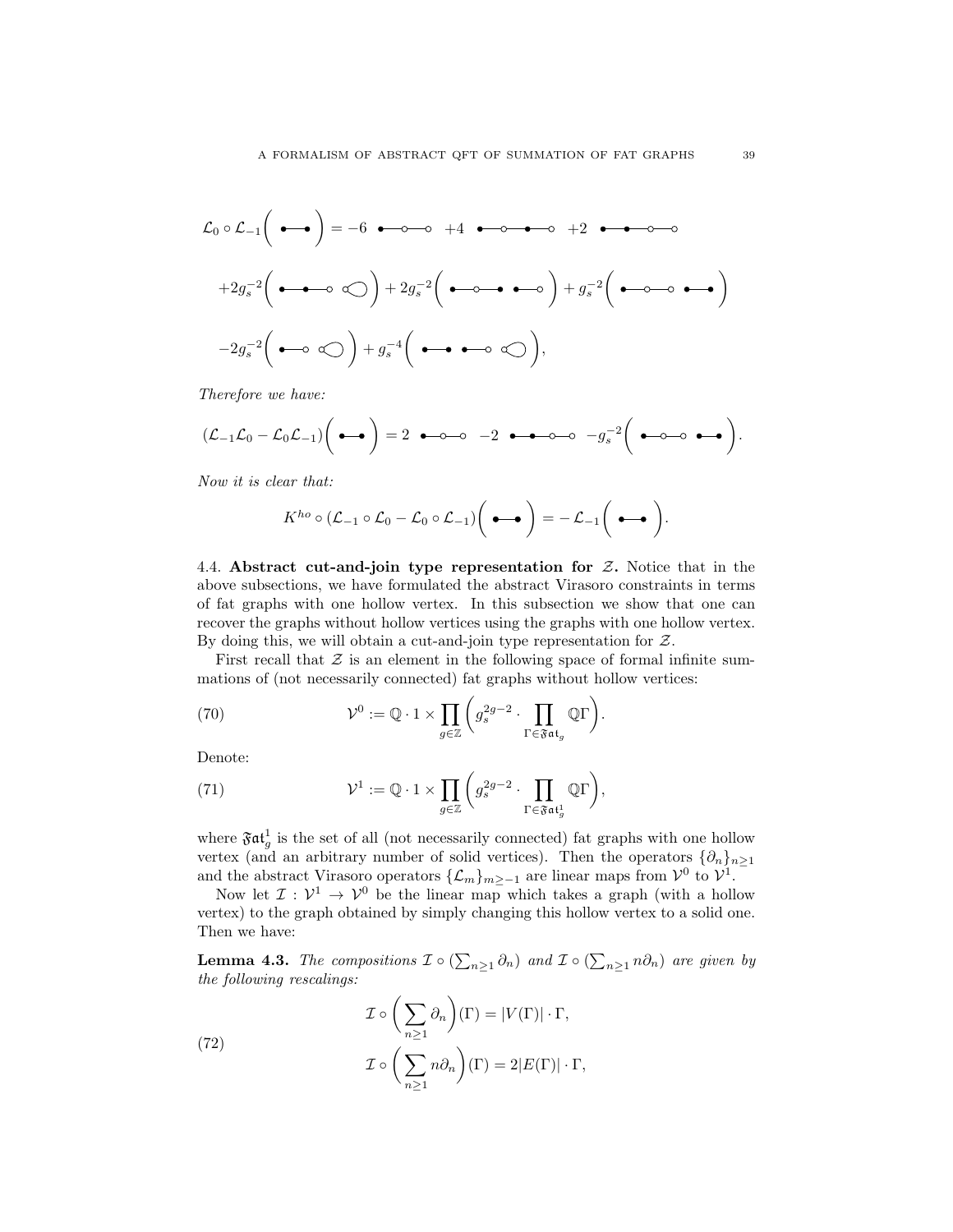where  $|V(\Gamma)|$  and  $|E(\Gamma)|$  are the number of vertices and edges in  $\Gamma$  respectively.

Proof. The first relation follows from the definitions of these operators. The second relation holds since the left-hand side simply counts the summation of the valences of all vertices which is exactly  $2|E(\Gamma)|$ .

Define a family of linear operators

 $(73)$   $\mathcal{L}$  $v'_m: \mathcal{V}^0 \to \mathcal{V}^1$ ,  $m \ge -1$ ,

to be:

<span id="page-39-1"></span>
$$
\mathcal{L}'_{-1} := \sum_{n\geq 1} \mathcal{S}_{n,n} + g_s^{-2} \cdot \gamma_{-1},
$$
\n
$$
\mathcal{L}'_0 := \sum_{n\geq 1} \mathcal{S}_{n,n-1} + g_s^{-2} \cdot \gamma_0,
$$
\n(74)\n
$$
\mathcal{L}'_1 := \sum_{n\geq 1} \mathcal{S}_{n+1,n-1} + 2\mathcal{J}_{1,0}(-\sqcup \Gamma_{dot}),
$$
\n
$$
\mathcal{L}'_m := \sum_{n\geq 1} \mathcal{S}_{n+m,n-1} + g_s^2 \cdot \sum_{n=1}^{m-1} \mathcal{J}_{n,m-n} + 2\mathcal{J}_{m,0}(-\sqcup \Gamma_{dot}), \quad m \geq 2,
$$

i.e., define  $\mathcal{L}'_m = (m+2)\partial_{m+2} + \mathcal{L}_m$  for every  $m \ge -1$ . Then the abstract Virasoro constraints  $\mathcal{L}_m(\mathcal{Z}) = 0$  becomes:

<span id="page-39-0"></span>(75) 
$$
\mathcal{L}'_m(\mathcal{Z}) = (m+2)\partial_{m+2}(\mathcal{Z}), \qquad m \ge -1.
$$

Now apply the similar method used in [\[1\]](#page-72-0), one gets the following:

<span id="page-39-5"></span>**Theorem 4.3.** Define a linear map  $\mathcal{M} : \mathcal{V}^0 \to \mathcal{V}^0$  by:

<span id="page-39-4"></span>(76) 
$$
\mathcal{M} := \frac{1}{2} \sum_{m \geq -1} \mathcal{I} \circ \mathcal{L}'_m,
$$

then we have:

<span id="page-39-3"></span>(77) 
$$
\mathcal{Z} = e^{\mathcal{M}}(1),
$$

where 1 is the empty graph.

*Proof.* Define a grading on  $V^0$  by the number of edges, i.e., define deg(Γ) := |E(Γ)| for every graph Γ. Then the abstract partition function  $\mathcal Z$  can be decomposed as:

(78) 
$$
\mathcal{Z} = \sum_{k \geq 0} \mathcal{Z}_{(k)},
$$

where  $\deg(\mathcal{Z}_{(k)}) = k$ , and  $\mathcal{Z}_{(0)} = 1$  is the empty graph. Using the abstract Virasoro constraints [\(75\)](#page-39-0), one gets:

$$
\mathcal{M}(\mathcal{Z}) = \sum_{m \geq -1} \frac{1}{2} \mathcal{I} \circ \mathcal{L}'_m(\mathcal{Z}) = \sum_{n \geq 1} \frac{1}{2} \mathcal{I} \circ n \partial_n(\mathcal{Z}) = \frac{1}{2} \sum_{k \geq 0} \sum_{n \geq 1} n \mathcal{I} \circ \partial_n(\mathcal{Z}_{(k)}).
$$

And Lemma [4.3](#page-38-0) one knows that:

<span id="page-39-2"></span>
$$
\sum_{n\geq 1} n {\mathcal I}\circ \partial_n ({\mathcal Z}_{(k)})=2k\cdot {\mathcal Z}_{(k)},
$$

thus:

(79) 
$$
\mathcal{M}(\mathcal{Z}) = \sum_{k \geq 0} k \cdot \mathcal{Z}_{(k)}.
$$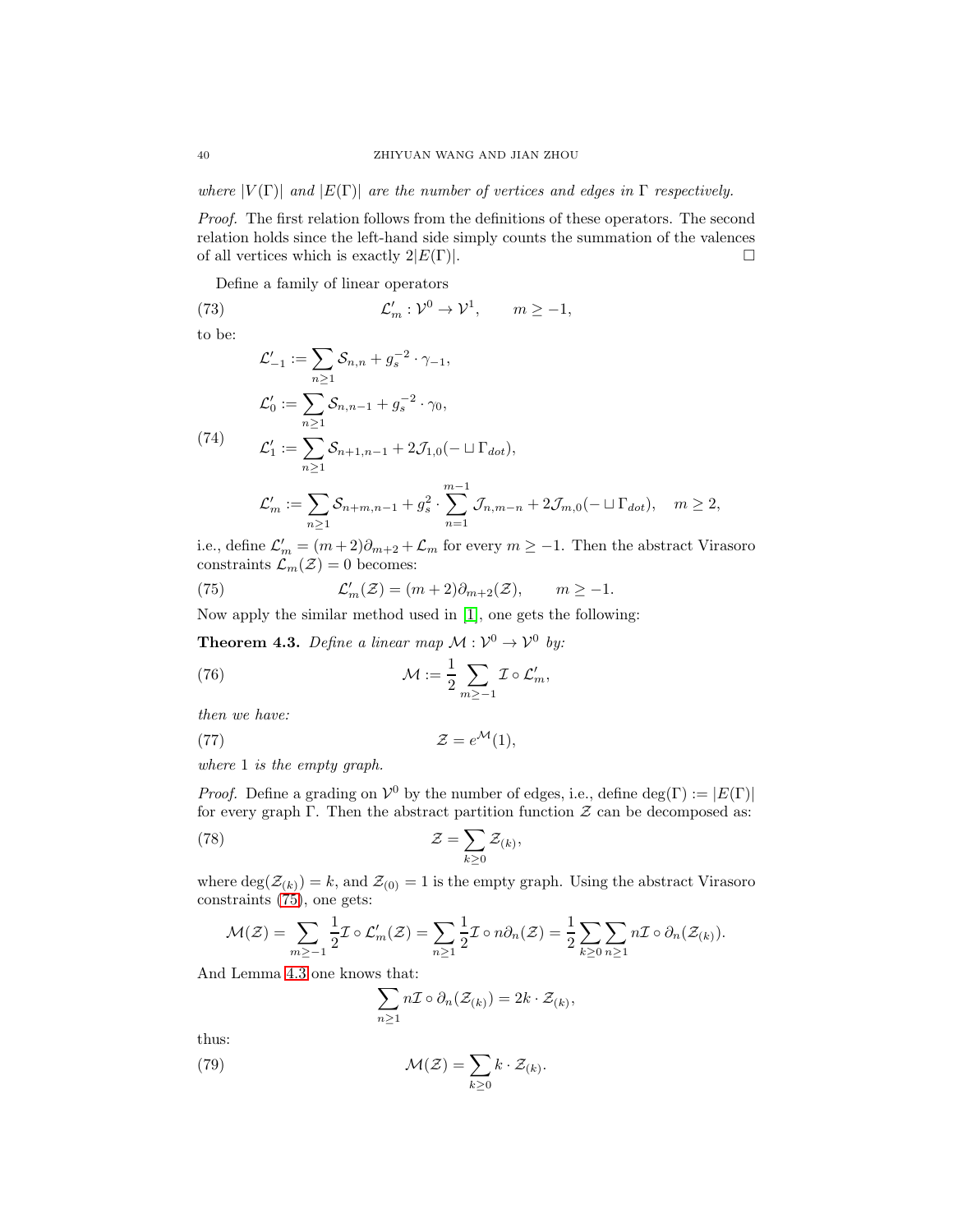Recall that in the definition [\(74\)](#page-39-1) of  $\mathcal{L}'_m$  ( $m \ge -1$ ), the operators on the right-hand sides all creates two new half-edges (see §[4.2\)](#page-31-0), thus one has deg( $\mathcal{M}$ ) = 1. Then [\(79\)](#page-39-2) tells that:

$$
\mathcal{M}(\mathcal{Z}_{(k)}) = (k+1) \cdot \mathcal{Z}_{(k+1)}, \qquad \forall k \ge 0,
$$

and then:

$$
\mathcal{Z}_{(k)} = \frac{1}{k!} \mathcal{M}^k(\mathcal{Z}_{(0)}) = \frac{1}{k!} \mathcal{M}^k(1), \qquad \forall k \ge 0,
$$

where 1 is the empty graph. Therefore:

$$
\mathcal{Z} = \sum_{k \ge 0} \mathcal{Z}_{(k)} = \sum_{k \ge 0} \frac{1}{k!} \mathcal{M}^k(1) = e^{\mathcal{M}}(1).
$$

Remark 4.5. We call [\(77\)](#page-39-3) the abstract cut-and-join type representation for the abstract partition function  $Z$ . In the next section we will see that in the realization by the Hermitian one-matrix models, [\(77\)](#page-39-3) gives a cut-and-join type representation for the partition function  $Z_N^{\text{Herm}}$ , and this leads to the fact that  $Z_N^{\text{Herm}}$  is a taufunction of the KP hierarchy.

#### 5. Realization by Hermitian One-Matrix Models at Finite N

In this section we consider the realization of the abstract QFT by the Hermitian one-matrix models. We show that the fat Virasoro operators, fat Virasoro constraints, and the Virasoro commutation relations (see §[3.4\)](#page-26-0) all follow from the formalism developed in last section. Moreover, we regard the partition function  $Z_N^{\text{Herm}}|_{g_s=1}$  as a vector in the bosonic Fock space  $\Lambda$ , and use the realization of the abstract cut-and-join type representation to show that  $Z_N^{\text{Herm}}|_{g_s=1}$  is a tau-function of the KP hierarchy.

<span id="page-40-1"></span>5.1. Realization by the fat Virasoro constraints at finite  $N$ . Now let us consider the realizations of the abstract Virasoro constraints. Since this formalism is inspired by the fat Virasoro constraints of the Hermitian one-matrix models, let us first consider how to realize the fat Virasoro constraints.

Recall that in §[3.2](#page-22-0) we have chosen the Feynman rule to be [\(43\)](#page-24-0) such that the abstract partition function  $\mathcal Z$  and abstract free energy  $\mathcal F$  are realized by  $Z_N^{\text{Herm}}$  and  $F_N^{\text{Herm}}$  respectively. Now let us modify this Feynman rule in the following way to include hollow vertices:

<span id="page-40-0"></span>(80) 
$$
w_v := g_{val(v)}, \text{ for a solid vertex } v;
$$

$$
w_v := 1, \text{ for a hollow vertex } v;
$$

$$
w_e := 1, \text{ for an internal edge } e;
$$

$$
w_f := t, \text{ for a face } f,
$$

where val(v) is the valence of the vertex v, and  $t = Ng_s$  is the 't Hooft coupling constant. In particular, if  $\Gamma$  is a fat graph without hollow vertices, then the weight of  $\Gamma$  is:

$$
w_{\Gamma} = t^{|F(\Gamma)|} \cdot \prod_{v \in V(\Gamma)} g_{\text{val}(v)},
$$

therefore the realizations of  $\mathcal F$  and  $\mathcal Z$  are still  $F_N^{\text{Herm}}$  and  $Z_N^{\text{Herm}}$  respectively.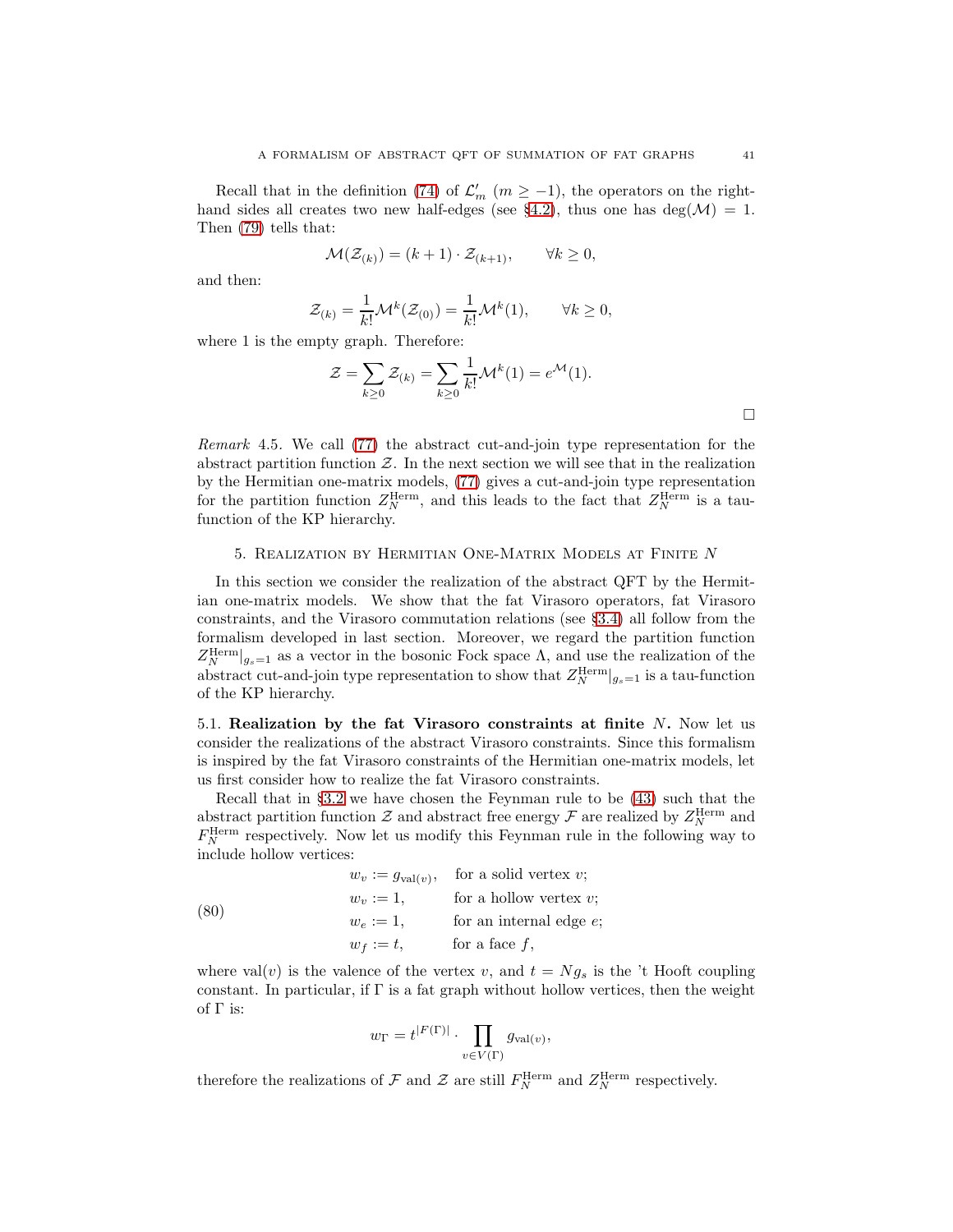Now let us consider the realization of the abstract operators defined in previous subsections. It is not hard to see that:

<span id="page-41-0"></span>Lemma 5.1. For the Feynman rule [\(80\)](#page-40-0), we have:

- 1) The operator  $\partial_n$  is realized by the partial derivative  $\frac{\partial}{\partial q_n}$ ;  $\partial g_n$
- 2) The operator  $\mathcal{S}_{m,n}$  is realized by  $mg_{n+1}\frac{\partial}{\partial g_m}$ ;
- 3) The operator  $\mathcal{J}_{m,n}$  is realized by  $mn\frac{\partial}{\partial g_m}\frac{\partial}{\partial g_n}$  for  $m,n>0$ ; and the operator  $\mathcal{J}_{m,0}(-\sqcup\Gamma_{dot})$  is realized by  $m t\frac{\partial}{\partial g_m};$
- 4) The operator  $\gamma_{-1}$  is realized by multiplying by tg<sub>1</sub>, and the operator  $\gamma_0$  is realized by multiplying by  $t^2$ .

Since the procedure  $K^{ho}$  does not change the weight of a fat graph, as a corollary of this lemma we have:

**Theorem 5.1.** Given the Feynman rule [\(80\)](#page-40-0), the abstract Virasoro operator  $\mathcal{L}_m$ is realized by the fat Virasoro operator  $L_{m,t}^{Herm}$  (see [\(46\)](#page-26-1), [\(47\)](#page-26-2)) of the Hermitian one-matrix models for every  $m \ge -1$ . Moreover, the abstract Virasoro constraints in Theorem [4.1](#page-34-0) is realized by the fat Virasoro constraints:

$$
L_{m,t}^{Herm} Z_N^{Herm} = 0, \qquad \forall m \ge -1,
$$

and Theorem [4.2](#page-36-1) is realized by the Virasoro commutation relations:

$$
[L_{m,t}^{Herm}, L_{n,t}^{Herm}] = (m-n)L_{m+n,t}^{Herm}, \qquad \forall m,n \geq -1.
$$

5.2. Realization on the bosonic Fock space. The partition function  $Z_N^{\text{Herm}}$  of the Hermitian one-matrix models is known to be a  $\tau$ -function of the KP hierarchy, with respect to the variables  $T_n := \frac{g_n}{n}$  (see [\[51\]](#page-73-0)). Thus it is natural to understand  $Z_N^{\text{Herm}}$  as a vector in the bosonic Fock space. In this subsection let us discuss the realization of the abstract Virasoro constraints on the bosonic Fock space, i.e., on the space of all symmetric functions.

Now let us recall the construction of the bosonic Fock space. Denote by  $\Lambda$  the space of all symmetric functions, then  $\Lambda$  can be spanned by  $\{p_{\lambda}\}_{\lambda}$ , where

<span id="page-41-1"></span>
$$
p_\lambda:=p_{\lambda_1}\cdots p_{\lambda_n}
$$

for a partition  $\lambda = (\lambda_1, \dots, \lambda_n)$ , and  $p_k$  is the Newton symmetric function of degree k. It is well-known that  $\Lambda$  admits a natural structure of a bosonic Fock space. Let  $n \in \mathbb{Z}$ , and define the operators  $\alpha_n : \Lambda \to \Lambda$  (the 'bosons') by:

(81) 
$$
\alpha_n(f) := \begin{cases} p_{-n} \cdot f, & n < 0; \\ 0, & n = 0; \\ n \frac{\partial}{\partial p_n} f, & n > 0, \end{cases}
$$

then  $\{\alpha_n\}_{n\in\mathbb{Z}}$  span a Heisenberg algebra, i.e., they satisfy the following Heisenberg commutation relations:

(82) 
$$
[\alpha_m, \alpha_n] = m\delta_{m+n,0}, \quad \forall m, n \in \mathbb{Z}.
$$

The operators  $\alpha_n$  with  $n < 0$  are called the creators, and  $\alpha_n$  with  $n > 0$  are called the annihilators. The vector  $1 \in \Lambda$  is called the bosonic vacuum vector, and it is annihilated by the annihilators  $\alpha_n$   $(n > 0)$ . It is also clear that:

$$
p_{\lambda} = \alpha_{-\lambda} 1,
$$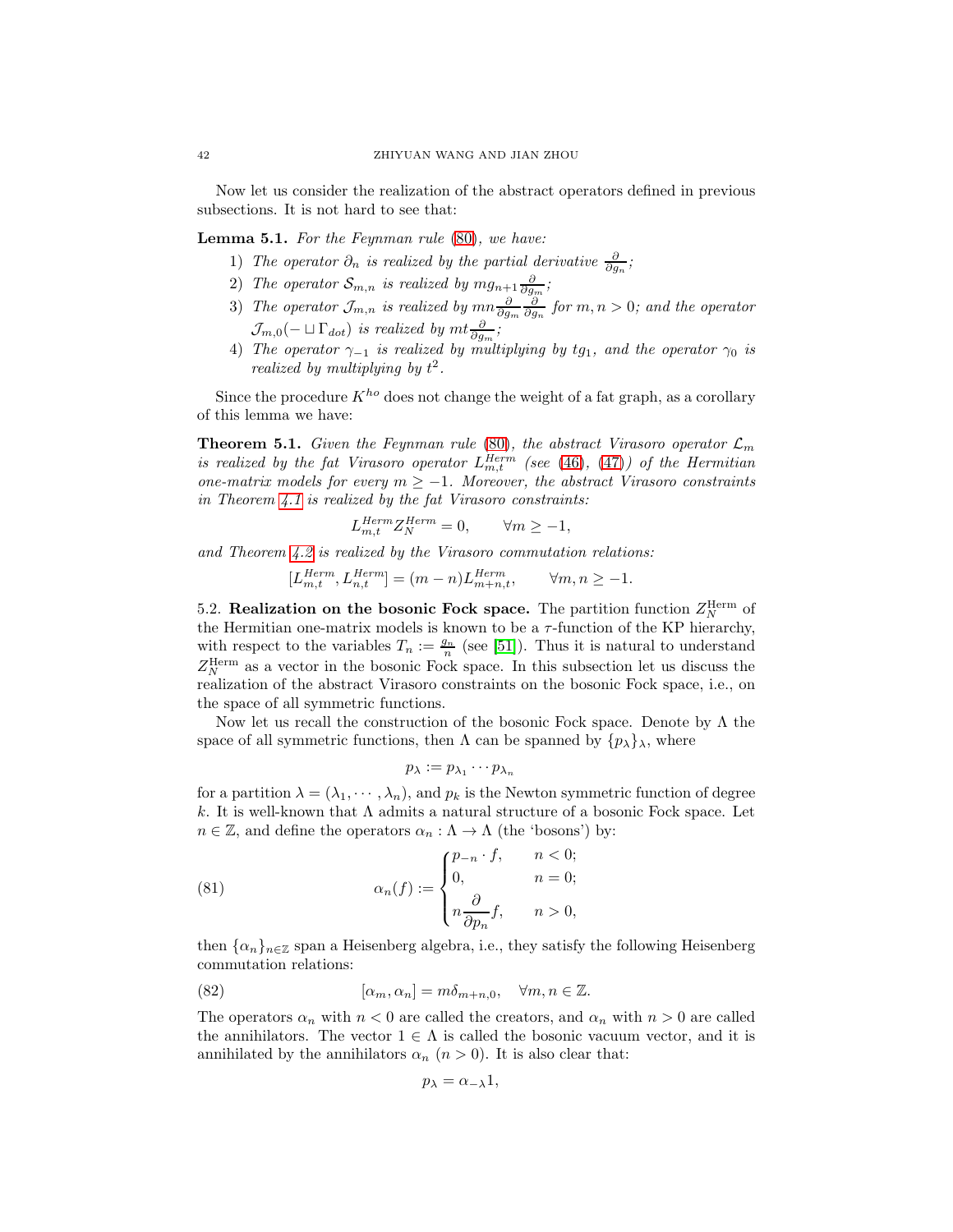where  $\alpha_{-\lambda} := \alpha_{-\lambda_1} \cdots \alpha_{-\lambda_n}$  for a partition  $\lambda = (\lambda_1, \dots, \lambda_n)$ .

The space  $\Lambda$  carries a natural Hermitian metric defined by:

(83) 
$$
\langle p_{\lambda}, p_{\mu} \rangle = z_{\mu} \delta_{\lambda, \mu},
$$

where

$$
z_\mu:=\prod_k k^{m_k}\cdot m_k!,
$$

and  $m_k$  is the number of k appearing in the partition  $\mu$ . The operators  $\alpha_n$  and  $\alpha_{-n}$  are dual to each other with respect to this metric for every  $n \neq 0$ .

Now let us consider the realization of the abstract Virasoro constraints on the bosonic Fock space Λ. Take  $g_s = 1$  and  $g_n := p_n$  in the realization introduced in §[5.1.](#page-40-1) The Feynman rule is:

(84) 
$$
w_v := p_{val(v)}, \text{ for a solid vertex } v;
$$

$$
w_v := 1, \text{ for a hollow vertex } v;
$$

$$
w_e := 1, \text{ for an internal edge } e;
$$

$$
w_f := N, \text{ for a face } f.
$$

then the realization  $Z^B := Z^{\text{Herm}}_N|_{g_s=1}$  of the abstract partition function  $\mathcal Z$  is an element in Λ. Now consider the realizations of the operators. Notice that for every partition  $\lambda = (\lambda_1, \dots, \lambda_n)$ , the symmetric function  $p_\lambda$  can be represented as the weight of some fat graph: one simply take n vertices of valences  $\lambda_1, \dots, \lambda_n$ respectively, and glue them together arbitrarily to obtain a fat graph (notice that if  $|\lambda|$  is odd, one need to add an additional hollow vertex of an odd valence). Then similar to Lemma [5.1,](#page-41-0) we have:

- 1) The operator  $\partial_n$  is realized by  $\frac{1}{n}\alpha_n$ ;
- 2) The operator  $\mathcal{S}_{m,n}$  is realized by  $\alpha_{-(n+1)}\alpha_m$ ;
- 3) The operator  $\mathcal{J}_{m,n}$  is realized by  $\alpha_m \alpha_n$ ;
- 4) The operator  $\gamma_{-1}$  is realized by  $N\alpha_{-1}$ , and the operator  $\gamma_0$  is realized by multiplying by  $N^2$ .

 $n=1$ 

Thus the realizations of Theorem [4.1](#page-34-0) and Theorem [4.2](#page-36-1) gives us the following Virasoro constraints on the bosonic Fock space  $\Lambda$ :

**Theorem 5.2.** Define a family of operators  $\{L_m\}_{m>-1}$  on  $\Lambda$  by:

$$
L_{-1} := -\alpha_1 + \sum_{n\geq 1} \alpha_{-(n+1)}\alpha_n + N\alpha_{-1};
$$
  
\n
$$
L_0 := -\alpha_2 + \sum_{n\geq 1} \alpha_{-n}\alpha_n + N^2;
$$
  
\n(85) 
$$
L_1 := -\alpha_3 + \sum_{n\geq 1} \alpha_{-n}\alpha_{n+1} + 2N\alpha_1;
$$
  
\n
$$
L_m := -\alpha_{m+2} + \sum_{n\geq 1} \alpha_{-n}\alpha_{n+m} + \sum_{n\geq 1} \alpha_n\alpha_{m-n} + 2N\alpha_m, \quad m \geq 2.
$$

Then these operators satisfy the Virasoro commutation relations:

(86) 
$$
[L_m, L_n] = (m - n)L_{m+n}, \qquad \forall m, n \ge -1.
$$

 $n \geq 1$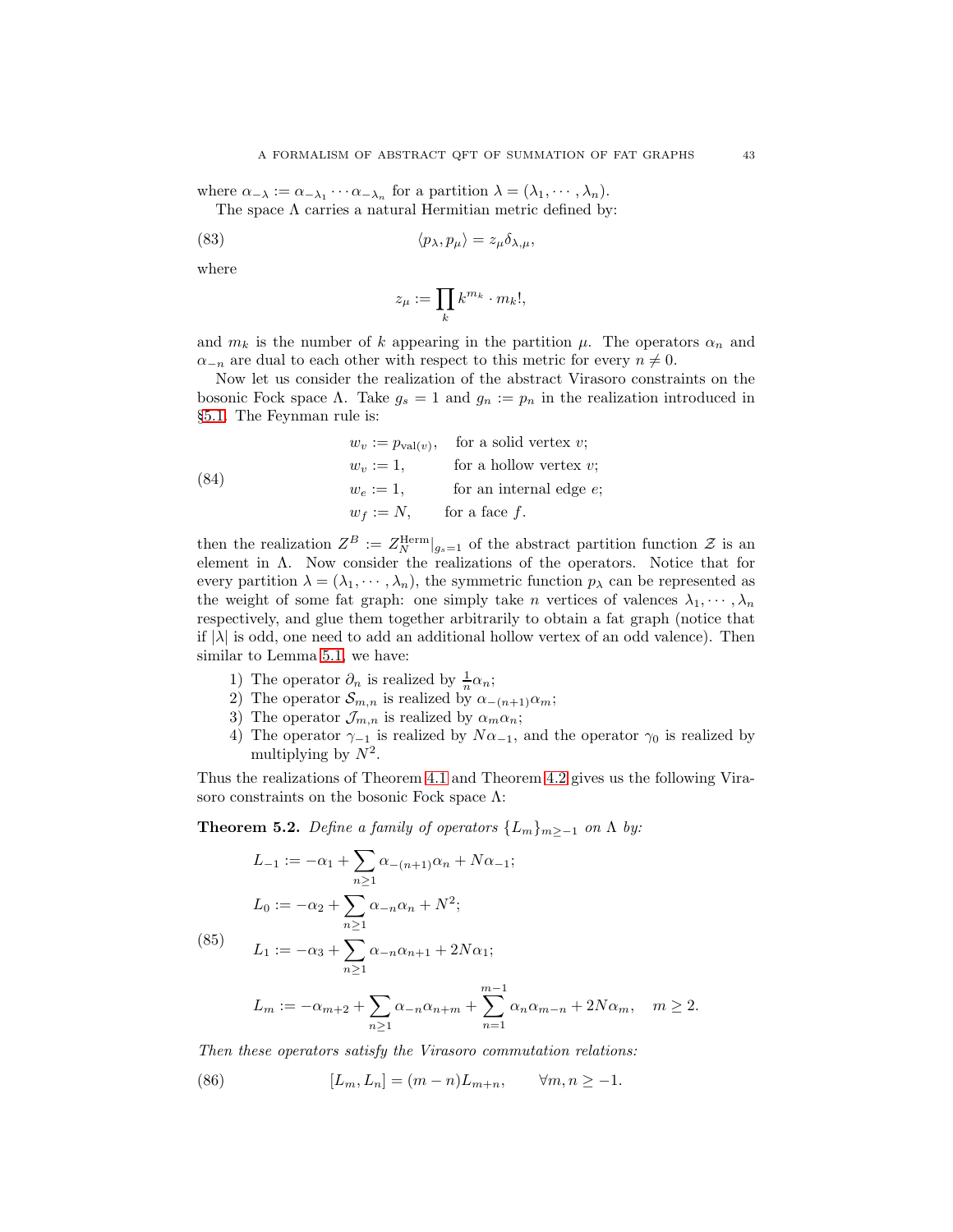Moreover, they annihilate the partition function  $Z_N^{Herm}|_{g_s=1}$ :

(87)  $L_m(Z_N^{Herm}|_{g_s=1}) = 0, \qquad \forall m \ge -1.$ 

Remark 5.1. The realizations of operators on fat graphs on the bosonic Fock space suggests us to regard the space spanned by fat graphs as a refinement of the bosonic Fock space, and this will lead to some connections to representation theory and integrable hierarchies. We wish to discuss this topic in future investigations.

5.3. Realization of the abstract cut-and-join type representation. In this subsection let us consider the realization of the abstract cut-and-join type repre-sentation [\(77\)](#page-39-3) for Z. For simplicity we take  $g_s = 1$  in this subsection, and the realization of  $\mathcal{Z}$  is  $Z_N^{\text{Herm}}|_{g_s=1}$  given the Feynman rule [\(80\)](#page-40-0).

First consider the realization of the operator  $M$ . Recall that the linear operator I turns a hollow vertex into a solid one. Since the operator  $\mathcal{L}'_m$   $(m \ge -1)$  defined by [\(74\)](#page-39-1) creates a hollow vertex of valence  $m + 2$ , the composition

$$
\mathcal{I}\circ\mathcal{L}'_m:\mathcal{V}^0\to\mathcal{V}^0
$$

is realized by  $g_{m+2} \cdot L'_m$  under the Feynman rule [\(80\)](#page-40-0), where  $L'_m$  is the following realization of  $\mathcal{L}'_m$ :

$$
^{(88)}
$$

$$
L'_{-1} = \sum_{n\geq 1} n g_{n+1} \frac{\partial}{\partial g_n} + t g_1,
$$
  
\n
$$
L'_0 = \sum_{n\geq 1} n g_n \frac{\partial}{\partial g_n} + t^2,
$$
  
\n
$$
L'_1 = \sum_{n\geq 1} (n+1) g_n \frac{\partial}{\partial g_{n+1}} + 2t \frac{\partial}{\partial g_1},
$$
  
\n
$$
L'_m = \sum_{k\geq 1} (k+m) g_k \frac{\partial}{\partial g_{k+m}} + \sum_{k=1}^{m-1} k(m-k) \frac{\partial}{\partial g_k} \frac{\partial}{\partial g_{m-k}} + 2t m \frac{\partial}{\partial g_m}, \quad m \geq 2.
$$

Therefore the realization of the operator  $M : \mathcal{V}^0 \to \mathcal{V}^0$  (see [\(76\)](#page-39-4)) is:

(89) 
$$
M = \frac{1}{2} \sum_{m \ge -1} g_{m+2} \cdot L'_m,
$$

and Theorem [4.3](#page-39-5) gives the following cut-and-join representation of  $Z_N^{\text{Herm}}|_{g_s=1}$ :

Theorem 5.3. We have:

(90) 
$$
Z_N^{Herm}|_{g_s=1} = e^M(1).
$$

5.4. The element in  $\widehat{\mathfrak{gl}(\infty)}$  corresponding to the KP tau-function  $Z_N^{\text{Herm}}$ . In this subsection we use the above cut-and-join type representation to show that  $Z_N^{\text{Herm}}|_{g_s=1}$  is a tau-function of the KP hierarchy. See [\[14,](#page-72-1) [49\]](#page-73-1) for an introduction to Kyoto School's approach to the KP hierarchy. See [\[35\]](#page-73-2) for a proof of the fact that the dessin partition function is a KP tau-function using this method.

First let us take  $g_n = p_n$  for every  $n \geq 1$ , and regard  $Z_N^{\text{Herm}}|_{g_s=1}$  as an element in the bosonic Fock space Λ. It is clear that the above realization  $M$  of the operator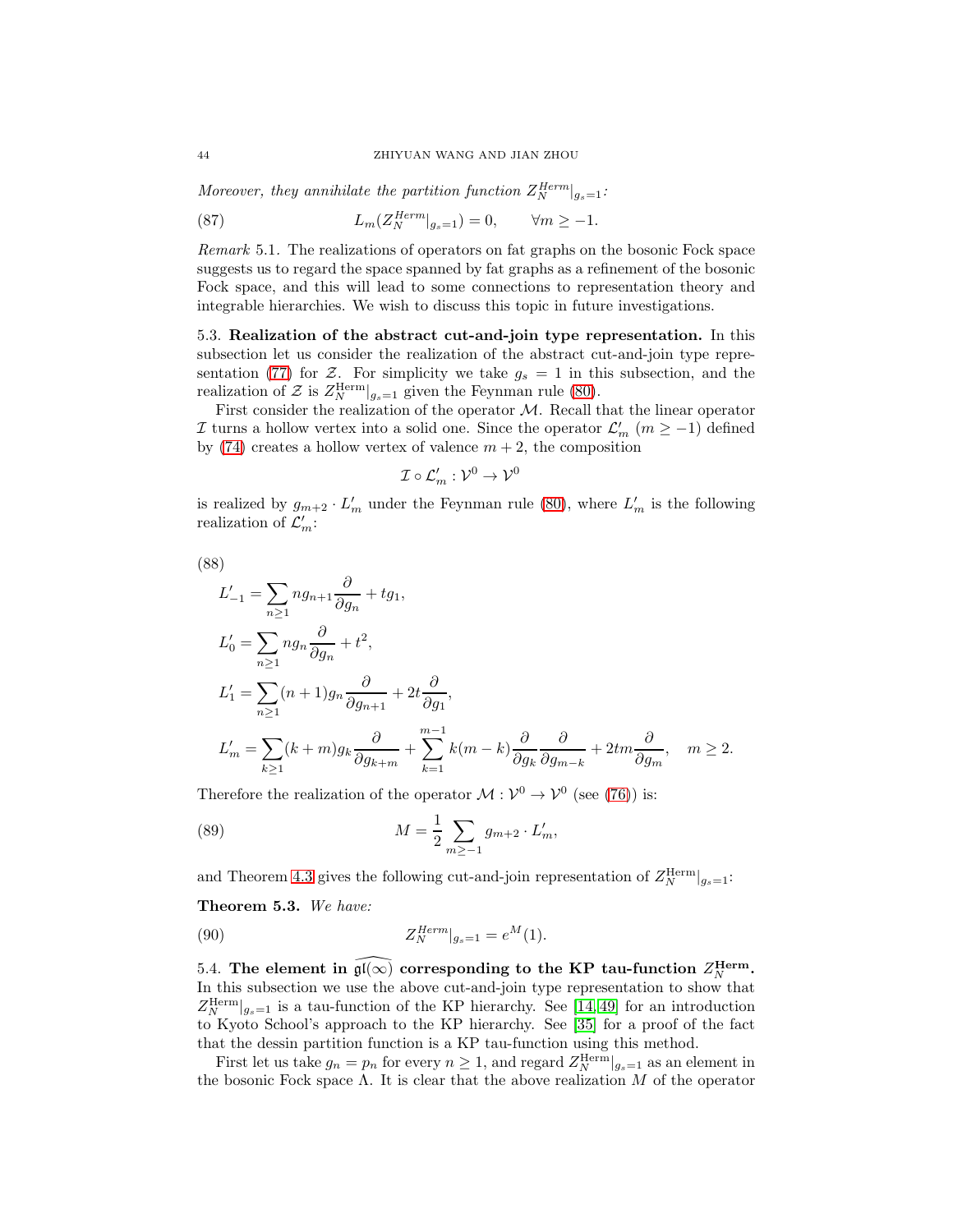$M$  can be rewritten in terms of the bosonic operators  $(81)$ :

(91) 
$$
M = \frac{1}{2} \sum_{i+j+k=-2} : \alpha_i \alpha_j \alpha_k : + \frac{t}{2} \sum_{i+j=-2} : \alpha_i \alpha_j : + \frac{t^2}{2} \alpha_{-2},
$$

where :  $\alpha_{i_1}\alpha_{i_2}\cdots\alpha_{i_n}$  : is the normal ordering of the bosons  $\alpha_{i_1},\cdots,\alpha_{i_n}$  defined by:

$$
\colon \alpha_{i_1}\alpha_{i_2}\cdots \alpha_{i_n} := \alpha_{i_{\sigma(1)}}\alpha_{i_{\sigma(2)}}\cdots \alpha_{i_{\sigma(n)}},
$$

where  $\sigma \in S_n$  is a permutation such that  $\sigma(1) \leq \sigma(2) \leq \cdots \leq \sigma(n)$ . It is known that the operators

$$
\sum_{i+j+k=-2} : \alpha_i \alpha_j \alpha_k : , \qquad \sum_{i+j=-2} : \alpha_i \alpha_j : , \qquad \alpha_{-2}
$$

are all elements in the infinite-dimensional Lie algebra  $\widehat{\mathfrak{gl}(\infty)}$  (see eg. Kazarian [\[34,](#page-73-3) §4]), thus  $M \in \widehat{\mathfrak{gl}(\infty)}$ , and then:

(92) 
$$
e^M \in \widehat{GL(\infty)}.
$$

In Sato's theory of the KP hierarchy, the space of all (formal power series) taufunctions is a  $GL(\infty)$ -orbit of the trivial solution  $\tau = 1$ . Therefore, the partition function  $Z_N^{\text{Herm}}|_{g_s=1} = e^M(1)$  is also a tau-function of the KP hierarchy. This is a well-known result in the literature proved by other methods, see eg. [\[51\]](#page-73-0).

## <span id="page-44-0"></span>6. Quantum Deformation Theory of the Spectral Curve for the Abstract QFT for Fat Graphs

In this section, we explain how to construct a spectral curve for the abstract QFT for fat graphs from the abstract Virasoro constraints, and discuss the quantum deformation theory of this spectral curve. The notion of the 'special deformation of the spectral curve' was introduced by the second author in [\[64\]](#page-74-0) in the study of topological 2D gravity. In that case, the spectral curve is the Airy curve, and the special deformation of the Airy curve can be constructed using the one-point functions of genus zero of the Witten-Kontsevich tau-function. The Virasoro constraints for topological 2D gravity are encoded in the quantum deformation theory of the Airy curve. In [\[65\]](#page-74-1), the second author generalized this idea to the formalism of emergent geometry. Given a Gromov-Witten type theory (A-theory), the spectral curve of this theory together with its special deformation (as a B-theory) should emerge from the Virasoro constraints. The emergence of spectral curves for the Hermitian one-matrix models (with respect to both fat and thin genus expansion) have been presented in [\[67\]](#page-74-2). The emergence of the Eynard-Orantin topological recursion is discussed in [\[68,](#page-74-3) [69\]](#page-74-4). In this work we generalize some of these results to the setting of abstract QFT of fat graphs. As an application, we show that the quantum deformation theory of the spectral curve for the Hermitian one-matrix models is a realization of this theory.

6.1. A reformulation of the abstract Virasoro constraints of genus zero. In this subsection, let us reformulate the abstract Virasoro constraints of genus zero in a more compact way. This reformulation will be useful when we discuss the special deformation in next subsection.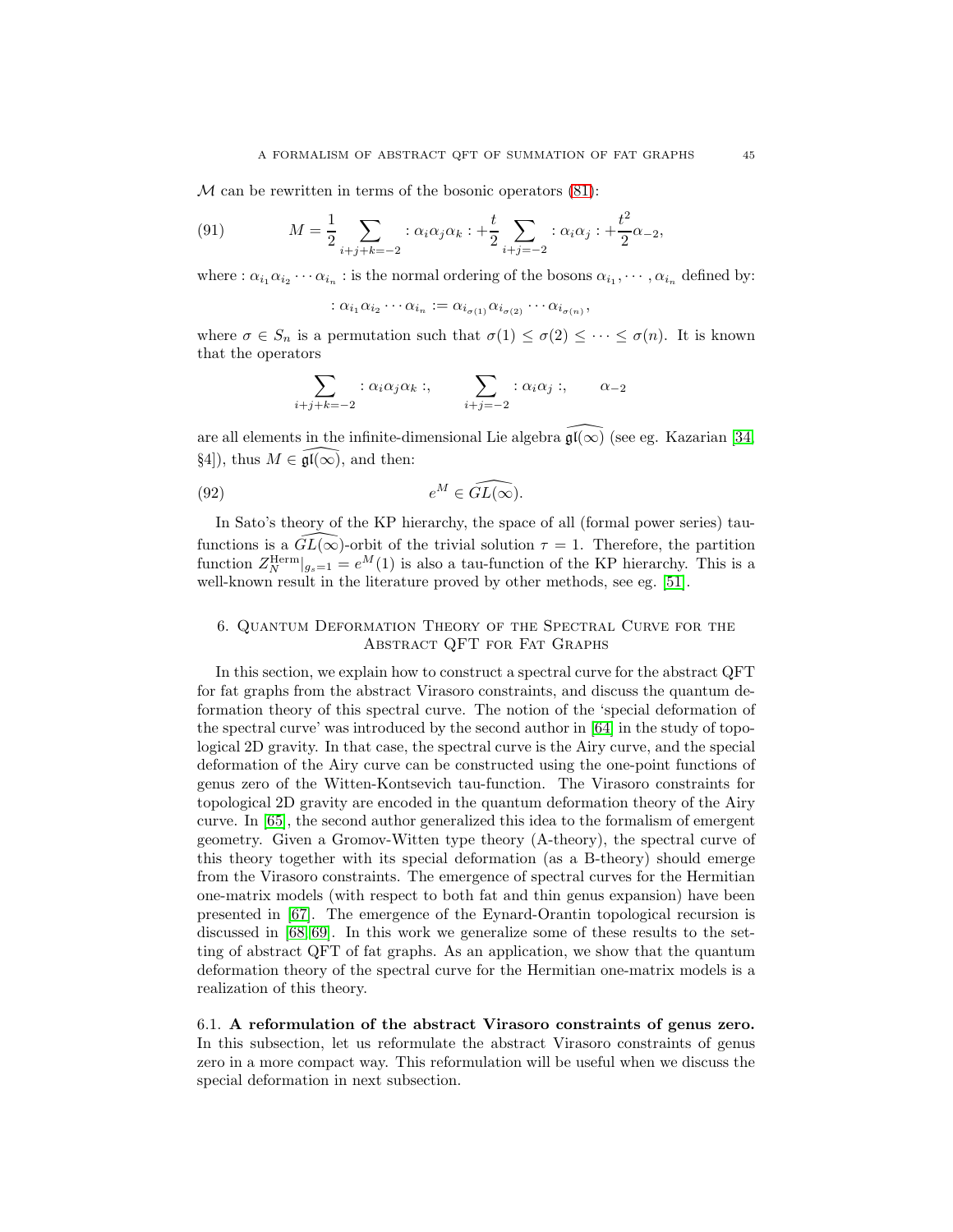Let k be a non-negative integer, and denote by  $\mathfrak{F} \mathfrak{a} \mathfrak{t}^{ho-k}$  the set of fat graphs with k hollow vertices (and an arbitrary number of solid vertices). Let  $\mathcal{V}^{ho-k}$  be the linear space:

(93) 
$$
\mathcal{V}^{ho-k} := \prod_{\Gamma \in \mathfrak{F} \mathfrak{a} \mathfrak{t}^{ho-k}} \mathbb{Q} \Gamma.
$$

Now let us introduce a family of linear operators

$$
\mathfrak{s}_k: \mathcal{V}^{ho-1} \to \mathcal{V}^{ho-1}, \qquad k \ge 0,
$$

in the following way.

**Definition 6.1.** Let  $\Gamma$  be a fat graph with a hollow vertex of valence n, then:

1) If  $0 \leq k \leq n$ , define

$$
\mathfrak{s}_k(\Gamma) := \frac{1}{n} \sum_{h \in H(v)} \mathcal{S}(\Gamma, h),
$$

where v is the hollow vertex in  $\Gamma$ ,  $H(v)$  is the set of half-edges attached to v, and the definition of  $\mathcal{S}(\Gamma,h)$  is given in Definition [4.2.](#page-31-1)

2) If  $k > n$ , define  $\mathfrak{s}_k(\Gamma) := 0$ .

In other words, the operator  $s_k$  is a vertex-splitting operator for hollow vertices– it splits a hollow vertex of valence n into a new hollow vertex of valence  $n - k + 1$ and a new solid vertex of valence  $k + 1$ , and creates a new edge connecting them. By definition we have the following easy observation:

<span id="page-45-0"></span>**Lemma 6.1.** For every  $0 \leq k \leq n$ , we have:

(94) 
$$
\mathfrak{s}_k \circ \partial_n = \frac{1}{n} \mathcal{S}_{n,k}
$$

on  $\mathcal{V}^{ho=0}$ .

Moreover, we need to introduce another linear operator  $j: \mathcal{V}^{ho-2} \to \mathcal{V}^{ho-1}$ .

**Definition 6.2.** Let  $\Gamma$  be a fat graph with two hollow vertices  $v_1$  and  $v_2$ , then we define:

$$
j(\Gamma) := \frac{1}{\text{val}(v_1) \cdot \text{val}(v_2)} \sum_{\substack{h_1 \in H(v_1) \\ h_2 \in H(v_2)}} \mathcal{J}(\Gamma, h_1, h_2),
$$

where val $(v_i)$  is the valence of the vertex  $v_i$ , and the definition of  $\mathcal{J}(\Gamma, h_1, h_2)$  is given in Definition [4.3.](#page-32-0)

It is not hard to see that:

<span id="page-45-1"></span>**Lemma 6.2.** For every  $m, n \geq 1$ , we have:

(95) 
$$
\mathfrak{j} \circ (\partial_m \partial_n) = \frac{1}{m \cdot n} \mathcal{J}_{m,n}
$$

on  $\mathcal{V}^{ho=0}$ .

Remark 6.1. As we will see in §[6.5,](#page-51-0) the operators  $\mathfrak{s}_n$  and  $\partial_n$  are analogues of the bosonic creators (acting as multiplying by a coupling constant) and the bosonic annihilators (acting as taking partial derivative w.r.t. a coupling constant) respectively. Here we generalize these bosonic operators on the bosonic Fock space to operators on graphs.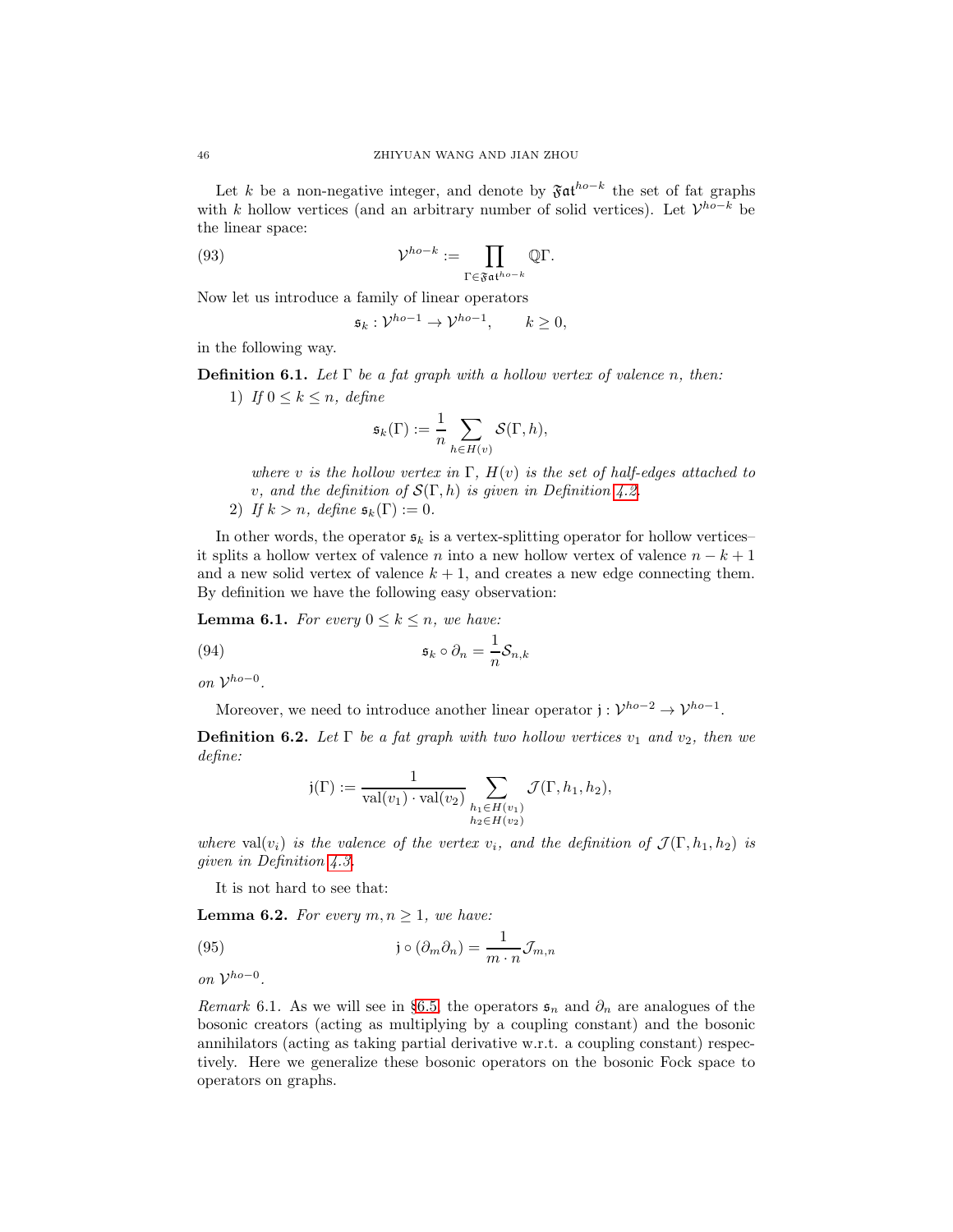Now let us reformulate the abstract Virasoro constraints of genus zero using the above operators. Recall that  $\mathcal{Z} = \exp \mathcal{F}$  and  $\mathcal{F} = \sum_{g\geq 0} g_s^{2g-2} \mathcal{F}_g$ , then expanding the abstract Virasoro constraints [\(4.1\)](#page-34-0) and analyzing the coefficients of  $g_s^{-2}$ , we get the following abstract Virasoro constraints for  $\mathcal{F}_0$ :

<span id="page-46-0"></span>
$$
- \partial_1 \mathcal{F}_0 + \sum_{n \ge 1} \mathcal{S}_{n,n} \mathcal{F}_0 + \Gamma_{-1} = 0,
$$
  
\n
$$
- 2\partial_2 \mathcal{F}_0 + \sum_{n \ge 1} \mathcal{S}_{n,n-1} \mathcal{F}_0 + \Gamma_0 = 0,
$$
  
\n(96) 
$$
- 3\partial_3 \mathcal{F}_0 + \sum_{n \ge 1} \mathcal{S}_{n+1,n-1} \mathcal{F}_0 + 2 \mathcal{J}_{1,0} (\mathcal{F}_0 \cdot \Gamma_{dot}) = 0,
$$
  
\n
$$
- (m+2)\partial_{m+2} \mathcal{F}_0 + \sum_{n \ge 1} \mathcal{S}_{n+m,n-1} \mathcal{F}_0 + \sum_{n=1}^{m-1} n(m-n) \cdot j(\partial_n \mathcal{F}_0 \cdot \partial_{m-n} \mathcal{F}_0)
$$
  
\n
$$
+ 2 \mathcal{J}_{m,0} (\mathcal{F}_0 \cdot \Gamma_{dot}) = 0, \quad m \ge 1,
$$

see Definition [4.4](#page-33-0) for the expressions of  $\Gamma_{-1}$ ,  $\Gamma_0$  and  $\Gamma_{dot}$ .

Let  $z$  be a formal variable, and denote:

(97)  

$$
\mathfrak{s} := \frac{1}{\sqrt{2}} \sum_{n=0}^{\infty} (\mathfrak{s}_n - \delta_{n,1}) \cdot z^n,
$$

$$
\mathfrak{f}_0 := \sqrt{2} \bigg( \partial_0 (\Gamma_{dot}) \cdot z^{-1} + \sum_{n=1}^{\infty} n (\partial_n \mathcal{F}_0) \cdot z^{-n-1} \bigg),
$$

where the convention  $\partial_0(\Gamma_{dot})$  is the graph consisting of a single hollow vertex of valence zero. Then we have:

<span id="page-46-1"></span>**Proposition 6.1.** The abstract Virasoro constraints [\(96\)](#page-46-0) for  $\mathcal{F}_0$  is equivalent to: (98)  $2\mathfrak{s}(f_0) + j(f_0 \cdot f_0) = -\partial_0(\Gamma_{dot}).$ 

Proof. By Lemma [6.1](#page-45-0) and Lemma [6.2](#page-45-1) we have:

$$
\mathfrak{s}(\mathfrak{f}_0) = \mathfrak{s}_0(\partial_0 \Gamma_{dot}) z^{-1} - \partial_0 \Gamma_{dot} + \sum_{k=0}^{\infty} \sum_{n=k}^{\infty} n(\mathfrak{s}_k \partial_n \mathcal{F}_0) z^{k-n-1} - \sum_{n=1}^{\infty} n(\partial_n \mathcal{F}_0) z^{-n-1}
$$

$$
= \Gamma_{-1} \cdot z^{-1} - \partial_0 \Gamma_{dot} + \sum_{k=0}^{\infty} \sum_{n=k}^{\infty} (\mathcal{S}_{n,k} \mathcal{F}_0) z^{k-n-1} - \sum_{n=1}^{\infty} n(\partial_n \mathcal{F}_0) z^{-n},
$$

and

$$
j(f_0 \cdot f_0) = 2j \left( \left( \partial_0 \Gamma_{dot} \right)^2 \right) z^{-2} + 2 \sum_{m,n \ge 1} mn \cdot j \left( \partial_m \mathcal{F}_0 \cdot \partial_n \mathcal{F}_0 \right) z^{-m-n-2}
$$

$$
+ 4 \sum_{n=1}^{\infty} n \cdot j \left( \left( \partial_0 \Gamma_{dot} \right) \cdot \partial_n \mathcal{F}_0 \right) z^{-n-2}
$$

$$
= 2\Gamma_0 \cdot z^{-2} + 2 \sum_{m,n \ge 1} mn \cdot j \left( \partial_m \mathcal{F}_0 \cdot \partial_n \mathcal{F}_0 \right) z^{-m-n-2}
$$

$$
+ 4 \sum_{n=1}^{\infty} \mathcal{J}_{n,0} (\Gamma_{dot} \cdot \mathcal{F}_0) z^{-n-2},
$$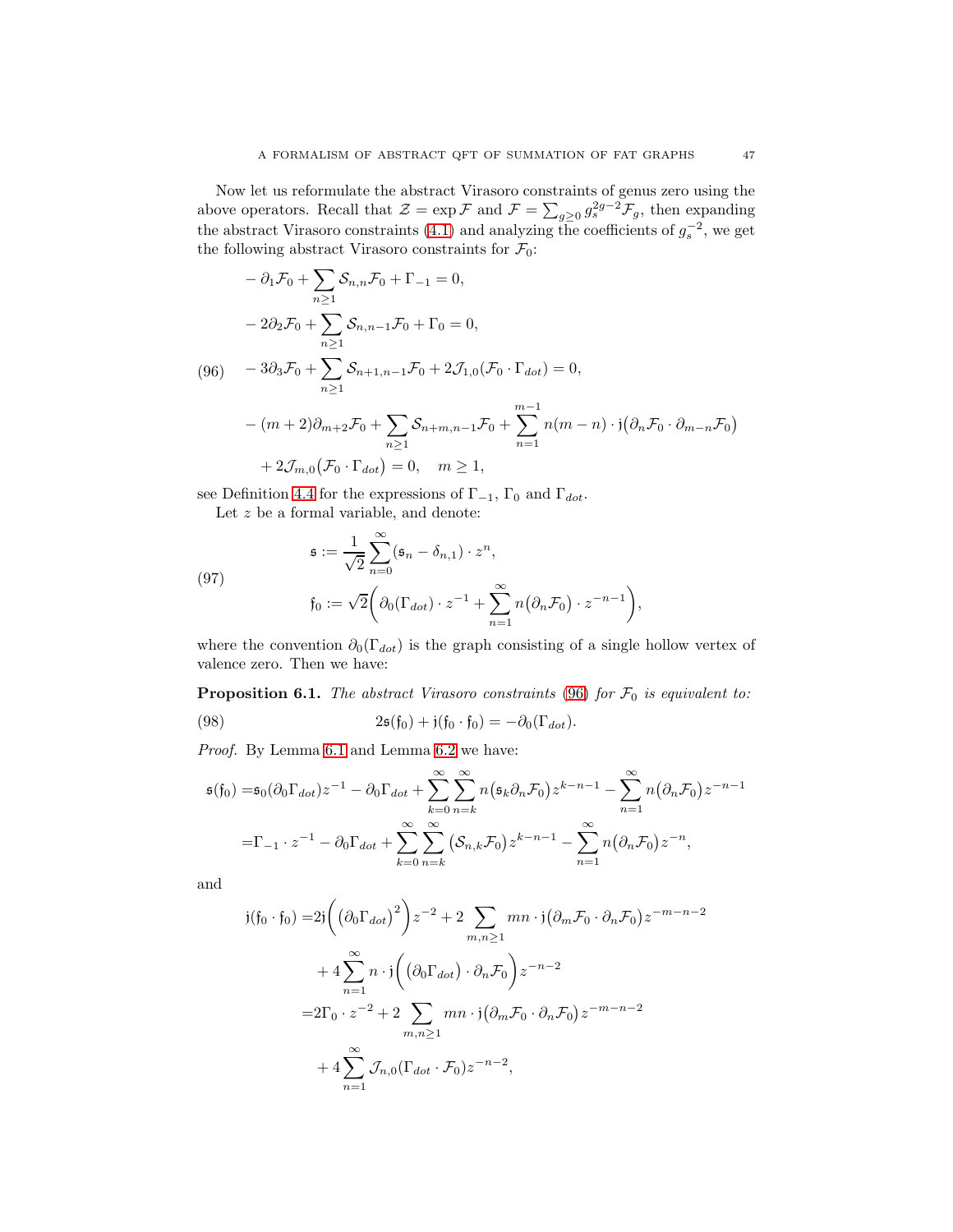therefore:

$$
2\mathfrak{s}(\mathfrak{f}_0) + \mathfrak{j}(\mathfrak{f}_0 \cdot \mathfrak{f}_0) + \partial_0(\Gamma_{dot})
$$
  
\n
$$
= 2\left(-\partial_1 \mathcal{F}_0 + \sum_{n \geq 1} \mathcal{S}_{n,n} \mathcal{F}_0 + \Gamma_{-1}\right) z^{-1} + 2\left(-2\partial_2 \mathcal{F}_0 + \sum_{n \geq 1} \mathcal{S}_{n,n-1} \mathcal{F}_0 + \Gamma_0\right) z^{-2}
$$
  
\n
$$
+ 2\sum_{m=1}^{\infty} \left(-(m+2)\partial_{m+2} \mathcal{F}_0 + \sum_{n \geq 1} \mathcal{S}_{n+m,n-1} \mathcal{F}_0
$$
  
\n
$$
+ \sum_{n=1}^{m-1} n(m-n) \cdot \mathfrak{j}(\partial_n \mathcal{F}_0 \cdot \partial_{m-n} \mathcal{F}_0) + 2\mathcal{J}_{m,0}(\mathcal{F}_0 \cdot \Gamma_{dot}) z^{-m-2}.
$$

Then the conclusion is clear.  $\Box$ 

6.2. Emergence of the spectral curve and its special deformation. In this subsection, we construct the spectral curve and its special deformation for the abstract QFT for fat graphs.

Now let us construct the spectral curve and its special deformation for our abstract QFT for fat graphs. Let  $\{u_n\}_{n>1}$  be a family of formal variables, and denote:

(99) 
$$
\mathcal{U} := \mathbb{Q} \times \prod_{n \geq 1} \mathbb{Q} \cdot u_n.
$$

In what follows, we will define the special deformation to be a series in a formal variable z, whose coefficients are in  $\mathcal{U} \times \mathcal{V}^{ho-1}$ .

Definition 6.3. The special deformation of the spectral curve of the abstract QFT for fat graphs is defined to be the following:

<span id="page-47-0"></span>(100)  

$$
y = \frac{1}{\sqrt{2}} \sum_{n=0}^{\infty} (u_n - \delta_{n,1}) \cdot z^n + \mathfrak{f}_0
$$

$$
= \frac{1}{\sqrt{2}} \sum_{n=0}^{\infty} (u_n - \delta_{n,1}) \cdot z^n + \sqrt{2} \left( \partial_0 (\Gamma_{dot}) \cdot z^{-1} + \sum_{n=1}^{\infty} n (\partial_n \mathcal{F}_0) \cdot z^{-n-1} \right),
$$

where  $y, z$  are two formal variables.

This special deformation is a family of curves on the  $(y, z)$ -plane, parametrized by elements in the linear space  $\mathcal{U} \times \mathcal{V}^{ho-1}$  (i.e., parametrized by formal variables  $u_n$  and fat graphs with one hollow vertex).

Now let us explain what is our 'spectral curve'. We need to restrict [\(100\)](#page-47-0) to a smaller space of deformation parameters. We consider the following subspace of  $U \times V^{ho}$ :

$$
\mathbb{Q}\times \prod_{k\geq 0}\prod_{\Gamma\in \mathfrak{Hom}_k}\mathbb{Q}\Gamma,
$$

where  $\mathfrak{H}o_k$  is the set of all fat graph of genus zero, consisting of a single hollow vertex (and no solid vertices), and  $k$  loops attached to it. In other words, we take  $u_n = 0$  for each n and set every graph with at least one solid vertex to be zero in [\(100\)](#page-47-0). In this way, we obtain the following family of curves on the  $(y, z)$ -plane:

<span id="page-47-1"></span>(101) 
$$
y = -\frac{z}{\sqrt{2}} + \sqrt{2}\partial_0(\Gamma_{dot})z^{-1} + \sqrt{2}\cdot \sum_{k\geq 1} \left(\sum_{\Gamma \in \mathfrak{H}\mathfrak{d}_k} \frac{2k}{|\mathrm{Aut}(\Gamma)|} \Gamma\right) z^{-2k-1}.
$$

We refer this curve as the spectral curve of our abstract QFT for fat graphs.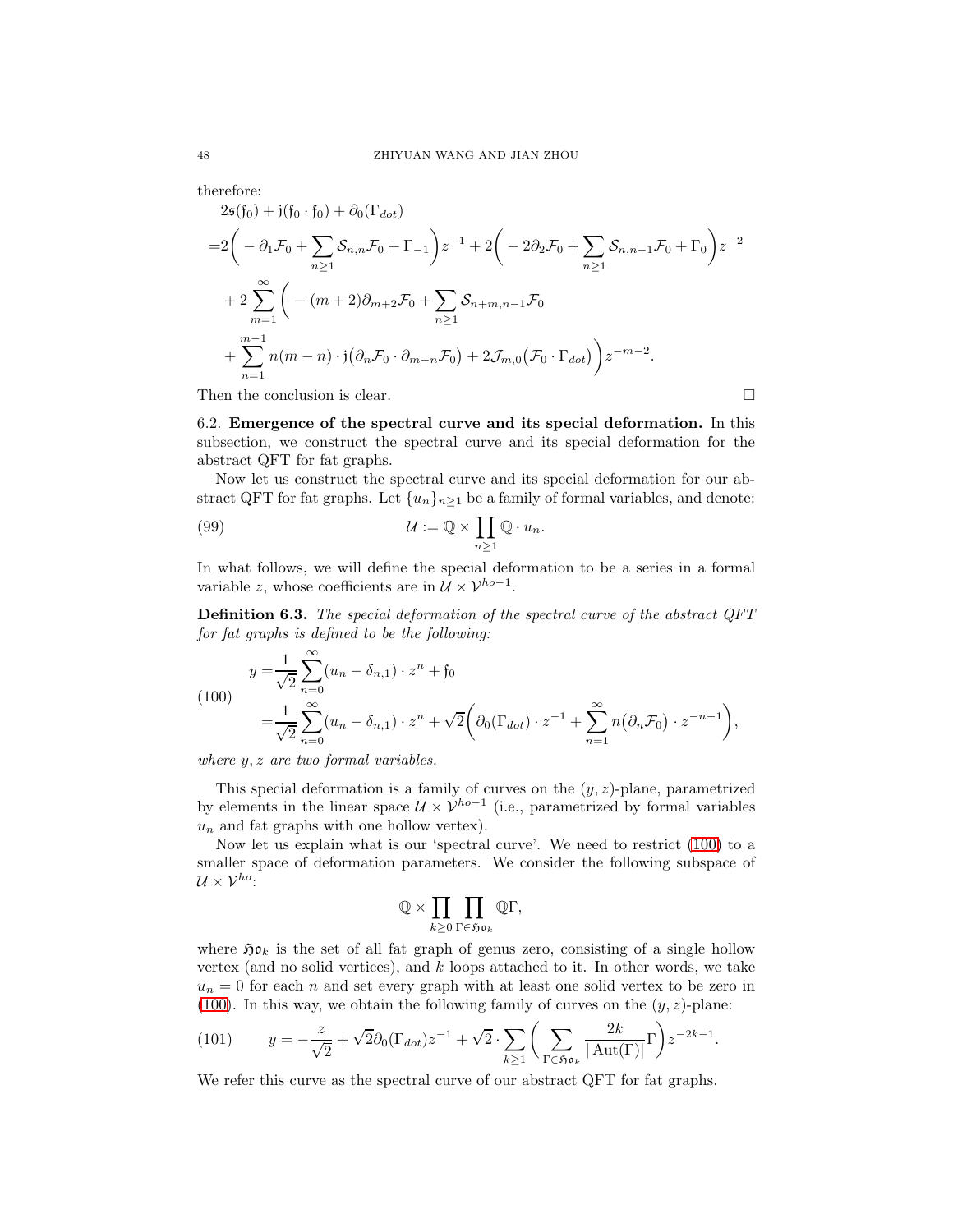The Virasoro constraints of genus zero is encoded in the special deformation of the spectral curve in the following way. Define a 'multiplication'  $\Phi$  of formal variables  $u_n$  and graphs in  $\mathfrak{F}$ at<sup>ho-1</sup> to be a linear map:

(102) 
$$
\Phi : \text{Sym}^2 (U \times V^{ho-1}) \to U \times \left( \prod_{i \leq j} \mathbb{Q} u_i u_j \right) \times V^{ho-1} \times \left( \prod_{\substack{n \geq 1 \\ \Gamma \in \mathfrak{F} \mathfrak{a} \mathfrak{t}^{ho-1}}} \mathbb{Q} \cdot u_n \Gamma \right)
$$

by requiring:

- 1)  $\Phi(c, -)$  is multiplying by c for  $c \in \mathbb{Q}$ ;
- 2)  $\Phi(u_i, u_j) = u_i u_j = u_j u_i;$
- 3)  $\Phi(\Gamma, \Gamma') = \mathfrak{j}(\Gamma \cdot \Gamma')$  for  $\Gamma, \Gamma' \in \mathfrak{Fat}^{ho-1}$ ;
- 4) Let  $\Gamma \in \mathfrak{Fat}^{h^o-1}$  be a graph with hollow vertex of valence n, then we require  $\Phi(u_i, \Gamma) = u_i \Gamma$  if  $i > n$ ;
- 5) Let  $\Gamma \in \mathfrak{Fat}^{ho-1}$  be a graph with hollow vertex of valence n, then we require  $\Phi(u_i, \Gamma) = \mathfrak{s}_i(\Gamma)$  if  $0 < i \leq n$ .

Remark 6.2. This map  $\Phi$  is well-defined, since it is not hard to see that given any  $u_i$  (or  $u_i u_j$ , Γ,  $u_i \Gamma$ ), there are only finitely many ways to obtain such an element from a pair  $(c, u_i)$ ,  $(c, \Gamma)$ ,  $(u_i, u_j)$ ,  $(u_i, \Gamma)$ , or  $(\Gamma, \Gamma')$ .

Then our main result in this subsection is:

<span id="page-48-0"></span>**Theorem 6.1.** The abstract Virasoro constraints [\(96\)](#page-46-0) for  $\mathcal{F}_0$  are equivalent to:

(103) 
$$
\left(\Phi(y,y)\right)_-=0,
$$

where for a formal series  $\sum$  $n\overline{\in}\mathbb{Z}$  $a_nz^n, \ we \ denote \ \Big(\ \sum$  $\sum_{n\in\mathbb{Z}}$  $a_nz^n$ −  $:= \sum_{n<0} a_n z^n.$ 

Proof. We have:

$$
\Phi(y,y) = \left(\frac{1}{\sqrt{2}} \sum_{n=0}^{\infty} (u_n - \delta_{n,1}) z^n\right)^2 + j(\mathfrak{f}_0 \cdot \mathfrak{f}_0) + 2\Phi\left(\frac{1}{\sqrt{2}} \sum_{n=0}^{\infty} (u_n - \delta_{n,1}) z^n, \mathfrak{f}_0\right),
$$

therefore

$$
\biggl(\Phi(y,y)\biggr)_-=\biggl(\mathfrak{j}(\mathfrak{f}_0\cdot\mathfrak{f}_0)+2\mathfrak{s}(\mathfrak{f}_0)\biggr)_-,
$$

then the conclusion follows from Proposition [6.1.](#page-46-1)

6.3. Heisenberg algebra of operators on fat graphs. What we have done in the previous subsection actually indicates a natural structure of Heisenberg algebra. Let us explain this in the present subsection.

Instead of considering fat graphs with coefficients in  $\mathbb{Q}$ , in this subsection we will consider graphs whose coefficients are formal power series in  $u_0, u_1, \dots$ , i.e., we work on the space

(104) 
$$
\mathcal{V}_u := \prod_{\Gamma \in \mathfrak{F} \mathfrak{a} \mathfrak{t}^{h_o}} \mathbb{Q}[[u_0, u_1, \cdots]] \cdot \Gamma.
$$

Recall that in §[4.1](#page-30-1) we have defined a family of operators  $\{\partial_n\}_{n\geq 1}$  acting on fat graphs. Now let us extend the action of these operators to the space  $V_u$  in the following way:

 $\Box$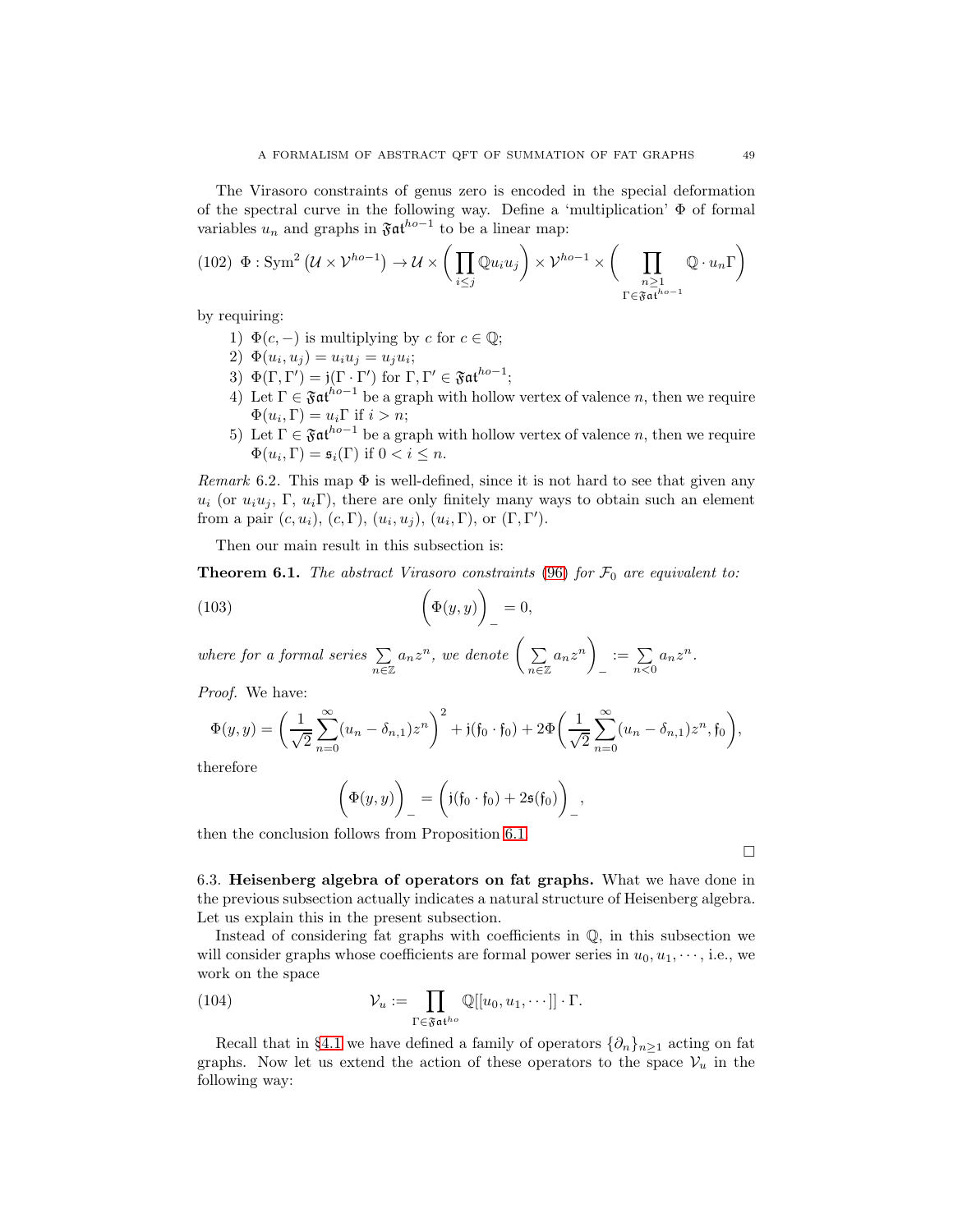1) For every  $i \geq 1$  and  $j \geq 0$ , we require:

$$
\partial_i(u_j)=\delta_{i,j+1};
$$

2) For every sequence  $i_1, \dots, i_n$  of non-negative integers and a graph  $\Gamma \in$  $\mathfrak{Fat}^{ho}$ , we require the following Leibniz rule:

$$
\partial_j (u_{i_1} u_{i_2} \cdots u_{i_n} \cdot \Gamma) = \sum_{k=1}^n u_{i_1} \cdots u_{i_{k-1}} \partial_j (u_{i_k}) u_{i_{k+1}} \cdots u_{i_n} \cdot \Gamma
$$

$$
+ u_{i_1} u_{i_2} \cdots u_{i_n} \cdot \partial_j (\Gamma).
$$

We understand  $u_j$  as the operator of multiplying by  $u_j$  on the space  $\mathcal{V}_u$ , then we can easily see:

<span id="page-49-0"></span>**Lemma 6.3.** The operators  $\{\partial_i\}_{i\geq 1}$  and  $\{u_j\}_{j\geq 0}$  satisfy the following commutation relations:

$$
[\partial_i, \partial_j] = 0, \qquad [u_i, u_j] = 0, \qquad [\partial_i, u_j] = \delta_{i, j+1} \cdot \mathrm{id},
$$

i.e.,  $\{\partial_i\}$  and  $\{u_i\}$  generates a Heisenberg algebra of operators on  $\mathcal{V}_u$ .

6.4. Quantization of the special deformation. In this subsection we discuss the quantum deformation theory of the spectral curve.

For every integer  $n > 0$ , let us denote:

(105) 
$$
\beta_{-n} := \frac{g_s^{-1}}{\sqrt{2}} (u_{n-1} - \delta_{n,2}), \qquad \beta_n := n\sqrt{2} \cdot g_s \partial_n,
$$

and let  $\beta_0$  be the operator on  $\mathcal{V}_u$  defined by:

(106) 
$$
\beta_0(u_{i_1}\cdots u_{i_n}\cdot \Gamma)=\sqrt{2}g_s^{-1}\cdot u_{i_1}\cdots u_{i_n}\cdot\left(\partial_0(\Gamma_{dot})\cdot \Gamma\right)
$$

where  $\partial_0(\Gamma_{dot})$  is the graph consisting of a single hollow vertex of valence zero. Then by Lemma [6.3](#page-49-0) we have the standard Heisenberg commutation relation:

(107) 
$$
[\beta_m, \beta_n] = m\delta_{m+n,0}.
$$

Denote by  $\hat{y}(z)$  the following series:

(108) 
$$
\hat{y}(z) := \sum_{n \in \mathbb{Z}} \beta_n \cdot z^{-n-1}.
$$

Recall that the normal product  $:\beta_{i_1}\cdots\beta_{i_n}$ : of bosons is defined by:

<span id="page-49-1"></span>
$$
\therefore \beta_{i_1} \cdots \beta_{i_n} := \beta_{j_1} \cdots \beta_{j_n},
$$

where  $(j_1, \dots, j_n)$  is a permutation of  $(i_i, \dots, i_n)$  such that  $j_1 \leq j_2 \leq \dots \leq j_n$ . Then we have:

(109) 
$$
\frac{1}{2}\hat{y}(z)^2 := \frac{1}{2}\sum_{n\in\mathbb{Z}}\sum_{k+l=n}:\beta_k\beta_l:z^{-n-2} = \sum_{n\in\mathbb{Z}}\hat{\mathcal{L}}_n\cdot z^{-n-2},
$$

where the operators  $\widehat{\mathcal{L}}_n$  are given by:

$$
\widehat{\mathcal{L}}_n = \frac{1}{2} \sum_{k+l=n} : \beta_k \beta_l : z^{-n-2}.
$$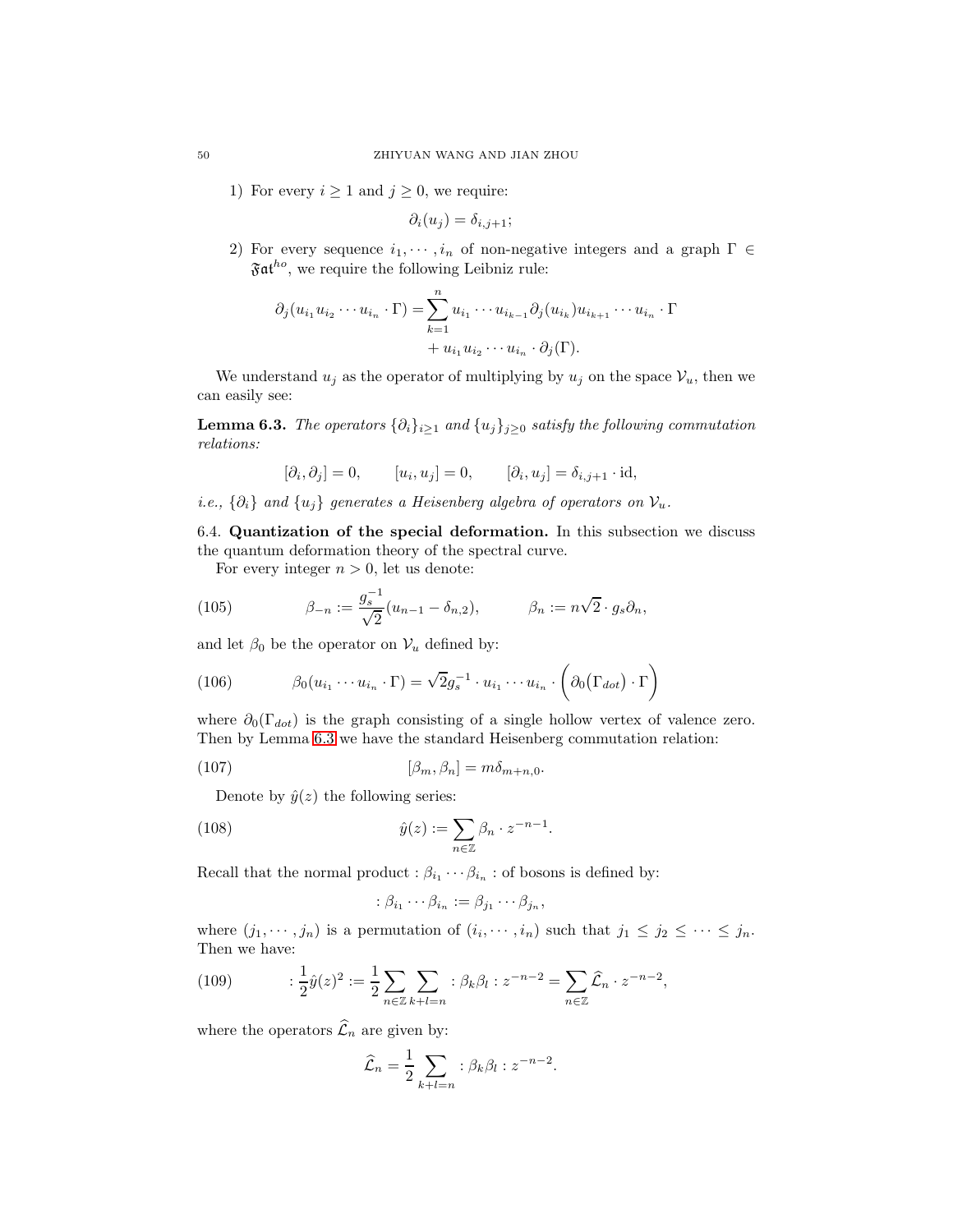Then one can compute:

(110)  

$$
\widehat{\mathcal{L}}_{-1} = g_s^{-2} u_0 \gamma - \partial_1 + \sum_{k=2}^{\infty} (k-1) u_{k-1} \partial_{k-1},
$$

$$
\widehat{\mathcal{L}}_0 = g_s^{-2} \gamma^2 - 2\partial_2 + \sum_{k=1}^{\infty} k u_{k-1} \partial_k,
$$

and for  $n \geq 1$ ,

$$
(111)\ \hat{\mathcal{L}}_n = 2n\gamma \partial_n - (n+2)\partial_{n+2} + \sum_{k=1}^{\infty} (k+n)u_{k-1}\partial_{n+k} + g_s^2 \sum_{k=1}^{n-1} k(n-k)\partial_k \partial_{n-k},
$$

where  $\gamma$  is the operator of multiplying by  $\partial_0(\Gamma_{dot})$ .

Now let us consider the above operators  $\{\widehat{\mathcal{L}}_n\}_{n\geq -1}$  as operators on fat graphs without hollow vertices. Define a linear operator  $\widehat{\Phi}$  by the following rules:

$$
\begin{aligned}\n\widehat{\Phi}(u_0 \gamma) &= \mathfrak{s}_0 \circ \gamma, & \widehat{\Phi}(\gamma^2) &= \mathfrak{j} \circ \gamma^2, & \widehat{\Phi}(\gamma \partial_n) &= \mathfrak{j} \circ (\gamma \partial_n), \\
\widehat{\Phi}(\partial_n) &= \partial_n, & \widehat{\Phi}(\partial_m \partial_n) &= \mathfrak{j} \circ (\partial_m \partial_n), & \widehat{\Phi}(u_k \partial_n) &= \mathfrak{s}_k \circ \partial_n.\n\end{aligned}
$$

Then we have:

<span id="page-50-0"></span>**Proposition 6.2.** For every  $n \geq -1$ , we have:

$$
\widehat{\Phi}(\widehat{\mathcal{L}}_n) = \mathcal{L}_n
$$

as operators on graphs without hollow vertices, where  $\{\mathcal{L}_n\}_{n\geq -1}$  are the abstract Virasoro operators (see Definition [4.4\)](#page-33-0).

*Proof.* The conclusion follows easily from Lemma [6.1](#page-45-0) and Lemma [6.2.](#page-45-1)  $\Box$ 

Using the standard Heisenberg commutation relation [\(107\)](#page-49-1) one can derive the following OPE:

(113) 
$$
\hat{y}(z)\hat{y}(w) =: \hat{y}(z)\hat{y}(w) : + \frac{1}{(w-z)^2},
$$

thus we have:

$$
\hat{y}(z+\epsilon)\hat{y}(z)=:\hat{y}(z+\epsilon)\hat{y}(z):+\frac{1}{\epsilon^2}.
$$

Following [\[64\]](#page-74-0), let us define the regularized product  $\hat{y}(z)^{\odot 2} = \hat{y}(z) \odot \hat{y}(z)$  by:

(114) 
$$
\hat{y}(z)^{\odot 2} := \lim_{\epsilon \to 0} \left( \hat{y}(z + \epsilon) \hat{y}(z) - \frac{1}{\epsilon^2} \right),
$$

then we have:

<span id="page-50-1"></span>**Theorem 6.2.** The abstract Virasoro constraints  $\mathcal{L}_n(\mathcal{Z}) = 0$  (n  $\geq -1$ ) of the  $abstract\ QFT$  for fat graphs are equivalent to:

(115) 
$$
\widehat{\Phi}\left(\left(\widehat{y}(z)^{\odot 2}\right)_{-}\right)\mathcal{Z}=0.
$$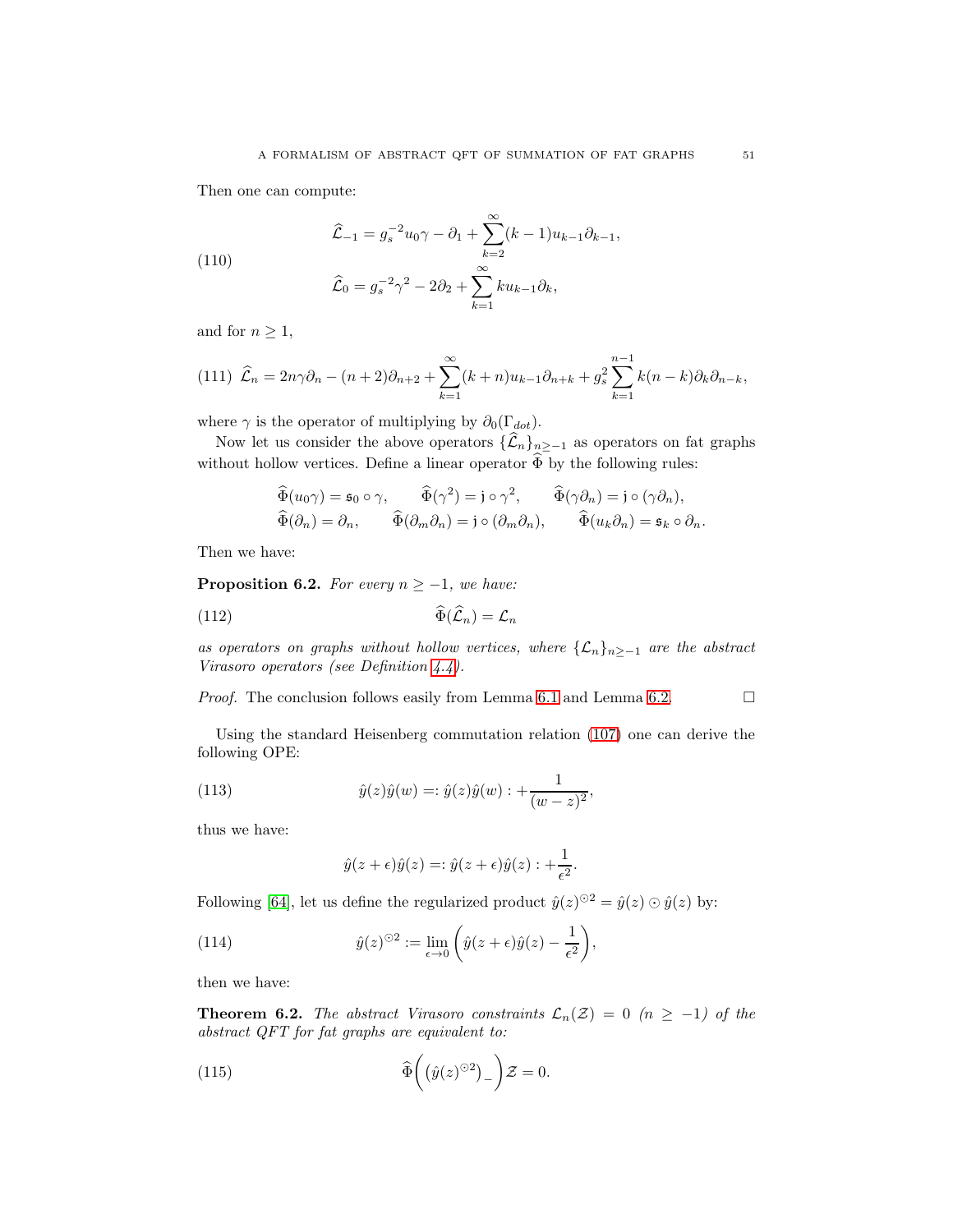*Proof.* By definition  $\hat{y}(z)^{\odot 2}$  is:

$$
\lim_{\epsilon \to 0} \left( \hat{y}(z + \epsilon) \hat{y}(z) - \frac{1}{\epsilon^2} \right) = \lim_{\epsilon \to 0} \left( : \hat{y}(z + \epsilon) \hat{y}(z) : \right)
$$

$$
= : \hat{y}(z) \hat{y}(z) :
$$

$$
= 2 \sum_{n \in \mathbb{Z}} \hat{\mathcal{L}}_n z^{-n-2}.
$$

<span id="page-51-0"></span>Thus the conclusion follows from Proposition [6.2.](#page-50-0)  $\Box$ 

6.5. Application: Realization by the quantum deformation theory for Hermitian one-matrix models. In this subsection we consider the realization of the above quantum deformation theory by the quantum deformation theory for the spectral curve of Hermitian one-matrix models.

First let us consider the realization of the special deformation [\(100\)](#page-47-0) of the spectral curve. We have already seen in previous sections that the Hermitian one-matrix models provide us the most natural realization of the abstract QFT for fat graphs, if we choose the Feynman rule to be [\(80\)](#page-40-0). In this case the weight of the graph  $\partial_0(\Gamma_{dot})$ is simply  $w_{(\partial_0 \Gamma_{dot})} = t$ , and  $\Phi(u_n, -)$  is actually multiplying by  $g_{n+1}$ . Thus such a realization gives us a linear map

$$
\mathcal{U} \times \mathcal{V}^{ho-1} \to \mathbb{C}[[t, g_1, g_2, g_3, \cdots]]
$$

by mapping  $u_n$  to  $g_{n+1}$ , and  $\Gamma$  to  $w_{\Gamma}$ .

Now recall that the special deformation [\(100\)](#page-47-0) is parametrized by elements in the space  $\mathcal{U} \times \mathcal{V}^{ho-1}$ , thus applying the above linear map provides us the following family of plane curves parametrized by coupling constants  $\{g_n\}_{n>1}$  and the 't Hooft coupling constant  $t = Ng_s$ :

(116) 
$$
y^{\text{Herm}} := \frac{1}{\sqrt{2}} \sum_{n=0}^{\infty} (g_{n+1} - \delta_{n,1}) \cdot z^n + \sqrt{2} \left( t \cdot z^{-1} + \sum_{n=1}^{\infty} n \frac{\partial F_0^{\text{Herm}}}{\partial g_n} \cdot z^{-n-1} \right),
$$

where  $F_0^{\text{Herm}}$  is the free energy of genus zero for the Hermitian one-matrix models with respect to the fat genus expansion. This family is exactly the fat special deformation of the spectral curve for the Hermitian one-matrix models ( [\[67,](#page-74-2) (78)]). By taking  $t_n = 0$  for every  $n \geq 1$  (or equivalently, by applying the Feynman rule  $w_v = w_e = 1$  and  $w_f = t$  to [\(101\)](#page-47-1)), we recover the fat spectral curve of the Hermitian one-matrix-models ( [\[67,](#page-74-2) (97)]):

<span id="page-51-1"></span>(117) 
$$
y^{\text{Herm}} = -\frac{z}{\sqrt{2}} + \sqrt{2}z \cdot \left(\frac{t}{z^2} + \sum_{n>0} C_n \cdot \frac{t^{n+1}}{z^{2n+2}}\right) = -\frac{1}{\sqrt{2}} \cdot \sqrt{z^2 - 4t},
$$

where  $C_n = \frac{1}{n+1} \binom{2n}{n}$  is the *n*-th Catalan number (here we have used the expression of one-point correlators for Hermitian one-matrix models, see Example [3.3\)](#page-25-0). The fat Virasoro constraints of genus zero for the Hermitian one-matrix models are encoded in the special deformation in the following way (see [\[67,](#page-74-2) Theorem 3.1]):

Theorem 6.3. The fat Virasoro constraints of genus zero for the Hermitian onematrix models are equivalent to:

$$
\left((y^{Herm})^2\right)_- = 0.
$$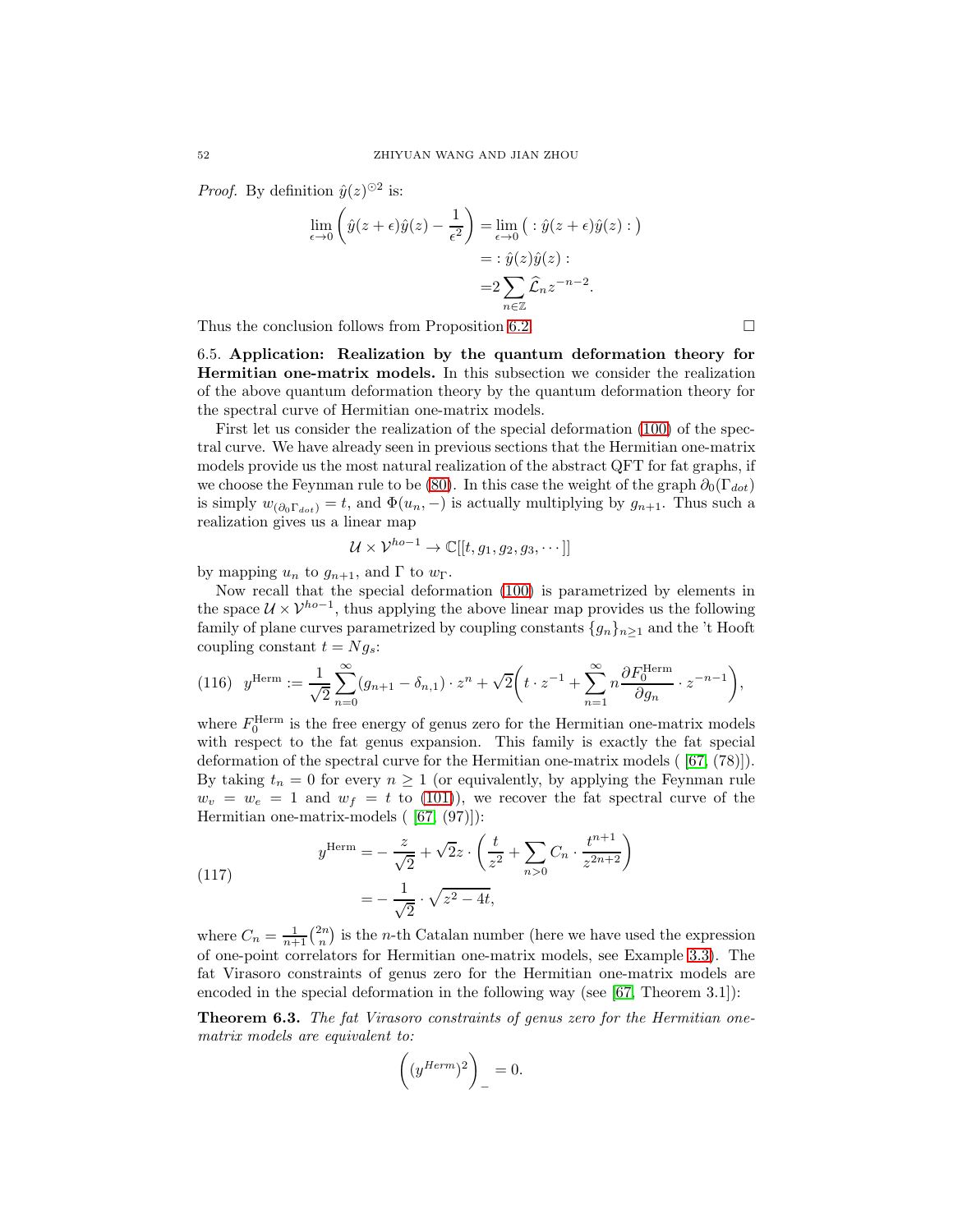This theorem is a straightforward consequence of Theorem [6.1.](#page-48-0)

Now let us consider the realization of the quantum deformation theory. Again use the Feynman rule [\(80\)](#page-40-0), the bosons  $\{\beta_n\}_{n\in\mathbb{Z}}$  can be realized by some multiplications and partial derivatives:

- 1) The bosonic creator  $\beta_{-n}$   $(n > 0)$  is realized by  $\tilde{\beta}_{-n} := \frac{g_s^{-1}}{\sqrt{2}} (g_n \delta_{n,2});$
- 2) The bosonic annihilator  $\beta_n$   $(n > 0)$  is realized by  $\tilde{\beta}_n := n\sqrt{2} \cdot g_s \frac{\partial}{\partial g_n};$
- 3) The operator  $\beta_0$  is realized by  $\tilde{\beta}_0 := \sqrt{2} g_s^{-1} t$ .

The operators  $\{\tilde{\beta}_n\}_{n\in\mathbb{Z}}$  generates a Heisenberg algebra acting on the space of formal power series  $\mathbb{C}[[g_s, g_s^{-1}, t, g_1, g_2, \cdots]]$ :

(118) 
$$
[\tilde{\beta}_m, \tilde{\beta}_n] = m \delta_{m+n,0},
$$

and it is clear that the realization of the operator  $\hat{\Phi}$  is simply the composition of these bosons. Now the bosonic field  $\hat{y}(z)$  is realized by:

(119) 
$$
\hat{y}^{\text{Herm}}(z) := \sum_{n \in \mathbb{Z}} \tilde{\beta}_n \cdot z^{-n-1}.
$$

Using this field  $\hat{y}^{\text{Herm}}(z)$ , The fat Virasoro constraints [\(45\)](#page-26-3) for the Hermitian onematrix models can be converted into the same form as Theorem [6.2.](#page-50-1) Define the regularized product for  $\hat{y}^{\text{Herm}}(z)$  to be:

(120) 
$$
\hat{y}^{\text{Herm}}(z)^{\odot 2} := \lim_{\epsilon \to 0} \left( \hat{y}^{\text{Herm}}(z + \epsilon) \hat{y}^{\text{Herm}}(z) - \frac{1}{\epsilon^2} \right),
$$

then Theorem [6.2](#page-50-1) gives us:

Theorem 6.4. The fat Virasoro constraints for the Hermitian one-matrix models are equivalent to:

(121) 
$$
\left( \left( \hat{y}^{Herm}(z)^{\odot 2} \right)_- \right) Z_N^{Herm} = 0,
$$

<span id="page-52-0"></span>where  $Z_N^{Herm}$  is the partition function of the Hermitian one-matrix models.

### 7. Abstract N-Point Functions and Quadratic Recursions

In this section, we define the abstract *n*-point functions  $W_{a,n}$  to be the 'generating series' of fat graphs of genus  $g$  with  $n$  vertices, and derive a quadratic recursion for  $W_{q,n}$ . This recursion looks similar to the Eynard-Orantin topological recursion, and we will show in next sections that in some examples the realizations of this recursion are equivalent to the E-O topological recursions. We give a brief review of the E-O topological recursion in the first subsection, and derive the quadratic recursion for the abstract *n*-point functions  $W_{g,n}$  in the remaining subsections. Here we need to restore the labels  $v_1, \dots, v_n$  on vertices of fat graphs, and modify the vertex-splitting operators such that they may indicate the information of these labels.

7.1. Preliminaries of the Eynard-Orantin topological recursion and quantum spectral curves. In the present subsection, let us recall some preliminaries of the Eyanrd-Orantin topological recursion  $|11, 25|$  and Gukov-Sułkowski's construction of the quantum spectral curves.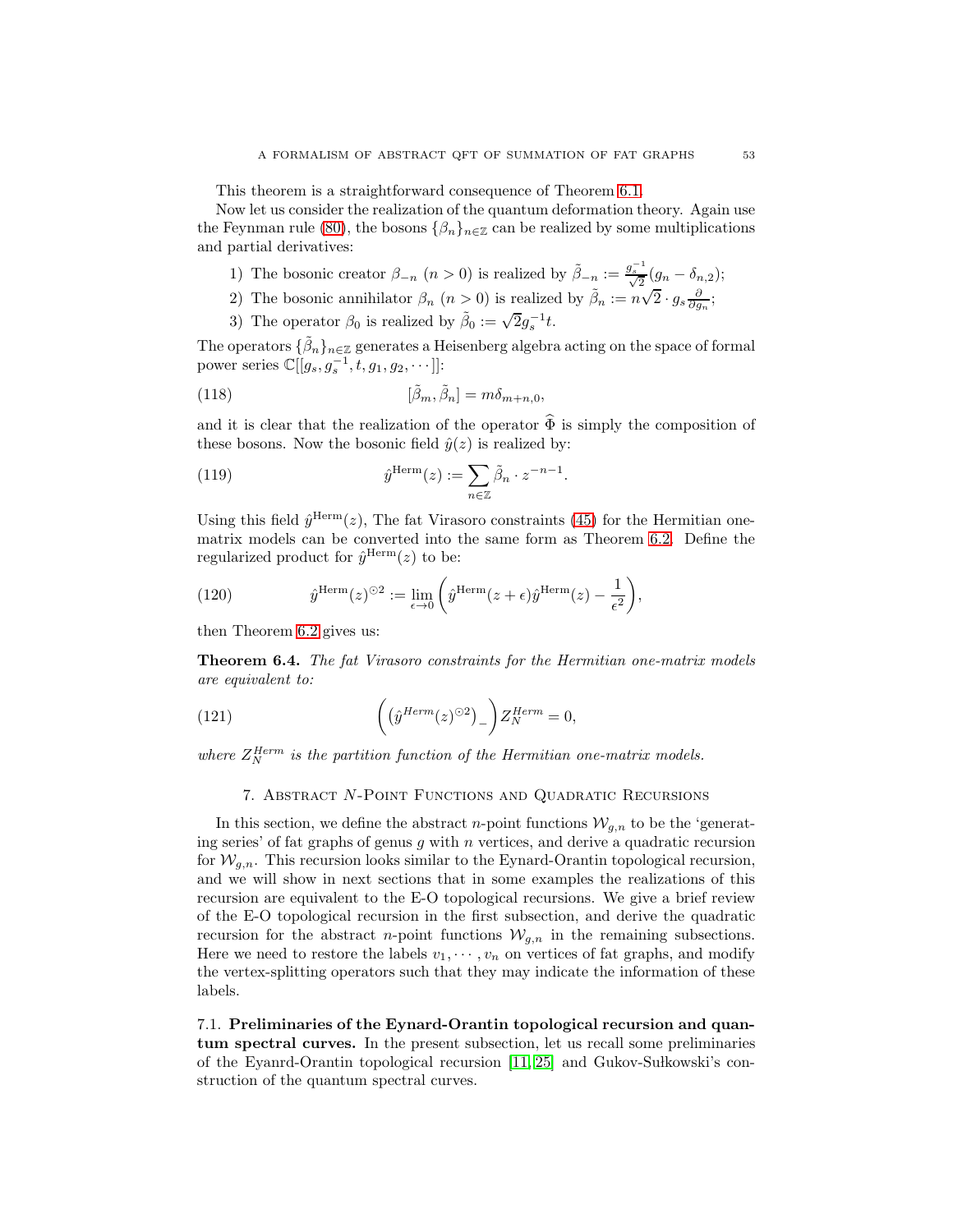The input data of the E-O topological recursion consist of a spectral curve together a Bergmann kernel on it. A spectral curve  $\mathcal C$  is a parametrized curve

$$
(122) \t\t x = x(z), \t\t y = y(z)
$$

where x and y are two meromorphic functions on  $\mathcal{C}$ , and a Bergmann kernel is a 2-differential  $B(z_1, z_2)$  on this curve with the following property:

(123) 
$$
B(z, z') \sim \left(\frac{1}{(z - z')^{2}} + O(1)\right) dz dz'.
$$

Assume that x has only nondegenerate critical points  $a_1, \dots, a_n$ , i.e.,

(124) 
$$
x'(a_i) = 0,
$$
  $x''(a_i) \neq 0,$ 

for every  $i = 1, \dots, n$ . Then near each branch point  $a_i$ , there exists locally a nontrivial involution  $\sigma$  such that  $x(\sigma(z)) = x(z)$ . One can introduce a new coordinate  $\zeta_i$  near  $a_i$  in the following way:

$$
(125) \t\t x = x(a_i) + \zeta_i^2.
$$

This local coordinate is called the 'local Airy coordinate'. Then near  $a_i$  the involution  $\sigma$  is given by:

(126) 
$$
\zeta(\sigma(z)) = -\zeta(z).
$$

Eynard and Orantin [\[25\]](#page-72-3) constructed a family of multi-linear differentials  $\omega_{q,n}$  $(g \geq 0, n \geq 1)$ on the spectral curve C in the following way. First define the initial data  $\omega_{0,1}$  and  $\omega_{0,2}$  to be:

(127) 
$$
\omega_{0,1}(z) := y(z)dx(z), \n\omega_{0,2}(z_1, z_2) := B(z_1, z_2).
$$

And when  $2g - 1 + n > 0$ , the differential  $\omega_{q,n+1}$  is defined recursively by:

<span id="page-53-0"></span>(128)  

$$
\omega_{g,n+1}(z_0, z_1, \cdots, z_n) := \sum_{i=1}^n \text{Res}_{z \to a_i} K(z_0, z) \left[ \omega_{g-1,n+2}(z, \sigma(z), z_1, \cdots, z_n) + \sum_{\substack{g_1 + g_2 = g \\ I \sqcup J = [n]}}^s \omega_{g_1, |I| + 1}(z, z_I) \cdot \omega_{g_2, |J| + 1}(\sigma(z), z_J) \right],
$$

where the recursion kernel  $K(z_0, z)$  is defined locally near each branch point  $a_i$  as follows:

(129) 
$$
K(z_0, z) := \frac{\int_{\sigma(z)}^z B(z_0, z)}{2(y(z) - y(\sigma(z)))dx(z)}.
$$

In [\[23\]](#page-72-4), Eynard showed that after the Laplace transformation, the E-O invariants  $\omega_{g,n}^{EO}$  for a spectral curve with one branch point can be related to intersection numbers on  $\overline{\mathcal{M}}_{g,n}$ . This result was generalized to the case of spectral curves with several branch points by Eynard in [\[24\]](#page-72-5), where the E-O invariants can be related to intersection numbers on the moduli space  $\overline{\mathcal{M}}_{g,n}^{\mathfrak{b}}$  of 'colored' Riemann surfaces.

Gukov and Sułkowski have proposed a method to construct the quantum spectral curves using Eynard-Orantin topological recursion in their work [\[29\]](#page-73-4), . Let  $\mathbb{C} \times \mathbb{C}$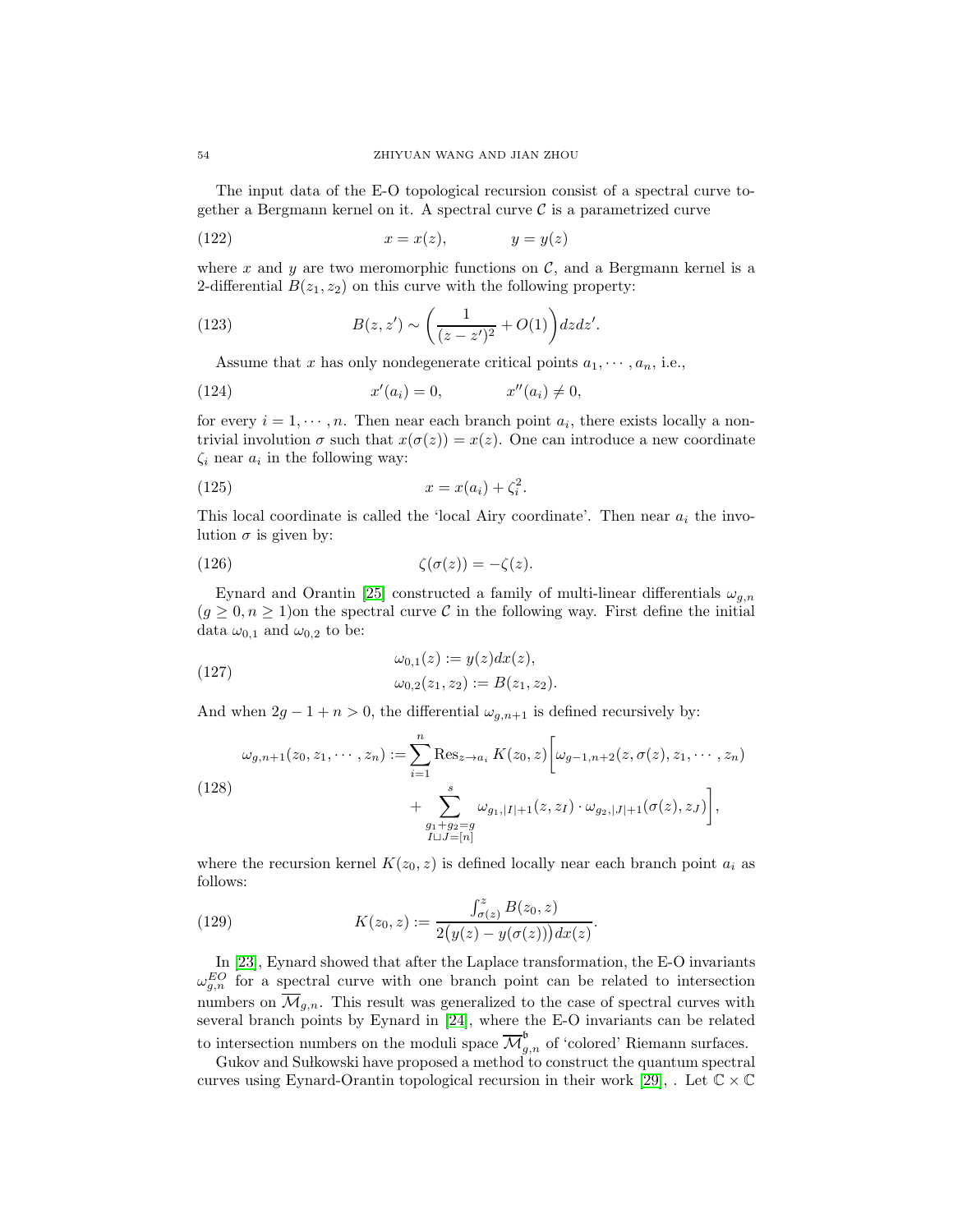be a complex plane with coordinates  $(u, v)$  equipped with the symplectic form  $\omega = \frac{\sqrt{-1}}{\hbar} du \wedge dv$ . Let  $A(u, v)$  be a polynomial in u and v, then the curve

$$
C: A(u,v) = 0
$$

is a Lagrangian submanifold of  $(\mathbb{C} \times \mathbb{C}, \omega)$ . A quantization procedure is supposed to turn the coordinates u and v into operators  $\hat{u}$  and  $\hat{v}$  respectively which satisfy the commutation relation  $[\hat{v}, \hat{u}] = \hbar$ , and the algebra of functions in  $u, v$  into a noncommutative algebra of operators. The quantization of the polynomial  $A(u, v)$ is an operator

(130) 
$$
\widehat{A} = \widehat{A}_0 + \hbar \widehat{A}_1 + \hbar^2 \widehat{A}_2 + \cdots,
$$

where  $\widehat{A}_0$  is obtained from A by replacing u, v by  $\hat{u}, \hat{v}$  respectively. Inspired by the matrix model origin of the E-O topological recursion, Gukov and Sułkowski defined the following Baker-Akhiezer function (see [\[29,](#page-73-4) §2]):

(131) 
$$
Z(z) := \exp\left(\sum_{n=0}^{\infty} \hbar^{n-1} S_n(z)\right),
$$

where

$$
S_0(z) := \int^z v(z) du(z),
$$
  
\n
$$
S_1(z) := -\frac{1}{2} \log \frac{du}{dz},
$$
  
\n
$$
S_n(z) := \sum_{2g-1+k=n} \frac{1}{k!} \int^z \cdots \int^z \omega_{g,k}(z_1, \cdots, z_k), \quad n \ge 2,
$$

and  $\omega_{g,k}(z_1,\dots,z_k)$  are the E-O invariants defined by the spectral curve  $u =$  $u(z), v = v(z)$  together with a choice of Bergman kernel  $B(p, q)$ . Then they conjectured that the quantum spectral curve  $\tilde{A}$  associated to the curve  $A$  can be obtained by solving the Schrödinger equation:

$$
(132)\quad \ \ \overline{AZ}(z) = 0.
$$

7.2. Abstract *n*-point functions  $W_{g,n}$  and abstract Bergmann kernel. In this subsection let us define the abstract *n*-point functions  $W_{a,n}$ .

Before given the specific definition of  $W_{a,n}$ , we should first emphasize that we are facing a different situation with §[4.](#page-29-0) As pointed out in the beginning of §[2.3](#page-13-0) and the beginning of §[4,](#page-29-0) when we talk about the abstract free energies  $\mathcal F$  and the abstract partition function Z, we always forget the labels  $v_1, v_2, \dots, v_n$  on vertices of a fat graph. But from now on, we need to retain these labels whenever we talk about  $\mathcal{W}_{q,n}$ .

**Definition 7.1.** For every  $g \geq 0$  and  $n \geq 1$ , define the abstract n-point function  $W_{q,n}$  for the abstract QFT to be the following formal infinite summation of fat graphs with labels on vertices:

(133) 
$$
\mathcal{W}_{g,n} := \delta_{g,0}\delta_{n,1}\mathcal{F}_0^{(0)} + \sum_{\mu \in \mathbb{Z}_{>0}^n} \mu_1\mu_2\cdots\mu_n\mathcal{F}_g^{\mu},
$$

where the convention  $\mathcal{F}_0^{(0)}$  stands for a graphs consisting of one single vertex and no edges (see Definition [2.1\)](#page-11-0). The formal summation  $\mathcal{W}_{g,n}$  is an element in the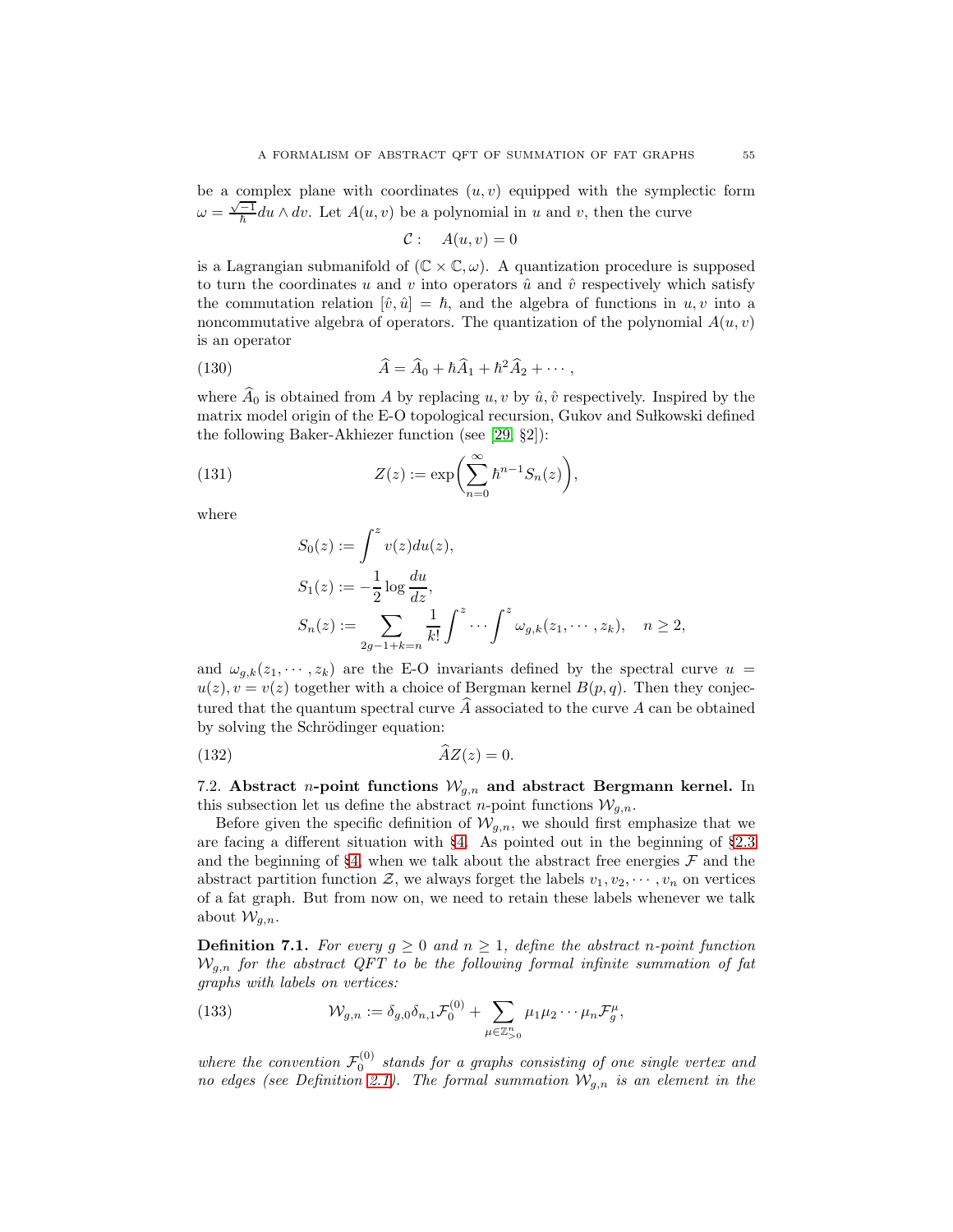following vector space:

(134) 
$$
\prod_{\mu \in \mathbb{Z}_{>0}^n} \prod_{\Gamma \in \mathfrak{Fat}_g^{\mu,c}} \mathbb{Q}\Gamma
$$

for  $(g, n) \neq (0, 1)$ . The special one  $\mathcal{W}_{0,1}$  belongs to:

(135) 
$$
\mathbb{Q} \cdot \mathcal{F}_0^{(0)} \times \prod_{\mu \in \mathbb{Z}_{>0}} \prod_{\Gamma \in \mathfrak{Fat}_0^{(\mu),c}} \mathbb{Q}\Gamma.
$$

The special cases  $(g, n) = (0, 1)$  and  $(0, 2)$  are of particular importance. In §[6](#page-44-0) have already seen that the coefficients of the one-point function  $\mathcal{W}_{0,1}$  of genus zero are given by the Catalan numbers, from which a spectral curve emerges naturally. The case  $(q, n) = (0, 2)$  is also interesting, in some known examples of realizations, the realization of the two-point function  $\mathcal{W}_{0,2}$  of genus zero plays the role of the Bergmann kernel in the E-O topological recursion.

Definition 7.2. We call the abstract two point function

(136) 
$$
\mathcal{W}_{0,2} := \sum_{\mu_1,\mu_2>0} \mu_1 \mu_2 \mathcal{F}_0^{(\mu_1,\mu_2)} = \sum_{\mu_1,\mu_2>0} \sum_{\Gamma \in \mathfrak{Fat}_g^{(\mu_1,\mu_2),c}} \frac{\mu_1 \mu_2}{|\operatorname{Aut}(\Gamma)|} \Gamma
$$

of genus zero the abstract Bergmann kernel.

Similar to the case in §[2.5,](#page-16-0) in order to derive quadratic recursions for the abstract n-point functions  $W_{q,n}$ , we also need to introduce some conventions on relabellings of fat graphs. Given a finite set of indices  $I = \{i_1, i_2, \dots, i_n\} \subset \mathbb{Z}_{>0}$ , we define the relabelled abstract *n*-point function  $\mathcal{W}_{g,I}$  to be:

<span id="page-55-1"></span>(137) 
$$
\mathcal{W}_{g,I} := \delta_{g,0} \delta_{n,1} \mathcal{F}_{0,I}^{(0)} + \sum_{\mu \in \mathbb{Z}_{>0}^n} \mu_1 \mu_2 \cdots \mu_n \mathcal{F}_{g,I}^{\mu},
$$

where the relabelled correlators  $\mathcal{F}^{\mu}_{g,I}$  are obtained from  $\mathcal{F}^{\mu}_{g,n}$  by replacing the labels  $v_1, \dots, v_n$  by  $v_{i_1}, \dots, v_{i_n}$  respectively (see §[2.5\)](#page-16-0).

Theorem [2.1](#page-17-0) provides a recursion formula for  $K_1 \mathcal{W}_{g,n}$  by taking summation over all  $\mu \in \mathbb{Z}_{>0}^n$  in [\(21\)](#page-17-1). In the rest of this subsection let us write down this recursion. First let us introduce two new families of operators:

<span id="page-55-0"></span>
$$
\sigma_k: \prod_{g,\mu}\mathbb{Q}\Gamma\to \prod_{g,\mu}\mathbb{Q}\Gamma,\qquad \tau_k: \prod_{g,\mu}\mathbb{Q}\Gamma\to \prod_{g,\mu}\mathbb{Q}\Gamma
$$

for  $k \geq 1$  as follows. Given a fat graph Γ, we define:

(138) 
$$
\sigma_k(\Gamma) := \text{val}(v_k) \cdot \Gamma, \qquad \forall 1 \leq k \leq n,
$$

where  $val(v_k)$  is the valence of the vertex labelled by  $v_k$ ; and we require the result to be zero if  $k > n$ . Moreover, let us define:

· Γ

(139) 
$$
\tau_k(\Gamma) := \sum_{\substack{l+m=\text{val}(v_k)+2 \\ l,m \ge 1}} l \cdot m \cdot \Gamma
$$

$$
= \frac{1}{6} \left( \text{val}(v_k)^3 + 6 \text{ val}(v_k)^2 + 11 \text{ val}(v_k) + 6 \right).
$$

for every  $1 \leq k \leq n$ , and require the result to be zero if  $k > n$ . Then we have: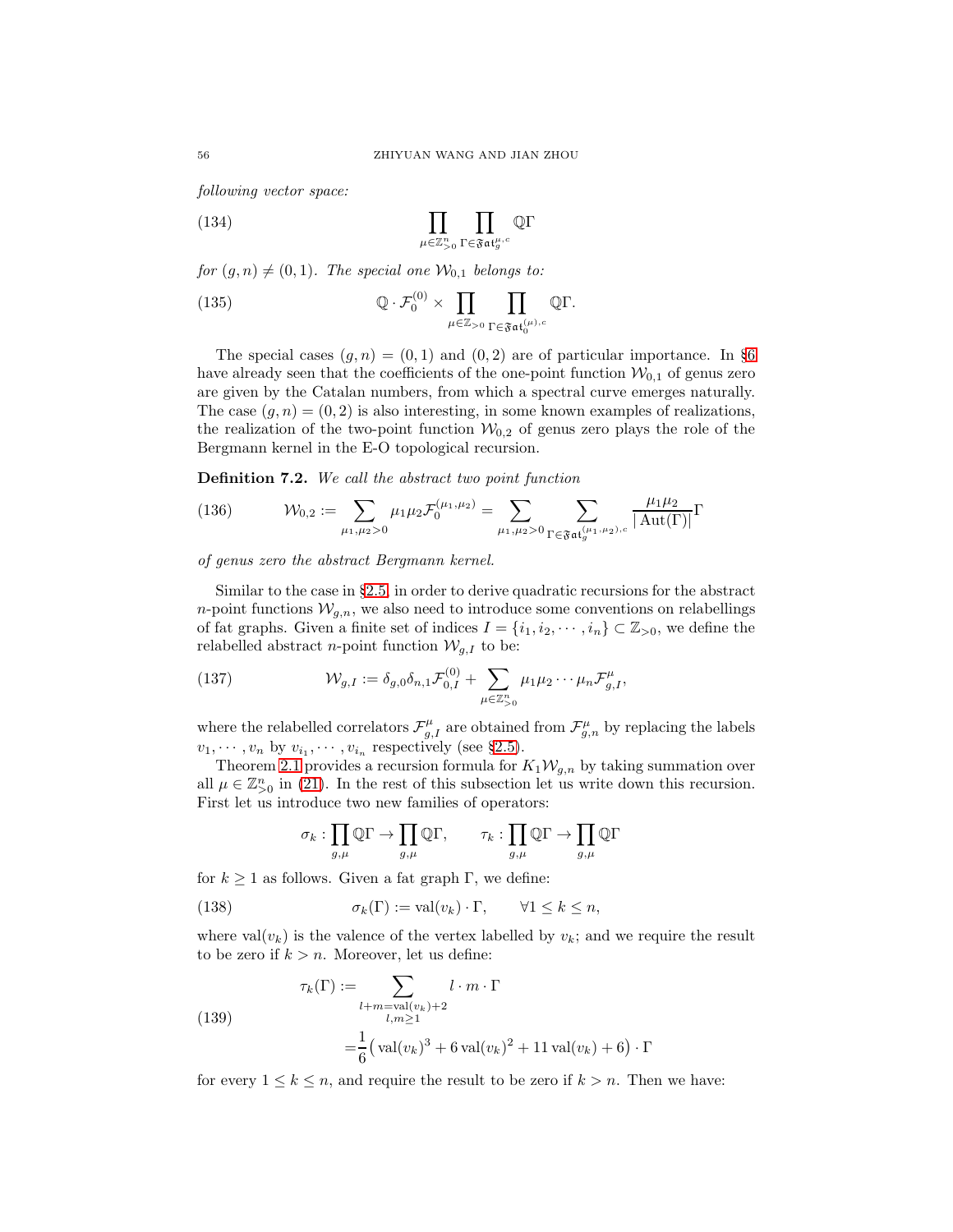**Theorem 7.1.** The abstract n-point functions  $\mathcal{W}_{g,n}$  satisfies the following quadratic recursion relation:

<span id="page-56-0"></span>(140)  
\n
$$
K_{1}(\mathcal{W}_{g,n}) = \sum_{j=2}^{n} \tau_{1}(\mathcal{W}_{g,n-1}) + (\sigma_{1} + \sigma_{2} + 2) \left( \mathcal{W}_{g-1,n+1} + \sum_{\substack{g_{1}+g_{2}=g\\ I \sqcup J=[n+1]\setminus\{1,2\}}} \mathcal{W}_{g_{1},\{1\}\sqcup I} \cdot \mathcal{W}_{g_{2},\{2\}\sqcup J} \right).
$$

*Proof.* Let us apply the edge-contraction operator  $K_1$  on  $\mathcal{W}_{g,n}$ , then the quadratic recursion [\(21\)](#page-17-1) gives us:

$$
K_{1}(\mathcal{W}_{g,n})
$$
\n
$$
= \sum_{\mu \in \mathbb{Z}_{>0}^{n}} \mu_{1} \cdots \mu_{n} \cdot K_{1} \mathcal{F}_{g}^{\mu}
$$
\n
$$
= \sum_{\mu} \mu_{1} \cdots \mu_{n} \left( \sum_{j=2}^{n} (\mu_{1} + \mu_{j} - 2) \mathcal{F}_{g}^{(\mu_{1} + \mu_{j} - 2, \mu_{[n] \setminus \{1,j\}})} \right)
$$
\n
$$
+ \sum_{\mu} \sum_{\substack{\alpha+\beta=\mu_{1}-2 \\ \alpha \geq 1, \beta \geq 1}} \mu_{1} \cdots \mu_{n} \alpha \beta \left( \mathcal{F}_{g-1}^{(\alpha,\beta,\mu_{[n] \setminus \{1\}})} + \sum_{\substack{g_{1}+g_{2}=g \\ g_{1}, \{1\} \sqcup (I+1)}} \mathcal{F}_{g_{1}, \{1\} \sqcup (I+1)}^{(\beta,\mu_{J})} \mathcal{F}_{g_{2}, \{2\} \sqcup (J+1)}^{(\beta,\mu_{J})} \right)
$$
\n
$$
+ \sum_{\mu} \mu_{1} \cdots \mu_{n} \left( (\mu_{1} - 2) \cdot \mathcal{F}_{0, \{1\}}^{(0)} \mathcal{F}_{g, [n+1] \setminus \{1\}}^{(\mu_{1} - 2, \mu_{[n] \setminus \{1\}})} + (\mu_{1} - 2) \cdot \mathcal{F}_{0, \{2\}}^{(0)} \mathcal{F}_{g, [n+1] \setminus \{2\}}^{(\mu_{1} - 2, \mu_{[n] \setminus \{1\}})} + \delta_{n,1} \delta_{g,0} \delta_{\mu_{1},2} (\mathcal{F}_{0}^{(0)})^{2} \right).
$$

Here we have:

$$
\sum_{\mu} \mu_1 \cdots \mu_n \bigg( \sum_{j=2}^n (\mu_1 + \mu_j - 2) \mathcal{F}_g^{(\mu_1 + \mu_j - 2, \mu_{[n] \setminus \{1, j\}})} \bigg)
$$
\n
$$
= \sum_{j=2}^n \sum_{\mu_1 \mu_2 \atop \mu_1 \mid \mu_1 \leq \mu_2 \leq \mu_3} \sum_{\mu_1 + \mu_j - 2 = \mu_0} \bigg[ \mu_1 \mu_j \cdot \bigg( \mu_0 \cdot \prod_{i \in [n] \setminus \{1, j\}} \mu_i \bigg) \mathcal{F}_g^{(\mu_0, \mu_{[n] \setminus \{1, j\}})} \bigg]
$$
\n
$$
= \sum_{j=2}^n \tau_1(\mathcal{W}_{g,n-1}),
$$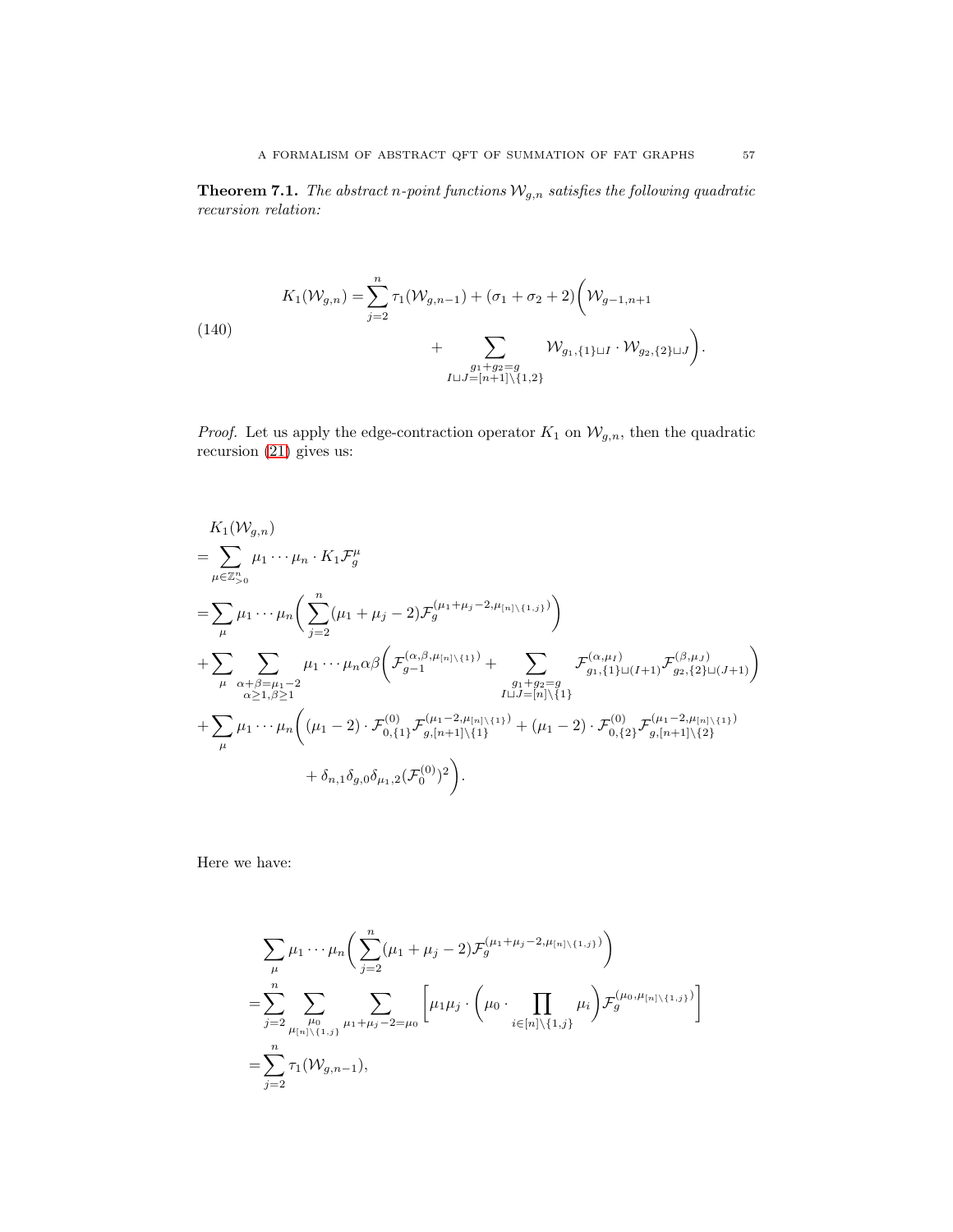moreover,

$$
\sum_{\mu} \sum_{\substack{\alpha+\beta=\mu_{1}-2 \ \alpha \geq 1, \beta \geq 1}} \mu_{1} \cdots \mu_{n} \alpha \beta \Big( \mathcal{F}_{g-1}^{(\alpha,\beta,\mu_{[n]\setminus\{1\}})} + \sum_{\substack{g_{1}+g_{2}=g \ \beta_{1}, \{1\}\sqcup(I+1)}} \mathcal{F}_{g_{1}, \{1\}\sqcup(I+1)}^{(\alpha,\mu_{I})} \mathcal{F}_{g_{2}, \{2\}\sqcup(J+1)}^{(\beta,\mu_{J})} \Big)
$$
\n
$$
+ \sum_{\mu} \mu_{1} \cdots \mu_{n} \Big( (\mu_{1}-2) \cdot \mathcal{F}_{0,\{1\}}^{(0)} \mathcal{F}_{g,[n+1]\setminus\{1\}}^{(\mu_{1}-2,\mu_{[n]\setminus\{1\}})} + (\mu_{1}-2) \cdot \mathcal{F}_{0,\{2\}}^{(0)} \mathcal{F}_{g,[n+1]\setminus\{2\}}^{(\mu_{1}-2,\mu_{[n]\setminus\{1\}})} \Big)
$$
\n
$$
+ \delta_{n,1} \delta_{g,0} \delta_{\mu_{1},2} (\mathcal{F}_{0}^{(0)})^{2} \Big)
$$
\n
$$
= \sum_{\substack{\alpha,\beta \geq 1 \\ \mu_{2}, \cdots, \mu_{n}}} (\alpha + \beta + 2) \cdot \alpha \beta \mu_{2} \cdots \mu_{n} \Big( \mathcal{F}_{g-1}^{(\alpha,\beta,\mu_{[n]\setminus\{1\}})} + \mu_{1} \cdots \mu_{n} \Big( \delta_{n,1} \delta_{g,0} \delta_{\mu_{1},2} (\mathcal{F}_{0}^{(0)})^{2} + \mu_{1} \cdots \mu_{n} \Big( \delta_{n,1} \delta_{g,0} \delta_{\mu_{1},2} (\mathcal{F}_{0}^{(0)})^{2} + \mu_{1} \cdots \mu_{n} \Big( \delta_{n,1} \delta_{g,0} \delta_{\mu_{1},2} (\mathcal{F}_{0}^{(0)})^{2} + \mu_{1} \cdots \mu_{n} \Big( \delta_{n,1} \delta_{g,0} \delta_{\mu_{1},2} (\mathcal{F}_{0}^{(0)})^{2} + \mu_{1} \cdots \mu_{n} \Big( \delta_{n,1} \delta_{g,0} \
$$

Thus the conclusion holds.  $\Box$ 

In §[7.4](#page-60-0) we will find another quadratic recursion for  $\mathcal{W}_{g,n}$ , since the above recursion is not satisfactory for our purpose. In the above recursion, the summation on the right-hand side involves terms of type  $(g, n) = (0, 1)$ , and this differs from the Eynard-Orantin topological recursion. Moreover, what we really want is a quadratic recursion for  $W_{q,n}$  itself, but not for  $K_1 W_{q,n}$ .

In order to obtain such a good recursion, we need to modify the vertex-splitting operators to restore the labels on vertices, and use these new vertex-splitting operators to reformulate the above recursion. We will do this in the following subsections.

7.3. Vertex-splitting operators with labels and a quadratic recursion. In this subsection, let us introduce the vertex-splitting operators with labels, and reformulate the recursion relation [\(140\)](#page-56-0) using these operators.

We will denote by  $S_{\{1;j\}}$  and  $\mathcal{J}_{\{1,2\}}$  the new type of operators we are going to define. They are similar to the operators  $S_{k,l}$  and  $\mathcal{J}_{k,l}$  discussed in §[4,](#page-29-0) but notice that the indices k, l in  $\mathcal{S}_{k,l}$  and  $\mathcal{J}_{k,l}$  mean that we operate on all vertices of valences k and l respectively; and the indices 1, 2, j in  $S_{\{1;j\}}$  and  $\mathcal{J}_{\{1,2\}}$  mean that we operate on the vertices labelled by  $v_1, v_2$ , and  $v_j$  respectively. In this section we do not need hollow vertices anymore.

The operator  $S_{\{1;j\}}$  is defined as follows. Let  $\Gamma$  be a fat graph with n vertices labelled by  $v_1, v_2, \dots, v_n$  (where  $n \geq j-1$ ), and choose a subset  $H \subset H(v_1)$  of half-edges incident at  $v_1$ , such that the half-edges in H are adjacent according to the cyclic order on  $v_1$ . Then we split the vertex  $v_1$  into two different vertices with a new internal edge connecting them, such that the half-edges in H and  $H(v_1)\setminus H$  are attached to the two new vertices respectively, and the cyclic orders are compatible with the original cyclic order at  $v_1$ . Moreover, we relabel  $v_2, v_3, \cdots, \hat{v}_i, \cdots, v_{n+1}$  on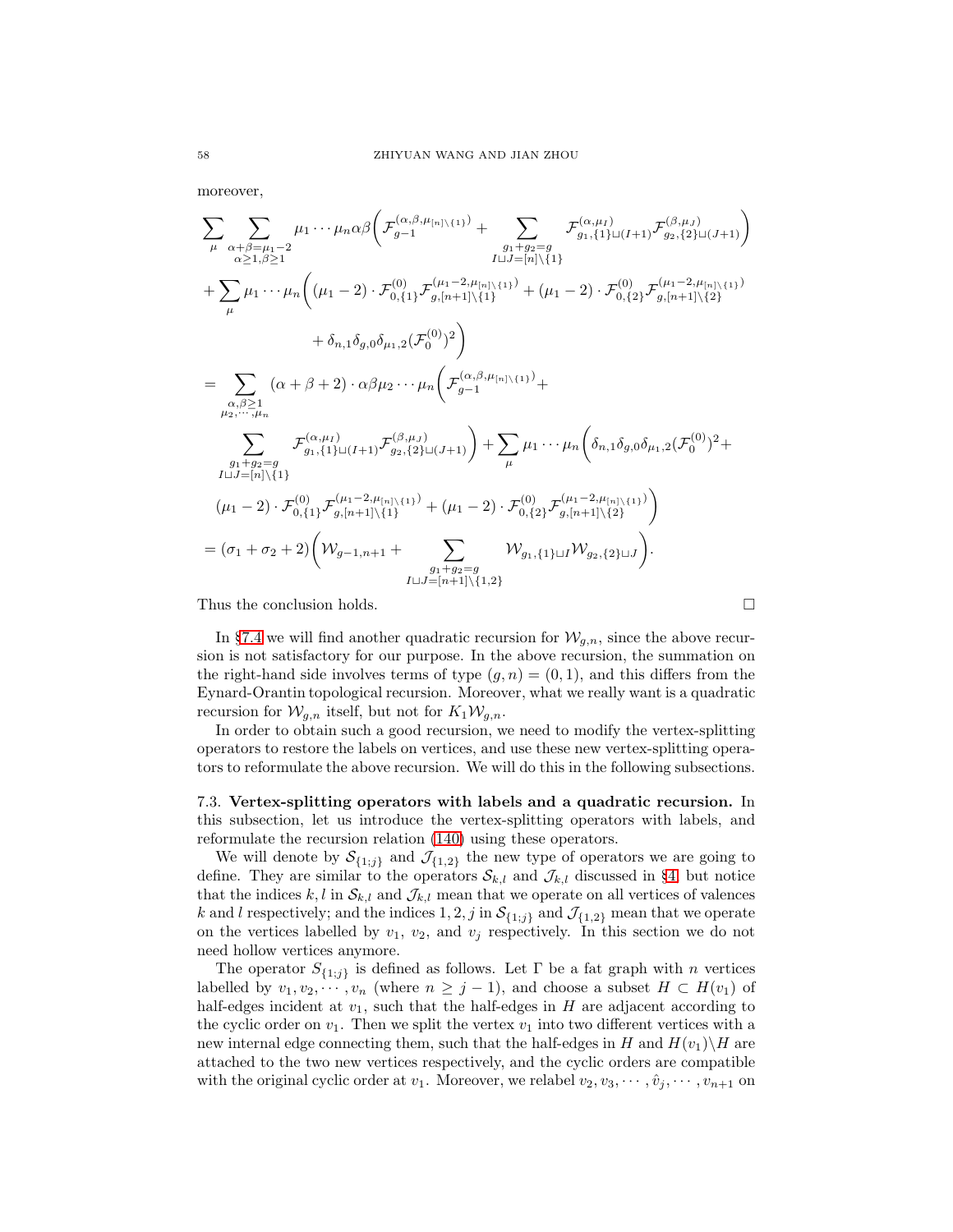the original vertices  $v_2, v_3, \dots, v_n$  respectively; then we label  $v_1$  on the vertex which H attached to, and label  $v_j$  on the vertex which  $H(v_1)\backslash H$  attached to. Finally, we take summation over all possible subsets  $H$  and all possible ways to split the vertex. Notice that here we allow the subsect H to be empty or  $H(v_1)$ .

Example 7.1. We give an example of this new vertex-splitting operator (here for simplicity we only show its action on the vertex  $v_1$ ):

$$
S_{\{1;j\}}\left(\begin{array}{c} h_1 \\ h_2 \end{array}\right) = \underbrace{\sum_{v_1} h_2}_{v_1} + \underbrace{h_2}_{v_1} + \underbrace{\sum_{v_1} h_2}_{v_1} + \underbrace{h_3}_{v_1} + \underbrace{\sum_{v_1} h_3}_{v_1} + \underbrace{\sum_{v_1} h_2}_{v_1} + \underbrace{h_3}_{v_1} + \underbrace{\sum_{v_1} h_2}_{v_1} + \underbrace{h_2}_{v_1} + \underbrace{\sum_{v_1} h_2}_{v_1} + \underbrace{h_3}_{v_1} + \underbrace{\sum_{v_1} h_2}_{v_1} + \underbrace{h_2}_{v_1} + \underbrace{\sum_{v_1} h_2}_{v_1} + \underbrace{h_3}_{v_1} + \underbrace{\sum_{v_1} h_3}_{v_1} + \underbrace{h_2}_{v_1} + \underbrace{h_3}_{v_1} + \underbrace{\sum_{v_1} h_3}_{v_1} + \underbrace{h_3}_{v_1} + \underbrace{h_3}_{v_1} + \underbrace{h_3}_{v_1} + \underbrace{h_3}_{v_1} + \underbrace{h_2}_{v_1} + \underbrace{h_3}_{v_1} + \underbrace{h_3}_{v_1} + \underbrace{h_2}_{v_1} + \underbrace{h_3}_{v_1} + \underbrace{h_3}_{v_1} + \underbrace{h_2}_{v_1} + \underbrace{h_3}_{v_1} + \underbrace{h_3}_{v_1} + \underbrace{h_2}_{v_1} + \underbrace{h_3}_{v_1} + \underbrace{h_3}_{v_1} + \underbrace{h_3}_{v_1} + \underbrace{h_2}_{v_1} + \underbrace{h_3}_{v_1} + \underbrace{h_3}_{v_1} + \underbrace{h_3}_{v_1} + \underbrace{h_3}_{v_1} + \underbrace{h_3}_{v_1} + \underbrace{h_3}_{v_1} + \underbrace{h_3}_{v_1} + \underbrace{h_3}_{v_1} + \underbrace{h_3}_{v_1} + \underbrace{h_3}_{v_1} + \underbrace{h_3}_{v_1} + \underbrace{h_3}_{v_1} + \underbrace{h_3}_{v_1} + \underbrace{h_3}_{v_1} + \underbrace{
$$

Now let us define another operator  $\mathcal{J}_{\{1,2\}}$ . Given a fat graph Γ (not necessarily connected) with *n* vertices labelled by  $v_1, v_2, \dots, v_n$   $(n \geq 2)$ , we consider the graph obtained from  $\Gamma$  by merging the two vertices  $v_1$  and  $v_2$  into a new vertex and adding an additional loop on it, such that the cyclic order on this new vertex is as:

half-edges on  $v_1 \rightarrow h \rightarrow$  half-edges on  $v_1 \rightarrow h'$ ,

where h and  $h'$  are the two half-edges on the new loop, and half-edges on  $v_1$  (resp.  $v_2$ ) are arranged according to the original cyclic orders on  $v_1$  (resp.  $v_2$ ). Moreover, we need to label  $v_1$  on this new vertex, and relabel  $v_2, v_3, \cdots, v_{n-1}$  on the original vertices  $v_3, v_4, \dots, v_n$  respectively. Then  $\mathcal{J}_{\{1,2\}}(\Gamma)$  is defined to be the summation of all possible resulting graph.

**Example 7.2.** Here we give an example to make this definition clear (here we only show the action on the vertices  $v_1$  and  $v_2$ ):

$$
\mathcal{J}_{\{1,2\}}\left(\begin{array}{c} h_1 \\ h_2 \end{array}\right)_{v_1} - h_3 \qquad \bigoplus_{h_2}^{h_4} \bigoplus_{l_5}^{h_2} = h_2 \underbrace{\bigoplus_{h_3}^{h_4} \bigoplus_{v_1}^{h_4} \bigoplus_{h_5}^{h_5}}_{h_3} + \frac{h_2 \bigoplus_{h_3}^{h_5} \bigoplus_{v_1}^{h_5} \bigoplus_{h_4}^{h_5} \bigoplus_{h_5}^{h_6} + \frac{h_3 \bigoplus_{h_1}^{h_2} \bigoplus_{h_2}^{h_4} \bigoplus_{v_1}^{h_5} \bigoplus_{h_2}^{h_6} + \frac{h_3 \bigoplus_{h_1}^{h_5} \bigoplus_{h_2}^{h_6} \bigoplus_{v_1}^{h_7} \bigoplus_{h_8}^{h_9} \bigoplus_{h_9}^{h_9}.
$$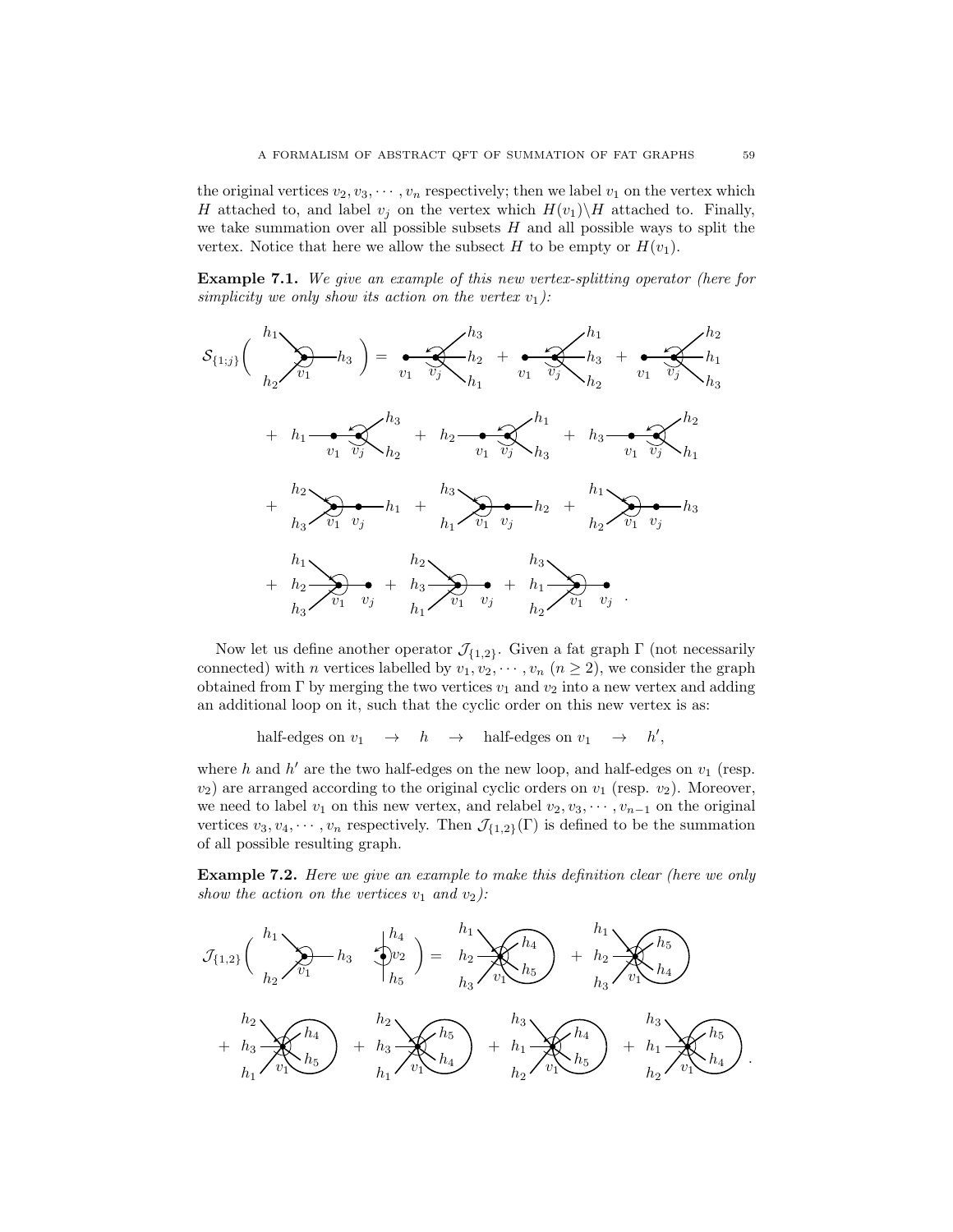Now we denote:

(141)  
\n
$$
\widetilde{\mathcal{W}}_{g,n} := \delta_{g,0} \delta_{n,1} \mathcal{F}_0^{(0)} + \sum_{\mu \in \mathbb{Z}_{>0}^n} \mathcal{F}_g^{\mu},
$$
\n
$$
\widetilde{\mathcal{W}}_{g,I} := \delta_{g,0} \delta_{n,1} \mathcal{F}_{0,I}^{(0)} + \sum_{\mu \in \mathbb{Z}_{>0}^n} \mathcal{F}_{g,I}^{\mu},
$$

or equivalently,

(142) 
$$
\widetilde{\mathcal{W}}_{g,n} := \delta_{g,0} \delta_{n,1} \mathcal{F}_0^{(0)} + \sigma_1^{-1} \cdots \sigma_n^{-1} \mathcal{W}_{g,n},
$$

$$
\widetilde{\mathcal{W}}_{g,I} := \delta_{g,0} \delta_{n,1} \mathcal{F}_{0,I}^{(0)} + \sigma_{i_1}^{-1} \cdots \sigma_{i_n}^{-1} \mathcal{W}_{g,I},
$$

(see [\(138\)](#page-55-0)). Then we can describe our main result in this subsection:

<span id="page-59-1"></span>**Theorem 7.2.** For  $(g, n) \neq (0, 1)$ , we have:

<span id="page-59-0"></span>(143)  
\n
$$
\widetilde{\mathcal{W}}_{g,n} = \sigma_1^{-1} \bigg[ \sum_{j=2}^n \mathcal{S}_{\{1;j\}} \widetilde{\mathcal{W}}_{g,n-1} + \mathcal{J}_{\{1,2\}} \bigg( \widetilde{\mathcal{W}}_{g-1,n+1} + \sum_{\substack{g_1 + g_2 = g \\ I \cup J = [n+1] \setminus \{1,2\}}} \widetilde{\mathcal{W}}_{g_1, \{1\} \cup I} \cdot \widetilde{\mathcal{W}}_{g_2, \{2\} \cup J} \bigg) \bigg],
$$

or equivalently,

$$
\mathcal{W}_{g,n} = \sigma_2 \sigma_3 \cdots \sigma_n \bigg[ \sum_{j=2}^n \mathcal{S}_{\{1;j\}} \widetilde{\mathcal{W}}_{g,n-1} + \mathcal{J}_{\{1,2\}} \bigg( \widetilde{\mathcal{W}}_{g-1,n+1} + \sum_{\substack{g_1 + g_2 = g \\ I \cup J = [n+1] \setminus \{1,2\}}} \widetilde{\mathcal{W}}_{g_1, \{1\} \cup I} \cdot \widetilde{\mathcal{W}}_{g_2, \{2\} \cup J} \bigg) \bigg].
$$

We omit the proof of this theorem since it is not hard to see that  $(143)$  is actually equivalent to the recursion relation [\(140\)](#page-56-0). Similar to the discussions in §[4,](#page-29-0) we may simply regard the operators  $S_{\{1,j\}}$  and  $\mathcal{J}_{\{1,2\}}$  as the inverse procedures of the edgecontraction in  $K_1$ , then one can easily construct the correspondence of graphs in two sides of the above equations using the same method that we have used in the proof of Theorem [2.1.](#page-17-0)

**Example 7.3.** Let us give two examples of the above recursion relation. Since  $W_{g,n}$ are all infinite sums, here we simply take two graphs and compare their coefficients in two sides of [\(143\)](#page-59-0).

The first example is  $(g, n) = (0, 4)$ . and let us consider the following graph:

$$
\Gamma_1 = \bigotimes_{v_4}^{v_3} \bigotimes_{v_1} \bullet v_2
$$

The coefficient of  $\Gamma_1$  in the left-hand side of [\(143\)](#page-59-0) is  $\frac{1}{|\text{Aut}(\Gamma_1)|} = 1$ . Now let us compute its coefficient in the right-hand side.

.

Considering all possible edge-contractions of half-edges on  $v_1$ , we see that  $\Gamma_1$  can only be obtained from the following graph in  $\mathfrak{Fat}_0^{(2,1,1)}$  via the operators  $\mathcal{S}_{(1;j)}$ :

.

$$
\begin{array}{cc}\n & \bullet \\
v_2 & v_1 & v_3\n\end{array}
$$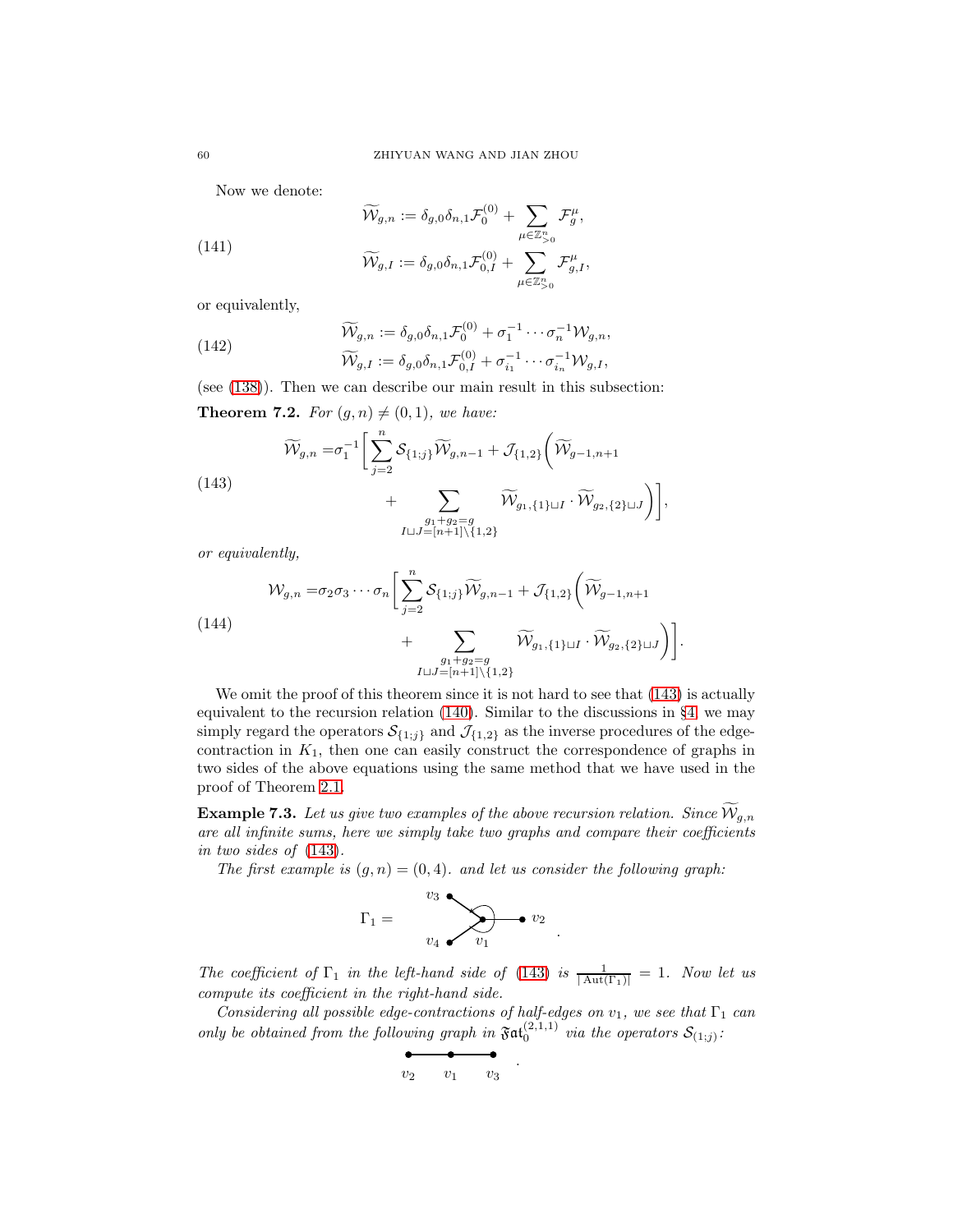And all the possible ways to obtain  $\Gamma_1$  from the above graph are:



thus the coefficient of  $\Gamma_1$  in the right-hand side of [\(143\)](#page-59-0) is  $\frac{1}{3}(1+1+1) = 1$ . Let us see another example. Take  $(g, n) = (1, 2)$ , and let  $\Gamma_2$  be:



The coefficient of  $\Gamma_2$  in the left-hand side of [\(143\)](#page-59-0) is  $\frac{1}{|\text{Aut}(\Gamma_2)|} = \frac{1}{2}$ .

Now  $\Gamma_2$  can be obtained in two ways from the right-hand side of [\(143\)](#page-59-0):

1)  $\Gamma$  can be obtained by applying  $\mathcal{J}_{\{1,2\}}$ :

J{1,2} v<sup>1</sup> v<sup>3</sup> v<sup>2</sup> = v1 v<sup>2</sup> + other terms.

2)  $\Gamma_2$  can also be obtained by applying  $S_{\{1;j\}}$ :



Thus the coefficient of  $\Gamma_2$  in the right-hand side of [\(143\)](#page-59-0) is  $\frac{1}{4}(1+1) = \frac{1}{2}$ .

<span id="page-60-0"></span>7.4. A quadratic recursion for abstract  $n$ -point functions. In this subsection, we give a reformulation the recursion relation in Theorem [7.2.](#page-59-1)

Inspired by the formulation Eynard-Orantin topological recursion, we want to modify the recursion [143](#page-59-0) in such a way that all terms of type  $(g, n) = (0, 1)$  are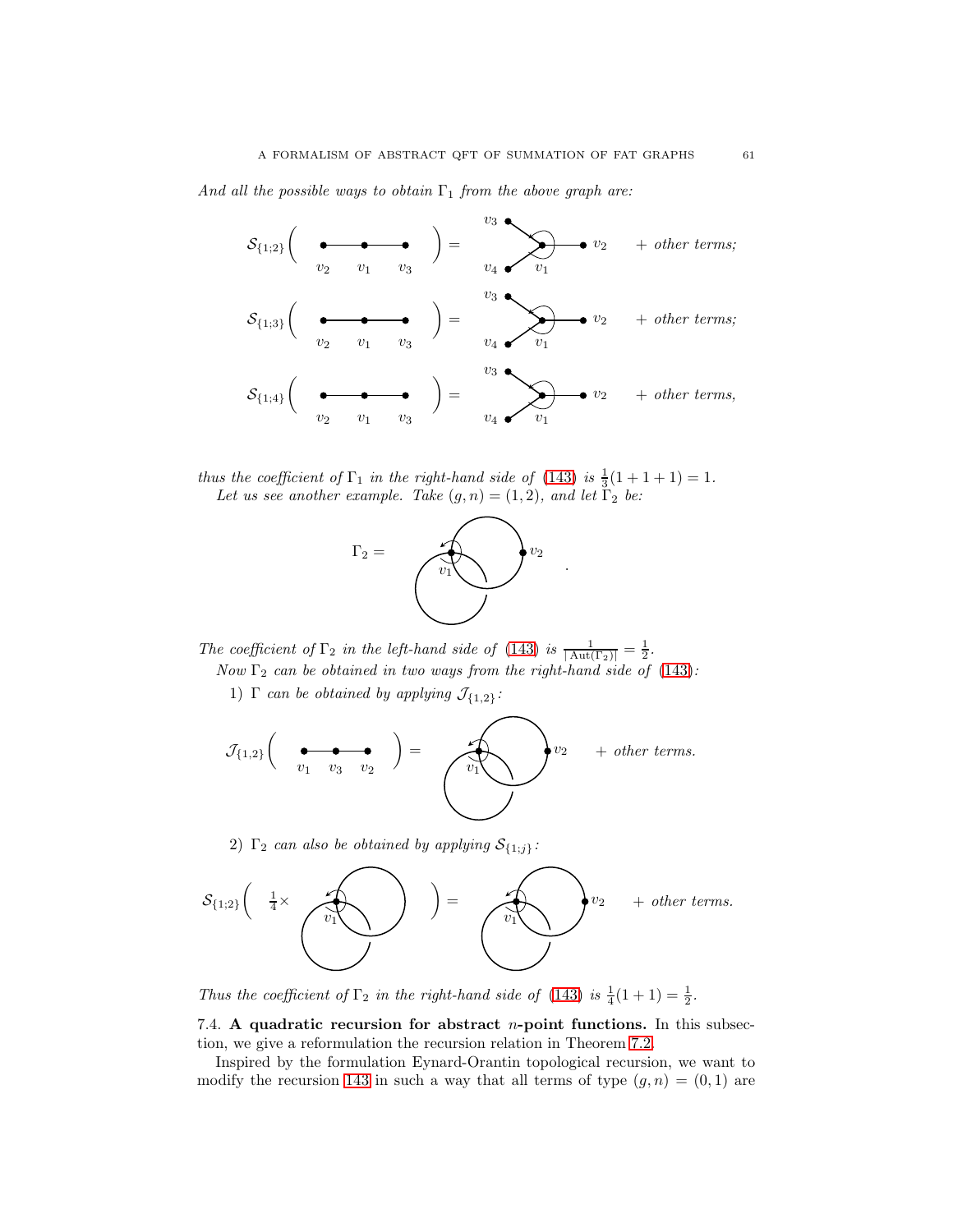excluded from the summation in the right-hand side of [\(143\)](#page-59-0). Notice that there are two such terms:

$$
(145) \qquad \sigma_1^{-1}\circ \mathcal{J}_{\{1,2\}}\bigg(\widetilde{\mathcal{W}}_{0,\{1\}}\cdot \widetilde{\mathcal{W}}_{g,[n+1]\backslash \{1\}}+\widetilde{\mathcal{W}}_{g,[n+1]\backslash \{2\}}\cdot \widetilde{\mathcal{W}}_{0,\{2\}}\bigg),
$$

and it is not hard to see that:

<span id="page-61-0"></span>
$$
(146) \t\t \mathcal{J}_{\{1,2\}}\left(\widetilde{\mathcal{W}}_{0,\{1\}}\cdot \widetilde{\mathcal{W}}_{g,[n+1]\backslash \{1\}}\right)=\mathcal{J}_{\{1,2\}}\left(\widetilde{\mathcal{W}}_{g,[n+1]\backslash \{2\}}\cdot \widetilde{\mathcal{W}}_{0,\{2\}}\right),
$$

These two terms can be understood as some operator acting on the abstract npoint function  $W_{g,n}$ . In fact, they can be obtained from  $W_{g,n}$  by the following procedures: First we choose a graph appearing in the expression of  $\mathcal{W}_{q,n}$  (i.e., let  $Γ<sub>1</sub>$  be a graph of genus g with n vertices), and let  $Γ<sub>2</sub>$  be a graph of genus 0 with one single vertex (here we allow the special case that  $\Gamma_2$  is a single vertex of valence zero). We choose a half-edge  $h_1$  attached to the vertex  $v_1 \in V(\Gamma_1)$ , and a half-edge  $h_2$  attached to the vertex in  $\Gamma_2$ . Then we add a new loop e to the vertex  $v_1 \in V(\Gamma_1)$ such that the original half-edges attached to  $v_1$  are placed on the same side; and we merge the vertex in  $\Gamma_2$  with this new  $v_1$  such that the half-edges of  $\Gamma_2$  are placed on the other side of e. Moreover, we require the cyclic orders are compatible and  $h_1$ ,  $h_2$  are right after the two half-edges of e respectively. For example:



Finally, we take summation over all possible  $h_1, h_2$  and all possible  $\Gamma_2$ , then this procedure describes  $(146)$  as an operator acting on the abstract *n*-point function  $\mathcal{W}_{q,n}$ . Let us denote this operator by  $\mathcal{T}$ , i.e.,

(147)  

$$
\mathcal{T}(\widetilde{\mathcal{W}}_{g,n}) := \mathcal{J}_{\{1,2\}}\left(\widetilde{\mathcal{W}}_{0,\{1\}} \cdot \widetilde{\mathcal{W}}_{g,[n+1]\setminus\{1\}}\right) = \mathcal{J}_{\{1,2\}}\left(\widetilde{\mathcal{W}}_{g,[n+1]\setminus\{2\}} \cdot \widetilde{\mathcal{W}}_{0,\{2\}}\right),
$$

then it is not hard to see that every graph appearing in the expression of  $\mathcal{T}(\mathcal{W}_{q,n})$ is still of genus g, with n vertices labelled by  $v_1, v_2, \dots, v_n$ .

Then Theorem [7.2](#page-59-1) gives us:

<span id="page-61-2"></span>**Theorem 7.3.** For  $(g, n) \neq (0, 1)$ , we have:

<span id="page-61-1"></span>(148)  
\n
$$
(\sigma_1 - 2\mathcal{T})\widetilde{\mathcal{W}}_{g,n} = \sum_{j=2}^n \mathcal{S}_{\{1;j\}} \widetilde{\mathcal{W}}_{g,n-1} + \mathcal{J}_{\{1,2\}} \bigg( \widetilde{\mathcal{W}}_{g-1,n+1} + \sum_{\substack{g_1+g_2=g\\I \cup J=[n+1]\setminus\{1,2\}}}^s \widetilde{\mathcal{W}}_{g_1,\{1\} \cup I} \cdot \widetilde{\mathcal{W}}_{g_2,\{2\} \cup J} \bigg),
$$

where the notation  $\sum_{n=1}^{\infty}$  means that we require  $(g_1, I) \neq (0, \emptyset)$  and  $(g_2, J) \neq (0, \emptyset)$  in this summation, and  $\sigma_1$  is defined by [\(138\)](#page-55-0). Or equivalently, by applying  $\sigma_2 \cdots \sigma_n$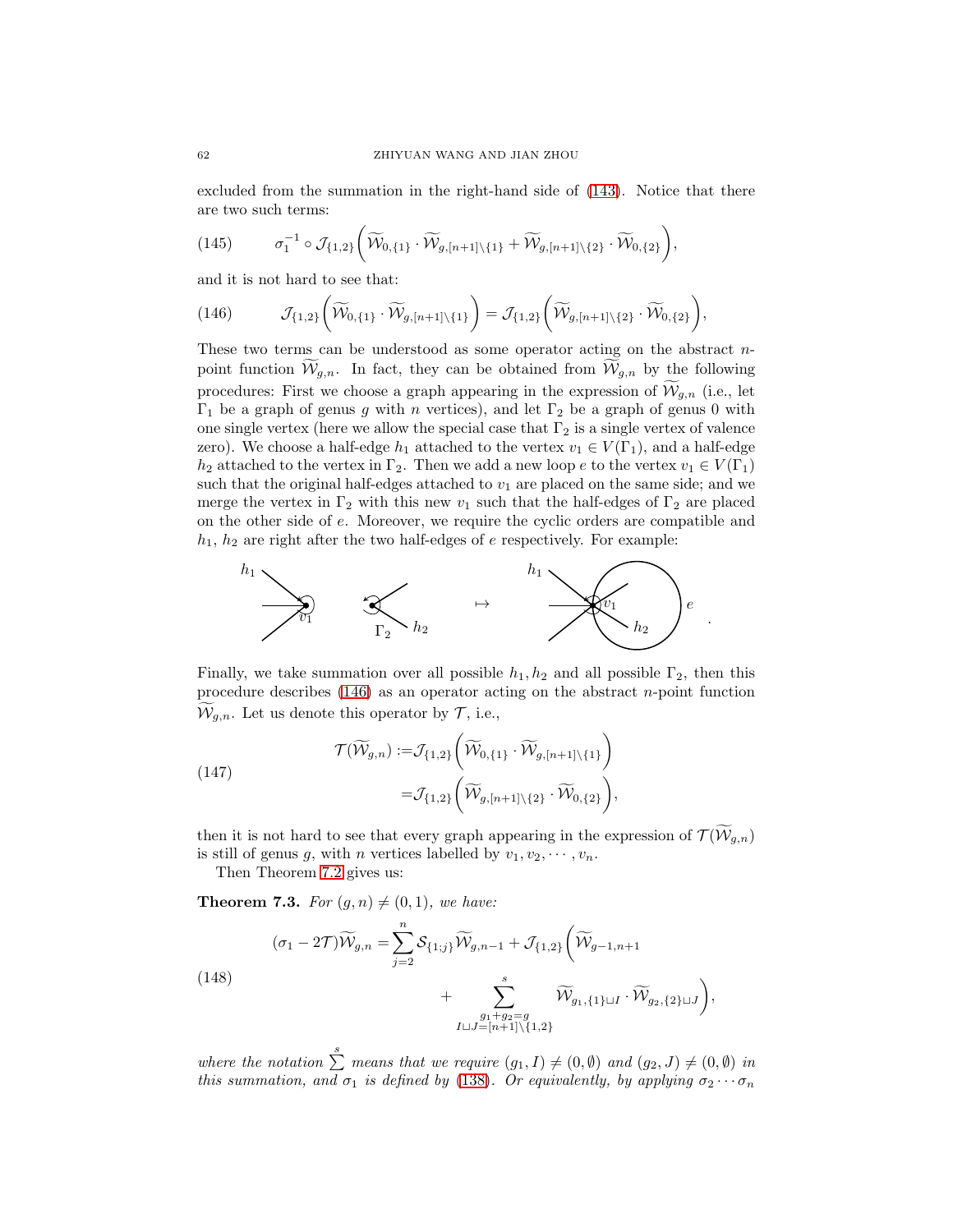to both sides we have:

<span id="page-62-1"></span>
$$
(1-2\mathcal{T}\circ\sigma_1^{-1})\mathcal{W}_{g,n}
$$
  
= $\sum_{j=2}^n \sigma_j \circ \mathcal{S}_{\{1;j\}} \circ \sigma_1^{-1}\mathcal{W}_{g,n-1} + \mathcal{J}_{\{1,2\}} \circ \sigma_1^{-1}\sigma_2^{-1} \bigg(\mathcal{W}_{g-1,n+1}$   
+ $\sum_{J\sqcup J=[n+1]\backslash\{1,2\}}^s \mathcal{W}_{g_1,\{1\}\sqcup J} \cdot \mathcal{W}_{g_2,\{2\}\sqcup J} \bigg).$ 

Remark 7.1. As mentioned in the beginning of this section, we want to relate this quadratic recursion for the abstract *n*-point functions  $W_{g,n}$  to the Eynard-Orantin topological recursion. In the following sections we'll see that the realization of the above recursion is actually equivalent to the E-O topological recursion in the example of Hermitian one-matrix models. In general cases, we formulate this idea as a conjecture in §[9.](#page-70-0)

<span id="page-62-2"></span>7.5. Forgetting the labels on the abstract *n*-point functions. In this subsection we consider the abstract *n*-point functions without the labels  $v_1, \dots, v_n$  on vertices (similar to the case of the abstract free energy and the abstract partition function, see §[2.3\)](#page-13-0).

Denote by  $\mathcal{F}_{g,n}$  the formal summation of fat graphs (without labels on vertices) obtained by forgetting all the labels in

(150) 
$$
\widetilde{\mathcal{W}}_{g,n} = \delta_{g,0} \delta_{n,1} \mathcal{F}_0^{(0)} + \sum_{\mu \in \mathbb{Z}_{>0}^n} \mathcal{F}_g^{\mu}.
$$

In what follows let us reformulate the recursion [\(148\)](#page-61-1) as a quadratic recursion relation for  $\mathcal{F}_{g,n}$ . Recall that the previous subsections, we have regarded the label  $v_1$  as a special one when performing the edge-contraction or vertex-splitting procedures. Notice that the abstract *n*-point functions  $W_{q,n}$  are invariant under permutations of the labels  $v_1, \dots, v_n$ , thus the recursion [\(148\)](#page-61-1) can also be reformulated in such a way that the label  $v_1$  is replaced by  $v_j$  for  $j = 2, 3, \dots, n$ . Now we can take summation of all the n recursion relations (in which the special labels are  $v_1, v_2, \dots, v_n$ respectively) and then forget all the labels, and in this way we obtain the following:

<span id="page-62-0"></span>(151) 
$$
\sigma(\mathcal{F}_{g,n}) - 2n \cdot \mathcal{J}(\mathcal{F}_{0,1}, \frac{\mathcal{F}_{g,n}}{n}) = n\mathcal{S}(\mathcal{F}_{g,n-1}) + n\left(\mathcal{J}(\frac{\mathcal{F}_{g-1,n+1}}{n(n+1)}) + \sum_{\substack{g_1+g_2=g\\i+j=n+1}}^{s} {n-1 \choose i-1} \cdot \mathcal{J}(\frac{\mathcal{F}_{g_1,i}}{i}, \frac{\mathcal{F}_{g_2,j}}{j})\right),
$$

where  $\sigma$  is the rescaling map

$$
\sigma(\Gamma)=(\mu_1+\cdots+\mu_n)\Gamma,\qquad \Gamma\in \mathfrak{Fat}^{\mu,c}_g,
$$

or equivalently,  $\sigma(\mathcal{F}_{g,n})$  is obtained by forgetting all the labels in  $(\sigma_1+\cdots+\sigma_n)\mathcal{W}_{g,n}$ . And  $\mathcal{J}(\Gamma_1, \Gamma_2)$  is defined to be the bilinear map such that:

$$
\mathcal{J}(\Gamma_1, \Gamma_2) := \sum_{\substack{h_1 \in H(\Gamma_1) \\ h_2 \in H(\Gamma_2)}} \mathcal{J}'(\Gamma_1 \cdot \Gamma_2, h_1, h_2), \qquad \Gamma_i \in \mathfrak{Fat}_{g_i}^{\mu_i, c},
$$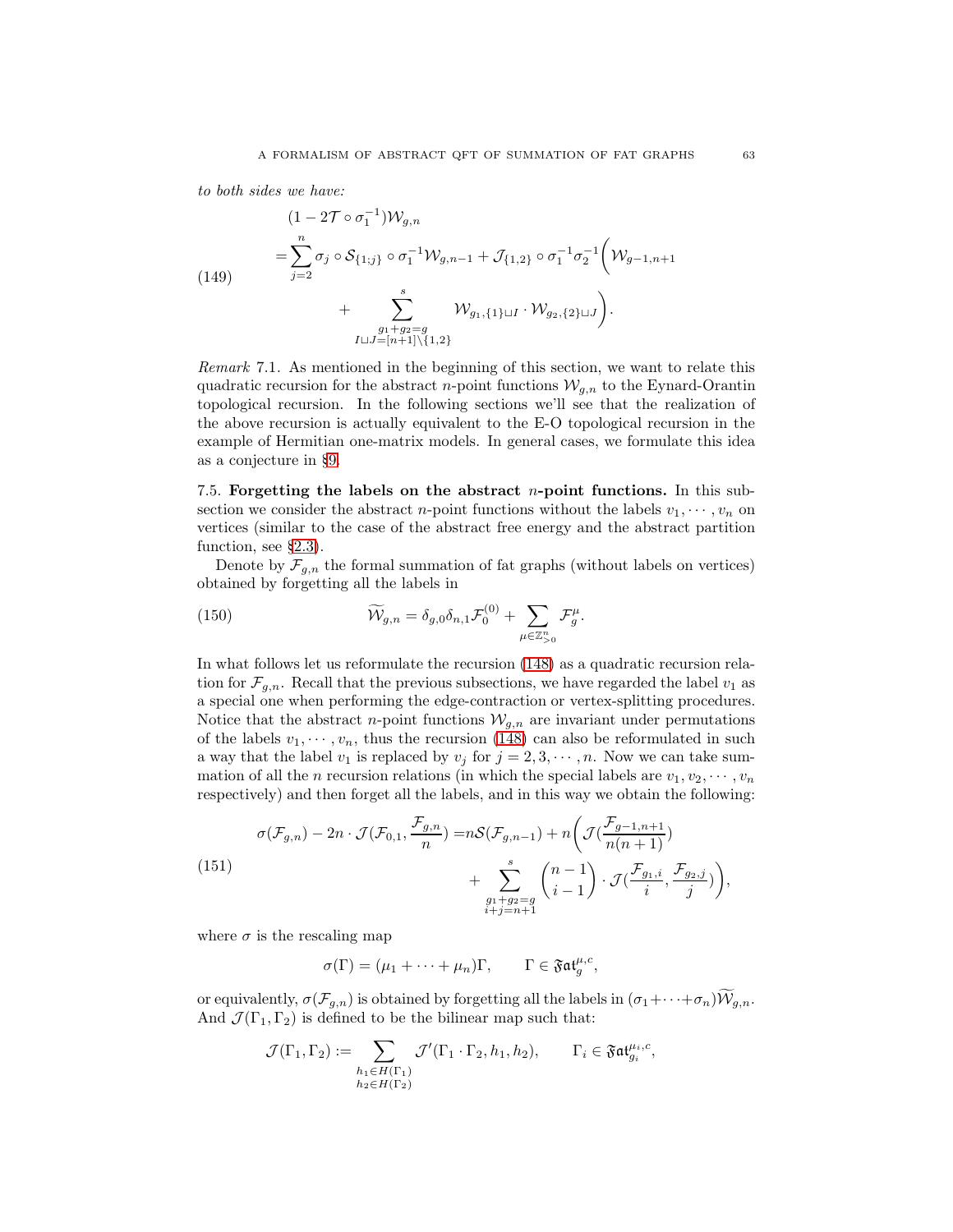where  $\mathcal{J}'(\Gamma_1 \cdot \Gamma_2, h_1, h_2)$  is obtained from  $\mathcal{J}(\Gamma_1 \cdot \Gamma_2, h_1, h_2)$  (see Definition [4.3\)](#page-32-0) by changing the hollow vertex to a solid one, and  $\Gamma_1 \cdot \Gamma_2$  is the disjoint union of  $\Gamma_1$ and  $\Gamma_2$ . The linear operator S is defined by:

$$
\mathcal{S}(\Gamma) := \sum_{k \geq 0} \sum_{l=0}^k \mathcal{S}'_{k,l}(\Gamma),
$$

where  $\mathcal{S}'_{k,l}(\Gamma)$  is obtained from  $\mathcal{S}_{k,l}(\Gamma)$  (see Definition [4.2\)](#page-31-1) by changing the hollow vertex to a solid one. And the linear map  $\mathcal{J}(\Gamma)$  is defined by:

$$
\mathcal{J}(\Gamma):=\sum_{v_1\in V(\Gamma)}\sum_{v_2\in V(\Gamma)\backslash\{v_1\}}\sum_{h_i\in H(v_i)}\mathcal{J}'(\Gamma,h_1,h_2),\qquad \Gamma\in \mathfrak{Fat}^{\mu,c}_g.
$$

Notice that the summation in the right-hand side of [\(151\)](#page-62-0) do not contain the terms with  $(g_1, i) = (0, 1)$  or  $(g_2, j) = (0, 1)$ , thus one can rewrite [\(151\)](#page-62-0) as follows:

### Lemma 7.1. We have:

(152) 
$$
\sigma(\mathcal{F}_{g,n}) = nS(\mathcal{F}_{g,n-1}) + \frac{1}{n+1}\mathcal{J}(\mathcal{F}_{g-1,n+1}) + \sum_{\substack{g_1+g_2=g\\i+j=n+1}} \frac{n}{ij} {n-1 \choose i-1} \cdot \mathcal{J}(\mathcal{F}_{g_1,i}, \mathcal{F}_{g_2,j}).
$$

Now for every  $m \geq 0$ , define:

(153) 
$$
\mathcal{F}_{(m)} := \sum_{2g-1+n=m} \frac{1}{n!} \mathcal{F}_{g,n},
$$

then:

$$
\sigma(\mathcal{F}_{(m)}) = \sum_{2g-1+n=m} \bigg( \frac{\mathcal{S}(\mathcal{F}_{g,n-1})}{(n-1)!} + \frac{\mathcal{J}(\mathcal{F}_{g-1,n+1})}{(n+1)!} + \sum_{\substack{g_1+g_2=g \\ i+j=n+1}} \frac{\mathcal{J}(\mathcal{F}_{g_1,i},\mathcal{F}_{g_2,j})}{i!\cdot j!} \bigg),
$$

or equivalently:

**Theorem 7.4.** For every  $m \geq 0$  we have:

<span id="page-63-0"></span>(154) 
$$
\sigma(\mathcal{F}_{(m)}) = \mathcal{S}(\mathcal{F}_{(m-1)}) + \mathcal{J}(\mathcal{F}_{(m-1)}) + \sum_{\substack{i+j=m\\i,j\geq 0}} \mathcal{J}(\mathcal{F}_{(i)},\mathcal{F}_{(j)}),
$$

where we use the convention  $\mathcal{F}_{(-1)} := 0$ .

Remark 7.2. In the next section, we will consider the realization of the abstract n-point functions by the n-point functions of the Hermitian one-matrix models, and in this case the above recursion relation will give a Schrödinger type equation. Using a result by the second author in  $[69]$  $[69]$  $[69]$ , in §9 we will see that it is the quantum spectral curve for the Hermitian one-matrix models.

# 8. Realization by N-Point Functions of Hermitian One-Matrix **MODELS**

In this section we consider the realization of the abstract  $n$ -point functions by the n-point functions of the Hermitian one-matrix models. We show that the quadratic recursion [\(149\)](#page-62-1) is realized by a quadratic differential equation derived by the second author in [\[69\]](#page-74-4) using Virasoro constraints. Moreover,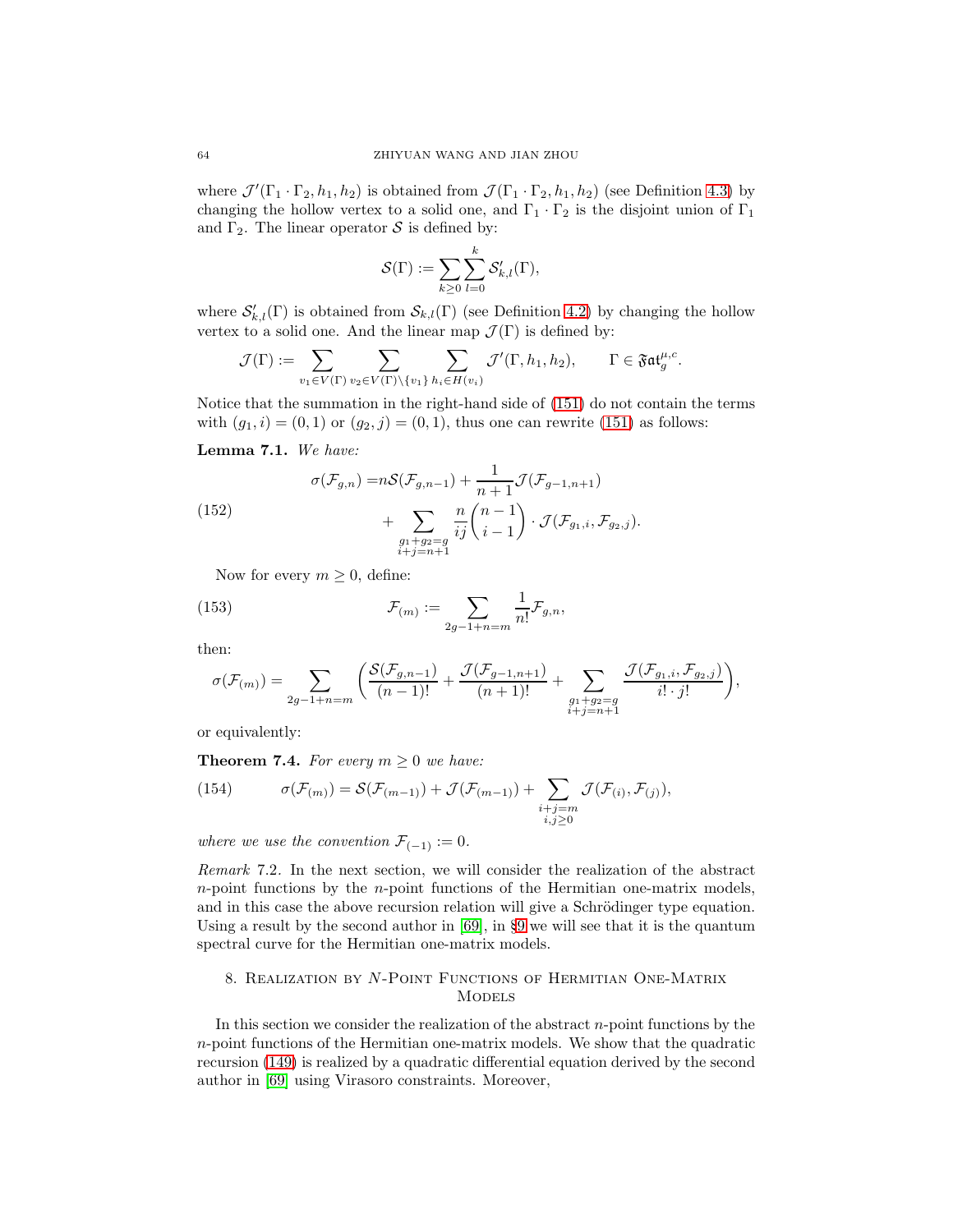<span id="page-64-0"></span>8.1. Realization of the abstract *n*-point functions. In this subsection, we construct the realization of the abstract *n*-point functions  $W_{g,n}$  by the Hermitian one-matrix models.

Let  $x := (x_1, x_2, \dots)$  be a family of formal variables, and  $\mu := (\mu_1, \mu_2 \dots, \mu_n)$ . Given a fat graph  $\Gamma \in \mathfrak{Fat}_g^{\mu}$ , we assign the following Feynman rule:

(155) 
$$
w_{\Gamma} := x_1^{-(\mu_1+1)} x_2^{-(\mu_2+1)} \cdots x_n^{-(\mu_n+1)} \cdot t^{|F(\Gamma)|},
$$

where  $t = Hg_s$  is the 't Hooft coupling constant (see §[3.2\)](#page-22-0). Moreover, given a set of indices  $I = \{i_1, i_2, \dots, i_n\} \subset \mathbb{Z}_{\geq 0}$  and  $\Gamma \in \mathfrak{Fat}_{g,I}^{\mu,c}$  (see §[2.5\)](#page-16-0), we assign:

(156) 
$$
w_{\Gamma} := x_{i_1}^{-(\mu_1+1)} x_{i_2}^{-(\mu_2+1)} \cdots x_{i_n}^{-(\mu_n+1)} \cdot t^{|F(\Gamma)|}.
$$

Then the abstract *n*-point functions  $W_{g,n}$  are realized by the following *n*-point functions of the Hermitian one-matrix model:

(157)

<span id="page-64-1"></span>
$$
W_{g,n}^{\text{Herm}}(x_1,\dots,x_n) := \delta_{g,0}\delta_{n,1} \cdot tx_1^{-1} + \sum_{\mu \in \mathbb{Z}_{>0}^n} \langle p_{\mu_1} \cdots p_{\mu_n} \rangle_g^c \cdot x_1^{-(\mu_1+1)} \cdots x_n^{-(\mu_n+1)},
$$

where  $\langle p_{\mu_1} \cdots p_{\mu_n} \rangle_g^c$  are fat correlators of the Hermitian one-matrix models. And similarly, the abstract *n*-point functions with shifted indices  $\mathcal{W}_{g,I}$  (defined by [\(137\)](#page-55-1)) are realized by:

$$
W_{g,n}^{\text{Herm}}(x_{i_1},\cdots,x_{i_n})=\delta_{g,0}\delta_{n,1}\cdot tx_{i_1}^{-1}+\sum_{\mu\in\mathbb{Z}_{>0}^n}\langle p_{\mu_1}\cdots p_{\mu_n}\rangle_g^c\cdot x_{i_1}^{-(\mu_1+1)}\cdots x_{i_n}^{-(\mu_n+1)}.
$$

**Example 8.1.**  $W_{0,1}^{Herm}$  is given by the generating series of Catalan numbers:

$$
W_{0,1}^{Herm}(x_1) = \frac{t}{x_1} + \sum_{n>0} C_n \cdot \frac{t^{n+1}}{x_1^{2n+1}}
$$
  
=  $\frac{1}{2} \left( x_1 - \sqrt{x_1^2 - 4t} \right)$   
=  $\frac{t}{x_1} + \frac{t^2}{x_1^3} + \frac{2t^3}{x_1^5} + \frac{5t^4}{x_1^7} + \frac{14t^5}{x_1^9} + \cdots$ 

<span id="page-64-2"></span>8.2. Realization of the quadratic recursion. Now let us consider the realization of the quadratic recursion [\(149\)](#page-62-1) in the case of Hermitian one-matrix models. In this way we recover a quadratic recursion proved in [\[69\]](#page-74-4).

We construct the realization of [\(149\)](#page-62-1) term by term. First, the term

$$
\mathcal{T} \circ \sigma_1^{-1} \mathcal{W}_{g,n} = \sigma_2^{-1} \mathcal{J}_{\{1,2\}} \bigg( \widetilde{\mathcal{W}}_{0,1} \cdot \mathcal{W}_{g,[n+1] \backslash \{1\}} \bigg)
$$

is realized by:

(158) 
$$
x_1^{-1} \cdot W_{0,1}^{\text{Herm}}(x_1) \cdot W_{g,n}^{\text{Herm}}(x_1, x_2, \cdots, x_n),
$$

since we have

$$
\frac{1}{x_1^{(\mu_1+\mu_2+2)+1}} = \frac{1}{x_1} \cdot \frac{1}{x_1^{\mu_1+1}} \cdot \frac{1}{x_1^{\mu_2+1}},
$$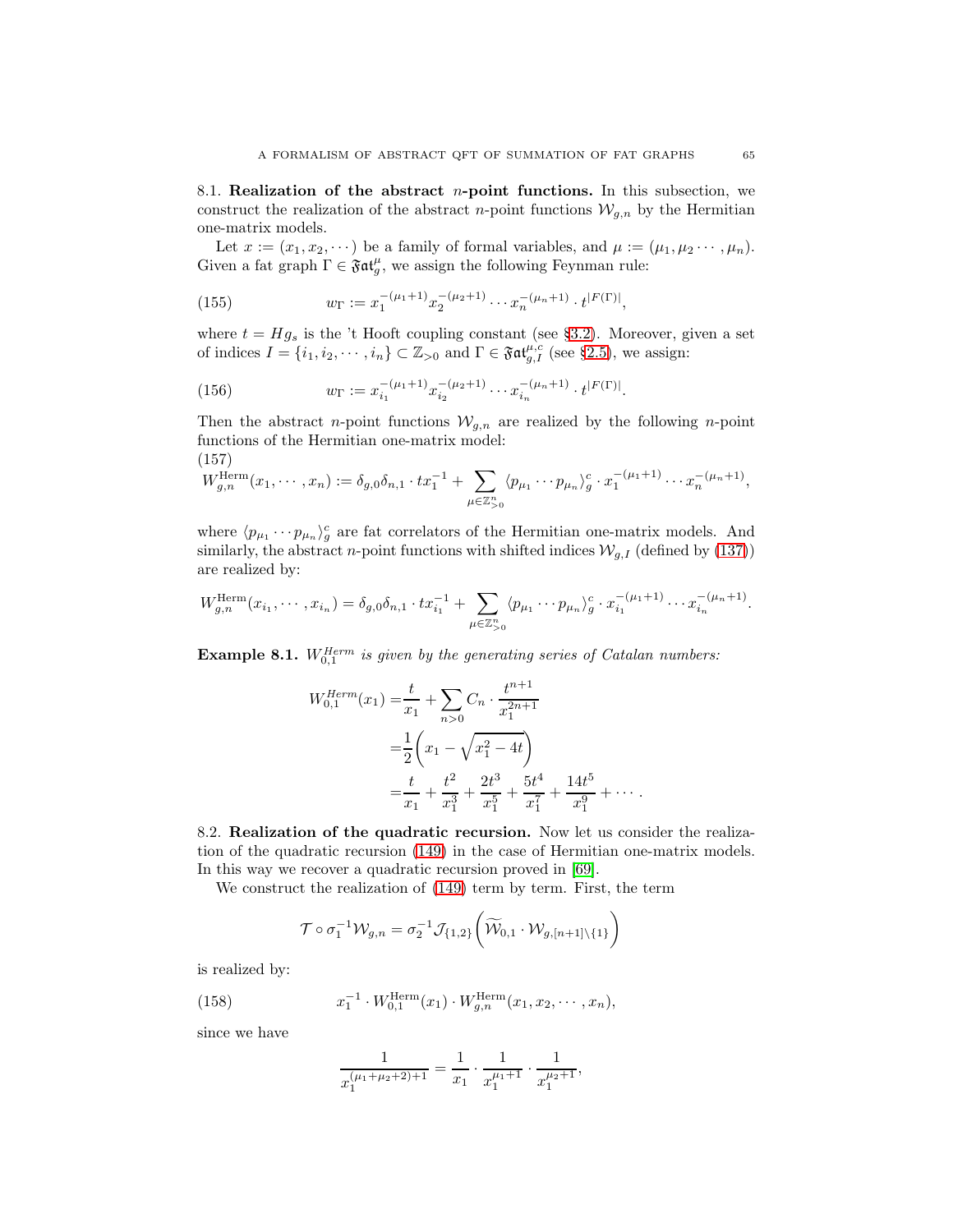and the operator  $\mathcal{J}_{\{1,2\}}$  produces a factor  $\mu_1 \cdot \mu_2$  (the number of ways to adding a loop) which kills  $\sigma_2^{-1}$  and changes  $\widetilde{\mathcal{W}}_{0,1}$  to  $\mathcal{W}_{0,1}$ . Similarly, the term

$$
\mathcal{J}_{\{1,2\}}\circ \sigma_1^{-1}\sigma_2^{-1}\bigg(\mathcal{W}_{g-1,n+1}+\sum_{\substack{g_1+g_2=g\\ I\sqcup J=[n+1]\backslash\{1,2\}}}\limits^{s}\mathcal{W}_{g_1,\{1\}\sqcup I}\cdot \mathcal{W}_{g_2,\{2\}\sqcup J}\bigg)
$$

is realized by:

(159) 
$$
E_{x_1, u, v}^{\text{Herm}} W_{g-1, n+1}^{\text{Herm}}(u, v, x_2, \cdots, x_n)
$$

$$
+ \sum_{\substack{g_1+g_2=g\\I\cup J=[n]\setminus\{1\}}}^{s} x_1^{-1} \cdot W_{g_1, |I|+1}^{\text{Herm}}(x_1, x_I) W_{g_2, |J|+1}^{\text{Herm}}(x_1, x_J),
$$

where  $x_I := (x_{i_1}, \dots, x_{i_k})$  for  $I = \{i_1, \dots, i_k\}$ , and the operator  $E_{a,b,c}^{\text{Herm}}$  is defined by (see [\[68,](#page-74-3) §3.5]):

(160) 
$$
E_{a,b,c}^{\text{Herm}} f(b,c) = a^{-1} \cdot \left( \lim_{b \to c} f(b,c) \right)|_{c=a}.
$$

Finally, we need to construct the realizations of the terms  $\sigma_j \circ S_{\{1,j\}} \circ \sigma_1^{-1} \mathcal{W}_{g,n-1}$ (for  $j = 2, \dots, n$ ). Similar to the computations in [\[68,](#page-74-3) §3.5], we need to consider the following transformation:

$$
\frac{1}{x_1^{m+1}} \quad \mapsto \quad \sum_{\substack{k+l=m\\k,l\geq 0}} (l+1) \cdot \frac{1}{x_1^{(k+1)+1}} \cdot \frac{1}{x_j^{(l+1)+1}} \n= \frac{1}{(x_1 - x_j)^2} \left[ \left( \frac{1}{x_1^{m+1}} \cdot \frac{1}{x_1} + \frac{1}{x_j^{m+1}} \left( \frac{m+1}{x_j} - \frac{m+2}{x_1} \right) \right] \right].
$$

Define an operator  $D_{a,b}^{\text{Herm}}$  by:

(161) 
$$
D_{a,b}^{\text{Herm}} f(a) := \frac{1}{(a-b)^2} \left( \frac{1}{a} f(a) - \frac{\partial}{\partial b} f(b) + \frac{b^2}{a} \cdot \frac{\partial}{\partial b} \left( \frac{1}{b} f(b) \right) \right),
$$

then  $\sigma_j \circ \mathcal{S}_{\{1;j\}} \circ \sigma_1^{-1} \mathcal{W}_{g,n-1}$  is realized by:

(162) 
$$
D_{x_1,x_j}^{\text{Herm}} W_{g,n-1}^{\text{Herm}}(x_1,\cdots,\hat{x}_j,\cdots,x_n),
$$

where  $\hat{x}_j$  means deleting the term  $x_j$ .

Therefore, the recursion [\(149\)](#page-62-1) is realized by:

(163)  
\n
$$
(1 - 2x_1^{-1} \cdot W_{0,1}^{\text{Herm}}(x_1)) W_{g,n}^{\text{Herm}}(x_1, \cdots, x_n)
$$
\n
$$
= \sum_{j=2}^n D_{x_1, x_j}^{\text{Herm}} W_{g,n-1}^{\text{Herm}}(x_1, \cdots, \hat{x}_j, \cdots, x_n) + E_{x_1, u, v} W_{g-1,n+1}^{\text{Herm}}(u, v, x_2, \cdots, x_n)
$$
\n
$$
+ \sum_{\substack{g_1+g_2=g\\U \cup J=[n]\setminus\{1\}}}^s x_1^{-1} \cdot W_{g_1, |I|+1}^{\text{Herm}}(x_1, x_I) W_{g_2, |J|+1}^{\text{Herm}}(x_1, x_J),
$$

for every  $(g, n) \neq (0, 1)$ . Now denote:

(164) 
$$
\widetilde{D}_{a,b}^{\text{Herm}} := \frac{D_{a,b}^{\text{Herm}}}{1 - 2a^{-1} \cdot W_{0,1}^{\text{Herm}}(a)}, \qquad \widetilde{E}_{a,b,c}^{\text{Herm}} := \frac{E_{a,b,c}^{\text{Herm}}}{1 - 2a^{-1} \cdot W_{0,1}^{\text{Herm}}(a)},
$$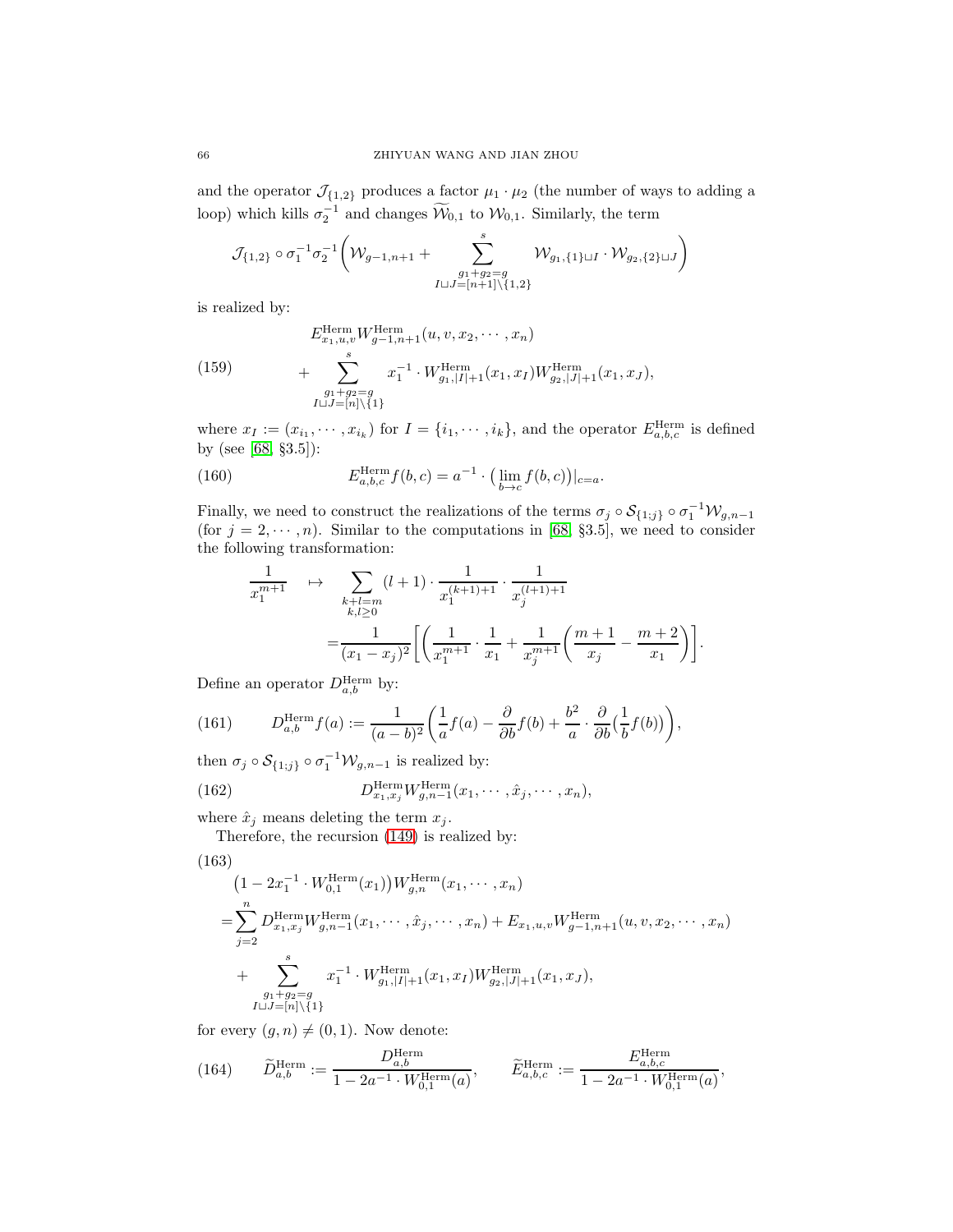then we recover one of the main results in [\[69\]](#page-74-4):

Theorem 8.1 ( [\[69\]](#page-74-4)). We have the following quadratic recursion for the n-point functions  $W_{g,n}^{Herm}(x_1, \dots, x_n)$  of the Hermitian one-matrix models:

<span id="page-66-2"></span>(165)  
\n
$$
W_{g,n}^{Herm}(x_1, x_2, \dots, x_n)
$$
\n
$$
= \sum_{j=2}^{n} \widetilde{D}_{x_1, x_j}^{Herm} W_{g,n-1}^{Herm}(x_1, \dots, \hat{x}_j, \dots, x_n) + \widetilde{E}_{x_1, u, v}^{Herm} W_{g-1, n+1}^{Herm}(u, v, x_2, \dots, x_n)
$$
\n
$$
+ \sum_{\substack{g_1 + g_2 = g \\ \text{full} J = [n] \setminus \{1\}}}^s \widetilde{E}_{x_1, u, v}^{Herm}(W_{g_1, |I|+1}^{Herm}(u, x_I) \cdot W_{g_2, |J|+1}^{Herm}(v, x_J)),
$$

if  $(g, n) \neq (0, 1)$ .

Remark 8.1. In [\[69\]](#page-74-4), the above quadratic recursion is derived from the fat Virasoro constraints. Now in this work, we have seen that the this recursion and the fat Virasoro constraints are both consequences of the edge-contraction recursion relation for fat graphs.

**Example 8.2.** Now using the above recursion one can compute  $W_{0,2}^{Herm}$ .

$$
W_{0,2}^{Herm}(x_1, x_2) = \frac{1}{1 - 2x_1^{-1} \cdot W_{0,1}^{Herm}(x_1)} \cdot \left( D_{x_1, x_2}^{Herm}(x_1) + \frac{1}{2(x_1 - x_2)^2} \left( -1 + \frac{x_1 x_2 - 4t}{\sqrt{x_1^2 - 4t} \cdot \sqrt{x_2^2 - 4t}} \right) \right)
$$
  
= 
$$
\frac{t}{x_1^2 x_2^2} + 3t^2 \left( \frac{1}{x_1^2 x_2^4} + \frac{1}{x_1^4 x_2^2} \right) + \frac{2t^2}{x_1^3 x_2^3} + 10t^3 \left( \frac{1}{x_1^2 x_2^6} + \frac{1}{x_1^6 x_2^2} \right) \right)
$$

$$
+ 8t^3 \left( \frac{1}{x_1^3 x_2^5} + \frac{1}{x_1^5 x_2^3} \right) + \frac{12t^3}{x_1^4 x_2^4} + \cdots
$$

This is the realization of the abstract Bergmann kernel  $\mathcal{W}_{0,2}$ .

8.3. **Realization of**  $\mathcal{F}_{g,n}$  and  $\mathcal{F}_{(m)}$ . In this subsection we consider the realization of  $\mathcal{F}_{g,n}$ ,  $\mathcal{F}_{(m)}$  and their recursion introduced in §[7.5.](#page-62-2)

Recall that  $\mathcal{F}_{g,n}$  is obtained by forgetting the labels  $v_1, \dots, v_n$  on vertices on  $W_{q,n}$ . Thus it is natural to introduce a new formal variable x and modify the Feynman rule in §[8.1](#page-64-0) by taking  $x_1 = \cdots = x_n = x$ . Here the Feynman rule we choose is:

<span id="page-66-1"></span>(166) 
$$
w_{\Gamma} := x^{-\mu_1} x^{-\mu_2} \cdots x^{-\mu_n} \cdot t^{|F(\Gamma)|} = x^{-|\mu|} \cdot t^{|F(\Gamma)|}
$$

where t is the 't Hooft coupling constant as before. Then  $\mathcal{F}_{g,n}$  is realized by:

<span id="page-66-0"></span>(167) 
$$
S_{g,n}^{\text{Herm}}(x) := \sum_{\mu \in \mathbb{Z}_{>0}^n} \sum_{\Gamma \in \mathfrak{Fat}_g^{\mu_i}} \frac{x^{-|\mu|}t^{|F(\Gamma)|}}{|\operatorname{Aut}(\Gamma)|} = \sum_{\mu \in \mathbb{Z}_{>0}^n} \langle \frac{p_{\mu_1}}{\mu_1} \cdots \frac{p_{\mu_n}}{\mu_n} \rangle_g^c \cdot x^{-|\mu|}t^{|F(\Gamma)|}
$$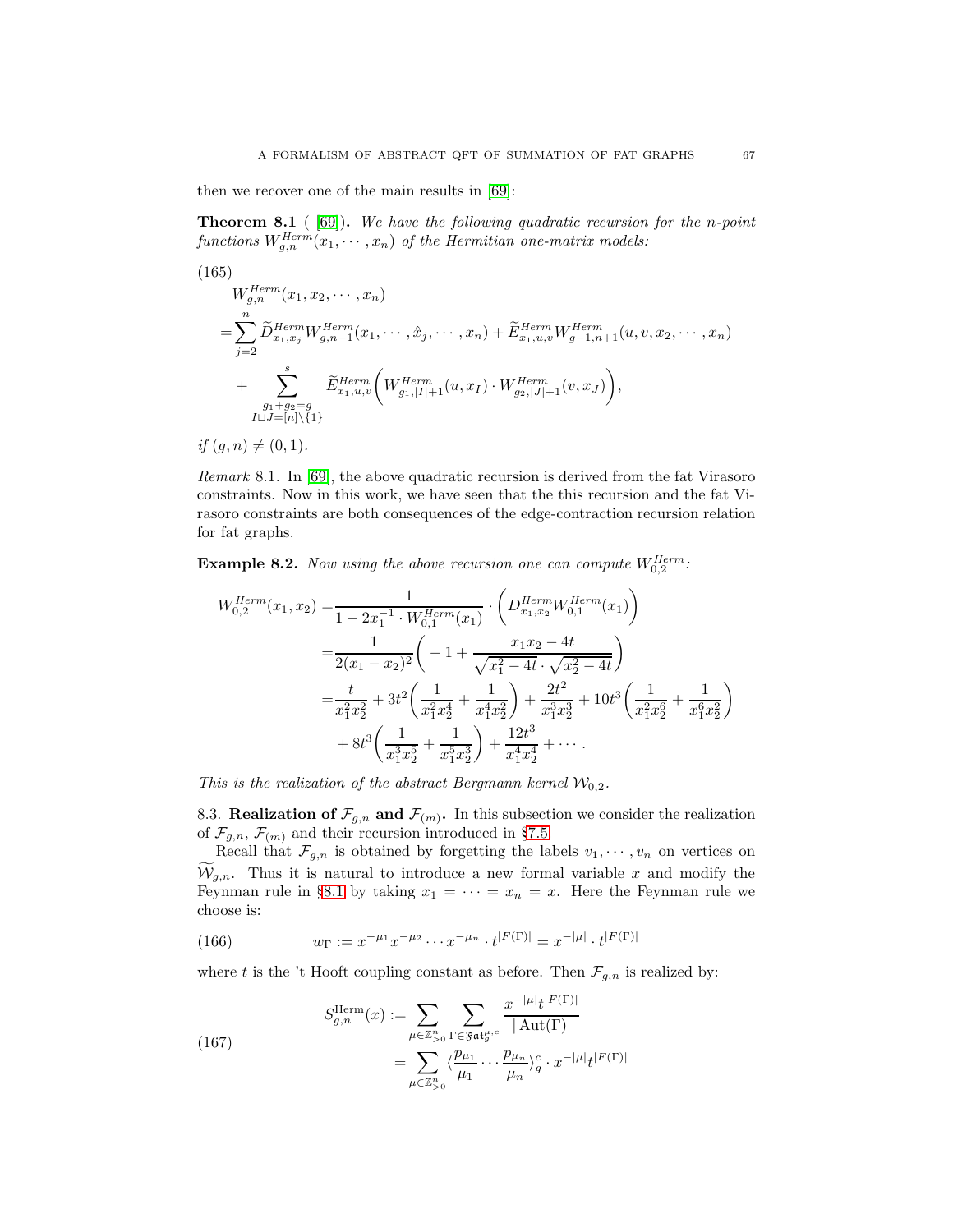for  $(g, n) \neq (0, 1)$ . And for the special case  $(g, n) = (0, 1)$ , we define:

(168) 
$$
S_{0,1}^{\text{Herm}}(x) := t \log x + \sum_{\mu_1 > 0} \sum_{\Gamma \in \mathfrak{Fat}_0^{(\mu),c}} \frac{x^{-|\mu|} t^{|F(\Gamma)|}}{|\operatorname{Aut}(\Gamma)|}.
$$

It is clear that  $\frac{d}{dx} S_{0,1}^{\text{Herm}}(x) = -W_{0,1}^{\text{Herm}}(x)$ . Moreover, comparing [\(167\)](#page-66-0) with [\(157\)](#page-64-1), one easily finds that for  $(g, n) \neq (0, 1)$ , the function  $S_{g,n}^{\text{Herm}}(x)$  is the following averaging of the *n*-point function  $W_{g,n}^{\text{Herm}}(x_1, \dots, x_n)$ :

(169) 
$$
S_{g,n}^{\text{Herm}} = \int_x^{+\infty} \cdots \int_x^{+\infty} W_{g,n}^{\text{Herm}}(x_1, \cdots, x_n) dx_1 \cdots dx_n.
$$

The realization of  $\mathcal{F}_{(m)}$  is:

(170) 
$$
S_m^{\text{Herm}} = \sum_{2g-1+n=m} S_{g,n}^{\text{Herm}}
$$

$$
= \delta_{m,0} t \log x + \sum_{2g-1+n=m} \sum_{\mu \in \mathbb{Z}_{>0}^n} \langle \frac{p_{\mu_1}}{\mu_1} \cdots \frac{p_{\mu_n}}{\mu_n} \rangle_g^c \cdot x^{-|\mu|} t^{|F(\Gamma)|}.
$$

Now let us consider the realization of the recursion [\(154\)](#page-63-0) with respect to the Feynman rule [\(166\)](#page-66-1). Given a connected fat graph  $\Gamma$  of type  $(q,\mu)$ , the operator  $\sigma$ is realized by acts by:

$$
w_{\sigma(\Gamma)} = w_{|\mu| \cdot \Gamma} = |\mu| \cdot x^{-|\mu|} t^{|F(\Gamma)|} = -x \frac{d}{dx} w_{\Gamma},
$$

And  $\mathcal{S}(\Gamma)$  is realized by:

$$
w_{\mathcal{S}(\Gamma)} = \sum_{v \in V(\Gamma)} \text{val}(v)(\text{val}(v) + 1)x^{-2} \cdot w_{\Gamma},
$$

where the factor  $val(v)(val(v) + 1)$  is the number of ways to choose a subset H of the  $H(v)$  such that H consists of adjacent half-edges according to the cyclic order, and  $x^{-2}$  comes from the two new half-edges. Similarly, for every connected graph Γ, the realization of  $\mathcal{J}(\Gamma)$  is given by:

$$
w_{\mathcal{J}(\Gamma)} = \sum_{v_1 \in V(\Gamma)} \sum_{v_2 \in V(\Gamma) \setminus \{v_1\}} \text{val}(v_1) \operatorname{val}(v_2) x^{-2} \cdot w_{\Gamma}.
$$

Therefore, for a connected fat graph  $\Gamma$  of type  $(g, \mu)$  we have:

$$
w_{\mathcal{S}(\Gamma)} + w_{\mathcal{J}(\Gamma)} = |\mu|(|\mu| + 1) \cdot x^{-|\mu|} - 2t^{|F(\Gamma)|} = \frac{d^2}{dx^2} w_{\Gamma}.
$$

And given two connected graphs  $\Gamma_1$  and  $\Gamma_2$  of types  $(g_1, \mu)$  and  $(g_2, \nu)$  respectively, the realization of  $\mathcal{J}(\Gamma_1, \Gamma_2)$  is:

$$
w_{\mathcal{J}(\Gamma_1, \Gamma_2)} = (\sum_{v_1 \in V(\Gamma_1)} \text{val}(v_1)) (\sum_{v_2 \in V(\Gamma_1)} \text{val}(v_2)) x^{-2} \cdot w_{\Gamma_1} w_{\Gamma_2}
$$
  
= 
$$
|\mu| \cdot |\nu| x^{-2} \cdot w_{\Gamma_1} w_{\Gamma_2}
$$
  
= 
$$
\frac{dw_{\Gamma_1}}{dx} \frac{dw_{\Gamma_2}}{dx}.
$$

Thus the realization of the recursion [\(154\)](#page-63-0) gives the following:

(171) 
$$
-x\frac{d}{dx}S_m^{\text{Herm}} = \frac{d^2}{dx^2}S_{m-1}^{\text{Herm}} + \sum_{j=0}^{m} \frac{dS_j^{\text{Herm}}}{dx}\frac{dS_{m-j}^{\text{Herm}}}{dx}, \qquad \forall m \ge 1,
$$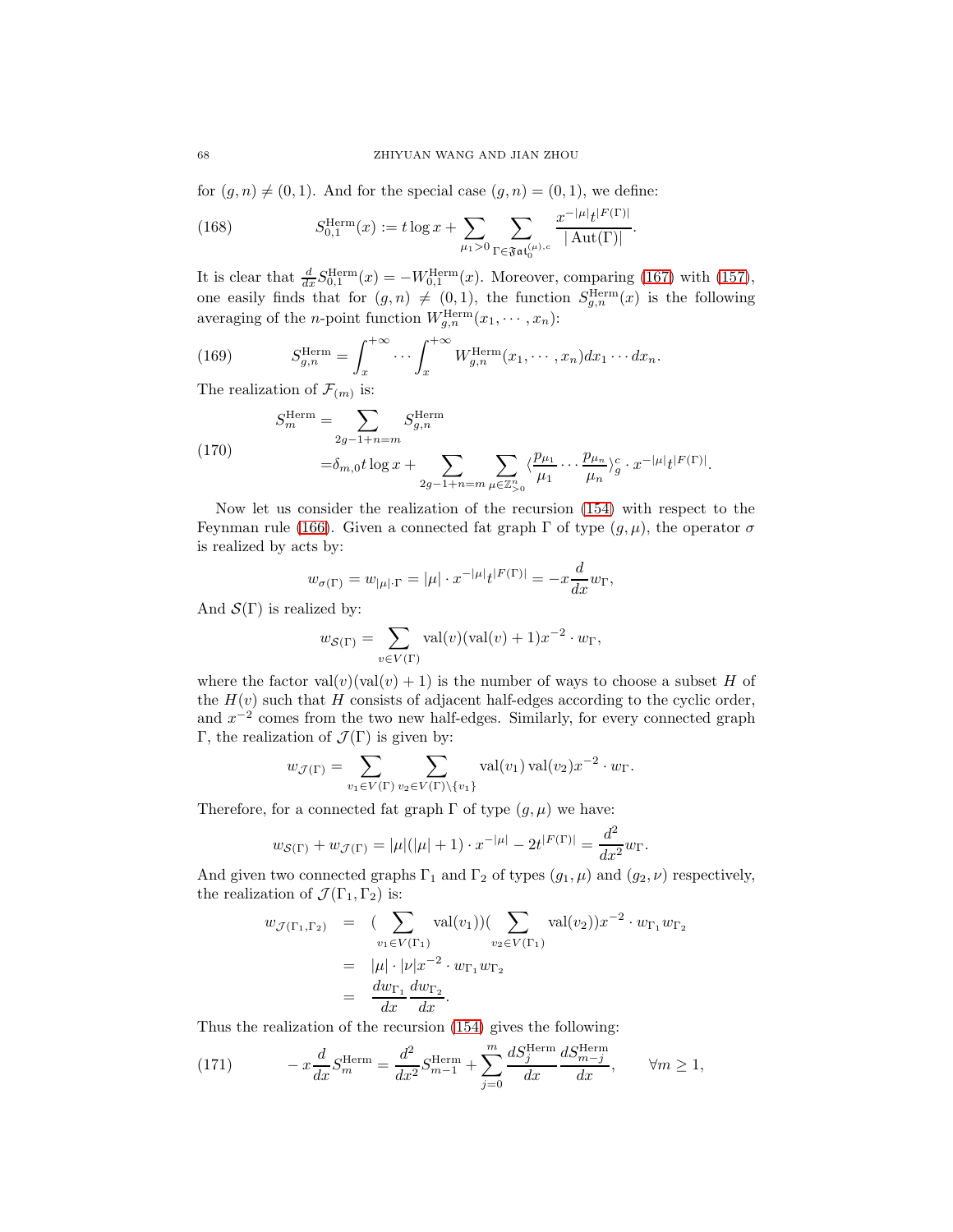and for  $m = 0$ :

(172) 
$$
- x \frac{d}{dx} S_0^{\text{Herm}} = t + (\frac{d}{dx} S_0^{\text{Herm}})^2.
$$

Or equivalently,

<span id="page-68-1"></span>(173) 
$$
\left(\hbar^2 \frac{d^2}{dx^2} + \hbar x \frac{d}{dx} + t\right) \exp\left(\sum_{m\geq 0} \hbar^{m-1} S_m^{\text{Herm}}(x)\right) = 0,
$$

where  $\hbar$  is a formal variable. Furthermore, let us shift  $S_0^{\text{Herm}}(x)$  by  $\frac{x^2}{4}$  $rac{c^2}{4}$  and denote:

(174) 
$$
\widetilde{S}_m^{\text{Herm}}(x) := \frac{x^2}{4} \cdot \delta_{n,0} + S_m^{\text{Herm}}(x),
$$

then the above recursion becomes:

(175) 
$$
0 = \frac{d^2}{dx^2} \widetilde{S}_{m-1}^{\text{Herm}} + \sum_{j=0}^{m} \frac{d \widetilde{S}_{j}^{\text{Herm}}}{dx} \frac{d \widetilde{S}_{m-j}^{\text{Herm}}}{dx}, \qquad \forall m \ge 1,
$$

and

(176) 
$$
(\frac{d}{dx}\widetilde{S}_0^{\text{Herm}})^2 - \frac{1}{4}x^2 + t = 0.
$$

Or equivalently,

Theorem 8.2. We have:

(177) 
$$
\left(\hbar^2 \frac{d^2}{dx^2} - \frac{1}{4}x^2 + t\right) \exp\left(\sum_{m\geq 0} \hbar^{m-1} \tilde{S}_m^{Herm}(x)\right) = 0,
$$

Remark 8.2. Taking a classical limit

<span id="page-68-0"></span>
$$
\hbar \frac{d}{dx} \mapsto \frac{y}{\sqrt{2}}, \qquad x \mapsto x
$$

in the quadratic operator above, one obtains the following curve on the  $(x, y)$ -plane:

$$
2y^2 = x^2 - 4t,
$$

which is the fat spectral curve [\(117\)](#page-51-1) of the Hermitian one-matrix models. Using a result of the second author in [\[69\]](#page-74-4), the quadratic recursion [\(165\)](#page-66-2) is equivalent to the Eynard-Orantin topological recursion on this fat spectral curve, and then the equation [\(177\)](#page-68-0) becomes the quantum spectral curve in the sense of Gukov-Sułkowski [\[29\]](#page-73-4). We will briefly explain this in §[9](#page-70-0) as an example of our conjecture.

8.4. A special case: Enumeration of fat graphs. As pointed out in §[3.2,](#page-22-0) the Hermitian one-matrix model is a refinement of the enumeration of fat graphs where the degree of the 't Hooft coupling constant  $t = Ng_s$  encodes the number of faces in a graph. The the enumeration problem in [\[20,](#page-72-6) §3-§4] and [\[44,](#page-73-5) §3-§4] is the special case  $t = 1$ .

In this case, consider the following Feynman rule for  $\Gamma$  of type  $(g, \mu)$ :

(178) 
$$
\Gamma \quad \mapsto \quad w_{\Gamma} := x_1^{-\mu_1} \cdots x_n^{-\mu_n},
$$

and then  $\mathcal{W}_{g,n}$  is realized by the following functions  $F_{g,n}^C$ :

(179) 
$$
F_{g,n}^C(x_1,\dots,x_n) := \delta_{g,0}\delta_{n,1}\log x_1 + \sum_{\mu\in\mathbb{Z}_{>0}^n} D_{g,n}(\mu) \cdot x_1^{-\mu_1}\cdots x_n^{-\mu_n}.
$$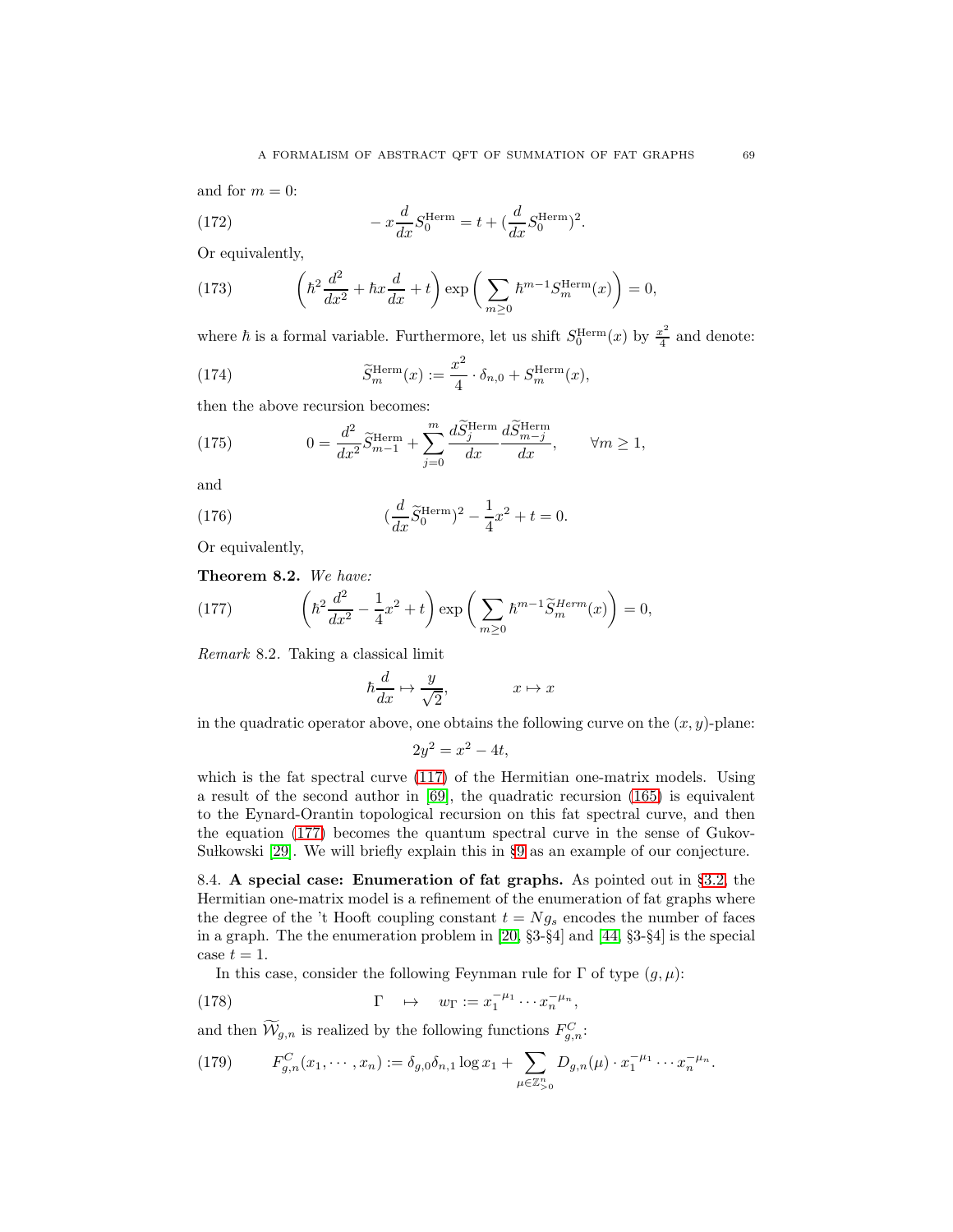Using exactly the same method used in §[8.2,](#page-64-2) we may obtain the following realization of the recursion [\(148\)](#page-61-1) (here we omit the details):

$$
\left(-x_1 - 2\frac{\partial}{\partial x_1} F_{0,1}^C(x_1)\right) \cdot \frac{\partial}{\partial x_1} F_{g,n}^C(x_1, \dots, x_n)
$$
\n
$$
= \sum_{j=2}^n \frac{1}{x_1 - x_j} \left(-\frac{\partial}{\partial x_j} F_{g,n-1}^C(x_2, \dots, x_n) + \frac{\partial}{\partial x_1} F_{g,n-1}^C(x_1, \dots, \hat{x}_j, \dots, x_n)\right)
$$
\n
$$
+ E_{x_1, u, v}^C \left(F_{g-1, n+1}^C(u, v, x_{[n] \setminus \{1\}}) + \sum_{\substack{g_1 + g_2 = g \\ I \sqcup J = [n] \setminus \{1\}}}^s F_{g,n}^C|I| + 1}(u, x_I) F_{g_2, |J| + 1}^C(v, x_J)\right),
$$

where  $\frac{\partial}{\partial x_1} F_{0,1}^C(x_1) = -z_1$ , and  $E_{a,b,c}^C$  is the operator:

(180) 
$$
E_{a,b,c}^C f(b,c) := \left(\lim_{b \to c} \frac{\partial^2 f(b,c)}{\partial b \partial c}\right)|_{c=a}.
$$

After the following change of variables (see [\[20,](#page-72-6) §4]):

(181) 
$$
x_j = \frac{t_j + 1}{t_j - 1} + \frac{t_j - 1}{t_j + 1}
$$

one recovers the recursion in [\[44,](#page-73-5) Theorem 4.1]:

<span id="page-69-0"></span>(182)  
\n
$$
\frac{\partial}{\partial t_1} F_{g,n}^C(x_1, \dots, x_n)
$$
\n
$$
= \frac{(t_1^2 - 1)^2 (t_1^2 - t_j)(t_j + 1)}{16t_1^2 (t_j^2 - t_1^2)} \frac{\partial}{\partial t_1} F_{g,n-1}^C(x_{[n] \setminus \{j\}}) - \frac{(t_j^2 - 1)^3}{16t_j (t_j^2 - t_1^2)} \frac{\partial}{\partial t_j} F_{g,n-1}^C(x_{[n] \setminus \{1\}})
$$
\n
$$
- \frac{(t_1^2 - 1)^3}{32t_1^2} \left( \frac{\partial^2}{\partial t \partial t'} F_{g-1,n+1}^C(x(t), x(t'), x_2, \dots, x_n) \right) \Big|_{t=t'=t_1}
$$
\n
$$
- \frac{(t_1^2 - 1)^3}{32t_1^2} \cdot \sum_{\substack{g_1+g_2=g\\J \sqcup J=[n] \setminus \{1\}}}^{stable} \frac{\partial}{\partial t_1} F_{g,n}^C(x_{[1,1]}(x_1, x_I) \frac{\partial}{\partial t_1} F_{g2,|J|+1}^C(x_1, x_J),
$$

,

where  $\sum_{n=1}^{stable}$  means excluding all terms involving  $F_{0,1}^C$  and  $F_{0,2}^C$  in the summation. Furthermore, taking

(183) 
$$
S_m^C(x) := \sum_{2g-1+n=m} \frac{1}{n!} F_{g,n}^C(x,\dots,x) = S_m^{\text{Herm}}(x)|_{t=1}, \qquad m \ge 0,
$$

then  $(173)$  gives  $(44,$  Theorem  $4.5$ ]):

<span id="page-69-1"></span>(184) 
$$
\left(\hbar^2 \frac{d^2}{dx^2} + \hbar x \frac{d}{dx} + 1\right) \exp\left(\hbar^{m-1} S_m^C(x)\right) = 0.
$$

Remark 8.3. In this enumeration problem, Dumitrescu et al. [\[20,](#page-72-6) [44\]](#page-73-5) have shown that the quadratic recursion [\(182\)](#page-69-0) is equivalent to the E-O topological recursion on the Catalan curve:

$$
x = z + \frac{1}{z},
$$

and then the above equation becomes the quantum spectral curve for the Catalan curve [\[44\]](#page-73-5). In [\[13,](#page-72-7)[39\]](#page-73-6), Cutimanco et al. have modified the E-O topological recursion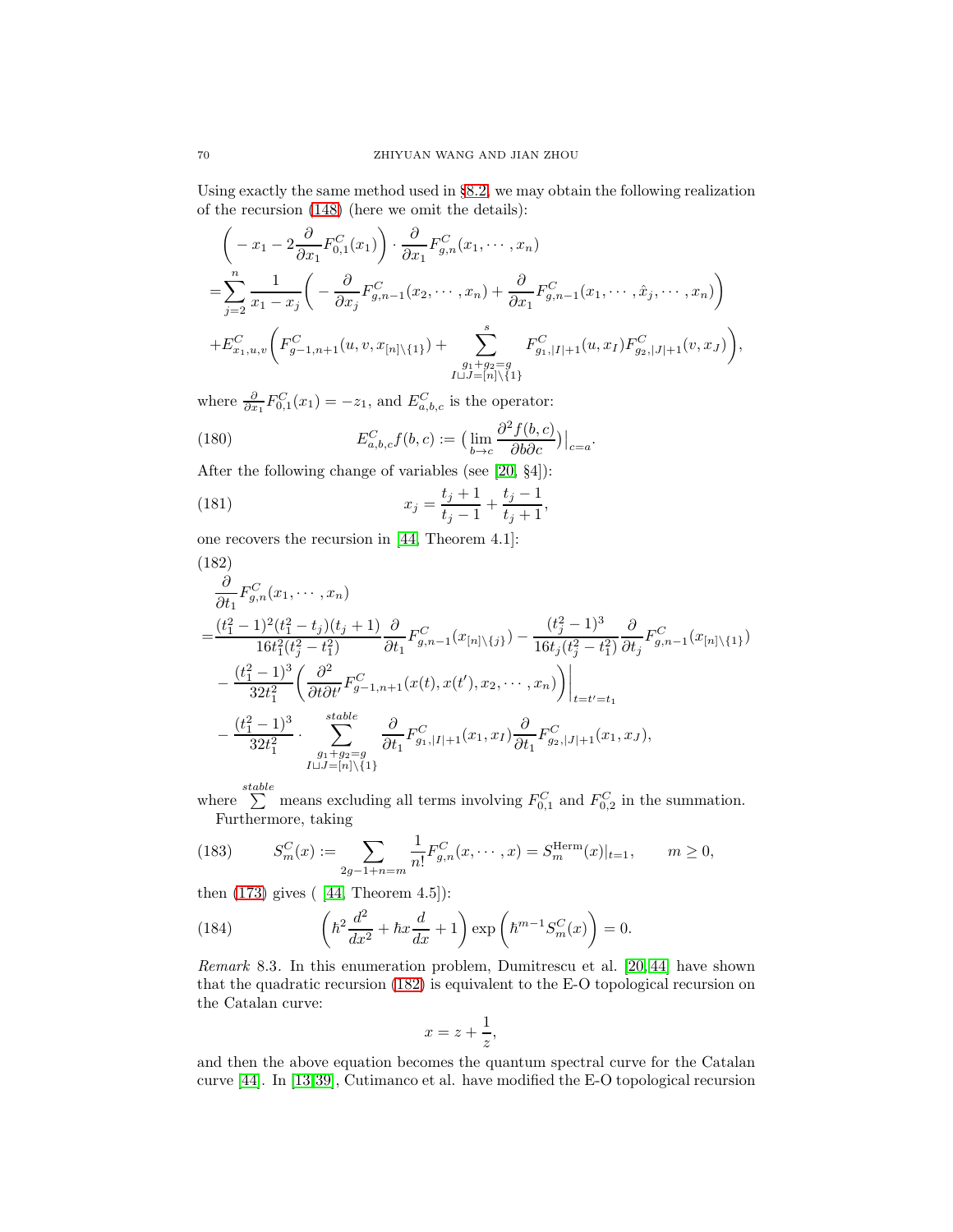of Dumitrescu et al. and obtained the E-O recursion and quantum spectral curve for the harmonic oscillator curve:

$$
y^2 = x^2 - c^2,
$$

and related this problem to some other physical works and combinatorial problems.

Notice that the harmonic oscillator curve is a rescaling of the fat spectral curve [\(117\)](#page-51-1) of the Hermitian one-matrix models if one takes  $c^2 = t$  to be the 't Hooft coupling constant. This gives an interpretation of the E-O invariants of the above curve by the Hermitian one-matrix models and the corresponding refined enumeration problem of fat graphs.

## <span id="page-70-0"></span>9. Conjectures Towards Eynard-Orantin Topological Recursion and Quantum Spectral Curves

As mentioned in the beginning of §[7,](#page-52-0) we want to relate the quadratic recursion relation in Theorem [7.3](#page-61-2) to the Eynard-Orantin topological recursion and the quantum spectral curves. In this section we propose some conjectures based on this idea. These conjectures hold in the examples of Hermitian one-matrix models and the enumeration of fat graphs.

### 9.1. The main conjectures. Our first conjecture is the following:

<span id="page-70-1"></span>**Conjecture 9.1.** Assign a suitable Feynman rule to fat graphs. Let  $C$  be the realization of the spectral curve [\(101\)](#page-47-1) for the abstract QFT, and let  $B(x_1, x_2)$  be the realization of the abstract Bergmann kernel  $W_{0,2}$ . Then the Eynard-Orantin invariants associated to the spectral curve C and Bergmann kernel  $B(x_1, x_2)$  are the realizations of the abstract n point functions  $\mathcal{W}_{a,n}$ .

Recall that we have already shown that the abstract n-point functions  $W_{q,n}$ satisfy the quadratic recursion relation in Theorem [7.3.](#page-61-2) Therefore, a sufficient condition for the above conjecture to hold is that the realization of [\(148\)](#page-61-1) or [\(149\)](#page-62-1) is equivalent to the Eynard-Orantin topological recursion [\(128\)](#page-53-0) on the spectral curve  $\mathcal{C}$ . Thus it is natural to expect that:

Conjecture 9.2. The abstract n-point functions can be modified as multi-linear differentials on the spectral curve  $(101)$  of the abstract QFT, such that the quadratic recursion [\(149\)](#page-62-1) can be reformulated in terms of taking (formal) residues on this spectral curve. Moreover, the realization of this recursion is equivalent to the E-O topological recursion.

Furthermore, when forgetting the labels (i.e., taking 'averaging') on the vertices, we may expect that:

<span id="page-70-2"></span>Conjecture 9.3. The realization of the equation [\(154\)](#page-63-0) is equivalent to the quantum spectral curve of the realization of the curve  $(101)$ .

9.2. Example: The Hermitian one-matrix models. Conjecture [9.1](#page-70-1) and [9.3](#page-70-2) are known to be true in this case of the Hermitian one-matrix models, see [\[69\]](#page-74-4).

In fact, perform a rescaling to [\(117\)](#page-51-1) and rewrite the fat spectral curve [\(117\)](#page-51-1) in the following way:

<span id="page-70-3"></span>(185) 
$$
x^2 - 4y^2 = 4t,
$$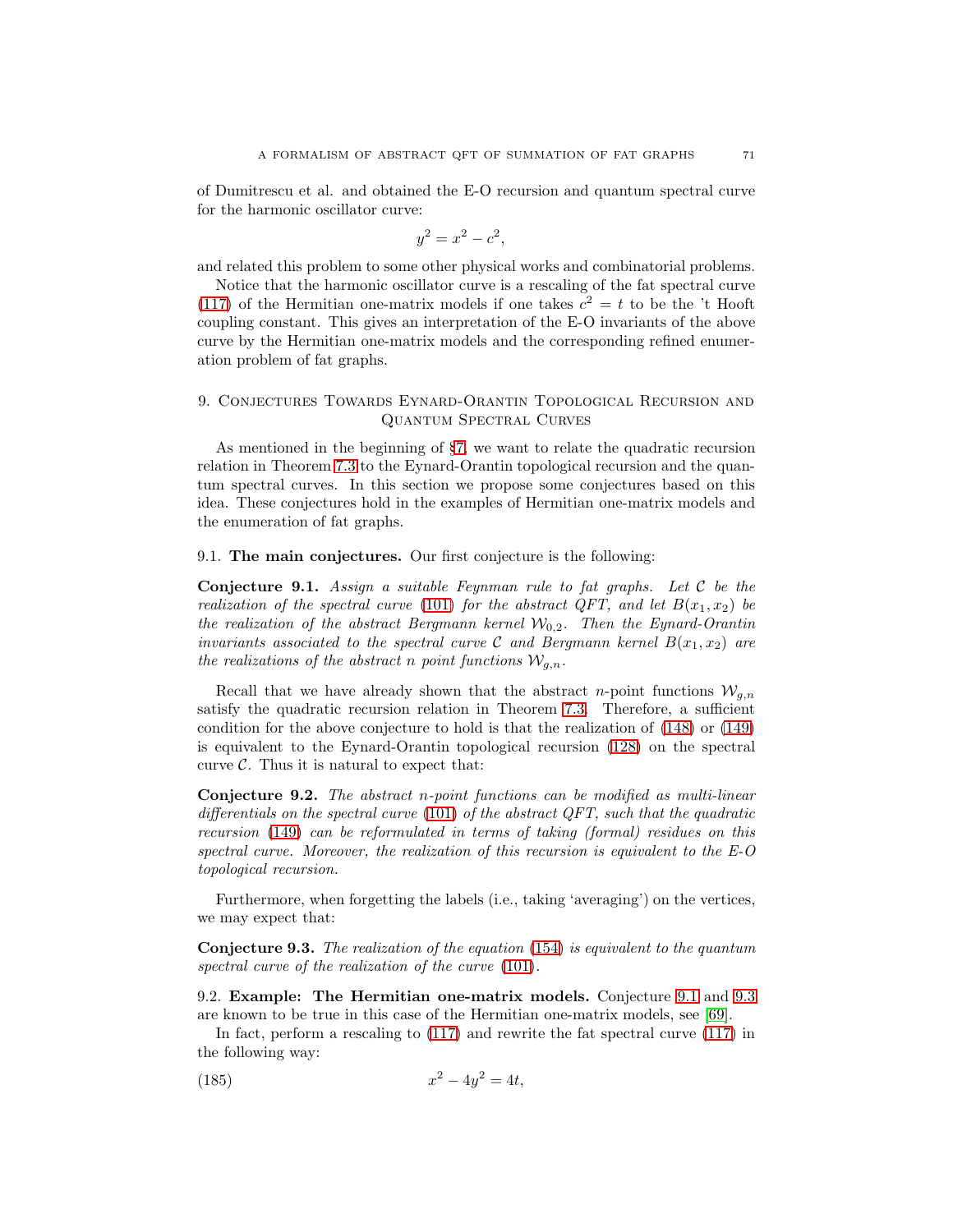where  $t = Ng_s$  is the 't Hooft coupling constant. This is an algebraic curve on the  $(x, y)$ -plane with two branch points. Define a family of multi-linear differentials  $\omega_{g,n}^{\text{Herm}}(p_1,\cdots,p_n)$  on this curve by:

(186) 
$$
\omega_{g,n}^{\text{Herm}}(p_1,\cdots,p_n) := W'_{g,n}(y_1,\cdots,y_n)dx_1\cdots dx_n,
$$

where  $W'_{g,n}$  are given by:

(187) 
$$
W'_{0,1}(y_1) := -\frac{x_1}{2} + W_{0,1}^{\text{Herm}}(y_1),
$$

$$
W'_{0,2}(y_1, y_2) := \frac{1}{(x_1 - x_2)^2} + W_{0,2}^{\text{Herm}}(y_1, y_2),
$$

and  $W'_{g,n}(p_1, \dots, p_n) := W^{\text{Herm}}_{g,n}(y_1, \dots, y_n)$  for  $(g, n) \neq (0, 1)$  or  $(0, 2)$ . Here  $W_{g,n}^{\text{Herm}}$  are the realizations of  $\mathcal{W}_{g,n}$  defined in §[8.1.](#page-64-0) Now choose the Bergmann kernel on the spectral curve [\(185\)](#page-70-3) to be:

<span id="page-71-0"></span>(188) 
$$
B^{\text{Herm}}(p_1, p_2) := \omega_{0,2}^{\text{Herm}}(p_1, p_2) = \frac{1}{2(x_1 - x_2)^2} \left(1 + \frac{x_1 x_2 - 4t}{4y_1 y_2}\right) dx_1 dx_2.
$$

In [\[69\]](#page-74-4) the second author proved that the quadratic recursion [\(165\)](#page-66-2) is equivalent to the following E-O topological recursion on the above spectral curve, and then:

### **Theorem 9.1** ( $[69]$ ). We have:

(189) 
$$
\omega_{g,n}^{Herm}(p_1,\cdots,p_n)=\omega_{g,n}^{EO}(p_1,\cdots,p_n)
$$

for every pair  $(g, n) \neq (0, 1)$ , where  $\omega_{g,n}^{EO}$  are the E-O invariants associated to the spectral curve [\(185\)](#page-70-3) and Bergmann kernel [\(188\)](#page-71-0).

As a corollary, the equation [\(177\)](#page-68-0) becomes the quantum spectral curve of the fat spectral curve [\(185\)](#page-70-3).

9.3. Example: Enumeration of fat graphs. Similar results hold for the enumeration problem of fat graphs due to Dumitrescu et al. [\[20,](#page-72-6)[44\]](#page-73-5). This case can also be seen by taking  $t = 1$  in the Hermitian one-matrix models.

Denote by:

(190) 
$$
D_{g,n}(\mu) := \sum_{\Gamma \in \mathfrak{F} \mathfrak{at}_g^{\mu,c}} \frac{1}{|\operatorname{Aut}(\Gamma)|}
$$

the weighted number of fat graphs of a given type, and let:

(191) 
$$
F_{g,n}^C(x_1,\dots,x_n) := \delta_{g,0}\delta_{n,1} + \sum_{\mu \in \mathbb{Z}_{>0}^n} D_{g,n}(\mu) \cdot x_1^{-\mu_1} \cdots x_n^{-\mu_n},
$$

then the recursion [\(182\)](#page-69-0) is equivalent to the E-O topological recursion on the Catalan curve (see [\[20,](#page-72-6) [44\]](#page-73-5)):

$$
x = z + \frac{1}{z},
$$

which can be obtained from [\(185\)](#page-70-3) by taking  $t = 1$  and shift y to  $y - \frac{x}{2}$ . Then the equation [\(184\)](#page-69-1) is the quantum spectral curve of the Catalan curve, see [\[44,](#page-73-5) §4]. In other words, Conjecture [9.1](#page-70-1) and [9.3](#page-70-2) are both true in this case.

Acknowledgements. The second author is partly supported by NSFC grant 11661131005 and 11890662.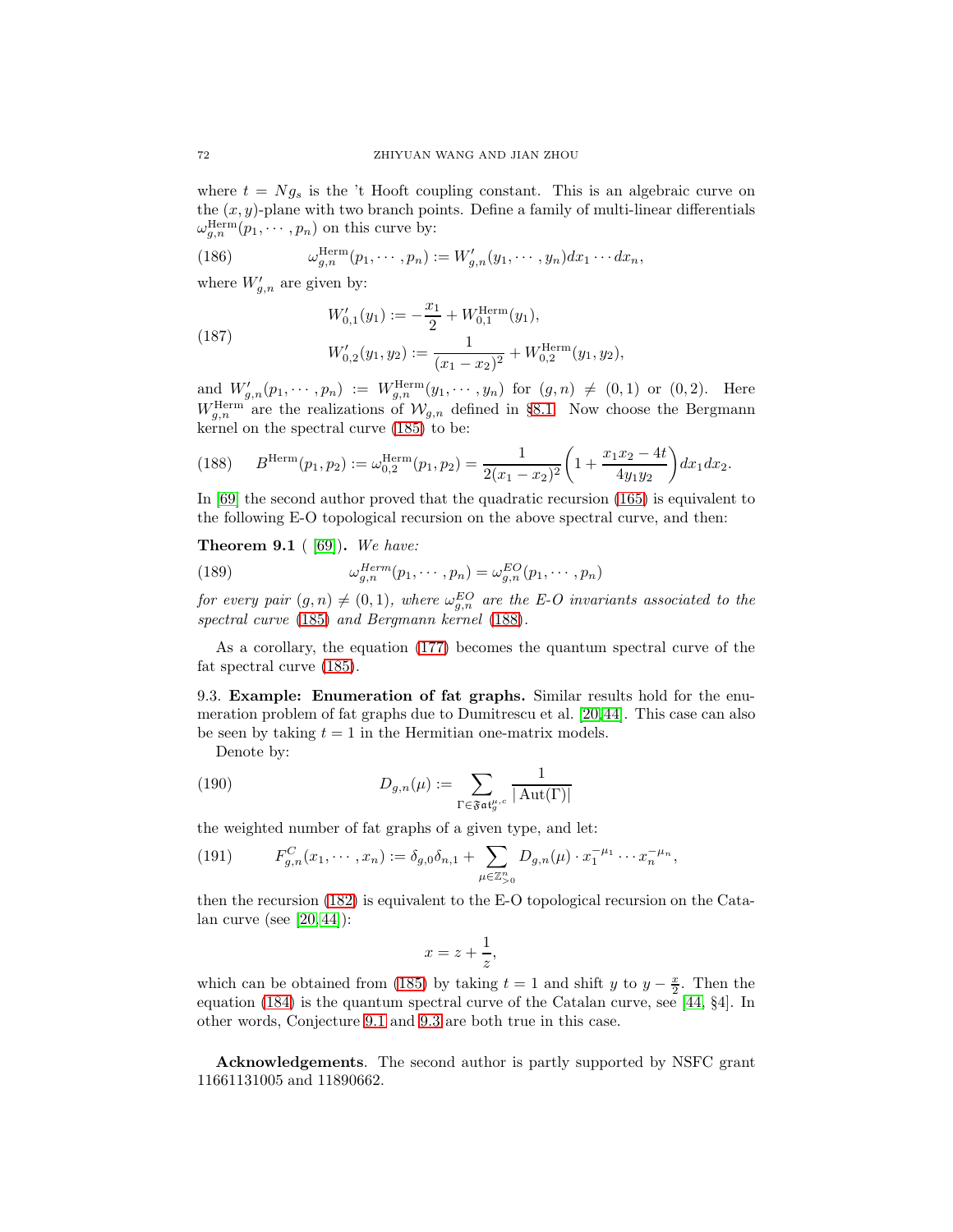## **REFERENCES**

- [1] Alexandrov A. Cut-and-Join operator representation for Kontsevich-Witten tau-function. Modern Physics Letters A, 2011, 26(29): 2193-2199.
- [2] Ambjørn J, Makeenko Y M. Properties of loop equations for the Hermitian matrix model and for two-dimensional quantum gravity. Modern Physics Letters A, 1990, 5(22): 1753-1763.
- [3] Bely˘ı G V. On Galois extensions of a maximal cyclotomic field. Mathematics of the USSR-Izvestiya, 1980, 14(2): 247.
- [4] Bershadsky M, Cecotti S, Ooguri H, Vafa C. Holomorphic anomalies in topological field theories. arXiv preprint [hep-th/9302103,](http://arxiv.org/abs/hep-th/9302103) 1993.
- [5] Bershadsky M, Cecotti S, Ooguri H, Vafa C. Kodaira-Spencer theory of gravity and exact results for quantum string amplitudes. Communications in Mathematical Physics, 1994, 165(2): 311-427.
- [6] Bessis D, Itzykson C, Zuber J B. Quantum field theory techniques in graphical enumeration. Advances in Applied Mathematics, 1980, 1(2): 109-157.
- [7] Bini G, Harer J. Euler Characteristics of Moduli Spaces of Curves. Journal of the European Mathematical Society, 2011, 13(2): págs. 487-512.
- [8] Br´ezin E, Itzykson C, Parisi G, Zuber J B. Planar diagrams. Communications in Mathematical Physics, 1978, 59(1):35-51.
- [9] Chekhov L. Matrix model for discretized moduli space. Journal of Geometry and Physics, 1993, 12(3): 153-164.
- [10] Chekhov L. Matrix models and geometry of moduli spaces. arXiv preprint [hep-th/9509001,](http://arxiv.org/abs/hep-th/9509001) 1995.
- [11] Chekhov L, Eynard B. Hermitian matrix model free energy: Feynman graph technique for all genera. Journal of High Energy Physics, 2006, 2006(03):014.
- [12] Chekhov L, Makeenko Y. The multicritical Kontsevich-Penner model. Modern Physics Letters A, 1992, 7(14): 1223-1236.
- [13] Cutimanco M, Labelle P, Shramchenko V. Topological recursion of Eynard-Orantin and the Harmonic Oscillator. arXiv preprint [arXiv:1701.08913,](http://arxiv.org/abs/1701.08913) 2017.
- [14] Date E, Jimbo M, Miwa T. Solitons: Differential equations, symmetries and infnite dimensional algebras. Cambridge University Press, 2000.
- [15] David F. Loop equations and non-perturbative effects in two-dimensional quantum gravity. The Large N Expansion In Quantum Field Theory And Statistical Physics: From Spin Systems to 2-Dimensional Gravity. 1993: 798-808.
- [16] Deligne P, Mumford D. The irreducibility of the space of curves of given genus. Publications Mathmatiques de l'Institut des Hautes tudes Scientifiques, 1969, 36(1): 75-109.
- [17] Di Francesco P, Ginsparg P, Zinn-Justin J. 2D gravity and random matrices. Physics Reports, 1995, 254(1-2): 1-133.
- [18] Dijkgraaf R, Verlinde H, Verlinde E. Loop equations and Virasoro constraints in nonperturbative two-dimensional quantum gravity. Nuclear Physics B, 1991, 348(3): 435-456.
- [19] Dijkgraaf R, Verlinde H, Verlinde E. Topological strings in d < 1. Nuclear Physics B, 1991, 352(1): 59-86.
- [20] Dumitrescu O, Mulase M, Safnuk B, Sorkin A. The spectral curve of the Eynard-Orantin recursion via the Laplace transform. Contemp. Math, 2013, 593: 263-315.
- [21] Dunin-Barkowski P, Orantin N, Shadrin S, Spitz L. Identification of the Givental formula with the spectral curve topological recursion procedure. Communications in Mathematical Physics, 2014, 328(2): 669-700.
- [22] Eguchi T, Hori K, Xiong C S. Quantum cohomology and Virasoro algebra. arXiv preprint [hep-th/9703086,](http://arxiv.org/abs/hep-th/9703086) 1997.
- [23] Eynard B. Intersection numbers of spectral curves. arXiv preprint [arXiv:1104.0176,](http://arxiv.org/abs/1104.0176) 2011.
- [24] Eynard B. Invariants of spectral curves and intersection theory of moduli spaces of complex curves. arXiv preprint [arXiv:1110.2949,](http://arxiv.org/abs/1110.2949) 2011.
- [25] Eynard B, Orantin N. Invariants of algebraic curves and topological expansion. Communications in Number Theory & Physics, 2007, 1(2):347-452.
- [26] Fukuma M, Kawai H, Nakayama R. Continuum Schwinger-Dyson Equations and Universal Structures in Two-Dimensional Quantum Gravity. International Journal of Modern Physics A, 1991, 6(08):1385-1406.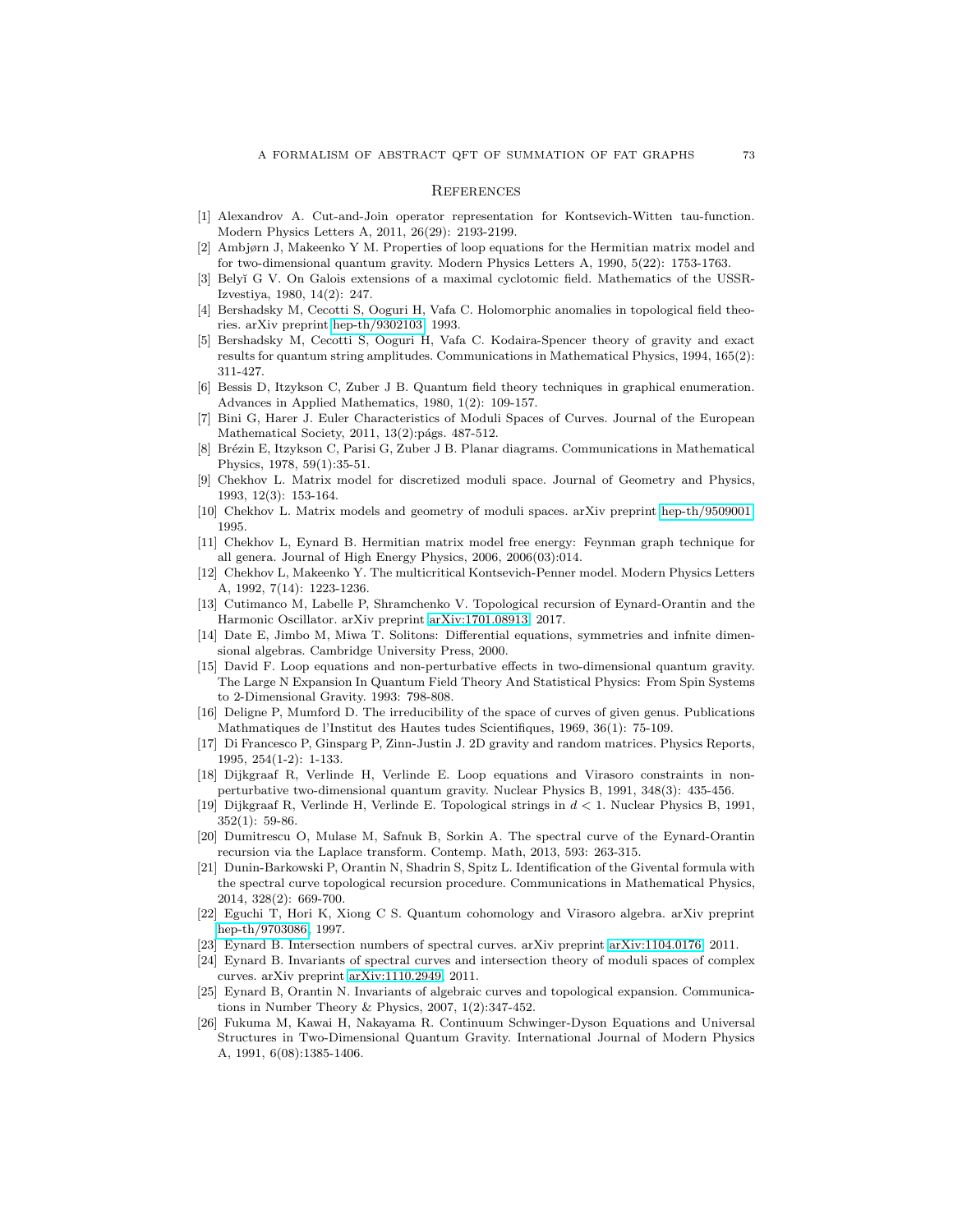- [27] Getzler E. The Virasoro conjecture for Gromov-Witten invariants. Contemporary Mathematics, 1999, 241: 147-176.
- [28] Grothendieck A. Esquisse d'un programme. London Mathematical Society Lecture Note Series, 1997: 5-48.
- [29] Gukov S, Sułkowski P. A-polynomial, B-model, and quantization. Journal of High Energy Physics, 2012, 2012(2):70.
- [30] Harer J L. The cohomology of the moduli space of curves. Theory of moduli. Springer, Berlin, Heidelberg, 1988: 138-221.
- [31] Harer J, Zagier D. The Euler characteristic of the moduli space of curves. Inventiones mathematicae, 1986, 85(3): 457-485.
- [32] Itoyama H, Matsuo Y. Noncritical virasoro algebra of D < 1 matrix model and quantized string field. Phys. Lett. B, 1991, 255: 202.
- [33] Itzykson C, Zuber J B. The planar approximation. II. Journal of Mathematical Physics, 1980, 21(3): 411-421.
- [34] Kazarian M. KP hierarchy for Hodge integrals. Advances in Mathematics, 2008, 221(1):1-21.
- [35] Kazarian M, Zograf P. Virasoro constraints and topological recursion for Grothendieck's dessin counting. Letters in Mathematical Physics, 2014, 105(8):1057-1084.
- [36] Knudsen F F. The projectivity of the moduli space of stable curves, II: The stacks  $M_{q,n}$ . Mathematica Scandinavica, 1983, 52(2): 161-199.
- [37] Kodama Y, Pierce V U. Combinatorics of dispersionless integrable systems and universality in random matrix theory. Communications in Mathematical Physics, 2009, 292(2): 529-568.
- [38] Kontsevich M. Intersection theory on the moduli space of curves and the matrix Airy function. Communications in Mathematical Physics, 1992, 147(1): 1-23.
- [39] Krishna K G, Labelle P, Shramchenko V. Feynman diagrams, ribbon graphs, and topological recursion of Eynard-Orantin. Journal of High Energy Physics, 2018, 2018(6):162.
- [40] Lando S K, Zvonkin A K. Graphs on Surfaces and their Applications. 2004. Encyclopaedia Math. Sci, 2004.
- [41] Mehta M L. Random matrices. Third edition. Pure and Applied Mathematics (Amsterdam), 142. Elsevier/Academic Press, Amsterdam, 2004.
- [42] Mironov A, Morozov A. On the origin of Virasoro constraints in matrix model: Lagrangian approach. Physics Letters B, 1990, 252(1): 47-52.
- [43] Mulase M. Asymptotic analysis of a hermitian matrix integral. International Journal of Mathematics, 1995, 6(6): 881-892.
- [44] Mulase M, Sułkowski P. Spectral curves and the Schrödinger equations for the Eynard-Orantin recursion. arXiv preprint [arXiv:1210.3006,](http://arxiv.org/abs/1210.3006) 2012.
- [45] Mumford D. Towards an enumerative geometry of the moduli space of curves. Arithmetic and geometry. Birkhäuser, Boston, MA, 1983: 271-328.
- [46] Penner R C. Perturbative series and the moduli space of Riemann surfaces. Journal of Differential Geometry, 1988, 27(1988):35-53.
- [47] Penner R C. The decorated Teichmüller space of punctured surfaces. Communications in Mathematical Physics, 1987, 113(2): 299-339.
- [48] Thurston W P. Three-dimensional geometry and topology. Princeton university press, 1997.
- [49] Sato M. Soliton Equations as Dynamical Systems on an Infinite Dimensional Grassmann Manifold. RIMS Kokyuroku, 1981, 439: 30-46.
- [50] Schneps L. Dessins denfants on the Riemann sphere. The Grothendieck theory of dessins denfants (Luminy, 1993), 47C77, London Math. Soc. Lecture Note Ser., 200, Cambridge Univ. Press, Cambridge, 1994.
- [51] Shaw J C, Tu M H, Yen H C. Matrix Models at Finite N and the KP Hierarchy?. Chinese Journal of Physics, 1992, 30(4): 497-507.
- [52] 't Hooft G. A planar diagram theory for strong interactions. The Large N Expansion In Quantum Field Theory And Statistical Physics: From Spin Systems to 2-Dimensional Gravity. 1993: 80-92.
- [53] Tutte W T. A census of planar triangulations. Canadian Journal of Mathematics, 1962, 14: 21-38.
- [54] Tutte W T. A census of Hamiltonian polygons. Canadian Journal of Mathematics, 1962, 14: 402-417.
- [55] Tutte W T. A census of slicings. Canadian Journal of Mathematics, 1962, 14: 708-722.
- [56] Tutte W T. A census of planar maps. Canadian Journal of Mathematics, 1963, 15: 249-271.